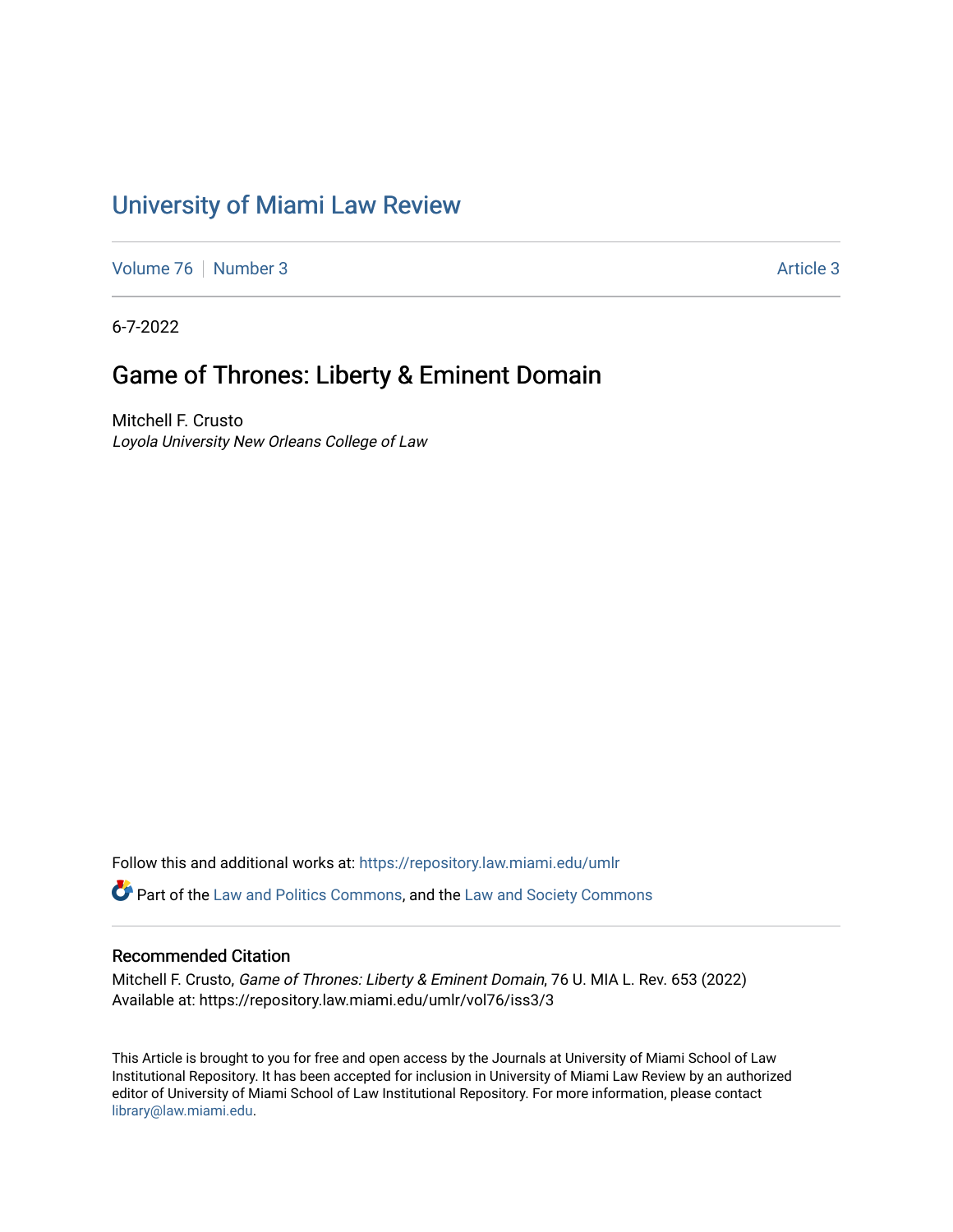# **Game of Thrones: Liberty & Eminent Domain**

# MITCHELL F. CRUSTO<sup>[\\*](#page-1-0)</sup>

*This Article analyzes the relationship between private property and the government's power to expropriate it. When it comes to protecting private property from governmental expropriation, our Constitution is conflicted. On the one hand, the right to private property is a foundational principle that defines the American spirit, our history, and our culture. Yet, on the other hand, the Founders adopted the government's superior authority over private property, that is, eminent domain, for public purpose and with just compensation, via the Takings Clause of the Fifth* 

<span id="page-1-0"></span>The Henry F. Bonura, Jr. Professor at Loyola University New Orleans College of Law, Yale Law School, J.D., 1981; Oxford University (Marshall Scholar), England, B.A., 1980, M.A., 1985; Yale University, B.A. The author is especially grateful to my colleagues of the John Mercer Langston Black Law Professors Organization and to Loyola law students Lindsey Freihoff, Mary Claire Kramer, Jillian Morrison, Laurel Taylor, and Emily Torrey. Special thanks to my life partner, and wife Lisa, who, in addition to being a great C.P.A., is an equally great proofreader. Thanks to Loyola Law School for financial support through a research grant and research assistance provided through the generosity of the Henry F. Bonura, Jr. Family, the Alfred T. Bonomo, Sr. Family, and the Rosario Sarah LaNasa Memorial Fund. This Article is one in a trilogy that examines a person's rights to own and control the attributes of themselves. *See* Mitchell F. Crusto, *Right of Self*, 79 WASH. & LEE L.REV. 533 (2022) (advancing the position that everyone has an inherent, fundamental right to the attributes of self) [hereinafter *Right of Self*]; Mitchell F. Crusto, *Blackness as State Property: Valuing Critical Race Theory*, HARV. C.R.-C.L. L. REV. (forthcoming 2022) (utilizing Critical Race Theory to explain how the American legal system has denied Black people, specifically young Black men, the right to acquire property) [hereinafter *Blackness as State Property*]. These articles are components of a broad project to critically analyze the constitutionality of the law's treatment of people and their attributes as property. *See generally* Mitchell F. Crusto, *Blackness as Property: Sex, Race, Status, and Wealth*, 1 STAN. J.C.R. & C.L. 51 (2005) (focusing on Black women's struggle for property rights) [hereinafter *Blackness as Property*].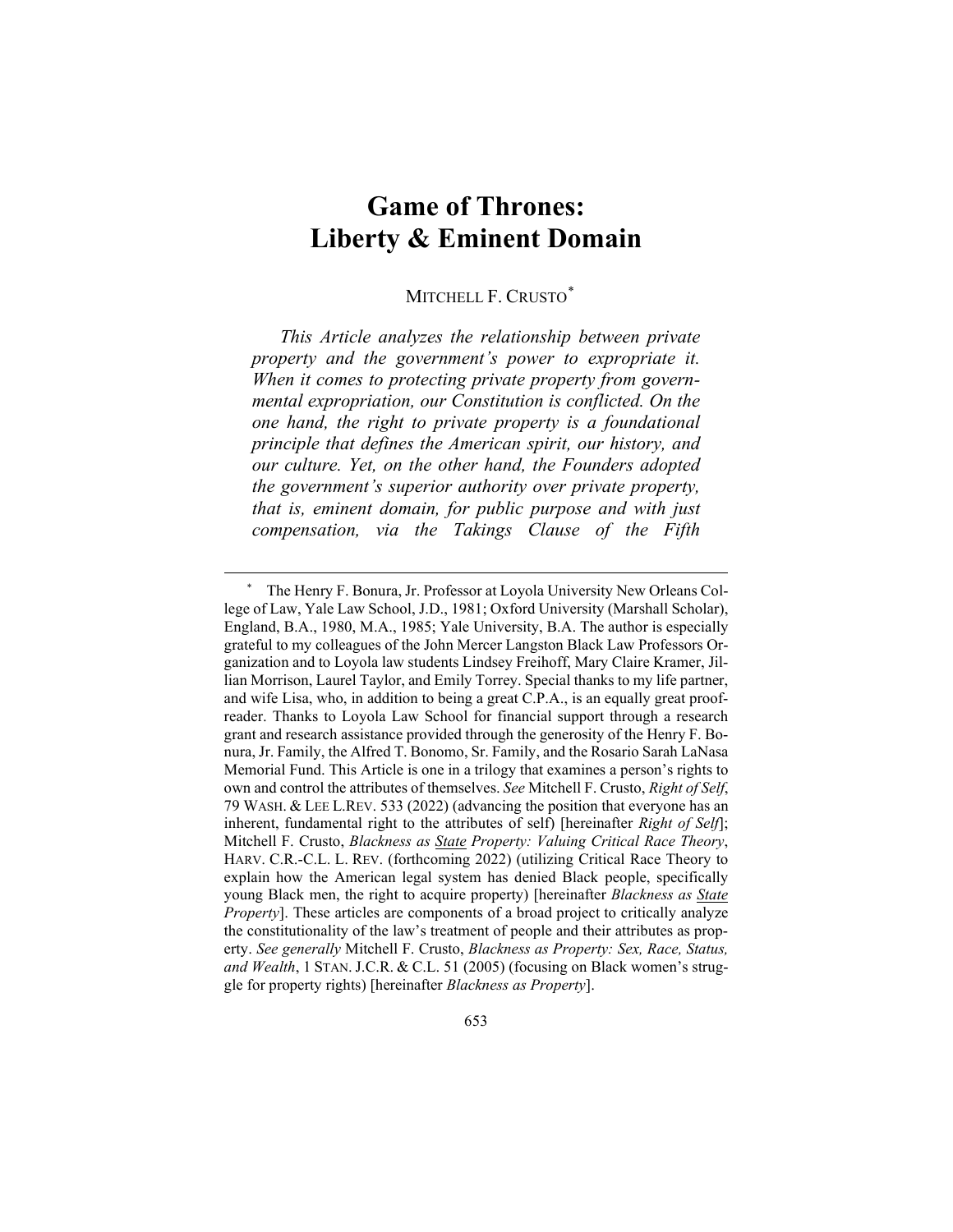*Amendment. This "private property conundrum" requires us to explore the limits of eminent domain relative to a person's private property right in themselves, that is, their "persona."*

*This Article advances the thesis that every person in America possesses a right to the attributes of themselves or "persona," which is protected against governmental exploitation. It develops that seminal, normative thesis through three tasks: (1) it presents a contemporary conflict between the private property rights of National Collegiate Athletic Association ("NCAA") athletes and state governments that operate NCAA schools; (2) it argues that eminent domain and the Takings Clause of the Fifth Amendment should not apply to persona rights, particularly name, image, and likeness ("NIL"); and (3) it proposes a model code solution that society, policymakers, and government should adopt to prohibit the use of eminent domain to exploit NIL and other attributes of persona. Consequently, this Article concludes that States that operate NCAA member schools have wrongfully taken, and continue to wrongfully take, student athletes' right to their persona.*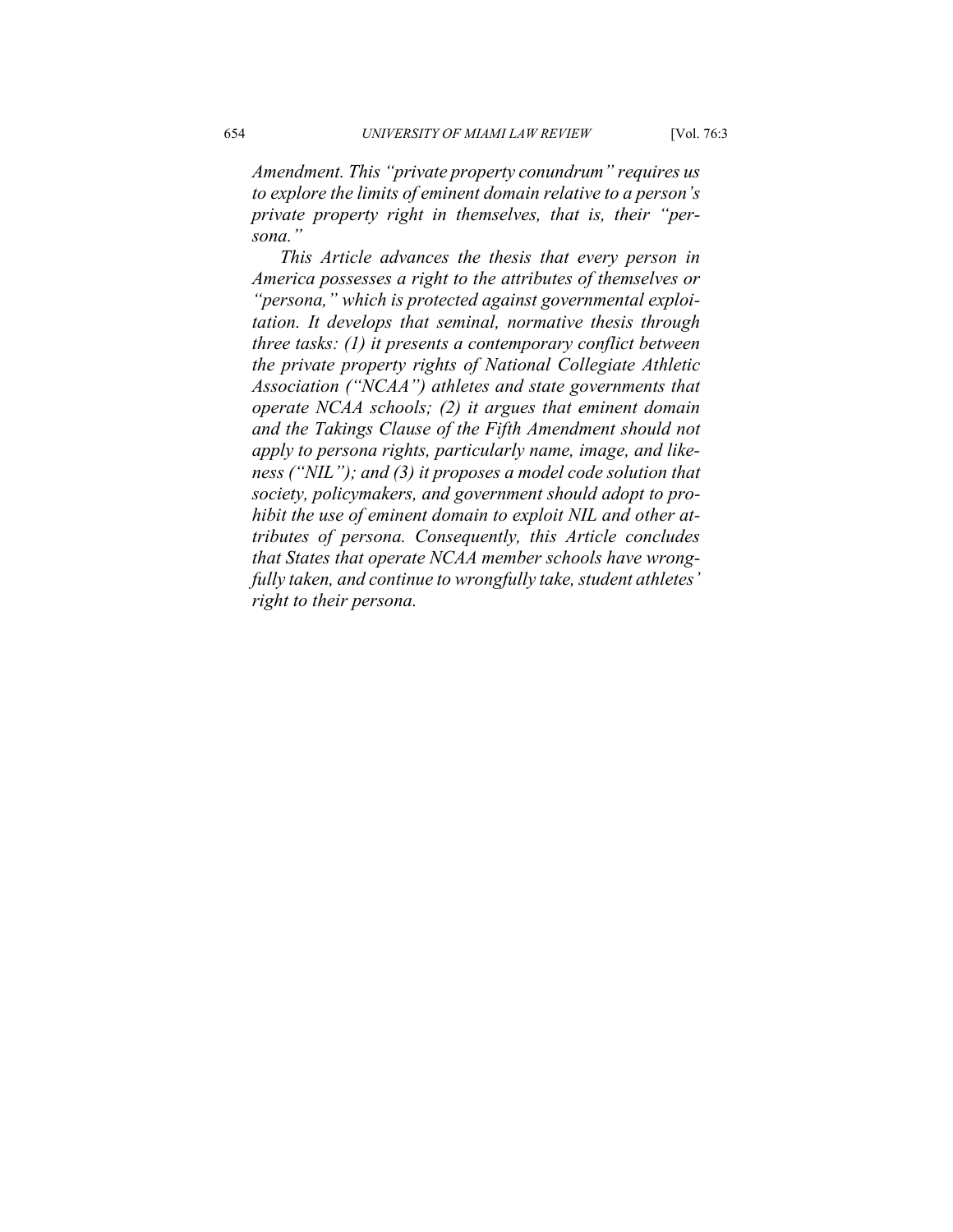|  | <i><b>GAME OF THRONES</b></i> |
|--|-------------------------------|
|  |                               |

655

|     | B. A Profound Issue of Private Property Rights 663 |  |
|-----|----------------------------------------------------|--|
|     |                                                    |  |
|     |                                                    |  |
| L   |                                                    |  |
|     |                                                    |  |
|     |                                                    |  |
|     |                                                    |  |
|     | 1. OVERALL OBSERVATIONS AND QUESTIONS682           |  |
|     |                                                    |  |
|     |                                                    |  |
|     | $\mathbf{1}$                                       |  |
|     |                                                    |  |
|     |                                                    |  |
| II. |                                                    |  |
|     |                                                    |  |
|     |                                                    |  |
|     |                                                    |  |
|     | 2. COROLLARY TO PRIVACY AND PERSONALITY            |  |
|     |                                                    |  |
|     |                                                    |  |
|     |                                                    |  |
|     |                                                    |  |
|     | $1_{-}$                                            |  |
|     | $\mathcal{P}$                                      |  |
|     | 3.                                                 |  |
|     |                                                    |  |
|     |                                                    |  |
|     |                                                    |  |
|     |                                                    |  |
|     |                                                    |  |
|     |                                                    |  |
|     |                                                    |  |
|     |                                                    |  |
|     |                                                    |  |

2022]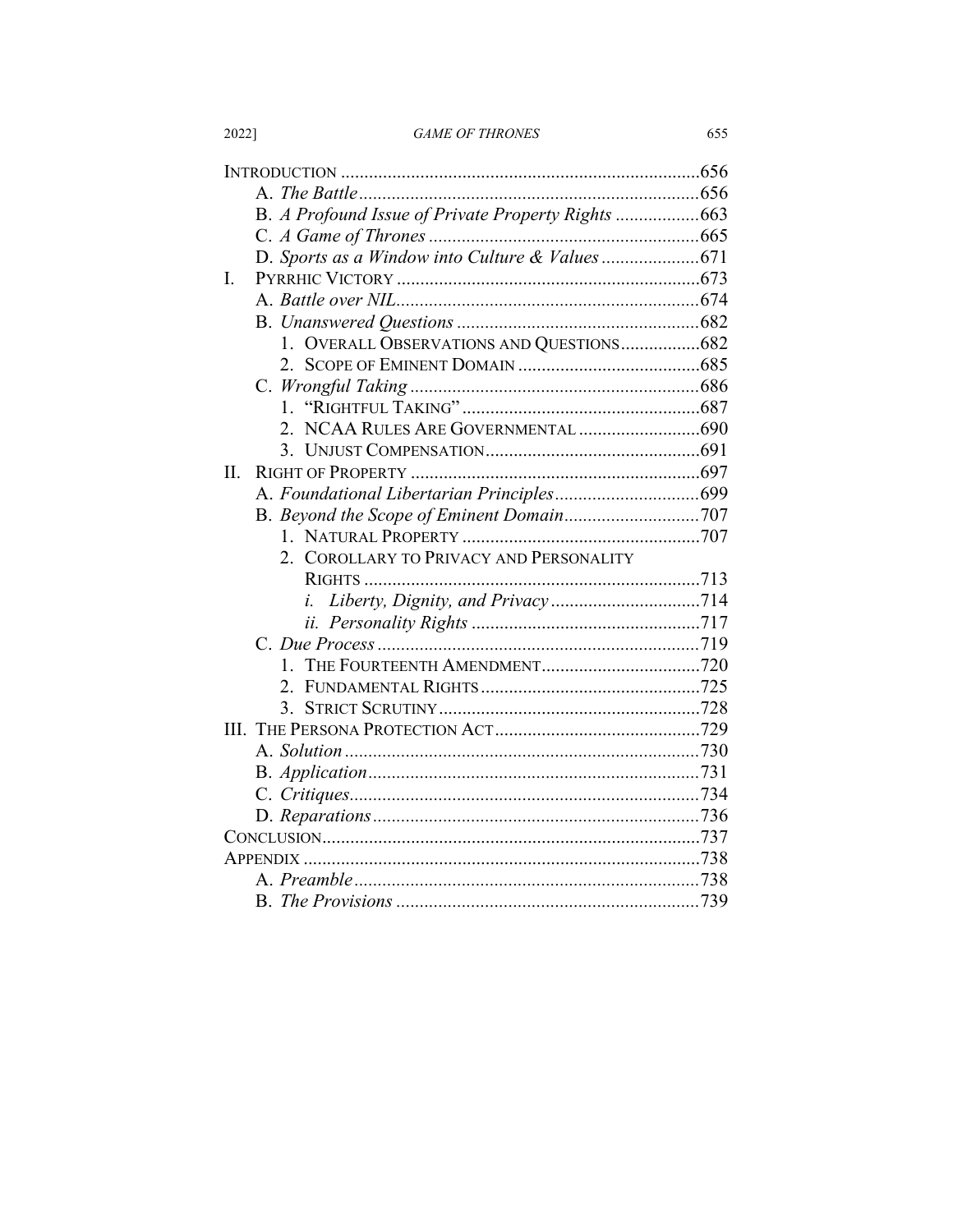#### **INTRODUCTION**

#### A. *The Battle*

In 2019, Chase Young was the star football player for The Ohio State University Buckeyes.<sup>[1](#page-4-0)</sup> During his junior season, Mr. Young broke the school's single season sack record, $2$  earned a unanimous First-Team All-American nomination,<sup>[3](#page-4-2)</sup> and received yet another de-fensive player of the year award.<sup>[4](#page-4-3)</sup> However, in November 2019, Mr. Young was suspended from play "due to a possible  $NCAA<sup>5</sup>$  $NCAA<sup>5</sup>$  $NCAA<sup>5</sup>$  issue

<span id="page-4-4"></span><sup>5</sup> *See National Collegiate Athletic Association*, ENCYC. BRITANNICA (Sept. 14, 2020), https://www.britannica.com/topic/National-Collegiate-Athletic-Asso ciation (noting the National Collegiate Athletic Association ("NCAA") is an organization formed in that regulates college athletics); *see also What Is the NCAA?*, NCAA, https://www.ncaa.org/sports/2021/2/10/about-resources-media-centerncaa-101-what-ncaa.aspx (last visited Feb. 24, 2022) (reporting that, as of March 2021, the NCAA was composed of "[n]early half a million college athletes [who]

<span id="page-4-0"></span><sup>&</sup>lt;sup>1</sup> See Demand that the U.S. Congress Guarantee Fair Pay for College Ath*letes in Every State*, COLOR OF CHANGE, https://act.colorofchange.org/sign/congress\_fairpay?source=coc\_main\_website (last visited Feb. 24, 2022) (reporting several awful stories of the National Collegiate Athletic Association's ("NCAA") mistreatment of Black athletes, including Chase Young).

<span id="page-4-1"></span><sup>2</sup> Tom VanHaaren, *Chase Young Sets Buckeyes' Single-Season Sacks Record*, ESPN (Nov. 23, 2019), https://www.espn.com/college-football/story/\_/ id/28147511/chase-young-sets-buckeyes-single-season-sacks-record.

<span id="page-4-2"></span><sup>3</sup> Wyatt Crosher, *Ohio State's Chase Young and Jeff Okudah Are Unanimous First-Team All-Americans*, BUCKEYE SPORTS BULL. (Dec. 19, 2019, 4:00 PM), https://www.buckeyesports.com/ohio-states-chase-young-and-jeff-okudahare-unanimous-first-team-all-americans/.

<span id="page-4-3"></span><sup>&</sup>lt;sup>4</sup> The awards included the Bronko Nagurski Trophy, Chuck Bednarik Award, Ted Hendricks Award, Chicago Tribune Silver Award, Nagurski-Woodson Defensive Player of the Year Award and the Smith-Brown Defensive Lineman of the Year. Mr. Young was also named the Big Ten Athlete of the Year and was a finalist for the Heisman Trophy. *See* Associated Press, *Ohio State's Chase Young Wins Nagurski Award*, ESPN (Dec. 9, 2019), https://www.espn.com/college-football/story/\_/id/28263055/ohio-state-chase-young-wins-nagurski-award; *Chase Young 2019 Wins Chuck Bednarik Award*, OHIO STATE UNIV. (Dec. 12, 2019), https://ohiostatebuckeyes.com/chase-young-wins-2019-bednarik-award/; Jarrod Clay, *Chase Young Wins 2019 Ted Hendricks Award*, ABC 6 (Dec. 11, 2019), https://abc6onyourside.com/sports/the-football-fever/chase-young-wins-2019-ted-hendricks-award; Teddy Greenstein, *Chase Young Is the 2019 Chicago Tribune Silver Football Winner*, CHI. TRIB. (Dec. 6, 2019), https://www.chicagotribune.com/sports/college/ct-chase-young-ohio-state-silver-football-2019120 6-imh2o6cs45cpdbj5e7b7sla4zu-story.html.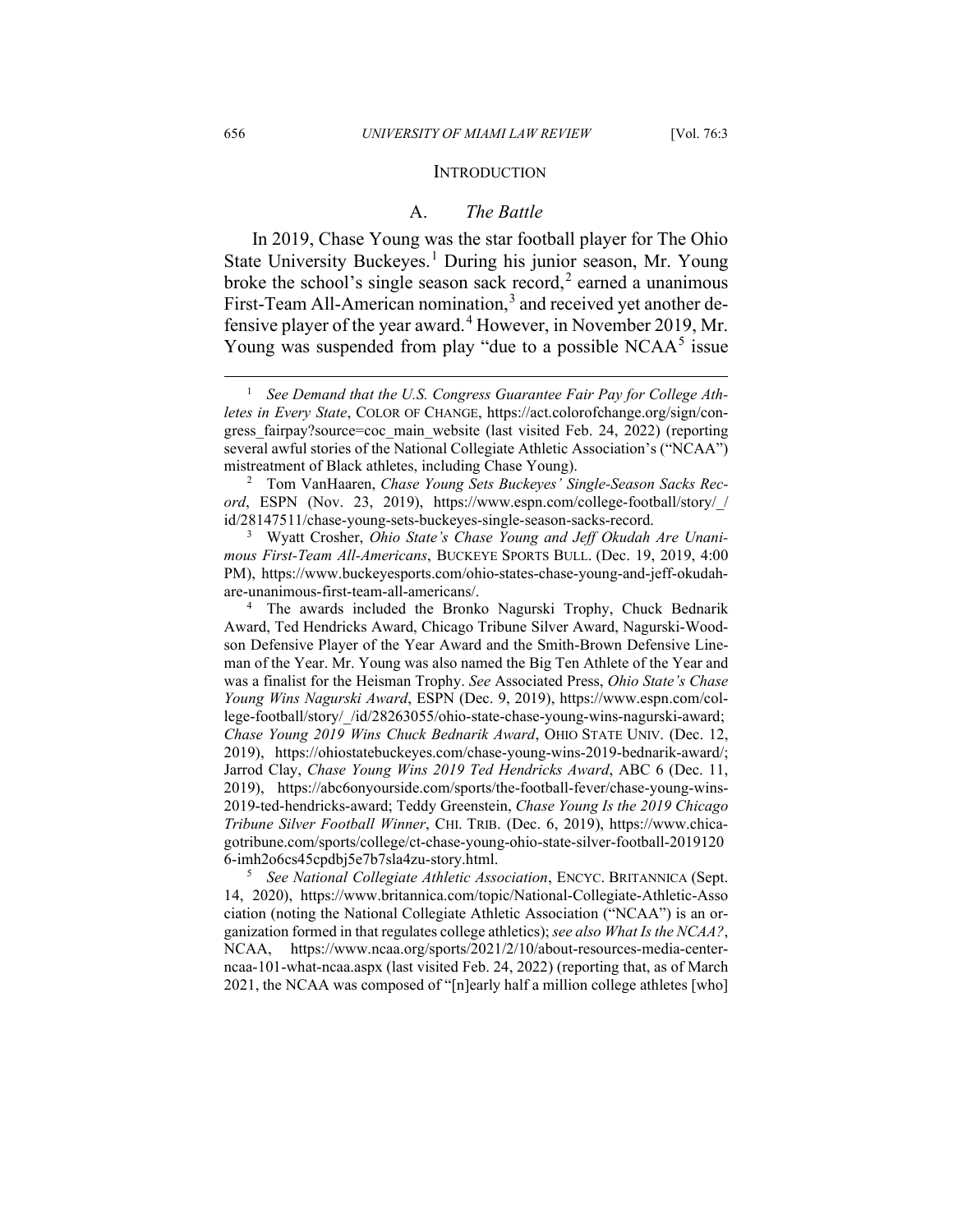from 2018 that the Department of Athletics [was] looking into."[6](#page-5-0) In 2018, Mr. Young had borrowed money from a family friend to purchase an airline ticket for his girlfriend to attend the prestigious Rose Bowl in Pasadena, California.<sup>[7](#page-5-1)</sup> By the time Mr. Young was sus-pended in November 2019, he had already repaid the loan.<sup>[8](#page-5-2)</sup> Despite this, the NCAA claimed that by taking the loan Mr. Young had vio-lated the NCAA amateurism rules<sup>[9](#page-5-3)</sup> (hereinafter "rules") and

<span id="page-5-1"></span><sup>7</sup> Jordan Heck, *"Free Chase Young": Criticism of the NCAA Trends on Social Media After Ohio State Star's Suspension*, SPORTING NEWS (Nov. 9, 2019), https://www.sportingnews.com/us/ncaa-football/news/chase-young-suspensionohio-state-ncaa/arx41omz2l47191iwyw5ju398.

<span id="page-5-3"></span><span id="page-5-2"></span><sup>9</sup> "Amateurism rules" or "eligibility rules," for purposes of this Article, refer to the body of NCAA rules, under which college teams are only allowed to compensate their athletes with scholarships that cover the costs of attending school. Moreover, under its amateurism rules, the NCAA, *inter alia*, prohibits college athletes from contracting for the use of their name, image, and likeness ("NIL"), thereby assuming and benefiting from its sole control of their NIL. *See* NCAA DIVISION I MANUAL 64–77 (NCAA, 1998) (setting forth the amateurism and athletics eligibility requirements including: (1) Athletes will lose their amateur status and become ineligible for NCAA play if he or she is compensated for his or her athletic skills in that sport; (2) an NCAA member institution or affiliate is permitted to use the physical appearance, name, and pictures of a student-athlete for both charitable and educational purposes; (3) a student-athlete will lose his or her ability to participate in NCAA sporting events if he or she either accepts or received payment from through commercial advertisement, promotion, or endorsement); *see also* Anastasios Kaburakis et al., *Is It Still "In the Game"; or Has Amateurism Left the Building? NCAA Student-Athletes' Perceptions of Commercial Activity and Sports Video Games*, 26 J. SPORT MGMT. 295, 297 (2012). At the time of Chase Young's violation, the NCAA required that its members adopt its policies on college student athlete compensation, called amateurism rules. Essentially, these rules do not allow for compensation for NCAA athletes. The policy provides that while in high school or secondary school, prospective student-athletes may promote or endorse a commercial product or service, provided they do not receive any compensation for doing so, "*[h]owever, after student-athletes enroll at an NCAA school, they may no longer promote or endorse a product or allow their name, image or likeness to be used for commercial or promotional purposes.*"

make up the 19,886 teams that send more than 57,661 participants to compete each year in the NCAA's 90 championships in 24 sports across 3 divisions.").

<span id="page-5-0"></span><sup>6</sup> Diamaris Martino, *Ohio State's Star Football Player Suspended for Accepting Loan*, CNBC (Nov. 8, 2019), https://www.cnbc.com/2019/11/08/ohiostates-star-football-player-suspended-for-accepting-loan.html (reporting on a statement made by Ohio State's Associate Athletics Director).

<sup>8</sup> *Id*.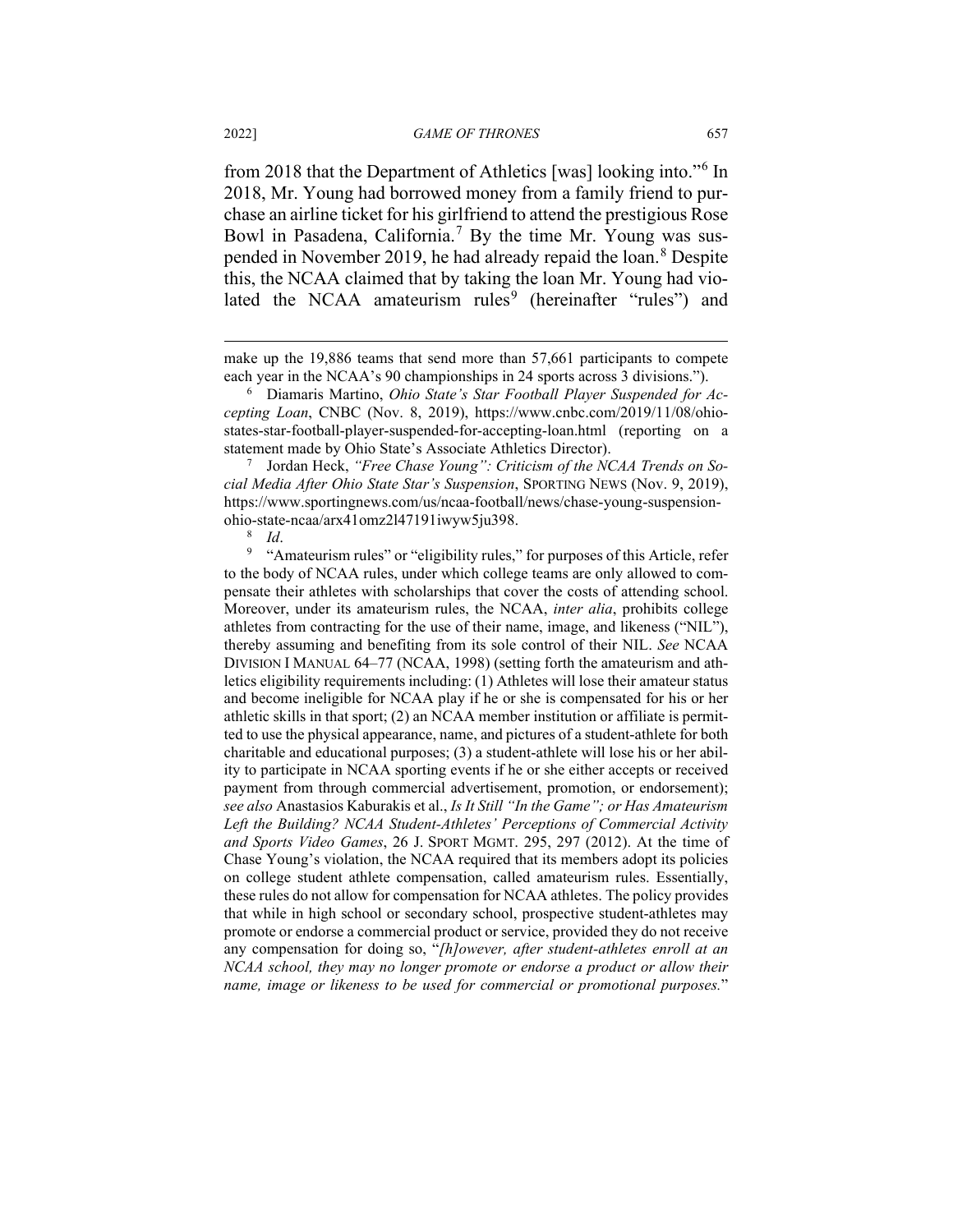ultimately suspended him for two games, which likely caused him to lose his bid for the highly-coveted Heisman trophy.<sup>[10](#page-6-0)</sup>

Mr. Young could have avoided that unfortunate episode if he had owned his name, image, and likeness ("NIL").<sup>[11](#page-6-1)</sup> However, the NCAA and particularly its member school, The Ohio State Univer-sity, had prohibited Mr. Young from capitalizing on his NIL,<sup>[12](#page-6-2)</sup> thereby denying him the fruits of his property rights.<sup>[13](#page-6-3)</sup> To maintain

<sup>(</sup>emphasis added) *Promoting or Endorsing Commercial Products or Services*, NCAA (July 2019), http://fs.ncaa.org/Docs/eligibility\_ceter/ECMIP/Amateurism\_Certification/Promoting\_Endorsing\_Commercial\_Products\_Services.pdf.

<span id="page-6-0"></span><sup>10</sup> *See* Bruce Hooley, *Ohio State's Justin Fields, Chase Young 3-4 in Heisman Voting*, SPORTS ILLUSTRATED (Dec. 14, 2019), https://www.si.com/college/ohiostate/football/ohio-states-chase-young-justin-fields-watch-burrow-win-heisman (reporting the Young lost the Heisman bid to Joe Burrow)*;* Josh Planos, *Ohio State's Chase Young Is Playing like a Heisman Contender*, FIVETHIRTYEIGHT (Oct. 29, 2019), https://fivethirtyeight.com/features/ohio-states-chase-young-isplaying-like-a-heisman-contender/.

<span id="page-6-1"></span> $11$  As an award-winning player, on a top college football team, Mr. Young could have had the funds available by way of advertising and promotional deals in order to purchase tickets for his friends or family to see him play at the Rose Bowl. In fact, one study shows that NCAA college football stars could be earning as much as \$2.4 million per year. *See* Tom Huddleston Jr., *College Football Stars Could Be Earning as Much as \$2.4 Million Per Year, Based on NCAA Revenues: Study*, CNBC (Sept. 2, 2020, 3:01 PM), https://www.cnbc.com/2020/09/02/howmuch-college-athletes-could-be-earning-study.html; *see also* Tommy Beer, *NCAA Athletes Could Make \$2 Million a Year if Paid Equitably, Study Suggests*, FORBES (Sep. 1, 2020, 1:02 PM), https://www.forbes.com/sites/tommy beer/2020/09/01/ncaa-athletes-could-make-2-million-a-year-if-paid-equitablystudy-suggests/?sh=db877045499f.

<sup>&</sup>lt;sup>12</sup> *See supra* note 9 and accompanying text.

<span id="page-6-3"></span><span id="page-6-2"></span><sup>&</sup>lt;sup>13</sup> Aside from his NIL rights, Mr. Young was entitled to just compensation for the value of his labor as a player. This is the subject of a companion piece, entitled, *Blackness as State Property*, *supra* note \*, which analyzes the legal history of the government's support of the taking of the labor of young Black men. Some critics have likened the NCAA's exploitation of its players with the enslavement of Black people or of Black labor during the era of Jim Crow. While this is a powerful analysis due to the number of Black male athletes who are negatively impacted by the NCAA amateurism rules, that is not the focus of this Article. *See* Brandi Collins-Dexter, *NCAA's Amateurism Rule Exploits Black Athletes as Slave Labor*, ANDSCAPE (Mar. 27, 2018), https://andscape.com/features/ncaas-amateurism-rule-exploits-black-athletes-as-slave-labor/; Jay Connor, *The NCAA Is Big Business for Everybody but Black Players*, THE ROOT (Nov. 15, 2019, 12:30 PM), https://www.theroot.com/the-ncaa-is-big-business-for-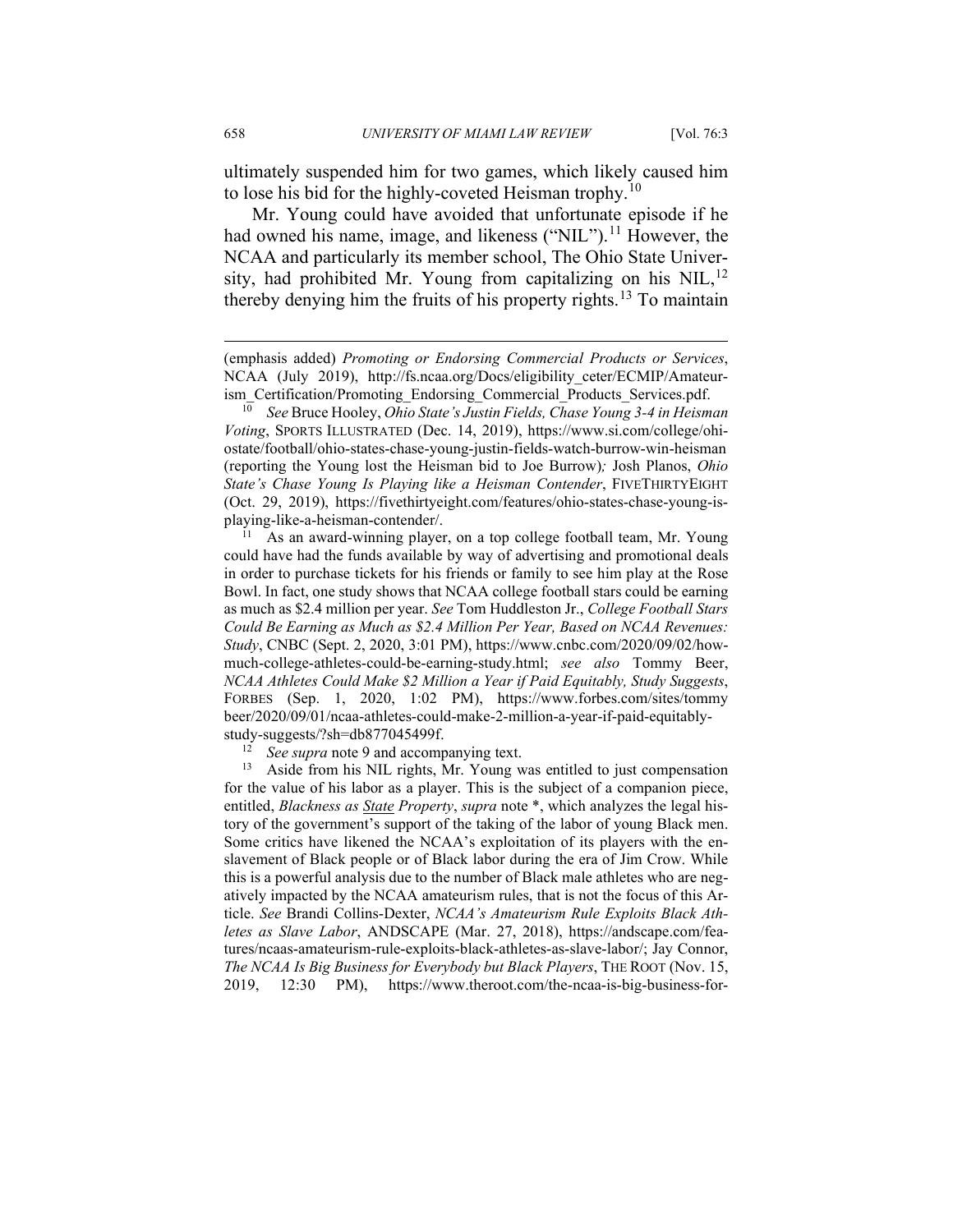their amateur status, student athletes were strictly forbidden from receiving funds or support from sources outside of NCAA member schools.<sup>[14](#page-7-0)</sup> By limiting student compensation and restricting their rights to their NIL, the NCAA and its member schools, which include "public" schools that are owned by States, received billions of dollars from their sports programs, mainly in the form of advertising and television media.<sup>[15](#page-7-1)</sup>

<span id="page-7-1"></span><span id="page-7-0"></span><sup>15</sup> *See* Eliott C. McLaughlin, *California Wants its College Athletes to Get Paid, but the NCAA Is Likely to Put Up Hurdles*, CNN (Oct. 2, 2019, 9:00 AM), https://www.cnn.com/2019/10/01/us/california-sb206-ncaa-fair-pay-to-play-act/ index.html/ ("With the signing of California's Fair Pay to Play Act, Gov. Gavin Newsom acknowledges he is picking a fight—and he think he'll win . . . . The act allows the state's college athletes to monetize their name, image, and likeness, and sign endorsement deals and licensing contracts . . . . Exactly what the act entails monetarily is unclear, but Newsom says the law is about rebalancing a power structure in which NCAA universities receive more than \$14 billion annually and the nonprofit NCAA receives more than \$1 billion, 'while the actual product, the folks that are putting their lives on the line, putting everyone on the line, are getting nothing.'"); Dan Murphy, *California Defies NCAA as Gov. Gavin Newsom Signs into Law Fair Pay to Play Act*, ESPN (Sept. 30, 2019), https://www.espn.com/college-sports/story/\_/id/27735933/california-defies-ncaa -gov-gavin-newsom-signs-law-fair-pay-play-act (comparing the restrictive NCAA rule to California's Fair Pay to Play Act); Tom Goldman, *College Athletes in California Can Now Be Paid Under Fair Pay to Play Act*, NPR (Sept. 30, 2019), https://www.npr.org/2019/09/30/765834549/college-athletes-in-california-can-now-be-paid-under-fair-pay-to-play-act ("Newsom explained why the Fair Pay to Play Act was important . . . . 'It's going to change college sports for the better by having now the interest, finally, of the athletes on par with the interests of the institutions.'").

everybody-but-black-player-1839890040; Brando Simeo Starkey, *College Sports Aren't like Slavery. They're like Jim Crow*, THE NEW REPUBLIC (Oct. 31, 2014), https://newrepublic.com/article/120071/ncaa-college-sports-arent-slavery-theyre -jim-crow. Moreover, college sports, particularly football, can be especially dangerous to the physical health and wellbeing of the students. Numerous players have sued the NCAA for its handling of concussions. *See* Associated Press, *Former Football Players Sue NCAA over Concussions*, USA TODAY (Sept. 4, 2013, 12:10 PM), https://www.usatoday.com/story/sports/ncaaf/2013/09/04/formerfootball-players-sue-ncaa-over-concussions/2762575/; *see also* Dr. Edward M. Wojtys, *The Dark Side of College Football*, 10 SPORTS HEALTH, 489, 489 (Oct. 24, 2018) ("[Thirty-four] NCAA football players have died during football activities in the past [eighteen] years; [twenty-seven] nontraumatic deaths were reported in 2017, while [six] players died from trauma to the head or neck over the same time period.").

<sup>&</sup>lt;sup>14</sup> *See supra* note 9 and accompanying text.<br><sup>15</sup> *See* Fliott C. McI aughlin *California W*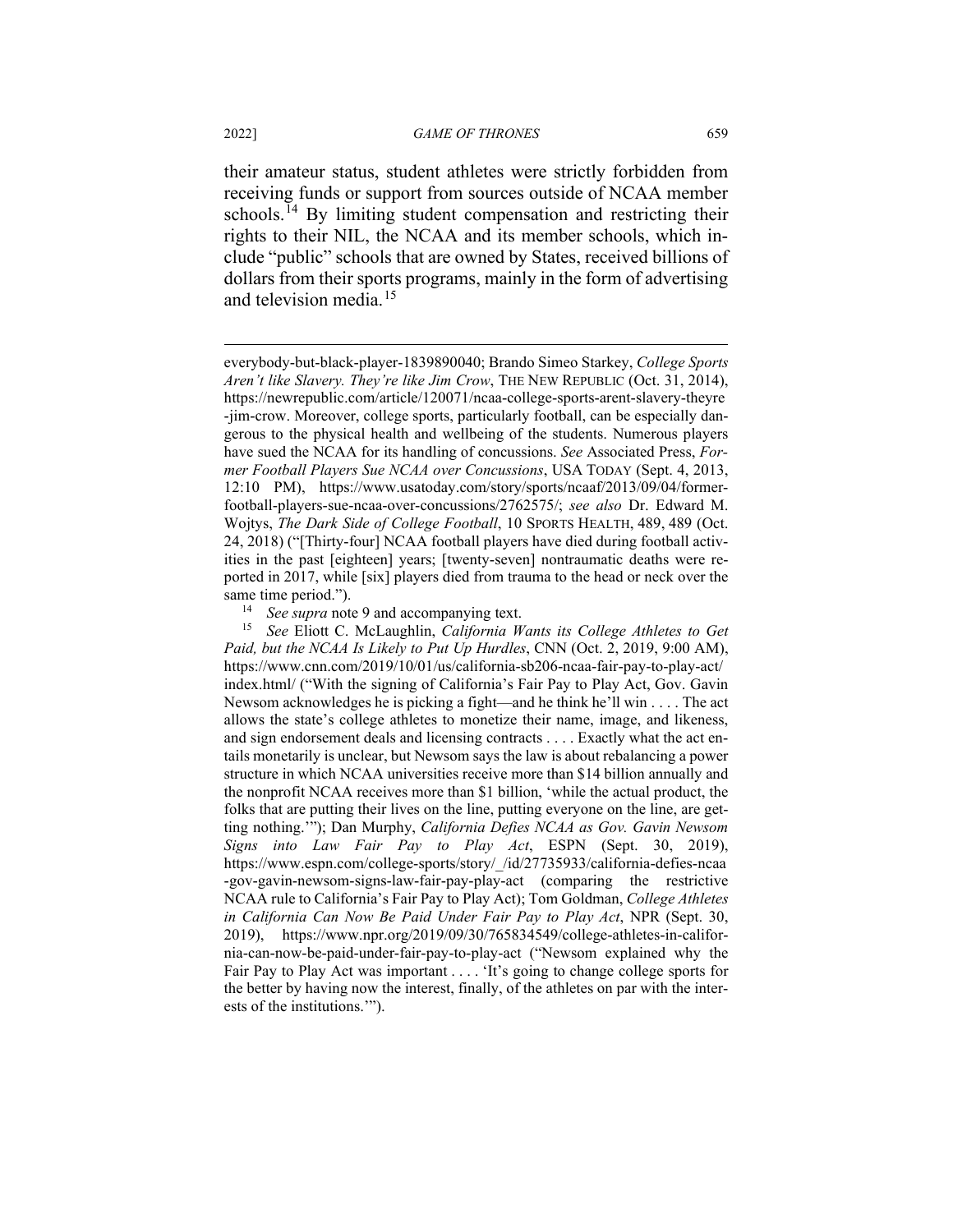In addition to being denied their NIL rights, the benefits collegiate athletes received from their play have been grossly inadequate, especially compared to that of professional athletes.<sup>[16](#page-8-0)</sup> Under the NCAA amateurism rule, its players are restricted to school granted benefits, such as scholarships,<sup>[17](#page-8-1)</sup> which are often insufficient<sup>[18](#page-8-2)</sup> to meet a student's basic needs.[19](#page-8-3) Hence, the NCAA, its member schools, and its member State governments, have received substantial financial benefits from taking the private property of their student athletes.

Following years of litigation,<sup>[20](#page-8-4)</sup> the inequitable treatment of NCAA athletes received national public attention. That litigation culminated in two major developments: (1) in September 2019, the State of California enacted legislation permitting NCAA college athletes to capitalize on their NIL and not lose their amateur status

<span id="page-8-0"></span><sup>16</sup> *See* Huddleston Jr., *supra* note 11; *Paying College Athletes—Top 3 Pros and Cons*, PROCON.ORG (Jan. 21, 2022), https://www.procon.org/headlines/pay ing-college-athletes-top-3-pros-and-cons/.

See supra note 9 and accompanying text.

<span id="page-8-2"></span><span id="page-8-1"></span><sup>18</sup> *See Paying College Athletes—Top 3 Pros and Cons*, *supra* note 16 ("College athletes are required to make up the difference between NCAA scholarships and the actual cost of living. Tuition shortfalls amount to thousands of dollars per year which leave about 85% of players to live below the poverty line . . . . About 25% of Division I athletes reported food poverty in the past year and almost 14% reported being homeless in the past year. Erin McGeoy, a former water polo athlete at George Washington University, explained, 'a common occurrence was that we would run out of meal money halfway through the semester and that's when I started to run into troubles of food insecurity.'").

<span id="page-8-3"></span> $19$  In fact, eighty-six percent of NCAA college athletes live below the poverty line. Armstrong Williams, *Time to Pay College Athletes*, NEWSMAX (Apr. 9, 2014, 7:47 AM), https://www.newsmax.com/ArmstrongWilliams/NCAA-college-athletes-nlrb/2014/04/09/id/564508/. These students are usually required to live on campus, attend offseason workouts, and travel to games all over the country. Therefore, they often require additional financial support beyond the scholarships allowed by NCAA rules. For example, how are they supposed to eat after the school cafeterias are closed when their only meal ticket applies to onsite schoolsponsored meals? In addition to the lack of general financial support, being a college athlete comes with the inherent danger of injury. All of these factors place not only a financial burden but also an emotional and psychological strain on college athletes, especially players of color.

<span id="page-8-4"></span><sup>20</sup> *See infra* Part I.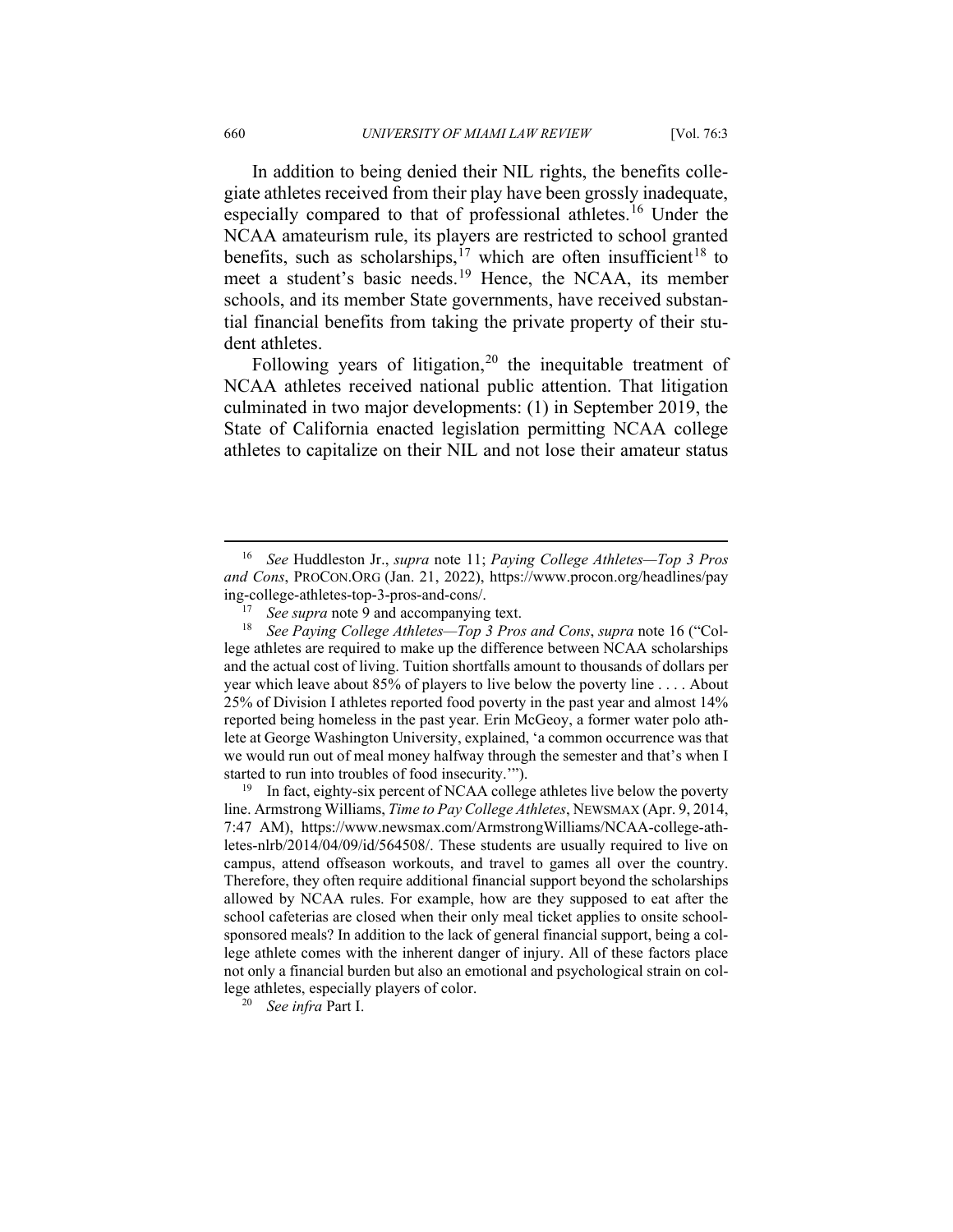with the NCAA;<sup>[21](#page-9-0)</sup> and (2) in 2021, the Supreme Court, in *NCAA v*. *Alston*, [22](#page-9-1) handed down a landmark ruling on "Fair Pay to Play."[23](#page-9-2) Following the California legislation and the *Alston* decision, several States have enacted laws that permit college athletes to capitalize on their  $NIL.^{24}$  $NIL.^{24}$  $NIL.^{24}$  Consequently, these developments prompted the NCAA to adopt interim rules effective as of July 1, 2021 to reconcile the various State laws.[25](#page-9-4)

<span id="page-9-0"></span><sup>&</sup>lt;sup>21</sup> In September 2019, California passed the Fair Pay to Play Act, which becomes effective in 2023 and will allow students to have more control over their names and likenesses for sponsorship and endorsement purposes beyond those sanctioned by the NCAA. S.B. 206, 2019 Leg., Reg. Sess. (Cal. 2019); *see*  McLaughlin, *supra* note 15 and accompanying text.

<span id="page-9-1"></span> $22$  NCAA v. Alston, 141 S. Ct. 2141, 2155 (2021) (holding that while the NCAA could regulate its players compensation, restrictions on that compensation would be subject to antitrust scrutiny under a "rule of reason" analysis and the ordinary rule of reason's fact-specific assessment of their effect on competition); *see also infra* Part I.

<span id="page-9-2"></span><sup>&</sup>lt;sup>23</sup> "Fair Pay to Play," for purposes of this Article, refers to the legal issue of the right of college athletes to profit from their name, image, and likeness while maintaining their amateur status with the NCAA. It is often referred to simply as "Pay to Play," although that phrase is also used for a variety of situations in which money is exchanged for services or the privilege to engage in certain activities, particularly in reference to political corruption. *See infra* Part I.

<span id="page-9-3"></span><sup>24</sup> *See Tracker: Name, Image and Likeness Legislation by State*, BUS. OF COLL. SPORTS, (April 1, 2022), https://businessofcollegesports.com/trackername-image-and-likeness-legislation-by-state/ (reporting that as of April 1, 2022, twenty-six states' pro-NIL laws are now in effect, including Arizona, Arkansas, California, Colorado, Connecticut, Florida, Georgia, Illinois, Kentucky, Louisiana, Maryland, Michigan, Mississippi, Missouri, Montana, Nebraska, Nevada, New Jersey, New Mexico, North Carolina, Ohio, Oklahoma, Oregon, South Carolina, Tennessee, and Texas).

<span id="page-9-4"></span><sup>25</sup> *See* Michelle Brutlag Hosick, *NCAA Adopts Interim Name, Image and Likeness Policy*, NCAA (June 30, 2021, 4:20 PM), https://www.ncaa.org/about/ resources/media-center/news/ncaa-adopts-interim-name-image-and-likeness-poli cy ("The policy provides the following guidance to college athletes, recruits, their families and member schools: [1] Individuals can engage in NIL activities that are consistent with the law of the state where the school is located. Colleges and universities may be a resource on state law questions. [2] College athletes who attend a school in a state without an NIL law can engage in this type of activity without violating NCAA rules relating to name, image and likeness. [3] Individuals can use a professional services provider for NIL activities. [4] Student-athletes should report NIL activities consistent with state law or school and conference requirements to their school."). The NCAA's interim rules make no mention of gambling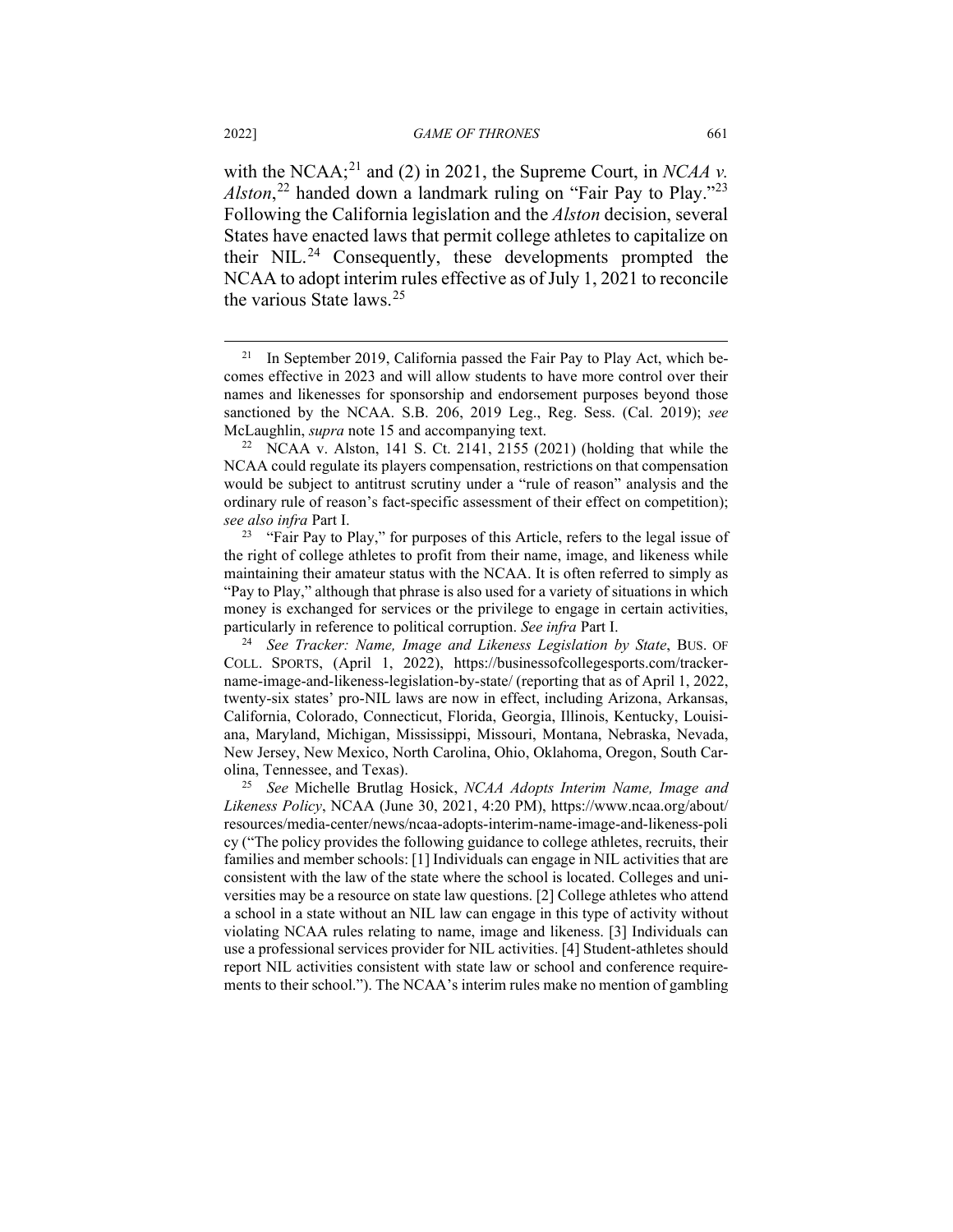As a result of these changes, NCAA athletes are now allowed to capitalize on what was previously being taken from them by the government, both directly and indirectly through the NCAA. This is a major financial benefit to those players.<sup>[26](#page-10-0)</sup> Current estimates are that this new market for college athletes will be worth \$500 million in the first year and \$1 billion annually thereafter.<sup>[27](#page-10-1)</sup> Going forward, some highly marketable college athletes are expected to become instant millionaires, and even lesser known ones have a chance to cash in.<sup>[28](#page-10-2)</sup> Notwithstanding, players' apparent unfettered access to this

<span id="page-10-2"></span><sup>28</sup> *See* Braziller, *supra* note 25 (highlighting the endorsement deals signed by student-athletes the day after the NCAA rule change); *see also* Bill Bender, *NIL Tracker: Which College Athletes Are Signing Endorsement Deals?* SPORTING NEWS (July 1, 2021), https://www.sportingnews.com/us/ncaa-football/news/nil-

businesses or other vice industries as being prohibited. *See Interim NIL Policy*, NCAA, http://ncaaorg.s3.amazonaws.com/ncaa/NIL/NIL\_InterimPolicy.pdf (last accessed Feb. 26, 2022); *see also* Zach Braziller, *NCAA Changes College Sports Forever: 'An Entirely New Landscape'*, N.Y. POST (June 30, 2021, 8:56 PM), https://nypost.com/2021/06/30/ncaas-new-nil-rule-changes-everything/ ("The guidelines are: [1] Deals cannot serve as recruiting inducements. [2] Athletes cannot receive benefits without services given. [3] Agents or representation are allowed for NIL benefits. [4] Schools cannot be involved in creating opportunities for their athletes. [5] Players cannot promote alcohol, legal drugs like cannabis, tobacco products, adult entertainment or gambling.").

<span id="page-10-0"></span><sup>26</sup> *See* AJ Maestas & Jason Belzer, *How Much Is NIL Worth to Student Athletes?* ATHLETIC DIRECTOR U, https://athleticdirectoru.com/articles/how-muchis-nil-really-worth-to-student-athletes/ (last visited Feb. 26, 2022) ("[F]rom a licensing standpoint, the annual NIL value per student-athlete could range from \$1,000–\$10,000, whereas professional athletes garner between \$50,000– \$400,000 for the same group usage licenses . . . . When applied to Instagram followers for college athletes from the 2019-2020 school year, annual endorsement revenue estimates would be \$700,000 for LSU's Joe Burrow, \$440,000 for Alabama's Tua Tagovailoa, \$390,000 for Oklahoma's Jalen Hurts, and in the \$5–30K range for less popular athletes.").

<span id="page-10-1"></span><sup>27</sup> *See* Justin Birnbaum & Olivia Evans, *College Athletes Are Ready to Reap the Rewards of a Billion-Dollar NIL Market. Opendorse Is Here to Help,* FORBES (|June 24, 2021, 8:00 AM), https://www.forbes.com/sites/oliviaevans/2021/ 06/24/college-athletes-are-ready-to-reap-the-rewards-of-the-billion-dollar-nilmarket-opendorse-is-here-to-help/?sh=6b969b2c4f57; *see also* Colin Dwyer, *NCAA Plans to Allow College Athletes to Get Paid for Use of Their Names, Images,* NPR (Oct. 29, 2019, 2:59 PM), https://www.npr.org/2019/10/29/ 774439078/ncaa-starts-process-to-allow-compensation-for-college-athletes (reporting that the NCAA is making over \$1 billion annually largely through marketing fees and TV rights from its most prominent sports and various events).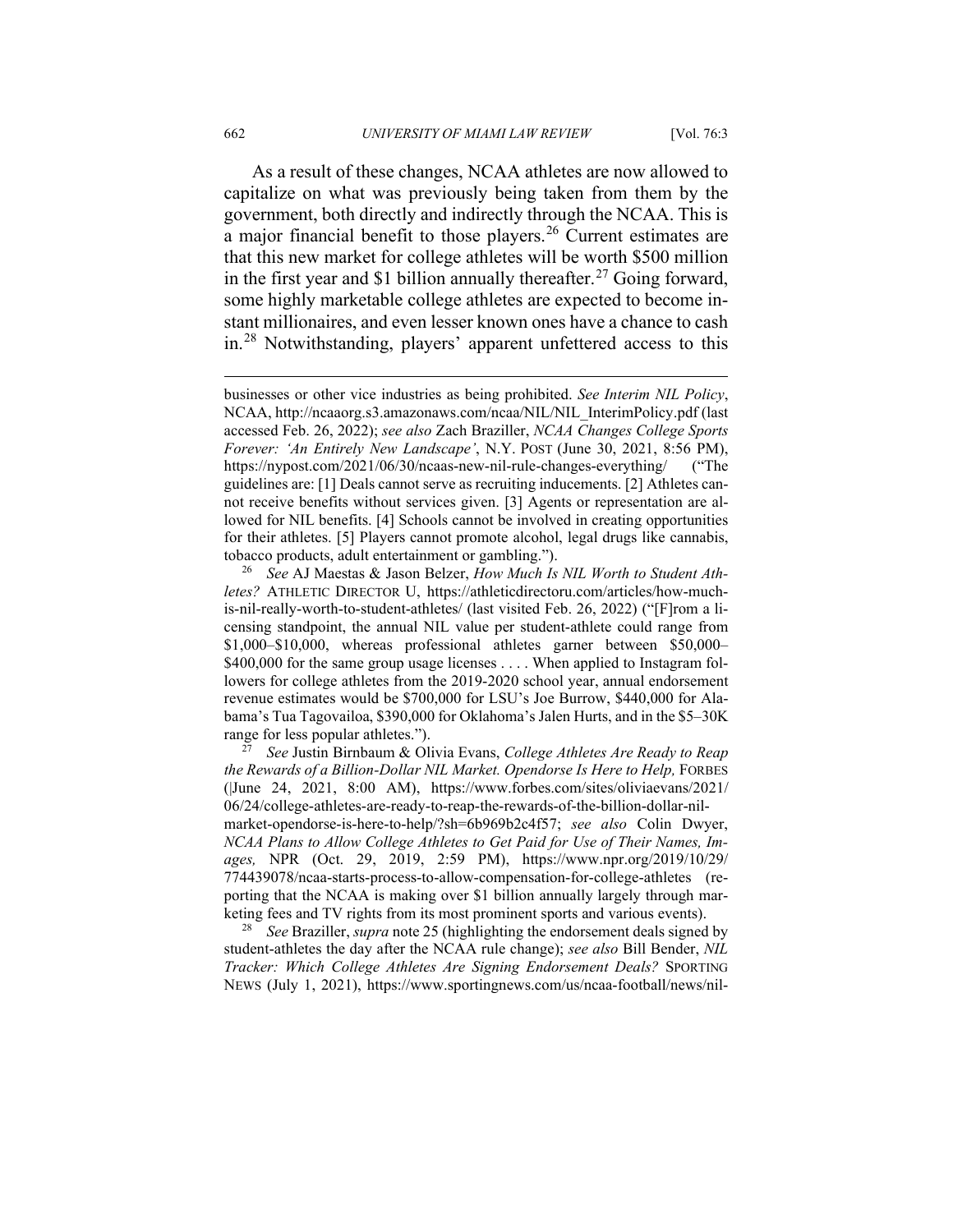money-making opportunity faces some restrictions with these new laws, such as how to integrate their NIL rights with the intellectual property interests, such as uniforms and logos, of their school.<sup>[29](#page-11-0)</sup>

### B. *A Profound Issue of Private Property Rights*

The NCAA players' victory over their NIL rights raises a quintessential jurisprudential question: Does eminent domain permit the government to expropriate the attributes of a person's self, particu-larly their name, image, and likeness?<sup>[30](#page-11-1)</sup> This Article tackles that question by analyzing the relationship between private property rights and eminent domain.

Relative to the government's power to take a person's private property, the Constitution is a precious gemstone with a dangerous, hidden flaw. On the one hand, fundamental and constitutional principles recognize a person's private property rights. While, on the other hand, the Constitution grants the government supreme authority—eminent domain—to take people's property, for public use and subject to just compensation.<sup>[31](#page-11-2)</sup> This requires us to raise the vexing question, does eminent domain supersede our libertarian right to own and control our private property?

This Article answers that question by contending that a person's property right in attributes of themselves or "persona,"[32](#page-11-3) particularly

tracker-college-athletes-signing-endorsement-deals/appbna8md69i1s65pvrwra 938 (tracking endorsement deals signed by student athletes).

<span id="page-11-0"></span><sup>29</sup> Murphy, *supra* note 15 (noting that the state laws contain varied restrictions on how student athletes can make money). Furthermore, there is still the issue of fairly compensating the students for their participating in playing the sports. *Id.* ("Most new state laws and the NCAA rule explicitly prohibit schools from paying athletes directly for the use of their NIL or *for any other purposes*." (emphasis added)).

<span id="page-11-1"></span><sup>&</sup>lt;sup>30</sup> There is the related question, whether the right to capitalize on one's NIL is merely a privilege that some States have granted to NCAA players or if it is a fundamental right that belongs to everyone? *See Right of Self*, *supra* note \*.

<span id="page-11-2"></span> $31$  U.S. CONST. amend. V ("No person shall... be deprived of life, liberty, or property, without due process of law; nor shall private property be taken for public use, without just compensation.").

<span id="page-11-3"></span><sup>&</sup>lt;sup>32</sup> "Persona," for purposes of this Article, refers to the "natural property" rights endowed in each and every person, encompassing a person's attributes or identity, such as labor, name, image, likeness ("NIL"), and other unequivocal identifiers. It can be defined as the intersection of personal rights and property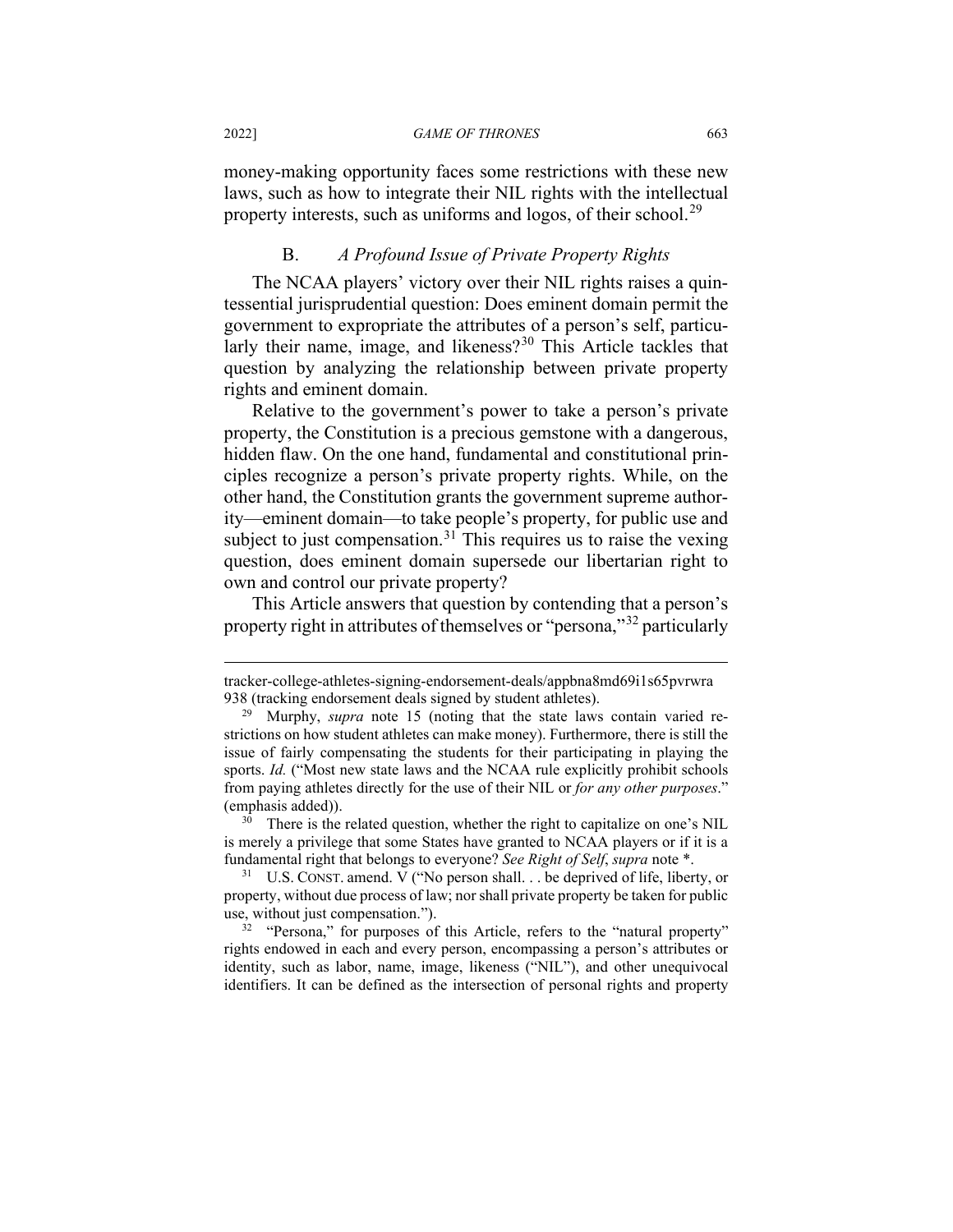NIL, should be absolutely protected from governmental<sup>[33](#page-12-0)</sup> taking,<sup>[34](#page-12-1)</sup> thereby completely eliminating the government's eminent domain powers<sup>[35](#page-12-2)</sup> under the Takings Clause of the Fifth Amendment from

<span id="page-12-0"></span><sup>33</sup> The terms "government" or "governmental," for purposes of this Article, refers to all levels and aspects of the federal, state, and local authorities, as well as "agents" of the government, private individuals, organizations, and government "sponsored" entities who receive government support or benefits including antitrust protection, non-profit status, and the like, such as that of the NCAA. The author views the NCAA as governmental because it is a nonprofit entity and many of its members are State-owned schools (colleges and universities) that operate with the approval and consensus of the citizens of a State. *See Division I—Finances*, NCAA, https://www.ncaa.org/sports/2021/5/4/finances.aspx#:~:text=As %20a%20nonprofit%20organization%2C%20the,the%20classroom%20and%20 throughout%20life (last visited April 2, 2022) (purporting that the NCAA is a nonprofit organization); *see Directory—Active Members*, NCAA, https://web3. ncaa.org/directory/memberList?type=1 (last visited April 2, 2022) (listing all active member schools in NCAA). This categorization highlights the question that if persona, particularly NIL, is the property of the student athletes, then when a State where the athlete is enrolled takes that property, and without just compensation, is that a violation of the Fifth and Fourteenth Amendments to the U.S. Constitution, as well as a in violation of some State Constitutions? *See, e.g.*, LA CONST. art. 1, § 4 ("Every person has the right to acquire, own, control, use, enjoy, protect, and dispose of private property . . . . Property shall not be taken or damaged by the state or its political subdivisions except for public purposes and with just compensation paid to the owner or into court for his benefit.").

<span id="page-12-1"></span> $34$  "Taking(s)," for purposes of this Article, refers to instances "when the government seizes private property for public use", with just compensation, pursuant to the Takings Clause of the Fifth Amendment. *See* Legal Info. Inst., *Takings*, CORNELL L. SCH., https://www.law.cornell.edu/wex/takings (last visited Mar. 30, 2022) [hereinafter *Takings*]; *see also infra* Part I.

<span id="page-12-2"></span><sup>35</sup> The term "eminent domain," for purpose of this Article, is defined as a governmental taking of property. An eminent domain action typically is applied

rights. Persona, moreover, is a right that a person is fundamentally, constitutionally, statutorily, or otherwise entitled to, including, but not limited to the right of privacy, the right of publicity, the right to be free from enslavement, in all mediums such as print, online, fantasy, metaverse, and the virtual universe. "Attributes," for purposes of this Article, include a person's labor, their brand, and a quality or feature regarded as a characteristic or inherent part of someone or something. For purposes of this Article, persona has two major components: (1) labor and (2) NIL. This Article focuses on NIL which incorporates the right of personality. While persona is related to the right of personality and the right of publicity, it is much broader than both legal concepts. *See infra* Part III. Compensation for students' actually playing the sport, that is, their labor, is another important aspect of persona as evaluated in this Article.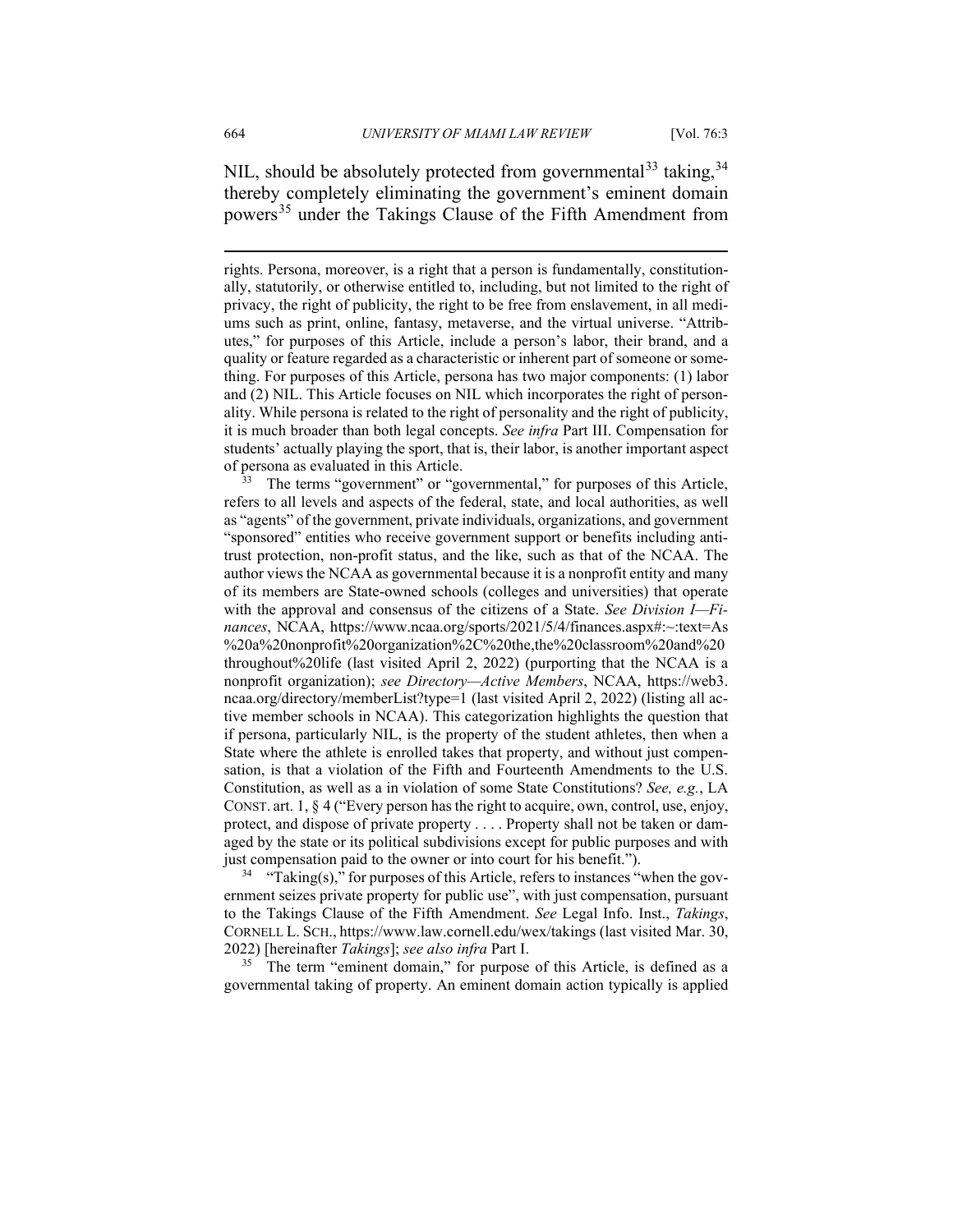taking a person's NIL.<sup>[36](#page-13-0)</sup> This Article develops that thesis through three tasks. Part I presents a case study analysis of whether the NCAA's amateurism rules constitute a "wrongful" taking of the property of its student athletes.<sup>[37](#page-13-1)</sup> Part II argues that eminent domain and the Takings Clause of the Fifth Amendment should not apply to persona rights, particularly NIL, and that the law should prohibit any and all governmental takings of persona.<sup>[38](#page-13-2)</sup> Part III proposes a model code solution that governments should adopt to prohibit the use of eminent domain to exploit NIL and other attributes of persona.<sup>[39](#page-13-3)</sup>

# C. *A Game of Thrones[40](#page-13-4)*

Before I move forward with that endeavor, I want to explain three reasons why protecting persona rights from governmental taking is an important concept worthy of exploration. First, persona is the *new* property. It is especially valuable to younger Americans and

to real property (real estate, including buildings and land), but any kind of property may be taken if done within the legal confines of the law (based on the Fifth Amendment's Takings Clause). *See History of the Federal Use of Eminent Domain*, U.S. DEP'T OF JUST., https://www.justice.gov/enrd/history-federal-use-eminent-domain (last updated Jan. 24, 2022).

<span id="page-13-0"></span>U.S. CONST. amend. V; see also supra note 31. The Fifth Amendment applies to the States through the passage of the Fourteenth Amendment. *See* Legal Info. Inst., *Incorporation Doctrine*, CORNELL L. SCH., https://www.law.cornell.edu/wex/incorporation doctrine (last visited Mar. 30, 2022) ("The incorporation doctrine is a constitutional doctrine through which the first ten amendments of the United States Constitution (known as the Bill of Rights) are made applicable to the state through the Due Process clause of the Fourteenth Amendment."); *see generally* Janet Thompson Jackson, *What Is Property? Property Is Theft: The Lack of Social Justice in U.S. Eminent Domain Law*, 84 ST. JOHN'S L. REV. 63, 64 (2010) (contending the social justice is non-existent in eminent domain law).

<sup>37</sup> *See infra* Part I.

<sup>38</sup> *See infra* Part II.

<sup>39</sup> *See infra* Part III.

<span id="page-13-4"></span><span id="page-13-3"></span><span id="page-13-2"></span><span id="page-13-1"></span><sup>&</sup>lt;sup>40</sup> "Game of Thrones," for purposes of this Article, refers to a battle for control of people's attributes or persona, including their labor and NIL, between parties with unequal bargaining positions. It reflects on the lessons learned from the popular, American fantasy drama television series, particularly how the quest for greed and power in a lawless society needlessly destroys people's lives and dreams.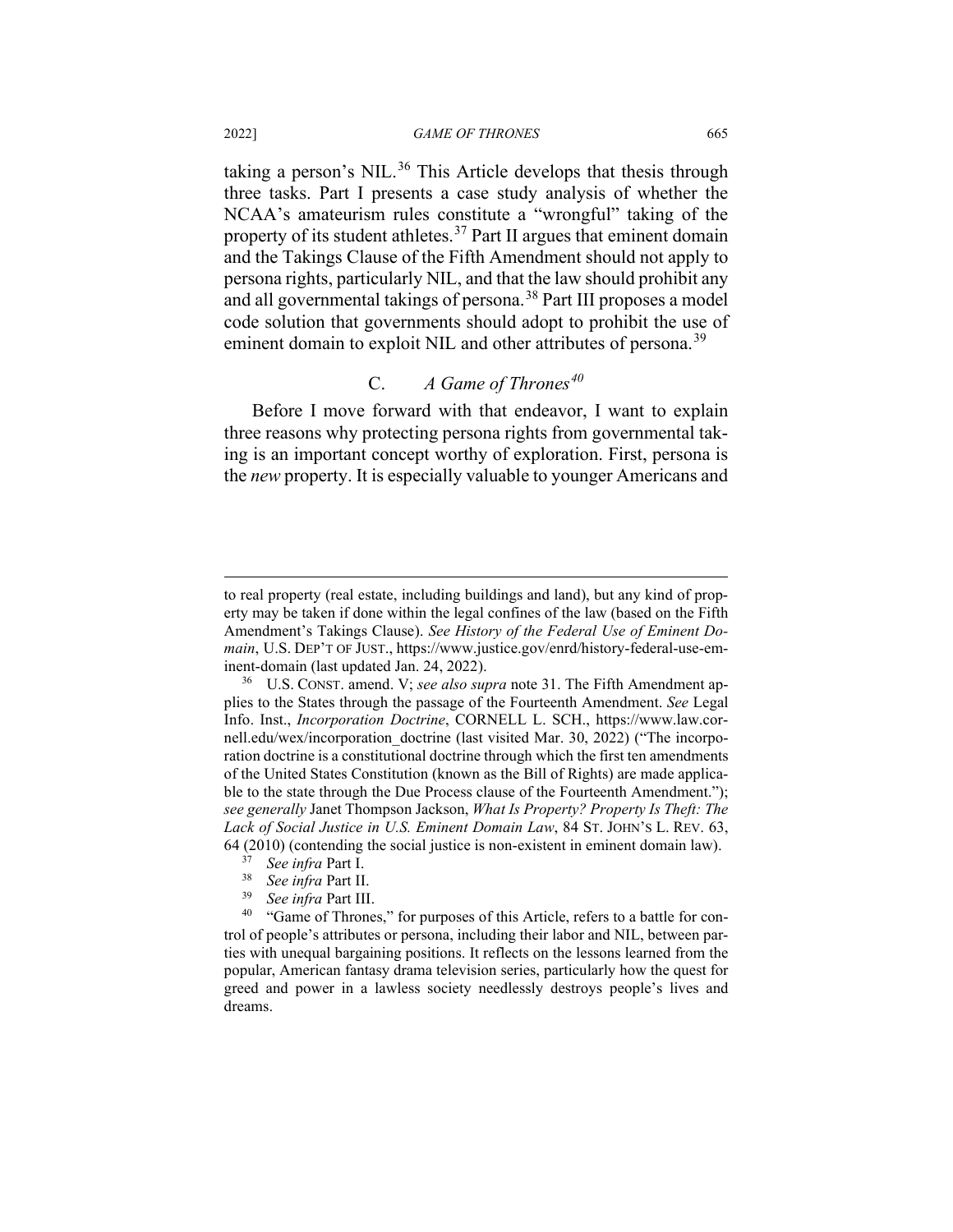is the focus of what I refer to as "Right of Property."<sup>[41](#page-14-0)</sup> Second, developing persona as an absolute property right addresses wealth in-equity between the young and the old in this country.<sup>[42](#page-14-1)</sup> Third, reinvigorating libertarian principles into our laws can promote social justice.<sup>[43](#page-14-2)</sup>

First, persona is a growing area of intellectual property. NCAA athletes are not the only people who should be protected from governmental taking of their personal property. With the development of modern technology, including the expansion of the virtual or metaverse,<sup>[44](#page-14-3)</sup> property interests in attributes of one's self, such as NIL, have increased in value and, therefore, are subject to greater exploitation.[45](#page-14-4) For example, consider the financial value of an avatar in a fantasy football league.[46](#page-14-5) Rights to NIL are of particular interest

<span id="page-14-4"></span>Persona is not limited to name, image, and likeness, but includes less visible attributes of an individual, such as their DNA, which, with medical technology such as gene splicing and stem cell development, raises legal issues over the ownership rights of a voluntary or involuntary donor. For example, the "HeLa cell line" is among the most important scientific discoveries of the last century and was established in 1951 from a tumor taken from Henrietta Lacks. *See* REBECCA SKLOOT, THE IMMORTAL LIFE OF HENRIETTA LACKS 51–52 (2010); *see also* Moore v. Regents of the Univ. of Cal., 793 P.2d 479, 480 (Cal. 1990) (holding that Moore had no property rights to his discarded cells or to any profits made from them; however, that the research physician had an obligation to reveal his financial interest in the materials that were harvested from Moore, who could thus bring a claim for any injury that he sustained by the physician's failure to disclose his interests).<br> $^{46}$  The na

<span id="page-14-5"></span>The nature of property interests in one's persona are still being developed. There is much at stake as technology continues to monetize the "virtual" essence of a person. *See* Dora Mekouar, *Why Millions of Americans Spend Billions on This Fantasy*, VOICE OF AMER. NEWS (Sept. 3, 2019, 11:42 AM), https://www.voanews.com/a/usa\_all-about-america\_why-millions-americans-sp end-billions-fantasy/6175070.html (reporting that, in 2019, the fantasy sports industry was worth over \$7 billion).

<span id="page-14-0"></span><sup>&</sup>lt;sup>41</sup> "Right of Property," for purposes of this Article, refers to "private" property, owned by private individuals, not government, both tangible or intangible, reflecting the libertarian principles of John Locke and the Founders of the United States. *See infra* Part II; *see also infra* notes 46–51 and accompanying text. *See Right of Self*, *supra* note \*.

<sup>&</sup>lt;sup>42</sup> *See infra* notes 52–58 and accompanying text.<br><sup>43</sup> *See infra* notes 59–64 and accompanying text

<sup>&</sup>lt;sup>43</sup> *See infra* notes 59–64 and accompanying text.<br><sup>44</sup> "Metaverse" for purposes of this Article refer

<span id="page-14-3"></span><span id="page-14-2"></span><span id="page-14-1"></span><sup>&</sup>quot;Metaverse," for purposes of this Article, refers to the virtual environment of the internet and anything associated with the Internet and the diverse Internet culture. *See* DAVID BELL ET AL., CYBERCULTURE 41–43 (2004).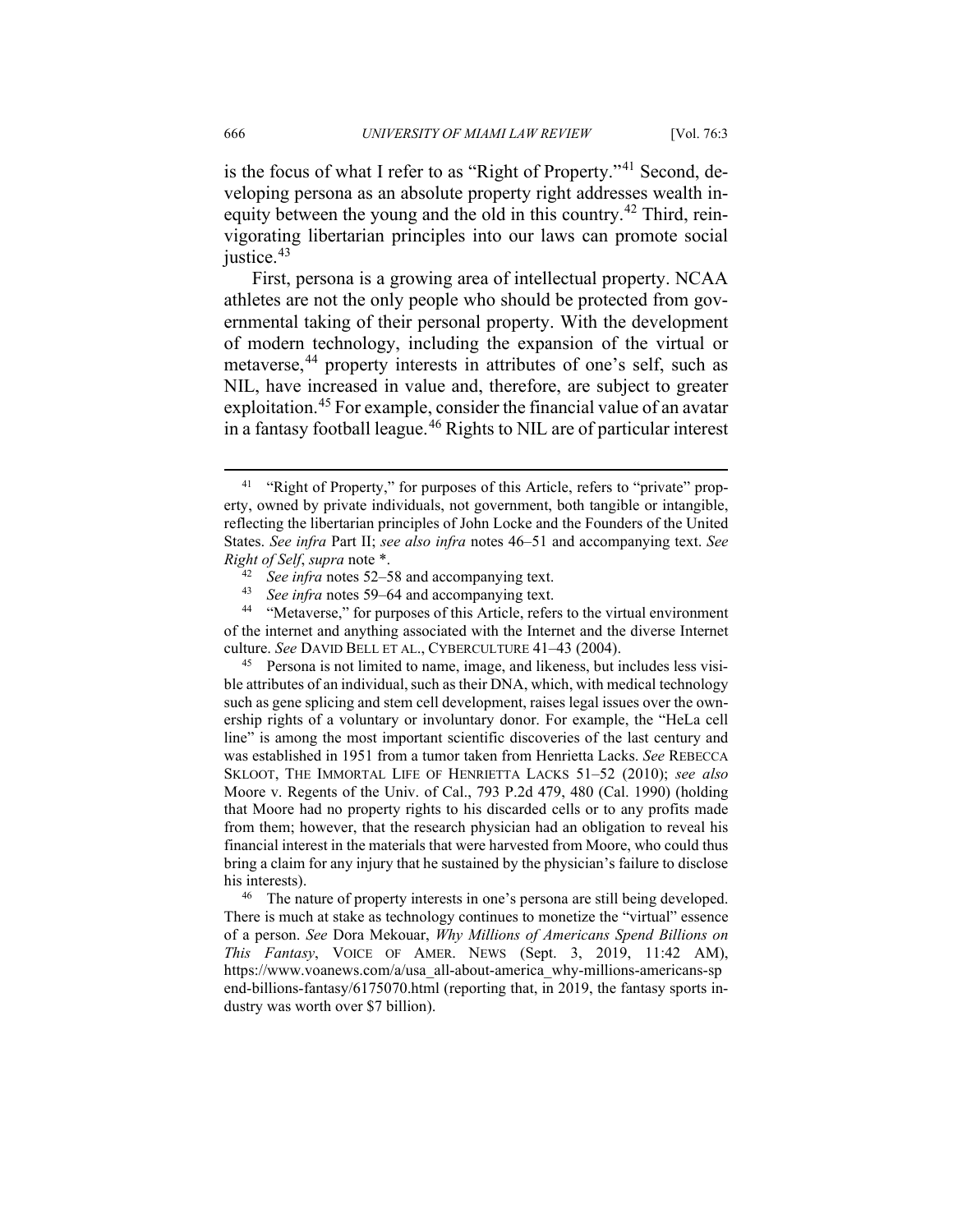to millennials, Generation Z, and Generation A who are currently living off the fruits of their persona, due to the proliferation of social media. For example, a nineteen-year-old influencer Josh Richards made nearly a thousand dollars a minute as a TikTok star.<sup>[47](#page-15-0)</sup> While these cultural facets of intellectual property are both timely and important, this Article focuses on only one type of property interest in persona—NIL rights.[48](#page-15-1)

Further, persona is personal and private. Imagine one morning you receive a text message from your best friend. She tells you a new "character," who looks and talks just like you, has been added to a popular video game.<sup>[49](#page-15-2)</sup> Upon investigation, you discover that someone has taken your image without your permission and has licensed it to a game developer,  $50$  and, moreover, that the government has sanctioned and benefitted financially from the taking of your

<span id="page-15-0"></span><sup>47</sup> *See* Jade Scipioni, *Here's How Many Social Media Followers You Need to Make \$100,000*, CNBC (May 20, 2021, 6:08 PM), https://www.cnbc.com/ 2021/04/30/how-much-money-you-can-make-off-social-media-following-calculator.html; Raktim Sharma, *How Do Influencers Make Money on Instagram?,* YA-HOO! FIN. (Mar. 31, 2021), https://ca.sports.yahoo.com/news/how-do-influencers-make-money-through-instagram-083707019.html (discussing how influencers use their persona as branding to influence marketing, promotional, and affiliate deals).

<span id="page-15-1"></span><sup>&</sup>lt;sup>48</sup> These unexplored attributes of persona have legal aspects that have been widely undeveloped by our legal system. *See, e.g*., Shaw Fam. Archives Ltd. v. CMG Worldwide, Inc., 486 F. Supp. 2d 309, 314 (S.D.N.Y. 2007) (holding that neither New York nor California has a right of publicity applicable to a decedent); Michael Decker, *Goodbye, Norma Jean: Marilyn Monroe and the Right of Publicity's Transformation at Death*, 27 CARDOZO ARTS & ENT. L.J. 243, 252 n. 69, 253–54 n.77 (2009) (noting that many states now have common law and/or statutory rights of publicity that apply postmortem).

<span id="page-15-2"></span><sup>49</sup> Juventus footballer Edgar Davids brought a lawsuit against Riot Games Europe Holdings Ltd, stating that a player named Lucian in their League of Legends game infringed Davids's likeness. Monika A. Gorska & Lena Marcinoska-Boulange, *Likeness in Computer Games: Real-Life People*, NEWTECH.LAW (Apr. 8, 2021), https://newtech.law/en/likenesses-in-computer-games-real-life-people/. Similarly, Booker T. Huffman sued Activision, claiming that the Call of Duty character David "Prophet" Wilkes is based upon a character he appeared as in the early days of his wrestling career named G.I. Bro. Andy Chalk, *Activision Smacks down Pro Wrestler Booker T. in Call of Duty Copyright Lawsuit*, PC GAMER (June 25, 2021), https://www.pcgamer.com/activision-beats-pro-wrestler-booker-t-incall-of-duty-copyright-lawsuit/.

<span id="page-15-3"></span><sup>50</sup> *Id.* In each of the above cases, the game developers used the person's likeness in their video game without their permission.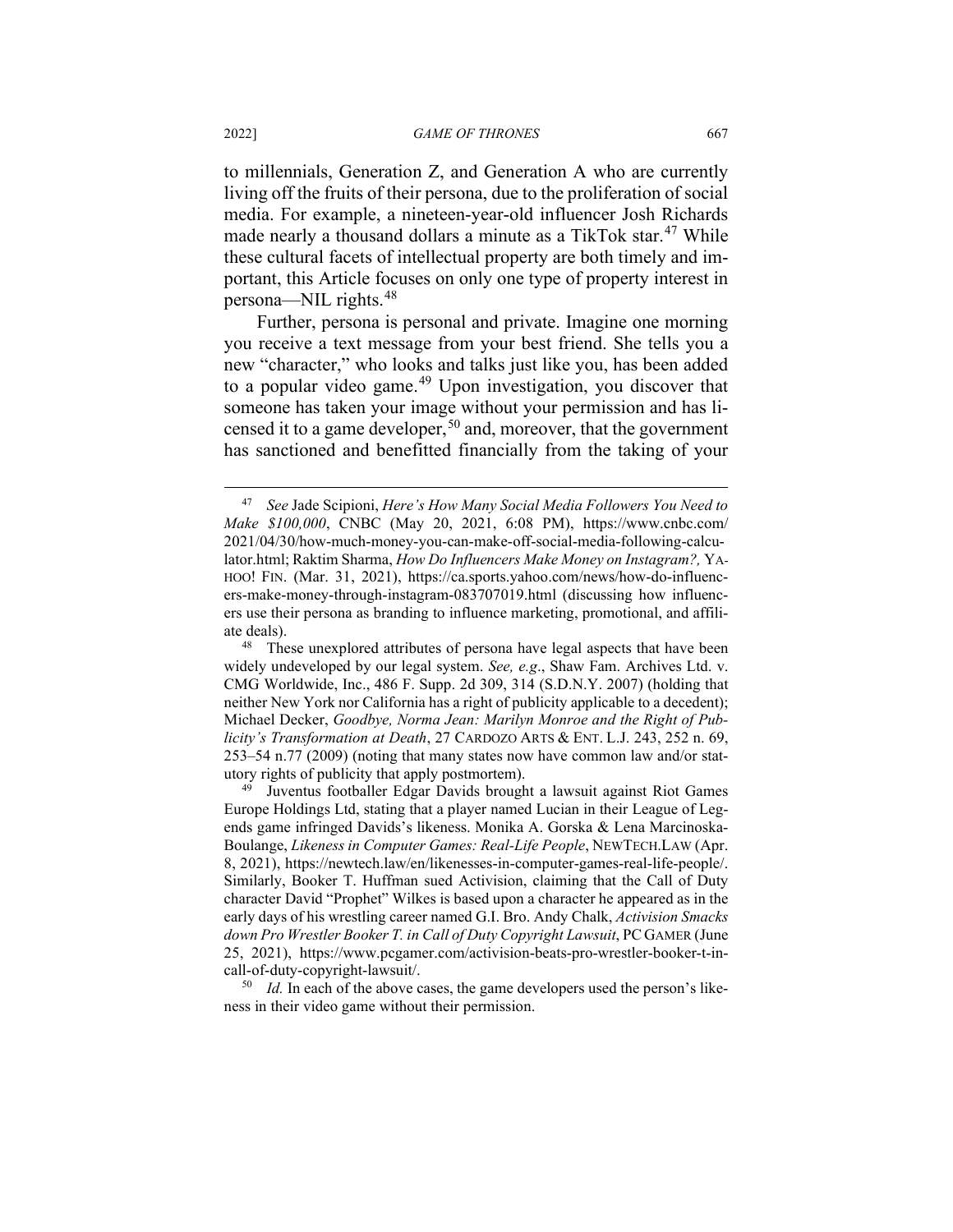image. This battle over persona is not new and is a very real problem, which compels us to assess a person's private property right in their NIL. That is the goal of this Article.

Second, the NCAA athletes' controversy should be public concern because it further highlights the need to address wealth ineq-uity,<sup>[51](#page-16-0)</sup> especially at the intersection of age, race, gender, and class.<sup>[52](#page-16-1)</sup> This inequity results from a conscious and unconscious transfer of wealth from young people,<sup>[53](#page-16-2)</sup> of both their nonvirtual and virtual

<span id="page-16-0"></span><sup>51</sup> *See* Matthew Yglesias, *New Federal Reserve Data Shows How the Rich Have Gotten Richer*, VOX (June 13, 2019), https://www.vox.com/policy-and-politics/2019/6/13/18661837/inequality-wealth-federal-reserve-distributional-financial-accounts ("[T]he rich have gotten richer and inequality has grown[.]" In fact, the Federal Reserve data indicates that from 1989 to 2019, wealth became increasingly concentrated in the top 1% and top 10% and that the gap between the wealth of the top 10% and that of the middle class is over 1,000%; and increases another 1,000% as compared to the top 1%, hence the term "wealth gap.").

<span id="page-16-1"></span><sup>52</sup> *See, e.g.,* Vanessa Williamson, *Closing the Racial Wealth Gap Requires Heavy, Progressive Taxation of Wealth*, BROOKINGS INST. (Dec. 9, 2020), https://www.brookings.edu/research/closing-the-racial-wealth-gap-requires-hea vy-progressive-taxation-of-wealth/ ("The median white household has a net worth 10 times that of the median Black household . . . . The total racial wealth gap, therefore, is \$10.14 trillion.").

<span id="page-16-2"></span><sup>53</sup> *See* Christopher Ingraham, *The Staggering Millennial Wealth Deficit, in One Chart*, WASH. POST (Dec. 3, 2019), https://www.washingtonpost.com/business/2019/12/03/precariousness-modern-young-adulthood-one-chart/ ("[Millennials'] financial situation is relatively dire. They own just 3.2 percent of the nation's wealth. To catch up to Gen Xers, they'd need to triple their wealth in just four years. To reach boomers, their net worth would need a sevenfold jump.").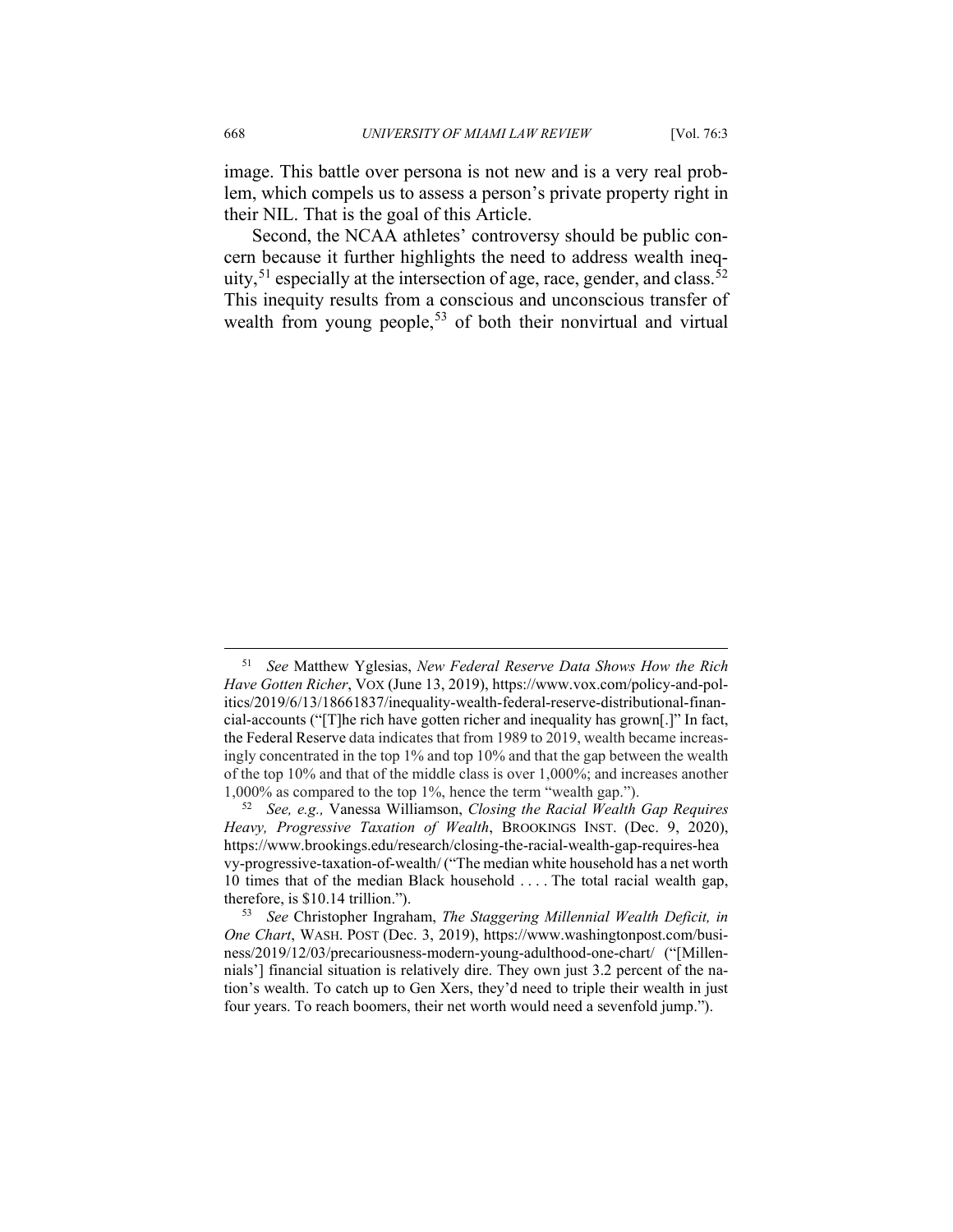selves,<sup>[54](#page-17-0)</sup> to upper-class, white adults.<sup>[55](#page-17-1)</sup> I refer to this phenomenon as "intergenerational wealth displacement."[56](#page-17-2) One example of a nonvirtual, inequitable transfer of wealth is the high debt load that many students pay for college, graduate, and professional schools and its subsequent negative impact on their quality of life.<sup>[57](#page-17-3)</sup>

<span id="page-17-3"></span><sup>57</sup> Censky, *supra* note 56 ("Some of those trends come hand in hand with more young people attending college, which can be a double-edged sword. While those college credentials could lead to income gains for many young people down the road, surging tuition costs are also leaving them burdened by more student loans than prior generations.").

<span id="page-17-0"></span><sup>54</sup> This "exploitation" includes the lawful and unlawful commercial use of virtual or digital images, data, and information, referred to as "personally identifiable information," usually by big business or government. *See* Christos Giakoumopoulos et al., *Handbook on European Data Protection Law*, E.U. AGENCY FUNDAMENTAL RTS., 29–31 (2018), https://fra.europa.eu/sites/default/files/ fra uploads/fra-coe-edps-2018-handbook-data-protection en.pdf (protecting data rights among EU Member States for individuals, strengthening mandated data protection requirements, and imposing significant legal responsibilities on entities handling personal data). No similar protections exist in U.S. law, except for the State of California's California Consumer Privacy Act (CCPA). *See* Office of the Attorney General, *California Consumer Privacy Act (CCPA) Fact Sheet*, CAL. DEP'T OF JUST. (2019), https://www.oag.ca.gov/system/files/attach ments/press\_releases/CCPA%20Fact%20Sheet%20%280000002%29.pdf).

<span id="page-17-1"></span><sup>&</sup>lt;sup>55</sup> Parenthetically, this Article will also shine light on the unconscious cause of systemic racism. That focus is explored in *Blackness as State Property*, *supra* note \*. "Systemic racism," or "institutional racism," for purposes of this Article, refers to the conscious and unconscious institutionalization of and the continuation of the oppression of Black people. *See* STOKELY CARMICHAEL & CHARLES V. HAMILTON, BLACK POWER: THE POLITICS OF LIBERATION IN AMERICA 4 (Vintage Books 1992 ed. 1967) ("[Institutional racism] originates in the operation of established and respected forces in the society, and thus receives far less public condemnation than [individual racism].").

<span id="page-17-2"></span><sup>&</sup>lt;sup>56</sup> "Intergenerational wealth displacement," for purposes of this Article, is defined as legal and illegal, conscious and unconscious, transfer of wealth from younger Americans, particularly those from disadvantages communities, to adults, particularly wealth, senior, white males, as one dynamic that resulted in an aged-related wealth gap. Households headed by people aged sixty-five or older are forty-seven times wealthier than households where the median age is thirtyfive years or younger. *See* Annalyn Censky, *Older Americans Are 47 Times Richer than Young*, CNN (Nov. 28, 2011, 3:09 PM), https://money.cnn.com/2011/11/07/news/economy/wealth\_gap\_age/index.htm.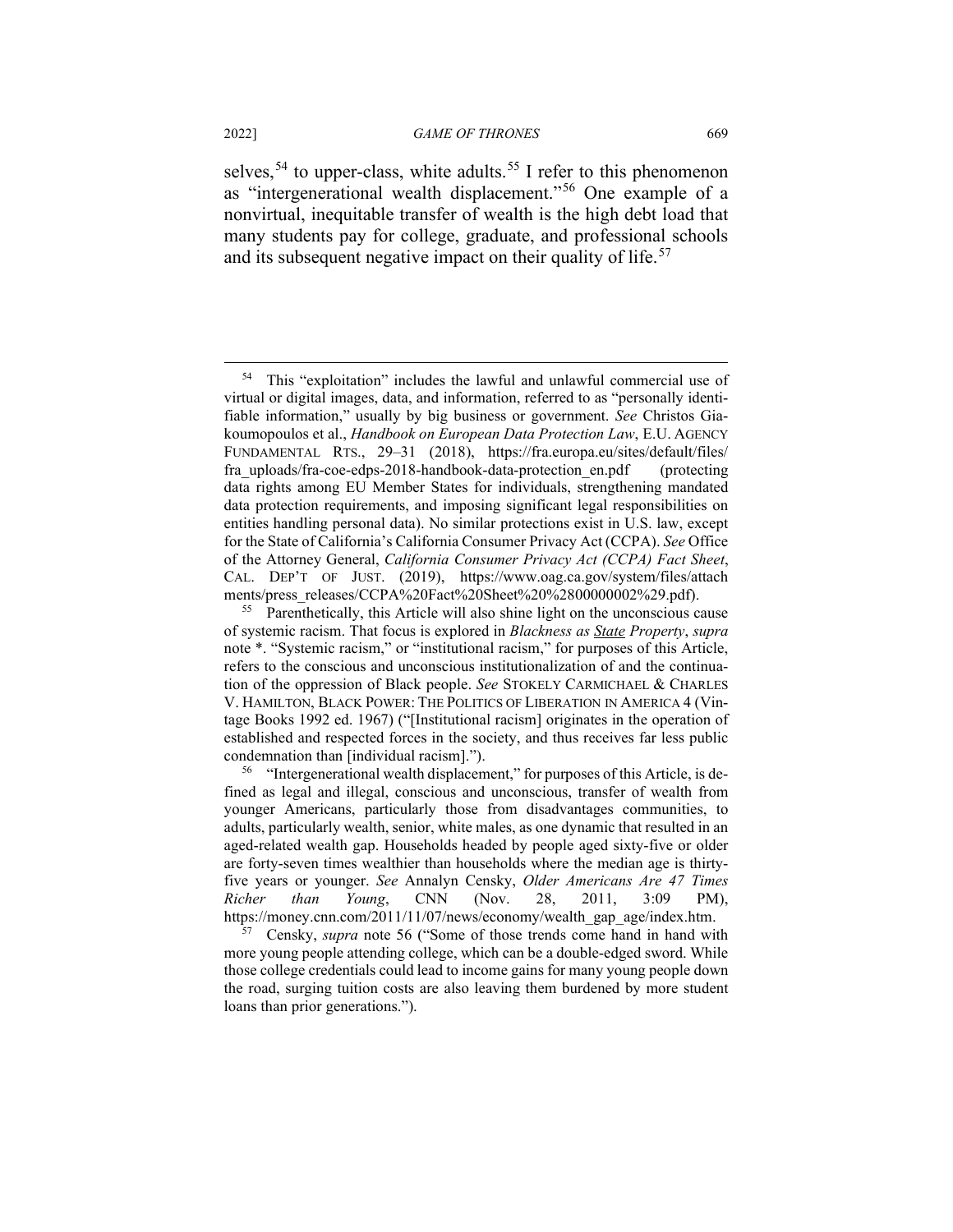Third, reinvigorating libertarian<sup>[58](#page-18-0)</sup> or natural law<sup>[59](#page-18-1)</sup> principles into our civil laws<sup>[60](#page-18-2)</sup> can promote social justice. This point is a personal one and explains my motivation for writing this Article. Years ago, in preparing for my first class at Yale Law School, I reflected on the hollowed words of Oliver Wendell Holmes<sup>[61](#page-18-3)</sup>: "The life of the law has not been logic: it has been experience."<sup>[62](#page-18-4)</sup> I was both

 $62$  OLIVER WENDELL HOLMES, THE COMMON LAW 3 (1881).

<span id="page-18-0"></span><sup>&</sup>lt;sup>58</sup> "Libertarian view," for purposes of this Article, means to strongly value individual freedom and civil liberties, endorse a free-market economy based on private property, and freedom of contract. *See Libertarianism*, STAN. ENCYC. OF PHIL. (Jan. 28, 2019), (https://plato.stanford.edu/entries/libertarianism/; *see also Individual Rights*, LIBERTARIANISM.ORG, https://www.libertarianism.org/topics/ individual-rights (last visited Mar. 23, 2022) ("[L]ibertarian doctrines of individual rights are often cast in terms of a fundamental right of self-ownership."). This Article reflects libertarianism based on deontological ethics—the theory that all individuals possess certain natural or moral rights, mainly the right of "individual sovereignty" or "self-ownership," which is a property in one's person, with possession and control over oneself, as they exercise over the possessions they own. *See infra* Part II*; see generally* ROBERT NOZICK, ANARCHY, STATE, AND UTOPIA 42–43 (2013 ed. 1974) (defending a political theory entrenched in the rights of individuals); DAVID BOAZ, THE LIBERTARIAN MIND 27 (2015); G.A COHEN, SELF-OWNERSHIP, FREEDOM, AND EQUALITY 15 (1995).

<span id="page-18-1"></span><sup>&</sup>lt;sup>59</sup> "Natural law" or "natural law theory of property," for purposes of this Article, is defined as the jurisprudential theory by which there are "natural rights" (1) that are fundamental or natural, as derived from God or nature, (2) to which all people are equally entitled, (3) that are inalienable, meaning they cannot be bargained or legislated away from people, and (4) that apply to life, liberty, and property. *See The Natural Law Tradition in Ethics*, STAN. ENCYC. OF PHIL. (May 26, 2019), https://plato.stanford.edu/entries/natural-law-ethics/; *see Natural Law*, FREE DICTIONARY, https://legal-dictionary.thefreedictionary.com/natural+law.

<span id="page-18-2"></span><sup>60</sup> *See infra* Part II. Parenthetically, this Article focuses on the *civil* rights protections of these laws, recognizing that they also protect liberty, in the form of rights against *criminal* infringements. That is not to exclude the fundamental right of privacy. *See* Legal Info. Inst., *Publicity*, CORNELL L. SCH., https://www. law.cornell.edu/wex/publicity (last visited Mar. 1, 2022) ("In the United States, the right of publicity is largely protected by state common or statutory law. Only about half the states have distinctly recognized a right of publicity. Of these, many do not recognize a right by that name but protect it as part of the Right to Privacy."); *Statutes & Interactive Map*, RIGHT OF PUBLICITY, https://rightofpublicity.com/statutes (last visited Mar. 1, 2022) (indicating that "a statute is not a prerequisite for the Right of Publicity to be enforceable" as a number of states have an enforceable Right of Publicity by way of common law).

<span id="page-18-4"></span><span id="page-18-3"></span><sup>61</sup> *See* Fred R. Shapiro, *The Most-Cited Legal Scholars*, 29 J. LEGAL STUD., 409, 424–26 (2000) (identifying Holmes as the third-most cited American legal scholar of the 20th century).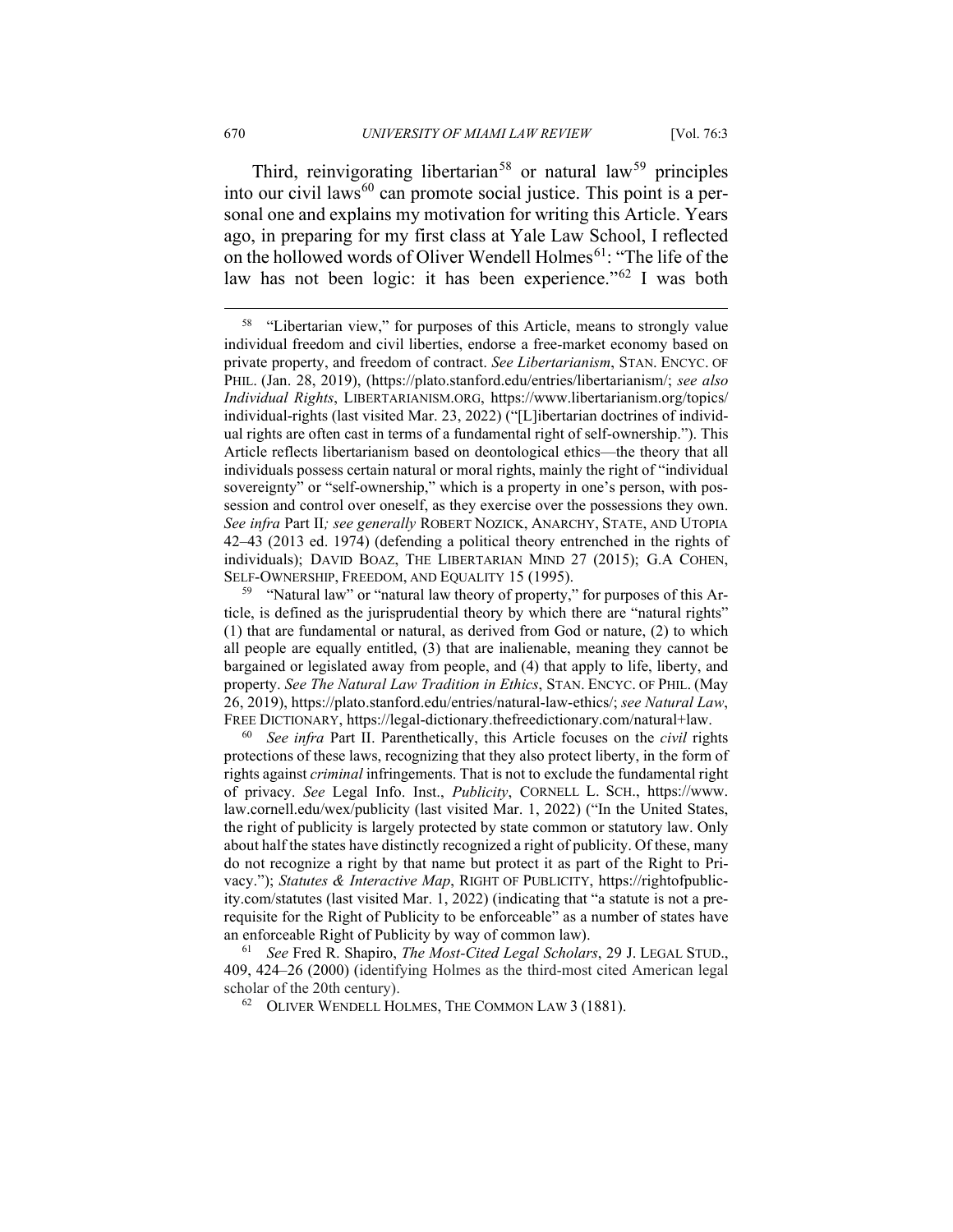bewildered and disappointed by those words. Bewildered that my chosen field of study seemed pedantic, and disappointed by Holmes's view of law being devoid of the search for a higher purpose, such as justice or the betterment of humanity. Subsequently, over twenty-five years of teaching law, I have found many law students share my thirst for using law as a means to achieve social justice. Consequently, this Article is written to challenge Oliver Wendell Holmes's view of the law. I believe that the "life of the law" has been and should be the quest to protect individual rights from gov-ernmental infringement.<sup>[63](#page-19-0)</sup> As such, this Article seeks to establish a constitutional and jurisprudential basis for positive social change.

Hence, I believe that there is a void in the development of civil liberties that will redress wealth inequities.<sup>[64](#page-19-1)</sup> This requires a transformational development in our understanding of our rights. Such a development could promote the growth of new markets for intellectual property generated through the often-virtual world of the metaverse. [65](#page-19-2) The dire need for that development is presented next through a case study relating to the NIL rights of college athletes.

## D. *Sports as a Window into Culture & Values*

Before we present that case study, it is appropriate to explain why the battle over college student athletes' rights to control their NIL is vital to exhibit the transformational value of Right of Property. First, sports provide invaluable insight into our culture and val-ues.<sup>[66](#page-19-3)</sup> Second, Justices and other constitutional scholars have

<sup>63</sup> *See infra* Part II.

<span id="page-19-1"></span><span id="page-19-0"></span><sup>64</sup> Rakim Brooks, *The Racial Wealth Gap is a Civil Liberties Issue*, ACLU (Mar. 11, 2021), https://www.aclu.org/news/racial-justice/the-racial-wealth-gapis-a-civil-liberties-issue/.

<span id="page-19-2"></span><sup>65</sup> *See* Tim Chheda, Comment, *Intellectual Property Implications in a Virtual Reality Environment*, 4 J. MARSHALL REV. INTELL. PROP. L. 483, 483, 507 (2005) (predicting a future that we now live in and calling on lawmakers to adjust the laws with the changes in technology).

<span id="page-19-3"></span><sup>66</sup> *See* Kenneth J. Marci, *Not Just a Game: Sport and Society in the United States*, 4 INQUIRIES J. no. 8, 2012, at 1 ("Sport coincides with community values and political agencies, as it attempts to define the morals and ethics attributed not only to athletes, but the totality of society as a whole.").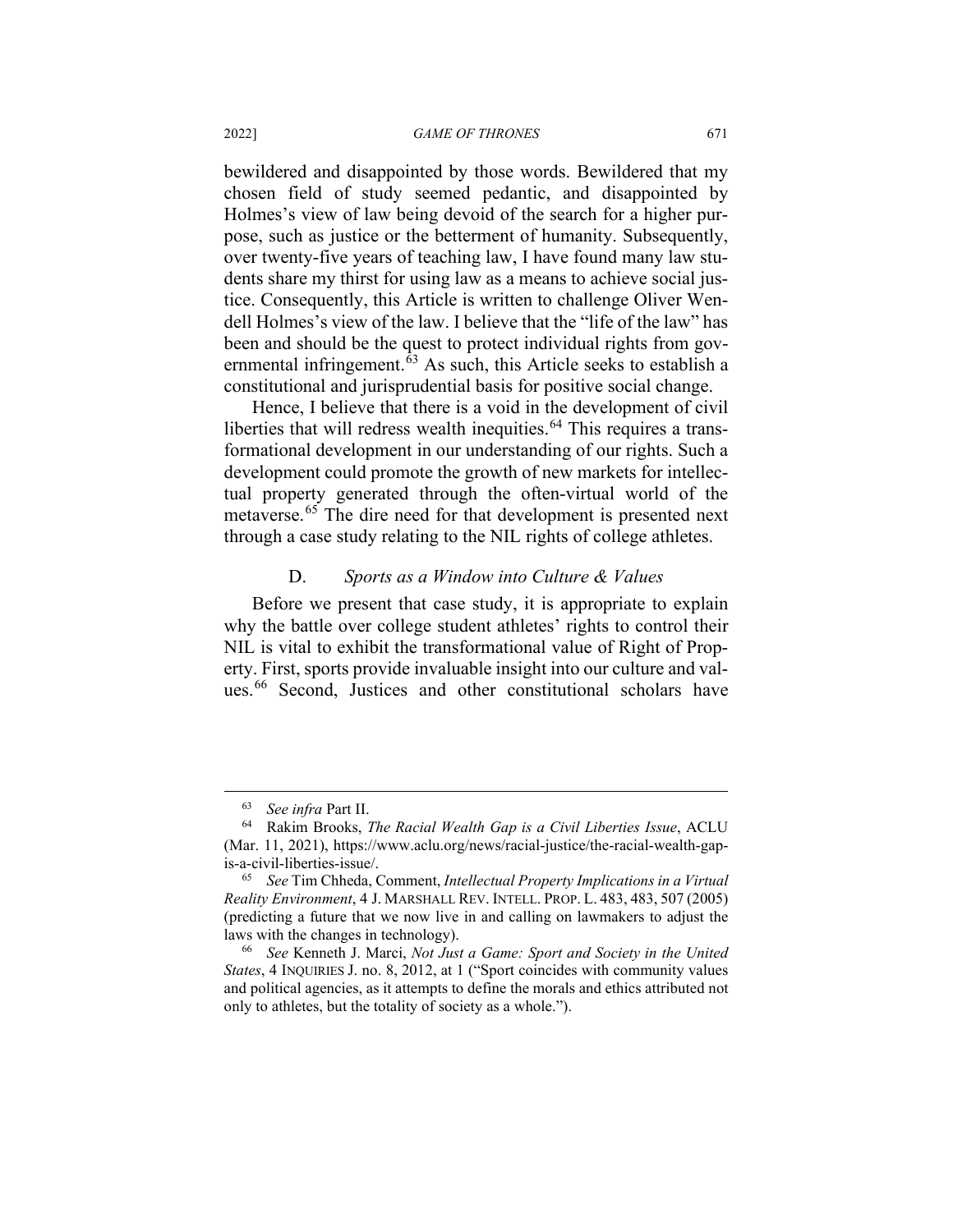analogized the judicial function in sports terms.<sup>[67](#page-20-0)</sup> And third, Right of Property as applied to college students is an important example of intergenerational wealth displacement.[68](#page-20-1)

In summary, this Article utilizes a libertarian lens to support the proposition that every person in America possesses a unique type of natural property<sup>[69](#page-20-2)</sup> right<sup>[70](#page-20-3)</sup> to their persona that should be absolutely protected from governmental taking, pursuant to the philosophy of John Locke<sup>[71](#page-20-4)</sup> and the spirit of the Declaration of Independence.<sup>[72](#page-20-5)</sup> Further, it explores the question of whether State governments that

<span id="page-20-1"></span><sup>68</sup> *See* Rohan Nadkarni, *Study: NCAA 'Robs Predominantly Black Athletes' of Opportunity to Build Generational Wealth*, SPORTS ILLUSTRATED (July 31, 2020), https://www.si.com/college/2020/07/31/ncaa-athlete-compensation-costrevenue-study ("The NCAA's steadfast refusal to pay players is costing its largely Black labor force an opportunity to create substantial generational wealth."); *see*  notes 45–51 and accompanying text.

<span id="page-20-2"></span> $69$  "Property," for purposes of this Article, is defined using the ambiguous and sometimes contradictory theories of private property. *See generally* JEREMY WAL-DRON, THE RIGHT TO PRIVATE PROPERTY 26 (1988); STEPHEN MUNZER, A THE-ORY OF PROPERTY 1 (1990); MARGARET JANE RADIN, REINTERPRETING PROP-ERTY 35–36 (1993).

<span id="page-20-4"></span><sup>71</sup> "[E]very man has *Property* in his own *Person*. This no Body has any Right to but himself." JOHN LOCKE, TWO TREATISES OF GOVERNMENT, 116 (Rod Hay ed., McMaster University 1823) (1690).

<span id="page-20-5"></span><sup>72</sup> THE DECLARATION OF INDEPENDENCE para. 2 (U.S. 1776) ("We hold these truths to be self-evident, that all men are created equal, that they are endowed by their Creator with certain unalienable Rights, that among these are Life, Liberty and the pursuit of Happiness.").

<span id="page-20-0"></span><sup>67</sup> *See generally* Megan E. Boyd, *Riding the Bench—A Look at Sports Metaphors in Judicial Opinions*, 5 HARV.J. SPORTS & ENT. L. 245, 246 (2014) (providing insight into the various ways that the court has used sports analogies and metaphors). Chief Justice John Roberts, during his appearance before the Senate Judiciary Committee, once stated: "Judges are like umpires. Umpires don't make the rules; they apply them . . . I will remember that it's my job to call balls and strikes and not to pitch or bat." *Id.* at 248. Justice Stevens also expressed his frustration on a decision by stating that the majority "punted" on an issue of importance in *Morse v. Frederick*. *Id.* at 251.

<span id="page-20-3"></span><sup>70</sup> *See* Joshua Getzler, *Theories of Property and Economic Development*, 26 J. INTERDISC. HIST. 639, 641 (1996) ("[t]here is a notion of property as presocial, a natural right expressing the rights of persons which are prior to the state and law, this being the view of Hugo Grotius, Samuel von Pufendorf, John Locke, Immanuel Kant, and George W. F. Hegel; and there is a notion of property as social, a positive right created instrumentally by community, state, or law to secure other goals—the theory of Thomas Hobbes, David Hume, Adam Smith, Jeremy Bentham, Emile Durkenheim, and Max Weber.").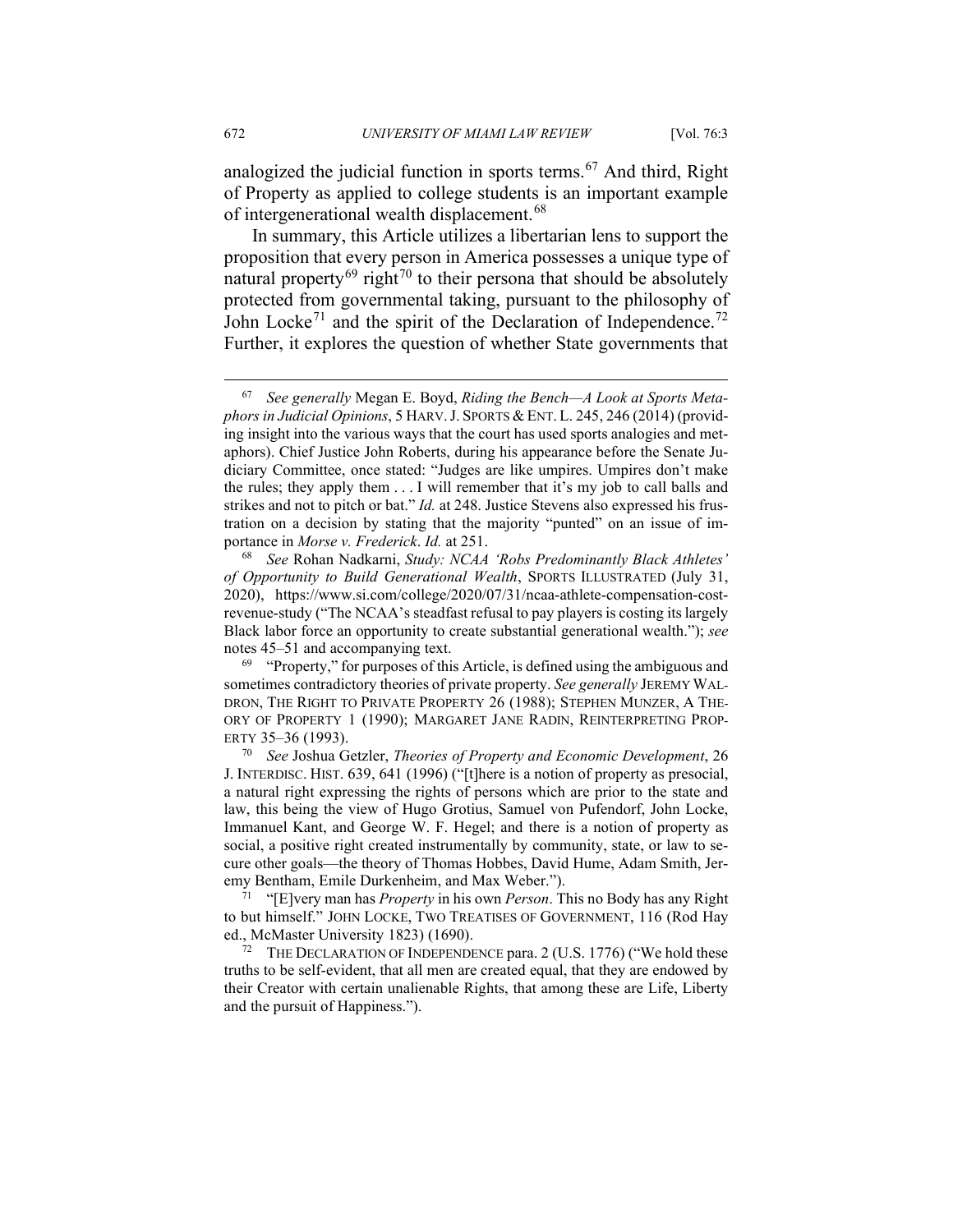operate NCAA member schools have and are wrongfully expropriating student athletes' NIL rights. Part I next presents a case study of the NCAA players' battle for their NIL rights and seeks to answer that question.

# I. PYRRHIC VICTORY

*If you think this has a happy ending, you haven't been paying attention*. [73](#page-21-0)

— Ramsay Bolton

That *Game of Thrones* quote of Ramsay's sadistic torture of the captured Theon Greyjoy illustrates two points that are relevant to the next part of this Article. (1) It shows how individuals often suffer from lawlessness in society. Being aware of such abuse of power and in seeking "a more perfect Union," the Founders of the United States established a Nation governed by laws, not by power. Hence, the U.S. Constitution provides a strong framework to protect individual rights and liberties from lawless struggle for power and avarice. (2) It warns that what appears to be a happy ending is merely a prelude to continuing abuse. The lesson here for NCAA players is the granting of NIL privileges does not end the NCAA's continued exploitation of its players.

This Part critically assesses whether the current granting of NCAA players the ability to capitalize on their NIL is a true victory for players' rights. This Part is divided into three sections: First, it provides a background of the players' legal struggles to assert their constitutional rights to be compensated and benefit from their NIL. Second, it analyzes the Supreme Court decision in *Alston*[74](#page-21-1) and the subsequent State laws granting NCAA players their NIL rights. Third, it assesses the NCAA amateurism rules from the perspective of the Fifth Amendment's Takings Clauses to determine whether those rules constitute a "rightful" or "wrongful" taking.

<span id="page-21-1"></span><span id="page-21-0"></span><sup>73</sup> Kim Renfro, *5 Time 'Game of Thrones' Has Broken the Fourth Wall*, BUS. INSIDER (Apr. 19, 2016, 12:41 PM), https://www.businessinsider.com/game-ofthrones-breaks-fourth-wall-2016-4; *see generally Game of Thrones*, HBO, https://www.hbo.com/game-of-thrones (last visited Mar. 5, 2022). 74 *See* NCAA v. Alston, 141 S. Ct. 2141 (2021).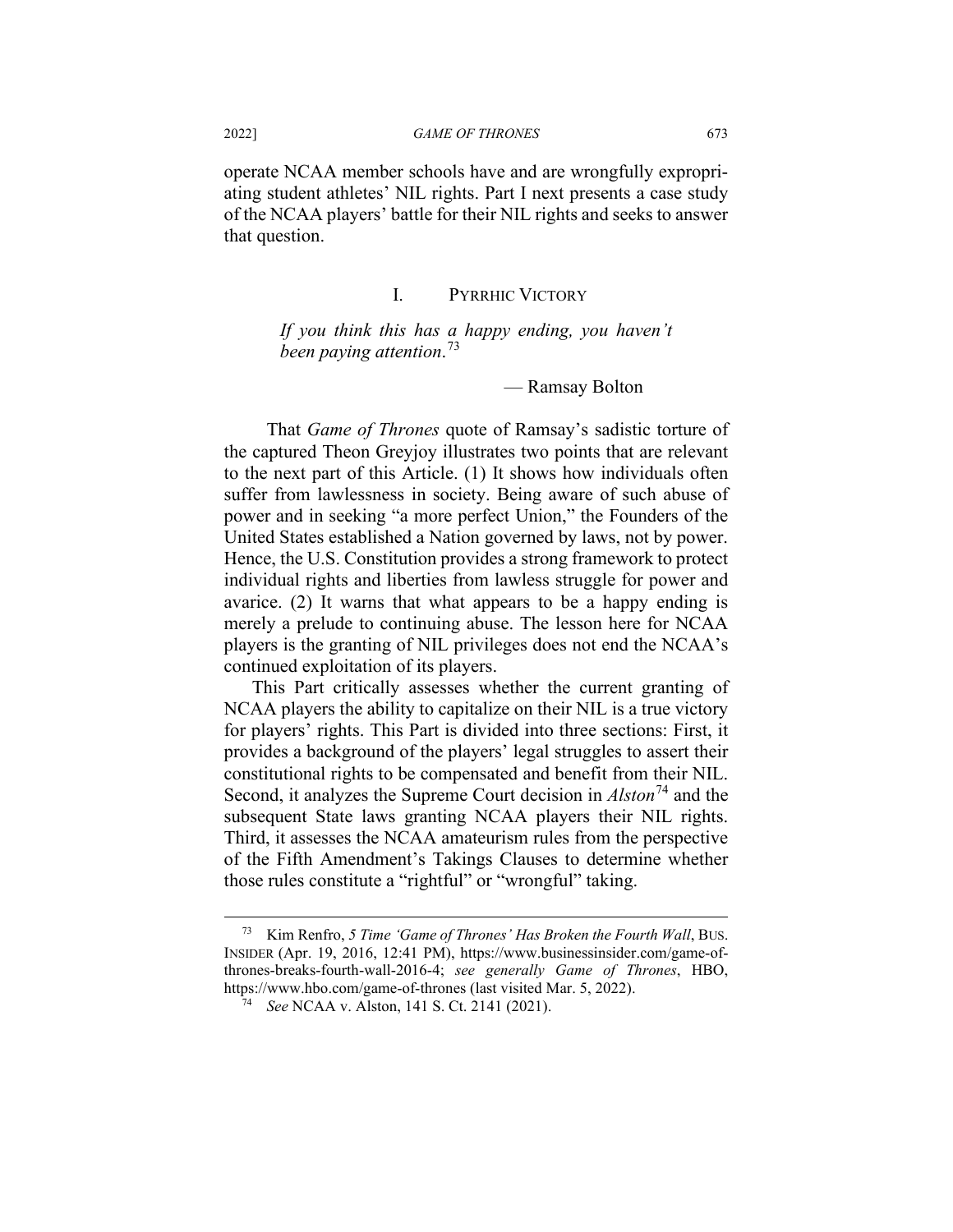#### A. *Battle over NIL*

This section describes the history of the NCAA rules that greatly restricted players' compensation and denied them the right to capitalize on their NIL. Further, it presents the apparent victory for the players who, following a landmark Supreme Court decision, are being granted the privilege of benefitting from their NIL but not from their labor.

Historically, the NCAA rules required that student-athletes who play for NCAA-member colleges must agree to forego benefiting from the commercial use of their NIL, as well as other restrictions on their compensation.<sup>[75](#page-22-0)</sup> This resulted in the NCAA and their university members exploiting substantial financial compensation from their students, mainly in the form of advertising and television me-dia.<sup>[76](#page-22-1)</sup> In the last several years, these NCAA rules have been under attack from various sources<sup>[77](#page-22-2)</sup> and the NCAA itself reported that it was planning to provide a reform.<sup>[78](#page-22-3)</sup> Needless to say, these restrictive rules have a disproportionate impact on students of color, many of whom come from impoverished families.<sup>[79](#page-22-4)</sup>

To appreciate the battle over NIL, one needs to understand the history and rationale behind the NCAA's rules, at least from the viewpoint of the NCAA—the past and current potential for abuse when college athletics becomes commercialized. In the Supreme Court decision *NCAA v. Alston*, [80](#page-22-5) the Court provided a history of past corruption and gaming that led the NCAA to introduce and continue to enforce these rules. $81$  In particular, the Court reported on the

<span id="page-22-0"></span><sup>75</sup> *See* Stanton McManus, *Another NCAA Upset: Rethinking the Playbook for Compensating Student-Athletes*, MINN. L. REV.: DE NOVO BLOG (Apr. 23, 2019), https://minnesotalawreview.org/2019/04/23/another-ncaa-upset-rethinking-theplaybook-for-compensating-student-athletes/.

<sup>76</sup> *See supra* Part I.

<span id="page-22-2"></span><span id="page-22-1"></span><sup>77</sup> *See, e.g*., *Tracker: Name, Image and Likeness Legislation by State*, *supra* note 24.

<span id="page-22-3"></span><sup>78</sup> *See* Greta Anderson, *Court Panel Rules Against NCAA Restrictions on Athlete Pay*, INSIDE HIGHER ED (May 19, 2020), https://www.insidehighered.com/quicktakes/2020/05/19/court-panel-rules-against-ncaa-restrictions-athlete-pay (reporting on the NCAA's process of reviewing its policies related to how to compensate players for names and likenesses).

<span id="page-22-6"></span><span id="page-22-5"></span><span id="page-22-4"></span><sup>79</sup> *See supra* note 1 (reporting on several awful stories of the NCAA's mistreatment of Black athletes).

<sup>80</sup> *See generally* NCAA v. Alston, 141 S. Ct. 2141 (2021).

<sup>81</sup> *Id.* at 2148–51.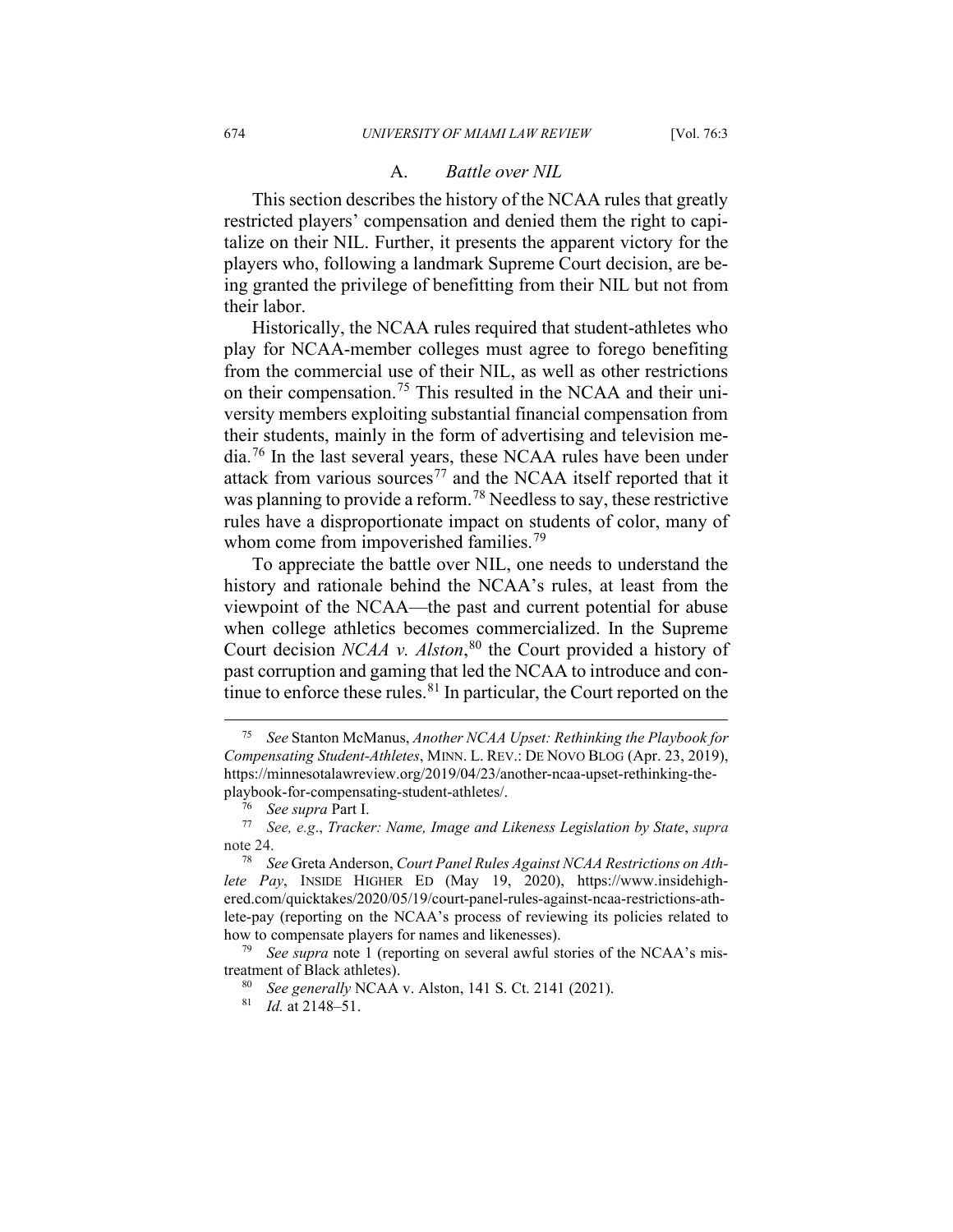NCAA's program to address under-the-table pay to players and regulate player compensation. $82$  The Court then explained that the rules regarding student-athlete compensation have evolved ever since, [83](#page-23-1) in ways in which the players claim are inadequate, unfair, and inequitable. As a result, the NCAA rules on student compensation eventually permitted payments to include room, board, books, fees, and "cash for incidental expenses such as laundry";<sup>[84](#page-23-2)</sup> paid professionals in one sport to compete on an amateur basis in another sport; $85$  and athletic conferences to authorize their member schools to increase scholarships up to the full cost of attendance.<sup>[86](#page-23-4)</sup> The NCAA created the "Student Assistance Fund" and the "Academic Enhancement Fund" to "assist student-athletes in meeting financial needs," "improve their welfare or academic support," or "recognize academic achievement";<sup>[87](#page-23-5)</sup> allowed payments "incidental to athletics participation,'" including awards for "participation or achievement in athletics" (like "qualifying for a bowl game") and permitted certain "payments from outside entities," such as for "performance in the Olympics";[88](#page-23-6) permitting its member schools to award up to (but no more than) two annual "Senior Scholar Awards" of \$10,000 for students to attend graduate school after their athletic eligibility expires;[89](#page-23-7) and finally, allowing schools to fund travel for student-ath-letes' family members to attend "certain events."<sup>[90](#page-23-8)</sup>

At first glance, it appears that the NCAA provides substantial benefits to its athletes. However, when viewed through the eyes of

 $rac{86}{87}$  *Id.* 

<span id="page-23-6"></span><span id="page-23-5"></span><span id="page-23-4"></span><span id="page-23-3"></span><span id="page-23-2"></span><span id="page-23-1"></span>Id. ("In 2018, the NCAA made more than \$84 million available through the Student Activities Fund and more than \$48 million available through the Academic Enhancement Fund. Assistance may be provided in cash or in kind, and there is no limit to the amount any particular student-athlete may receive.") (internal citations omitted).<br> $^{88}$  *Id* 

*Id.* 

<span id="page-23-0"></span><sup>82</sup> *Id*. at 2149 (explaining that the NCAA "adopted the 'Sanity Code'" in 1948, authorizing schools to pay for athletes' tuition, while providing for "suspension or expulsion" of those students who received other forms of compensation).

 $\frac{83}{84}$  *Id.* at 2149–50.

 $rac{84}{85}$  *Id*.

 $\frac{85}{86}$  *Id*.

 $rac{88}{89}$  *Id.* 

<span id="page-23-8"></span><span id="page-23-7"></span> $\frac{89}{90}$  *Id.*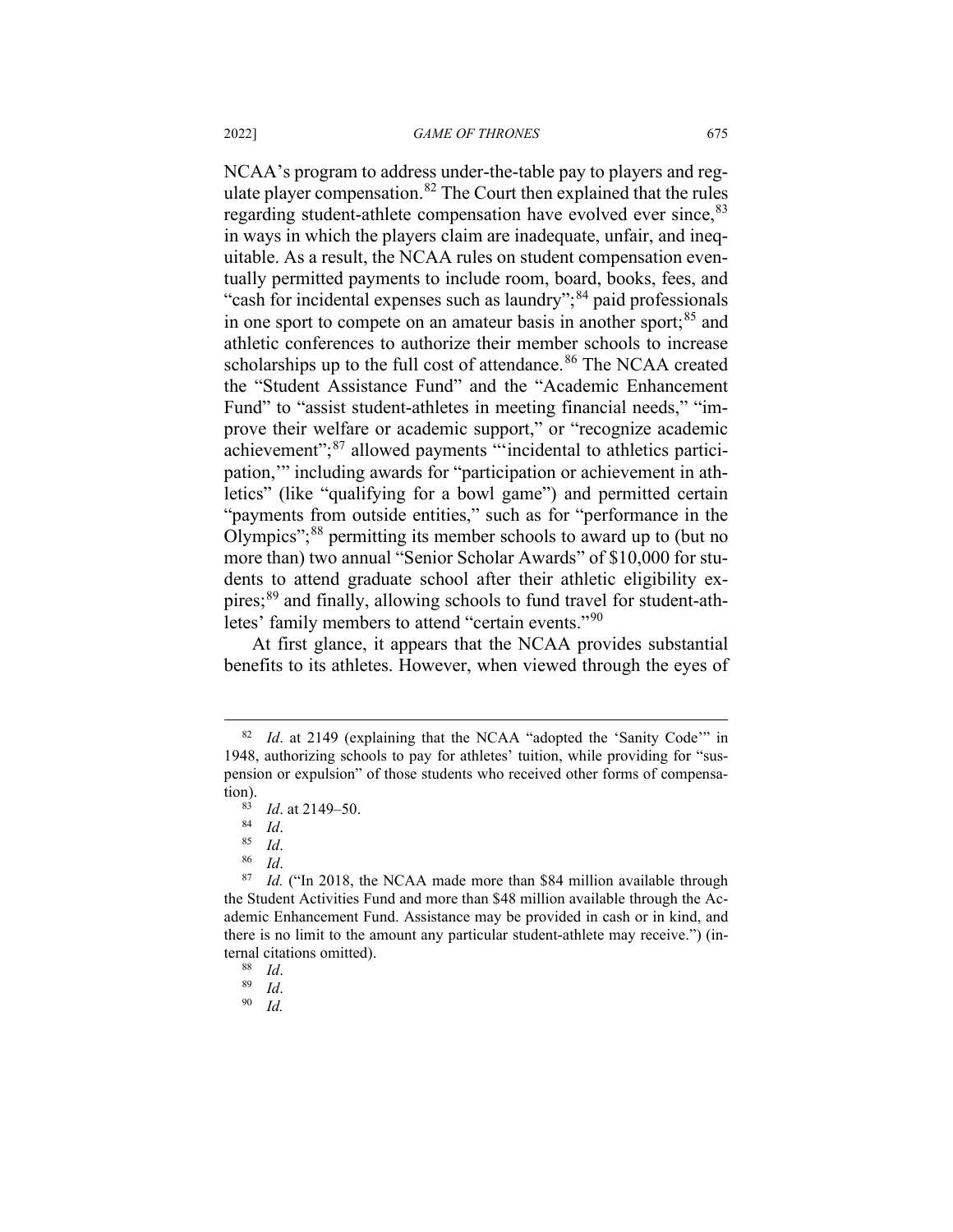many of its most sought-after players,  $91$  one would agree that the NCAA and its member schools are reaping substantial financial benefits by exploiting the labor and persona of those athletes.

In 2014, in a landmark class-action lawsuit *O'Bannon v. NCAA,*[92](#page-24-1) numerous college athletes claimed that the NCAA and its colleges were reaping the profits off their names and likenesses, in violation of the Sherman Act and antitrust law.<sup>[93](#page-24-2)</sup> The district court ruled in part for the plaintiffs, and the NCAA agreed to allow student-athletes to receive full scholarships for academics in light of the use of the students' names and likenesses.<sup>[94](#page-24-3)</sup> While the college athletes received some benefits from the *O'Bannon* decision, the courts still failed to recognize the students' property rights in their NIL. As a result, students continued to challenge the fairness of the NCAA's compensation rules.

Following the *O'Bannon* decision, in 2019, several former NCAA players filed several lawsuits in federal court, which were consolidated under *NCAA v. Alston*, [95](#page-24-4) challenging the NCAA re-strictions on educational compensation for athletes.<sup>[96](#page-24-5)</sup> In March of 2019, a federal judge ruled that the NCAA restrictions on "non-cash education-related benefits" violated antitrust law under the Sherman Act.<sup>[97](#page-24-6)</sup> The court required the NCAA to allow for certain types of academic benefits beyond the previously-established full scholarships from *O'Bannon*, such as for "computers, science equipment, musical instruments, and other tangible items not included in the

<sup>91</sup> *See, e.g.*, Huddleston Jr., *supra* note 11; Beer, *supra* note 11.

<span id="page-24-1"></span><span id="page-24-0"></span><sup>92</sup> O'Bannon v. NCAA, 7 F. Supp. 3d 955 (N.D. Cal. 2014), *aff'd in part, rev'd in part*, 802 F.3d 1049 (9th Cir. 2015).

<span id="page-24-2"></span><sup>&</sup>lt;sup>93</sup> *Id.* at 963. The Sherman Antitrust Act, 15 U.S.C.  $\S$ § 1–7, is a United States antitrust law that prescribes the rules of free competition for those engaged in interstate commerce. *See* LEGAL INFO. INST., *Sherman Antitrust Act*, CORNELL L. SCH., https://www.law.cornell.edu/wex/sherman\_antitrust\_act (last visited Apr. 1, 2022).

<span id="page-24-3"></span><sup>94</sup> *See* Hosick*, supra* note 25; Michael McCann, *Why the NCAA Lost its Latest Landmark Case in the Battle Over What Schools Can Offer Athletes*, SPORTS IL-LUSTRATED (Mar. 8, 2019), https://www.si.com/college/2019/03/09/ncaa-antitrust-lawsuit-claudia-wilken-alston-jenkins.

<span id="page-24-6"></span><span id="page-24-5"></span><span id="page-24-4"></span><sup>95</sup> *See In re* NCAA Athletic Grant-In-Aid Cap Antitrust Litig., 375 F. Supp. 3d 1058, 1065 (N.D. Cal. 2019).

<sup>96</sup> *Id.* at 1062.

<sup>97</sup> *Id.* at 1110.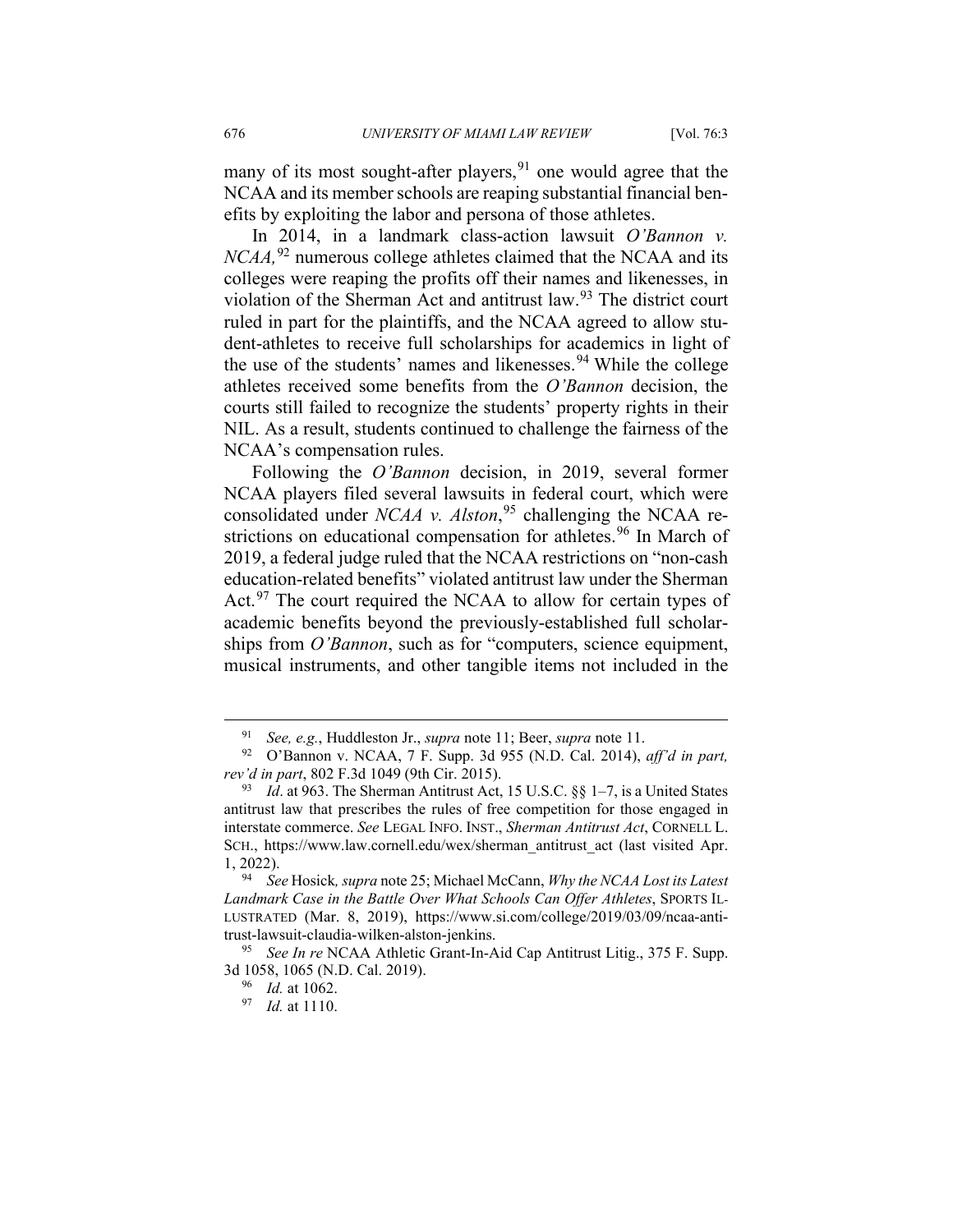cost of attendance calculation but nonetheless related to the pursuit of academic studies."[98](#page-25-0)

Moreover, the district court in *Alston* barred the NCAA from preventing athletes from receiving "post-eligibility scholarships to complete undergraduate or graduate degrees at any school; scholarships to attend vocational school; tutoring; expenses related to studying abroad that are not included in the cost of attendance calculation; and paid post-eligibility internships."[99](#page-25-1) However, the court held that the conferences within the NCAA may still limit cash or cash-equivalent awards for academic purposes.<sup>[100](#page-25-2)</sup> The court based the decision on the large compensation discrepancy amongst the NCAA and the students.<sup>[101](#page-25-3)</sup> The NCAA appealed to the U.S. Ninth Circuit.

In response to pending litigation and public opinion in favor of players having control over their NIL,  $^{102}$  $^{102}$  $^{102}$  California passed the Fair Pay to Play Act (S.B. 206), which permits athletes to capitalize on their NIL for sponsorships and endorsements, free from the NCAA rules.<sup>[103](#page-25-5)</sup> The new law also prohibits universities from implementing rules that prohibit student-athletes from earning compensation or

<span id="page-25-5"></span><sup>103</sup> S.B. 206, 2019 Leg., Reg. Sess. (Cal. 2019) ("[Under S.B. 206] an athletic association, conference, or other group or organization with authority over intercollegiate athletics, including, but not limited to, the National Collegiate Athletic Association, shall not prevent a student of a postsecondary educational institution participating in intercollegiate athletics from earning compensation as a result of the use of the student's name, image, or likeness."); *see also Governor Newsom Signs SB 206, Taking on Long-Standing Power Imbalance in College Sports*, CAL. STATE PORTAL: OFF. OF GOVERNOR GAVIN NEWSOM (Sept. 30, 2019), https://www.gov.ca.gov/2019/09/30/governor-newsom-signs-sb-206-taking-onlong-standing-power-imbalance-in-college-sports/; Gregg E. Clifton & Nicholas A. Plinio, *New Jersey Grants Name, Image, Likeness Rights to Collegiate Student-Athletes*, JACKSON LEWIS: COLLEGIATE & PRO. SPORTS BLOG (Sept. 15, 2020), https://www.collegeandprosportslaw.com/uncategorized/new-jersey-grants-nam e-image-likeness-rights-to-collegiate-student-athletes/.

 $\frac{98}{99}$  *Id.* at 1088.

 $\frac{99}{100}$  *Id.* 

 $\frac{100}{101}$  *Id.* 

 $\frac{101}{102}$  *Id.* at 1089.

<span id="page-25-4"></span><span id="page-25-3"></span><span id="page-25-2"></span><span id="page-25-1"></span><span id="page-25-0"></span>Michael T. Nietzel, *Americans Now Overwhelmingly Support College Athletes Earning Endorsement and Sponsorship Money*, FORBES (Feb. 11, 2020, 8:43 AM), https://www.forbes.com/sites/michaeltnietzel/2020/02/11/americans-nowoverwhelmingly-support-college-athletes-earning-endorsement-and-sponsorship -money/?sh=7c4c8a02648e.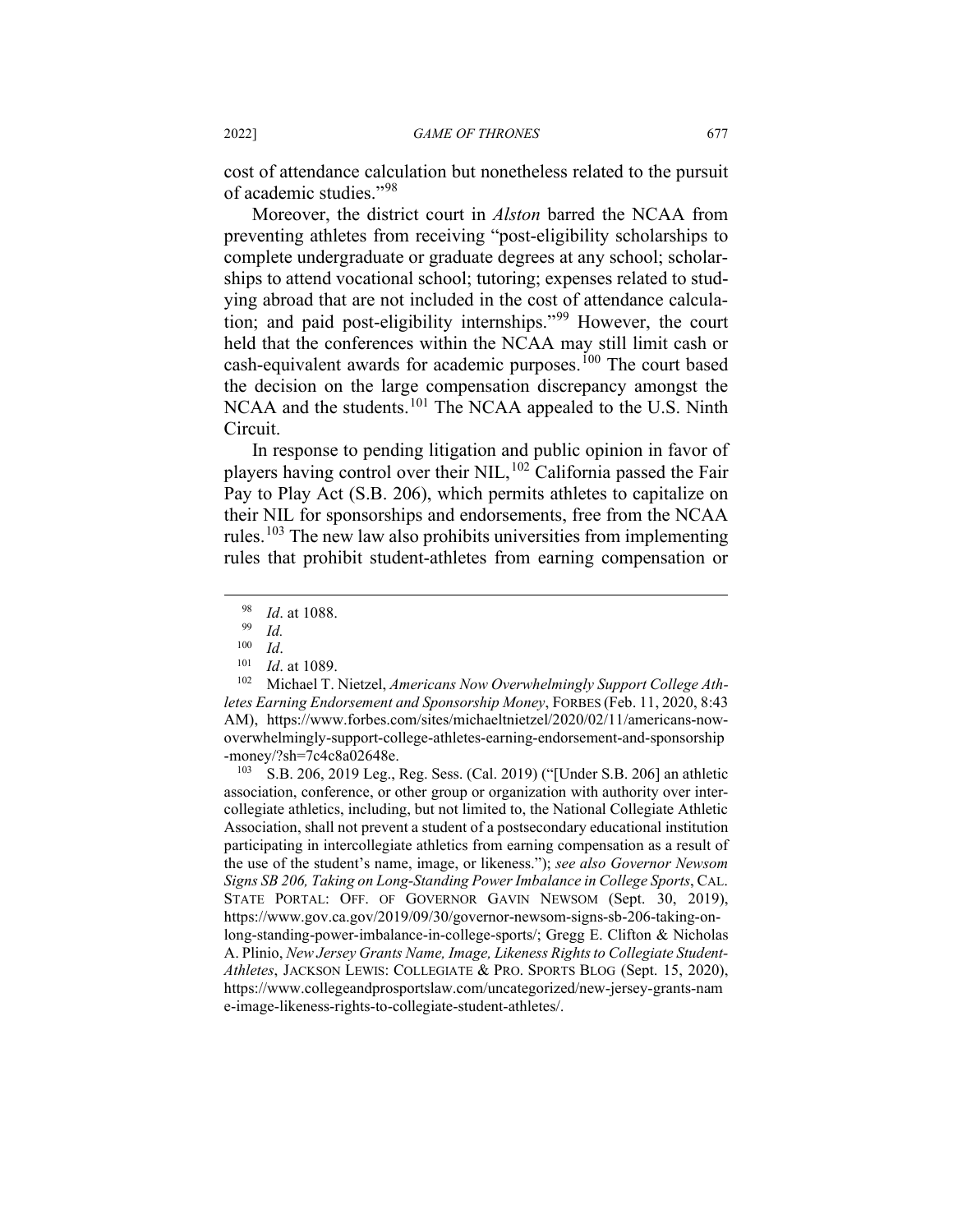denying scholarships to athletes who choose to market their NIL.<sup>[104](#page-26-0)</sup> S.B. 206 does not require universities to pay student-athletes themselves; as a result, the net cost to the NCAA and its collegiate members would be zero, as all compensation is paid for by third-party endorsers.<sup>[105](#page-26-1)</sup> The law seems to be based on an equal protection argument that, relative to benefiting from their NIL, NCAA schools cannot treat athletes differently from other college students.<sup>[106](#page-26-2)</sup>

In May of 2020, the Ninth Circuit ruled on the district court's decisions in *Alston* and upheld its decisions.<sup>[107](#page-26-3)</sup> The Ninth Circuit noted that the NCAA had a necessary interest in "preserving amateurism and thus improving consumer choice by maintaining a distinction between college and professional sports."[108](#page-26-4) Moreover, the Court agreed with the district court that the NCAA practices relative to some specific restrictions violated antitrust law,  $109$  while Judge Smith penned a concurrence and likened the NCAA to a cartel.<sup>[110](#page-26-6)</sup> Subsequently, the NCAA started a review of its policies related to players' compensation for NIL.<sup>[111](#page-26-7)</sup> However, the NCAA appealed to the U.S. Supreme Court. On March 31, 2021, the Supreme Court heard arguments in *NCAA v. Alston*. [112](#page-26-8) The centerpiece of this case

 $\frac{109}{110}$  *Id.* 

<sup>111</sup> *See* Hosick, *supra* note 25.<br><sup>112</sup> NCAA v Alston 141 S C

<span id="page-26-8"></span><span id="page-26-7"></span>NCAA v. Alston, 141 S. Ct. 2141 (2021). This case is an appeal from the Ninth Circuit's ruling that affirmed a district court's March 2019 holding that that the NCAA's restrictions on non-cash education-related benefits violated the Sherman Act and, as a result, that the NCAA must allow for certain types of academic

<sup>104</sup> *See* S.B. 206.

*Id.* 

<span id="page-26-2"></span><span id="page-26-1"></span><span id="page-26-0"></span><sup>&</sup>lt;sup>106</sup> For example, while a film major who doesn't play a varsity sport is permitted to generate income making YouTube videos, a film major who is also an athlete may not. *See* Billy Witz, *A State Skirmish Over N.C.A.A. Amateurism Rules Has Quickly Become a National Battle*, N.Y. TIMES (June 21, 2021), https://www.nytimes.com/2020/12/28/sports/ncaa-amateurism-rules.html.<br><sup>107</sup> In re NGAA Athletic Grant In Aid Can Antitrust Litic 058 E 3d

<span id="page-26-3"></span>In re NCAA Athletic Grant-In-Aid Cap Antitrust Litig., 958 F.3d 1239, 1244 (9th Cir. 2020).

<span id="page-26-4"></span><sup>108</sup> Wolters Kluwer trade report (Trade Reg. Rep. P 81227 (C.C.H.), 2020 WL 3549287).

<span id="page-26-6"></span><span id="page-26-5"></span>According to Judge Smith, "The treatment of Student-Athletes is not the result of free market competition. To the contrary, it is the result of a cartel of buyers acting in concert to artificially depress the price that sellers could otherwise receive for their services. Our antitrust laws were originally meant to prohibit exactly this sort of distortion." *Id*. at 1267 (Smith, J., concurring).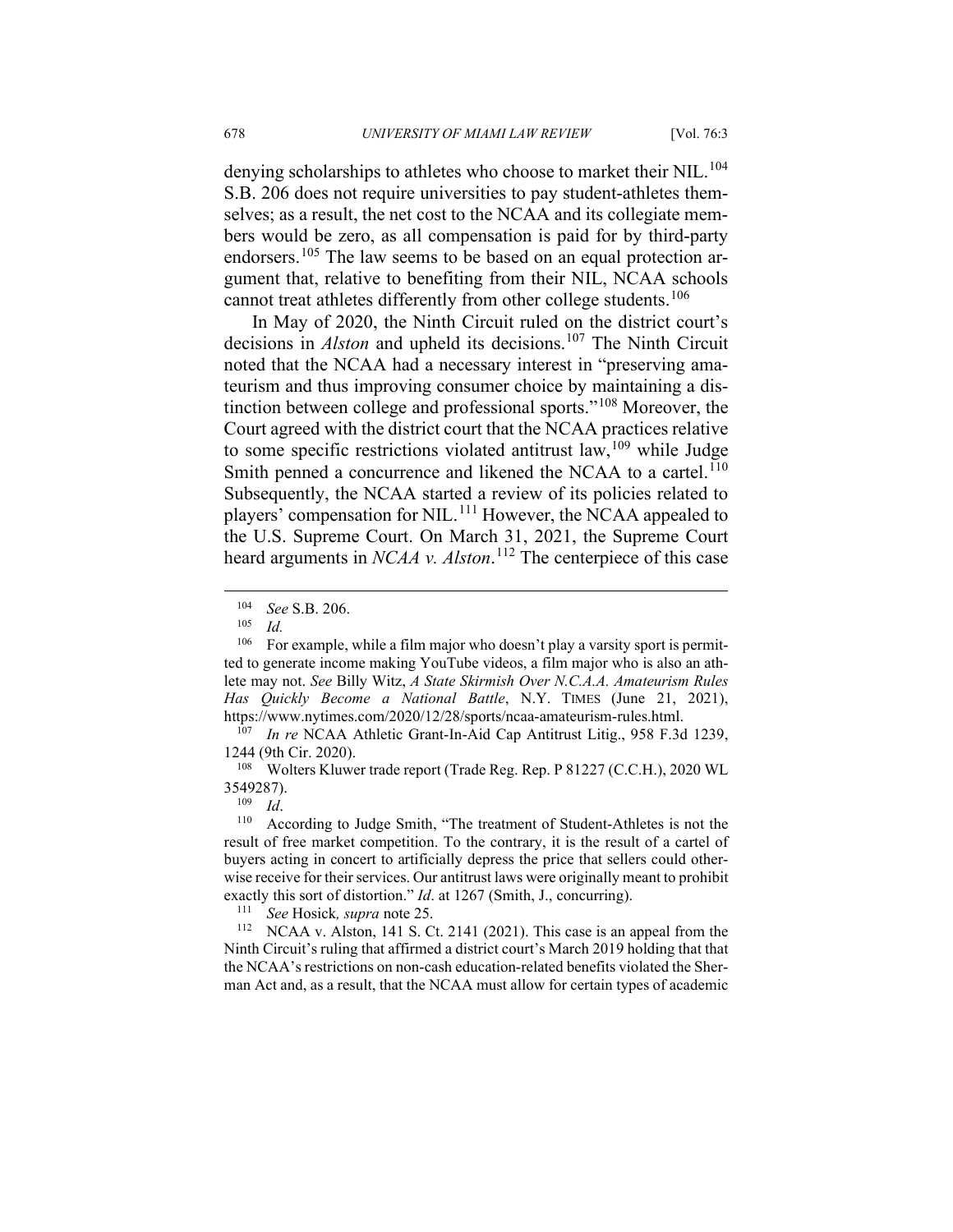was the antitrust protection under *NCAA v. Board of Regents*, [113](#page-27-0) as it relates to the NCAA's eligibility standards and compensation.<sup>[114](#page-27-1)</sup>

As is sometimes the case, a Supreme Court decision's impact goes beyond the specific holding of the case. This is true about the Supreme Court's decision in *Alston*.<sup>[115](#page-27-2)</sup> In 2021, Justice Neil Gorsuch, writing for a unanimous Court, affirmed the lower court's injunction against the NCAA's restrictions on players' compensa-tion.<sup>[116](#page-27-3)</sup> However, the Court explicitly stated that since the studentathletes did not renew their "across-the board challenge to the NCAA's compensation restrictions,"[117](#page-27-4) the Court's review was limited to "those restrictions now enjoined."[118](#page-27-5) However, Justice Kavanaugh's concurring opinion, while upholding the NCAA's power over the eligibility of its players, noted that "the NCAA' current compensation regime raises serious questions under the antitrust  $laws.$ "<sup>[119](#page-27-6)</sup>

On the one hand, the Court agreed with the district court's enjoining of certain NCAA rules limiting the education-related

<span id="page-27-6"></span><span id="page-27-5"></span><span id="page-27-4"></span><span id="page-27-3"></span><span id="page-27-2"></span>*Id.* at 2162–63 (holding that the district court's injunction did not invite future courts to "micromanage" the NCAA, but rather constituted a permissible antitrust remedy). *See generally NCAA v. Alston*, 135 HARV. L. REV. 471 (Nov. 10, 2021) (analyzing the antitrust aspects of the majority decision).

<sup>119</sup> *Alston*, 141 S. Ct. at 2169 (2021) (Kavanaugh, J., concurring).

benefits beyond the previously-established full scholarships. *In re* NCAA, 958 F.3d. 1239 (9th Cir. 2020).

<span id="page-27-0"></span><sup>113</sup> NCAA v. Bd. of Regents, 468 U.S. 85, 101, 119–20 (1984) (invalidating NCAA's restrictive television licensing scheme under rule of reason standard but noting that college sports is "an industry in which horizontal restraints on competition are essential if the product is to be available at all").

<span id="page-27-1"></span><sup>114</sup> *See generally* Robert Barnes & Rick Maese, *Supreme Court Will Hear NCAA Dispute Over Compensation for Student-Athletes*, WASH. POST (Dec. 16, 2020), https://www.washingtonpost.com/politics/courts\_law/supreme-court-ncaa  $/2020/12/16/90f20$ dbc-3fa9-11eb-8db8-395dedaaa $036$  story.html (reporting the NCAA oversees rules related to student athletes that play in their athletics programs, which, *inter alia*, limit the type of compensation that the school could give to student athletes as to distinguish college athletics from professional sports, disallowing "non-cash education-related benefits" such as scholarships and internships so that there is no apparent "pay to play" aspects).<br> $\frac{115}{115}$  Aleton 141 S. Ct. at 2141 (2021).

<sup>&</sup>lt;sup>115</sup> *Alston*, 141 S. Ct. at 2141 (2021).

 $\frac{116}{117}$  *Id.* 

 $\frac{117}{118}$  *Id.* at 2151.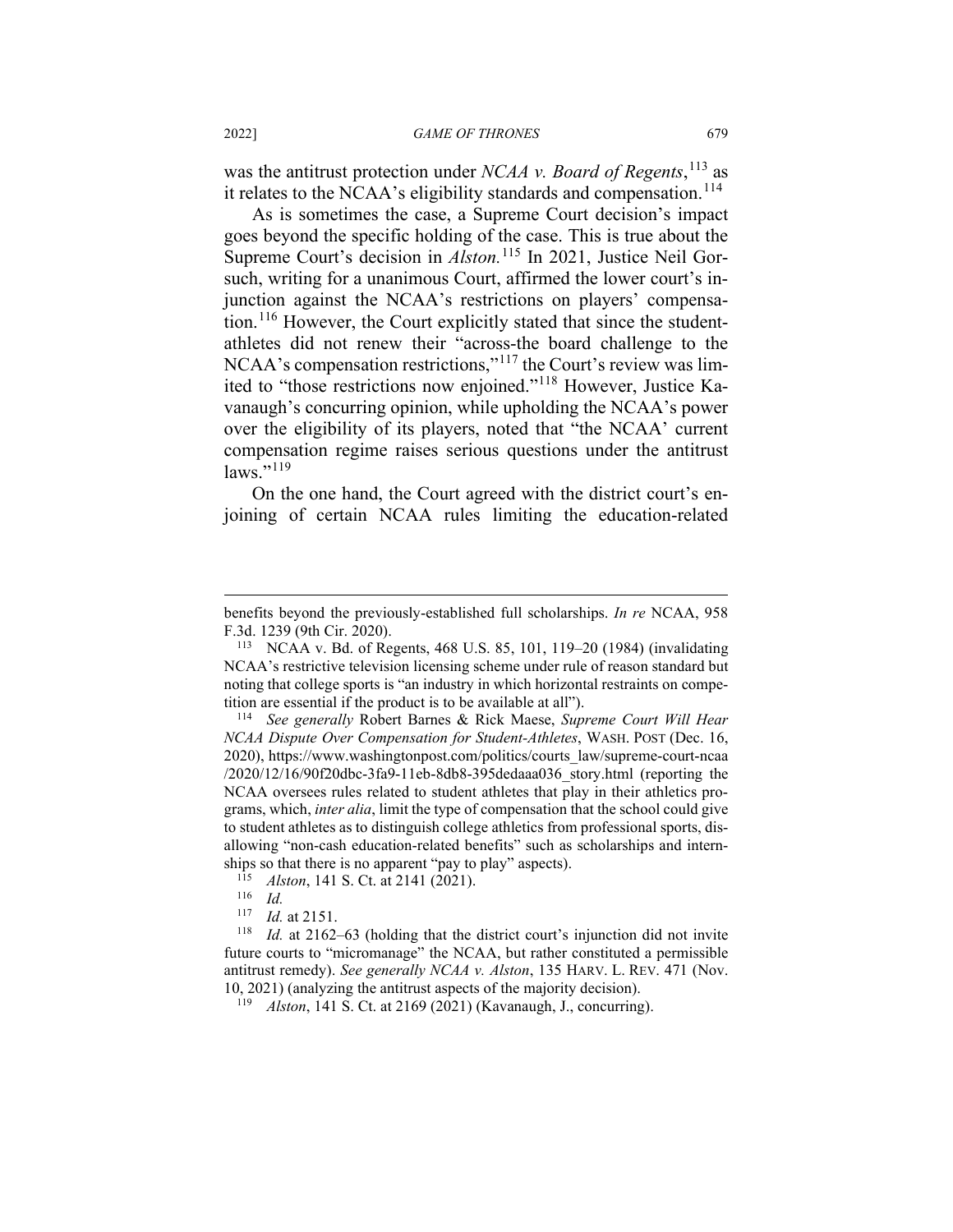benefits schools may make available to student-athletes.<sup>[120](#page-28-0)</sup> Yet, most importantly, the Court advised the NCAA that it could not use the federal antitrust laws as a justification for its rules regulating players' compensation.<sup>[121](#page-28-1)</sup> Specifically, the Court affirmed the district court's injunction on the NCAA's restrictions on "non-cash education-related benefits."[122](#page-28-2)

Equally important is the Court's dicta on the issue of "pay to play." In favor of the players' position, the Court noted that colleges have leveraged sports to bring in revenue, attract attention, boost enrollment and raise money from alumni.<sup>[123](#page-28-3)</sup> The Court highlighted that the profitability of this sports-driven enterprise relies on "amateur" student-athletes competing under rules that restrict how the schools may compensate them for their play.<sup>[124](#page-28-4)</sup> This observation is consistent with the claims brought in this case by former studentathletes that the NCAA rules depress compensation for at least some

<span id="page-28-0"></span><sup>&</sup>lt;sup>120</sup> *Id.* at 2166 (affirming the district court's decisions (1) not to disturb the NCAA's rules limiting undergraduate athletic scholarships and other compensation related to athletic performance, (2) while, at the same time, finding as unlawful and thus enjoined certain NCAA rules limiting the education-related benefits schools may make available to student-athletes, and (3) as consistent with established anti-trust principles when it subjected the NCAA's compensation restrictions to antitrust scrutiny under a "rule of reason" analysis). Tangentially, this case shows that, contrary to Alexander Hamilton's belief that the United States Supreme Court is the "weakest" branch of government, judicial review can produce profound social, economic, and political outcomes. *See* THE FEDERALIST NO. 78 (Alexander Hamilton).

<sup>&</sup>lt;sup>121</sup> *Alston*, 141 S. Ct. at 2165.<br><sup>122</sup> *Id.* at 2165 ("Under the cu

<span id="page-28-2"></span><span id="page-28-1"></span>*Id.* at 2165 ("Under the current decree, the NCAA is free to forbid in-kind benefits unrelated to a student's actual education; nothing stops it from enforcing a 'no Lamborghini' rule. And, again, the district court invited the NCAA to specify and later enforce rules delineating which benefits it considers legitimately related to education. To the extent the NCAA believes meaningful ambiguity really exists about the scope of its authority—regarding internships, academic awards, in-kind benefits, or anything else—it has been free to seek clarification from the district court since the court issued its injunction three years ago. The NCAA remains free to do so today. To date, the NCAA has sought clarification only once about the precise amount at which it can cap academic awards—and the question was quickly resolved. Before conjuring hypothetical concerns in this Court, we believe it best for the NCAA to present any practically important question it has in district court first.").<br> $\frac{123}{1d}$  at 2149

*Id.* at 2149.

<span id="page-28-4"></span><span id="page-28-3"></span><sup>124</sup> *Id*. at 2144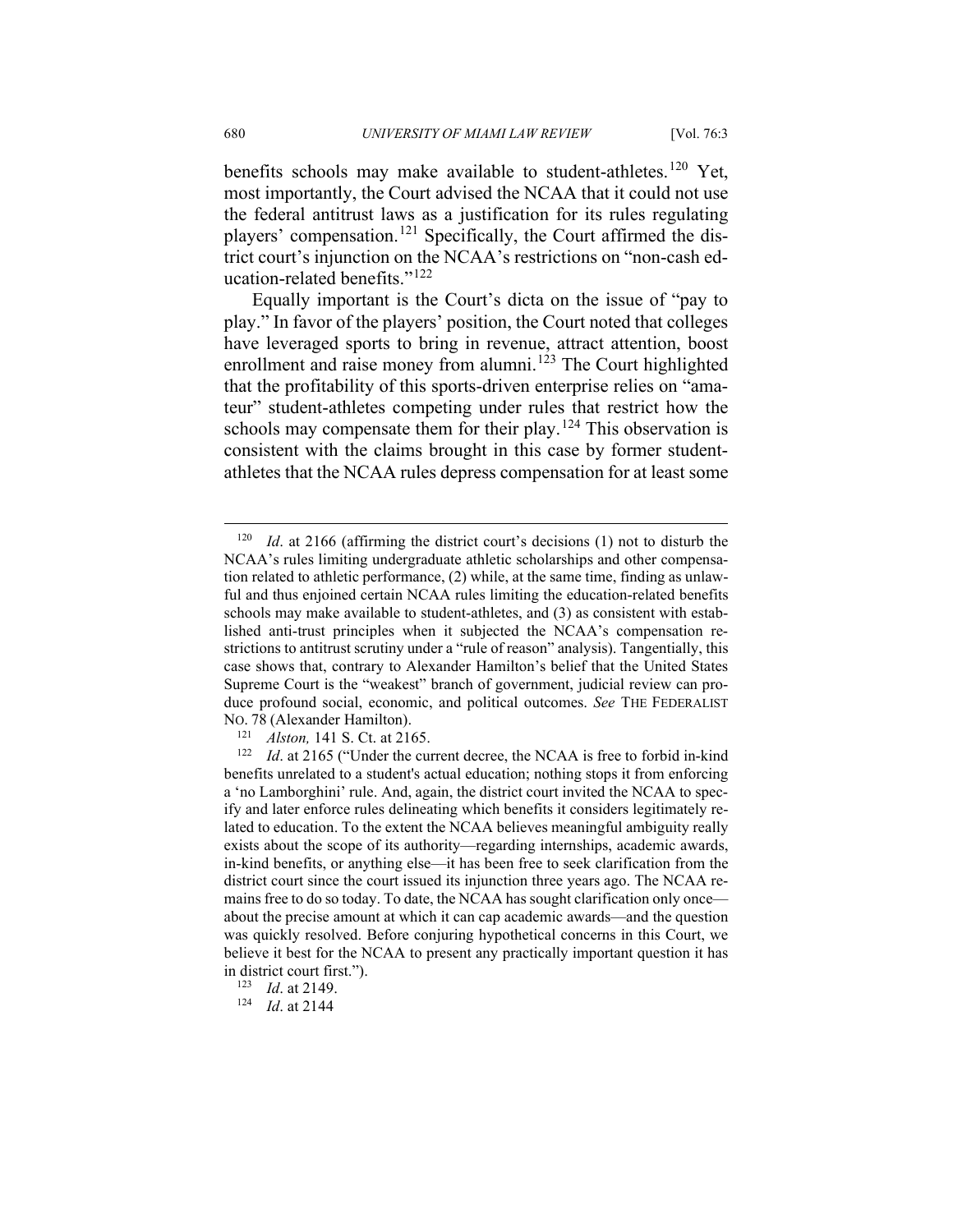student-athletes below what a competitive market would yield.<sup>[125](#page-29-0)</sup> Moreover, the plaintiffs claimed the NCAA's rules violate the Sherman Act, which prohibits contracts, combinations, or conspiracies "in restraint of trade or commerce."<sup>[126](#page-29-1)</sup> Courts have interpreted the Sherman Act's prohibition on restraints of trade to prohibit only re-straints that are "undue."<sup>[127](#page-29-2)</sup> For the most part, Courts assess whether a restraint is undue using the "rule of reason" standard,  $128$  which requires a fact-finding of market power and structure to decide what a restraint's actual effect is on competition.<sup>[129](#page-29-4)</sup>

The Court also responded to the NCAA's argument that its business should enjoy a special exception that excludes it from antitrust law or at least it be given special leeway under antitrust law.<sup>[130](#page-29-5)</sup> On this, the Court disagreed, stating that college sports is a trade and, therefore, cannot unduly restrain athletes from the marketplace. <sup>[131](#page-29-6)</sup> However, this is where the Court relented in its attack of the NCAA. The Court affirmed the district court's findings of undue restraints in certain NCAA rules limiting the education-related benefits schools otherwise could make available to student-athletes, including paid internships, post-graduate scholarships, tutoring or education abroad.[132](#page-29-7) Unfortunately, and perhaps illogically, the Court failed to rule on the NCAA's rules limiting players' education-re-lated benefits.<sup>[133](#page-29-8)</sup> Moreover, the Court expressly stated that it is not an undue restraint for the NCAA, or conferences within it, to define what those educational benefits are,  $134$  leaving the restrictions on amateur status partially undisturbed.

Hence, the unanimous decision by the Court did not free NCAAmember college athletes from their contractual relationship with their colleges and universities. On the contrary, the decision was narrowly tailored to address the issues on appeal, namely, the scope

<span id="page-29-0"></span> $\frac{125}{126}$  *Id.* at 2154.

<sup>126</sup> *Id.* at 2151 (quoting 15 U.S.C. § 1).

<sup>&</sup>lt;sup>127</sup> *Id.* (quoting Ohio v. Am. Express Co., 138 S. Ct. 2274, 2283 (2018)).<br><sup>128</sup> *Id.* (quoting Texaco Inc. y. Dagber, 547 U.S. 1, 5 (2006)).

<sup>&</sup>lt;sup>128</sup> *Id.* (quoting Texaco Inc. v. Dagher, 547 U.S. 1, 5 (2006)).<br><sup>129</sup> *Id.* at 2151 (quoting Objo v. Am. Express Co. 138 S.

<span id="page-29-7"></span><span id="page-29-6"></span><span id="page-29-5"></span><span id="page-29-4"></span><span id="page-29-3"></span><span id="page-29-2"></span><span id="page-29-1"></span>*Id.* at 2151 (quoting Ohio v. Am. Express Co., 138 S. Ct. 2274, 2284  $(2018))$ .<br> $130L$ 

 $\frac{130}{131}$  *Id.* at 2159.

 $\frac{131}{132}$  *Id.* 

 $\frac{132}{133}$  *Id.* at 2164.

<span id="page-29-9"></span><span id="page-29-8"></span> $\frac{133}{134}$  *Id.* at 2147.

*Id.* at 2165.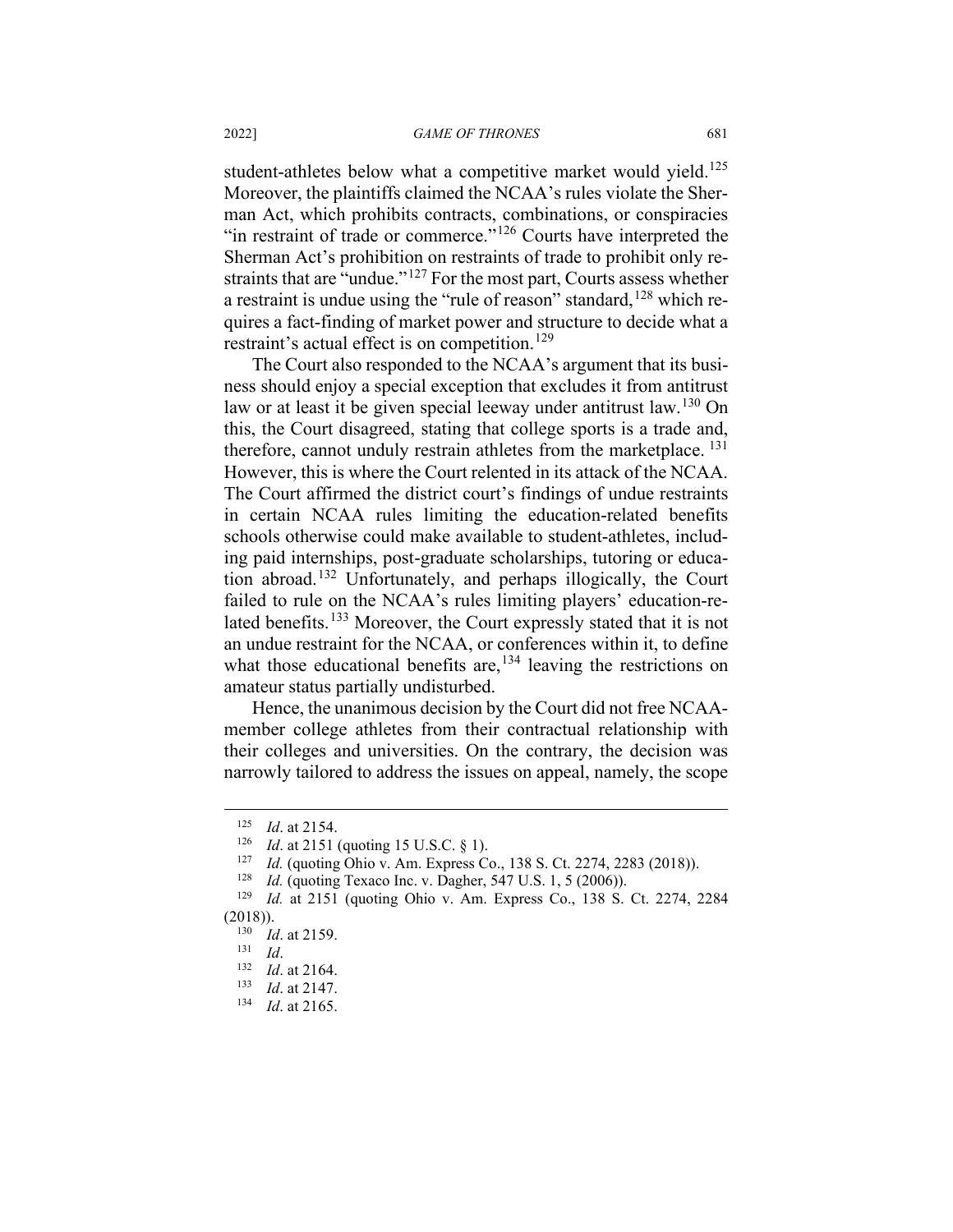of the antitrust laws as applied to the athletes' education-related benefits. [135](#page-30-0)

While the *Alston* decision is herein regarded as a landmark decision that supports the right for student-athletes to profit from their NIL, the Court's *Alston* decision did not directly answer the question of whether the NCAA players are legally entitled to their NIL and whether it is a matter of right, federally protected, rather than a privilege. One interpretation would be that following *Alston*, NCAA players are, at best, entitled to the *privilege* of receiving commercial compensation from their NIL and still maintain their amateur status.

# B. *Unanswered Questions*

As a result of *Alston,* and following California's pre-*Alston* lead, <sup>[136](#page-30-1)</sup> numerous States enacted laws that permit college athletes to capitalize on their NIL and maintain their amateur status with the NCAA. [137](#page-30-2) These developments prompted changes in the NCAA rules to comply with the State laws.[138](#page-30-3) These statutory changes in NIL for NCAA players, though not enacted by every State, <sup>[139](#page-30-4)</sup> represent a major financial opportunity for the top college athletes,  $140$ allowing them to enjoy what other students and perhaps every American enjoys—the right to benefit from their NIL free of governmental taking.

Equally important to the NCAA players' compensation from their NIL right, *Alston* represents an important step forward in the recognition and protection of a universal right to their NIL. Unfortunately, the *Alston* Court and the state laws favoring players' ownership of their NIL raise more questions about the existence of a property right that players have in their NIL than they answered.

## 1. OVERALL OBSERVATIONS AND QUESTIONS

The following observations and questions result from an analysis of the current state laws that grant NCAA college athletes control over the commercial use of their NIL. Those new laws: (1) apply

<span id="page-30-2"></span><span id="page-30-1"></span><span id="page-30-0"></span> $\frac{135}{136}$  *Id.* 

 $^{136}$  S.B. 206, 2019 Leg., Reg. Sess. (Cal. 2019).<br> $^{137}$  See Hosick sunra note 25

<sup>137</sup> *See* Hosick, *supra* note 25.

<span id="page-30-3"></span> $\frac{138}{139}$  *Id.* 

<span id="page-30-5"></span><span id="page-30-4"></span><sup>139</sup> *See id*.

<sup>140</sup> *See* Huddleston Jr., *supra* note 11; Beer, *supra* note 11.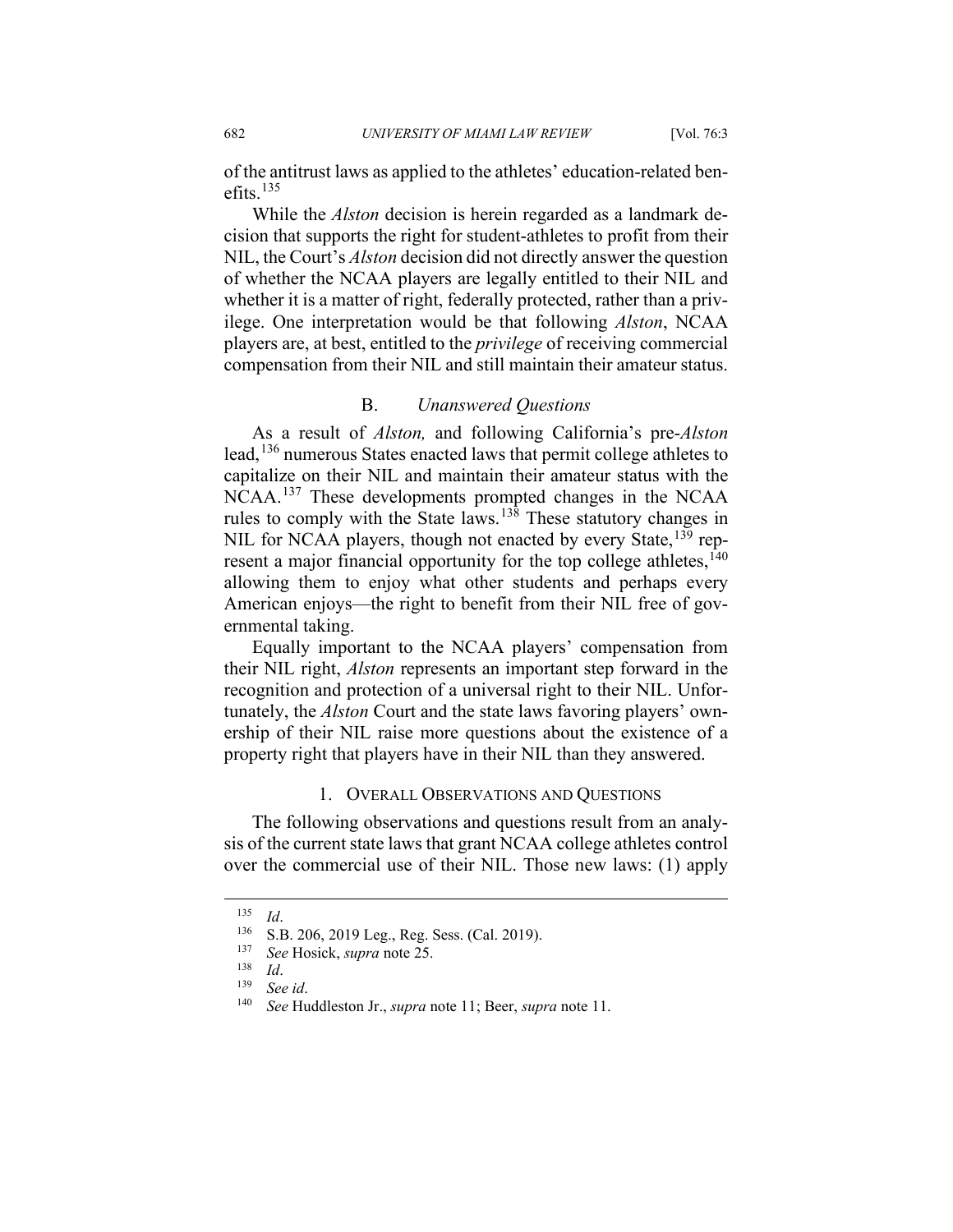only to collegiate athletes,  $141$  relative to eligibility rules  $142$  and are subject to certain restrictions, $143$  which raises the question why the new laws do not apply universally to all Americans; (2) lack an expressly stated jurisprudential rationale, beyond to protect the players, which raises the question whether the players have a property or constitutional "right" to their NIL, or if it is merely a "privilege" granted by the legislature which can be revoked at a later time; (3)

<span id="page-31-2"></span><sup>143</sup> *See, e.g.*, LA. STAT. ANN. § 17:3703(E) (2021) (naming certain contracts that postsecondary institutions can prohibit); MICH. COMP. LAWS § 390.1736 (2021) (preventing college-athletes from entering into apparel contracts that are in conflict with the student's team contract); MISS. CODE ANN. § 37-97-107 (2021) (setting limitations on the dates and times student-athletes may endorse products and receive compensation for their NIL); MO. REV. STAT. § 173.280 (2021); MONT. CODE ANN. § 20-1-232(3)(a) 2021) (setting out that student-athletes may not enter into contracts that "conflict with the student-athlete's team rules  $\dots$ "); NEB. REV. STAT. § 48.3605(1) (2021) (restricting the kinds of contracts student-athletes may enter into).

<span id="page-31-0"></span><sup>141</sup> *See, e.g.*, ARIZ. REV. STAT. § 15-1762(5) (defining "intercollegiate sport" as a sport "for which eligibility requirements for participation by a student athlete are established by a national association for the promotion or regulation of collegiate athletics."); MISS. CODE ANN. § 37-97-103(C) (2021) (stating "intercollegiate athletics program" means "an intercollegiate athletics program played at the collegiate level for which eligibility requirements for participation by a studentathlete are established by a national association for the promotion or regulation of collegiate athletics"); NEB. REV. STAT. § 48-3602(2) ("Collegiate athletic association means any athletic association, conference, or other group or organization with authority over intercollegiate sports."); NEV. REV. STAT. § 398A.050 (2021) (defining "intercollegiate sport" as "a sport played at the collegiate level for which eligibility requirements for participation . . . are established by a national association that . . . regulates college athletics").

<span id="page-31-1"></span><sup>142</sup> *See e.g.,* MICH. COMP. LAWS § 390.1732(a) (2021) (providing that an athletic association, such as the NCAA, shall not "[p]revent a student of a postsecondary educational institution from fully participating in intercollegiate athletics based upon the student earning compensation as a result of the student's use of his or her name, image, or likeness rights"); MISS. CODE ANN. § 37-97-107(2) (2021) (The "[NCAA] . . . shall not prevent . . . a student-athlete of a postsecondary educational institution from earning compensation as a result of the use of the student-athlete's name, image or likeness."); MONT. CODE ANN. § 20-1-232(c) (2021) (stating an athletic association may not "prohibit a student-athlete from participating in an intercollegiate sport for exercising the student-athlete's rights"); NEB.REV. STAT. § 48.3603(3) (2021) ("No collegiate athletic association shall . . . prevent a student-athlete from fully participating in an intercollegiate sport . . . because such student-athlete earns compensation for the use of such student-athlete's name, image, or likeness rights or athletic reputation.").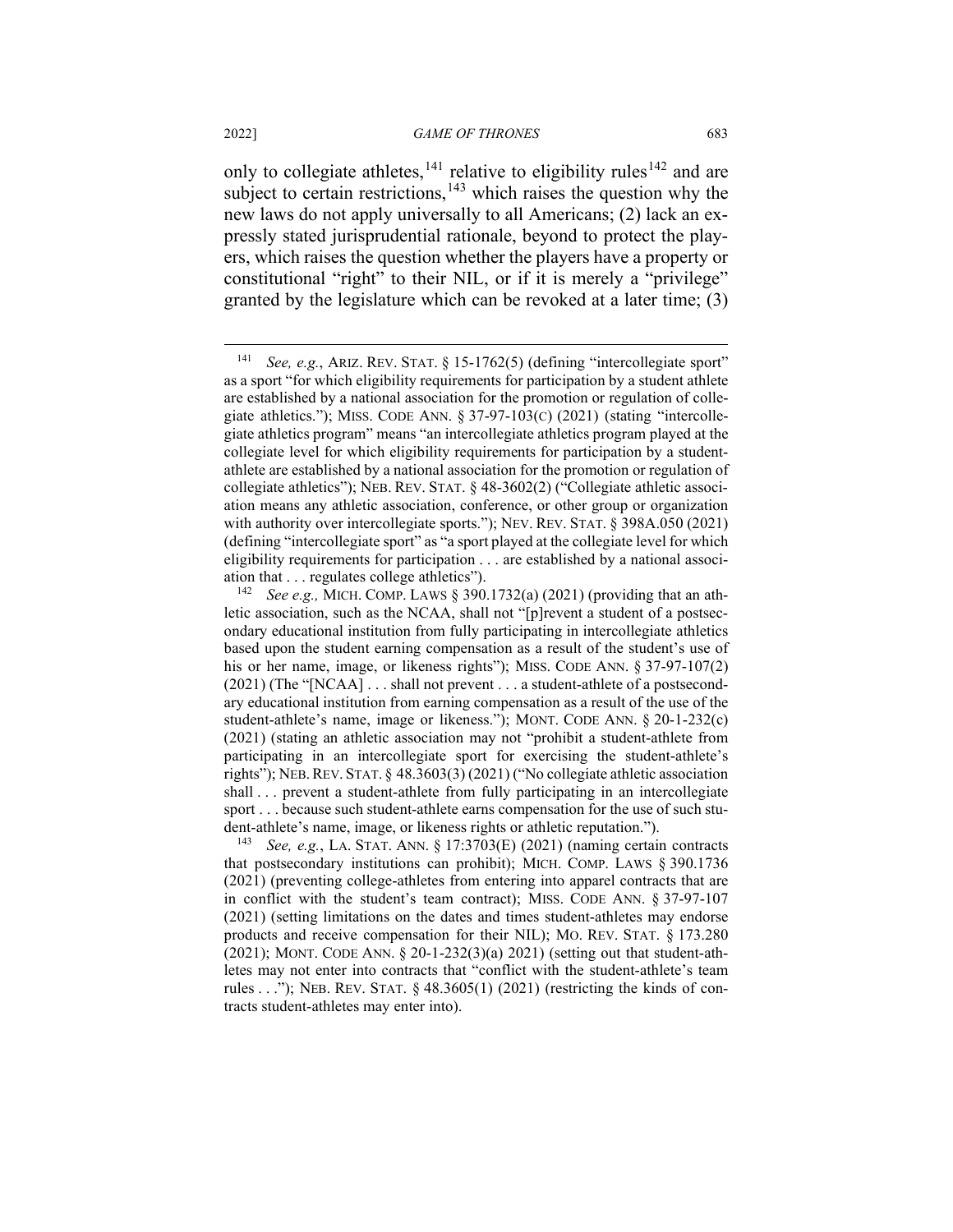apply only to the players' NIL,<sup>[144](#page-32-0)</sup> which ignores the question of whether the students are entitled to compensation for their labor as athletes<sup>[145](#page-32-1)</sup>; (4) take effect as of a given date and going forward, which raises the question as to whether present and past NCAA players are entitled to retroactive compensation for past denial of their NIL rights; (5) fail to specify whether the players' control over

<span id="page-32-0"></span><sup>144</sup> *See, e.g.*, ARK. CODE ANN. § 4-75-1303(a) (2022) ("A student athlete may enter into a contract and receive compensation for the commercial use of the student-athlete's publicity rights."); CAL. EDUC. CODE § 67456 (2020) (educational institutions and athletics associations cannot prevent student athletes from earning compensation form their NIL); FLA. STAT.  $\S$  1006.74(a) (student athletes may earn compensation for their NIL); LA. STAT. ANN. § 17:3703(A)(1) (2021) (establishing that "[a]n intercollegiate athlete at a postsecondary education institution may earn compensation for the use of the athlete's name, image, or likeness . . ."); MICH. COMP. LAWS  $\S 390.1731(2)$  (2021) (discussing that postsecondary educational institutions may not prevent student-athletes from "earning compensation as a result of the student's use of his or her name, image, or likeness rights"); MISS. CODE ANN. § 37-97-105 (2021) (asserting that student-athletes may "[e]arn compensation . . . for the use of the name, image, or likeness of the student-athlete while enrolled at a postsecondary educational institution"); MO. REV. STAT. § 173.280(2)(1) (2021) (prohibiting public and private institutions of higher education from preventing student-athletes to earn compensation based on their "name, image, likeness rights, or athletic reputation"); MONT. CODE ANN. § 20-1- 232(3)(a) (2021) (dictating that postsecondary institutions may not prevent student-athletes from "earning compensation for the use of the student-athlete's name, image, or likeness . . . ."); NEB. REV. STAT. § 48.3603(1) (2021) ("No postsecondary institution shall uphold any rule, requirement, standard, or limitation that prevents a student-athlete from fully participating in an intercollegiate sport for such postsecondary institution because such student-athlete earns compensation for the use of such student-athlete's name, image, or likeness rights or athletic reputation.").

<span id="page-32-1"></span> $145$  In fact, in one of the America's first publicity cases, a judge likened the "taking" of a person's image as analogous to the American enslavement of people of African descent. *See* Pavesich v. New Eng. Life Ins. Co., 122 Ga. 190, 220 (Ga. 1905) ("The knowledge that one's features and form are being used for such a purpose, and displayed in such places as such advertisements are often liable to be found, brings not only the person of an extremely sensitive nature, but even the individual of ordinary sensibility, to a realization that his liberty has been taken away from him; and, as long as the advertiser uses him for these purposes, he cannot be otherwise than conscious of the fact that he is for the time being under the control of another, that he is no longer free, and *that he is in reality a slave, without hope of freedom, held to service by a merciless master*; and if a man of true instincts. or even of ordinary sensibilities, no one can be more conscious of his enthrallment than he is." (emphasis added)).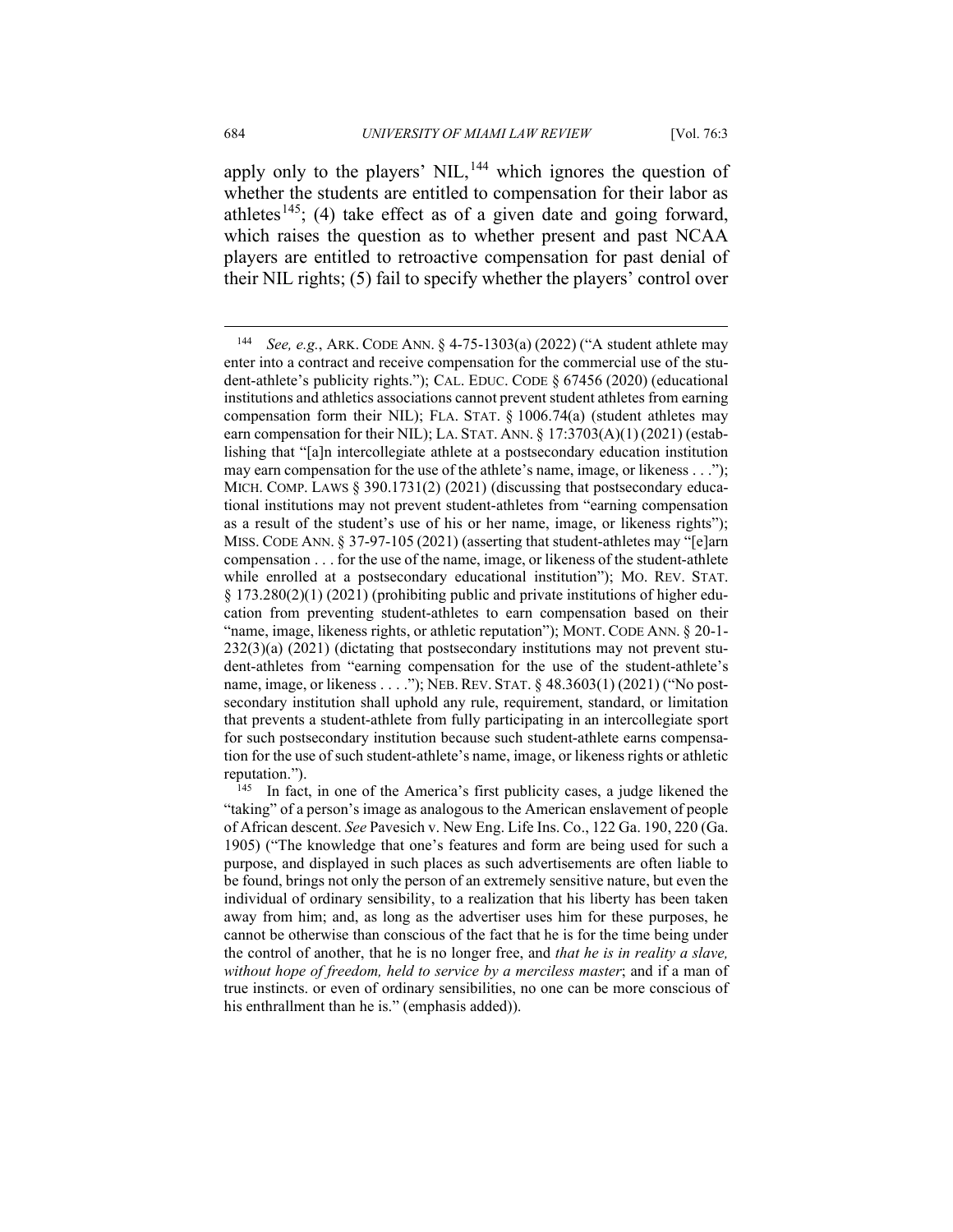### 2022] *GAME OF THRONES* 685

their NIL extends to their estates when they die;<sup>[146](#page-33-0)</sup> (6) fail to provide effective remedies for noncompliance, beyond minor civil reme $dies$ ;<sup>[147](#page-33-1)</sup> and (7) fail to account for the intersectionality of race, gender, status, and wealth as it relates to its actual impact on vulnerable, historically disadvantaged populations such as African Americans.[148](#page-33-2) This analysis shows that these pro-NIL laws are a starting point in the matter and will require follow-up rules and regulations.

### 2. SCOPE OF EMINENT DOMAIN

What can we learn from the NCAA players' battle for their NIL rights, specifically relative to limits on the government's power of eminent domain? The following observations show the complexity of the problem of restricting the government's expropriation of persona, including NIL. Just to be clear, those observations are purely mine and are not expressly stated in the NIL legislation.<sup>[149](#page-33-3)</sup>

<span id="page-33-3"></span><sup>149</sup> *Tracker: Name, Image and Likeness Legislation by State*, *supra* note 24.

<span id="page-33-0"></span><sup>146</sup> *See, e.g*., Shaw Family Archives, Ltd. v. CMG Worldwide, Inc., 486 F. Supp. 2d 309 (S.D.N.Y. 2007) (holding that the New York right of publicity does not apply to a deceased person); Decker, *supra* note 48 (noting that many states now have common law and/or statutory rights of publicity that apply postmortem); LA. STAT. ANN. § 17:3703 (2021) (failing to include whether players' control over their NIL extends to their estates when they die); MD. CODE. ANN., Education § 15-131 (LexisNexis 2021) (same); MICH. COMP. LAWS § 390 (2021) (same); MO. REV. STAT. § 173.280 (2021) (same); MONT. CODE ANN. § 20-1-232 (2021) (same); NEB. REV. STAT. § 48.3600 (2021) (same).

<span id="page-33-1"></span>See e.g., FLA. STAT. § 1006.74 (lacking remedies for noncompliance); MONT. CODE ANN. § 20-1-232 (2021) (same); LA. STAT. ANN. § 17:3703 (2021) (same); MD. CODE. ANN., Education § 15-131 (LexisNexis 2021) (same);. MICH. COMP. LAWS § 390 (2021) (same). *But see* ARIZ. REV. STAT. § 15-1775(A) (providing a cause of action for educational institutions against student athletes for violating the statute); ARK. CODE ANN. § 4-75-1308 (2022) (providing civil remedies for violation of the statute); MO. REV. STAT.  $\S$  173.280(8)(1) (2021) (allowing "any athlete to bring a civil action for appropriate injunctive relief or actual damages, or both against third parties violating this provision in the county that the violation occurs"); NEB. REV. STAT. § 48.3608(1) (2021) (explaining that a student-athlete may bring a civil action against the postsecondary institution or collegiate association and receive certain remedies).

<span id="page-33-2"></span><sup>148</sup> *See, e.g.,* MD. CODE. ANN., Education § 15-131 (LexisNexis 2021) (same); LA. STAT. ANN. § 17:3703 (2021) (abstaining from mentioning race, gender, status, and wealth); MISS. CODE ANN. § 37-97 (2021) (same); MICH. COMP. LAWS § 390 (2021) (same); MO. REV. STAT. § 173.280 (2021) (same); MONT. CODE ANN. § 20-1-232 (2021) (same); NEB. REV. STAT. § 48.3600 (2021) (same); NEV. REV. STAT. § 398A (2021) (same).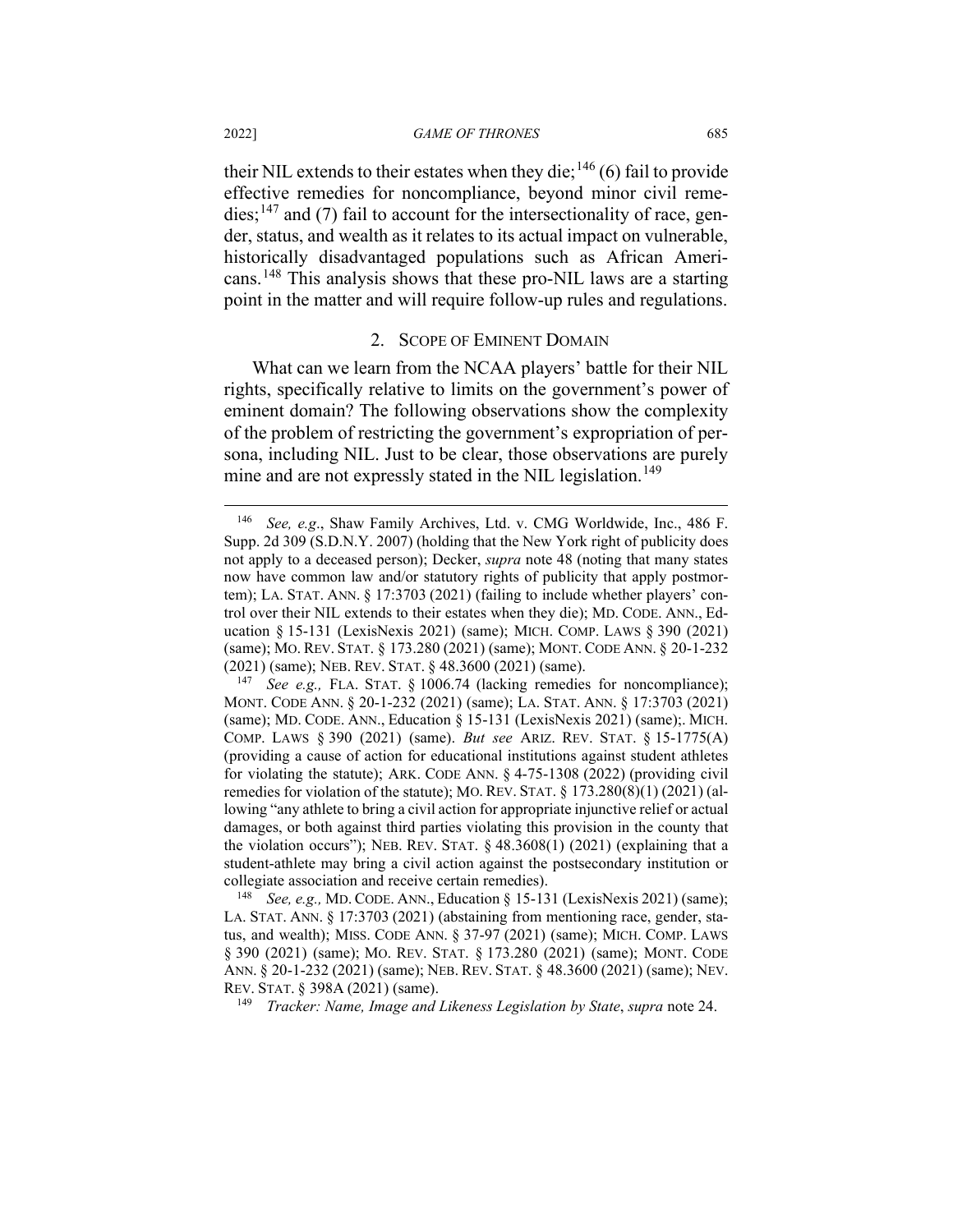(1) The NIL legislation fails to address the governmental action of the NCAA and its members, particularly those State-owned schools. As a result, the legislation ignores the taking issue.

(2) The NIL legislation fails to address whether the NCAA's rules constitute a taking for which just compensation is constitutionally mandated. As a result, the legislation ignores the question as to whether the NCAA and its members are justly compensating its players.

(3) The NIL legislation, by failing to address the takings question, also fails to address the 14th Amendment Due Process Clause, which likely would require more than merely "just compensation." As a result, the legislation ignores the failure of the law to provide college athletes the same equal protection afforded to college students who are not NCAA athletes.

(4) The NIL legislation represents a "privilege" that is being granted to the players by the legislature, and is not stated to be a right of which the players are entitled. As a result, the players' NIL benefits are subject to the whims of the legislation and are not based on the Constitution.

(5) Neither the legislation, nor the *Alston* Court, [150](#page-34-0) addresses the retroactivity of benefits that current and future players are entitled. As a result, the law fails to provide any remedy or compensation to past player for the expropriation of their NIL.

(6) The legislation fails to provide college athletes, many of whom are racial minorities from underprivileged communities, any meaningful remedies for their historical mistreatment and continuing exploitation of their labor.

Hence, even in the face of reform, college athletes are left holding a hat in hand begging for a handout, rather than being protected from governmental overreaching.

# C. *Wrongful Taking*

Further, those pro-NIL laws raise a most pertinent issue of constitutional law. That is, do the NCAA amateurism rules constitute a "taking" that requires "just compensation," pursuant to the Taking Clause? One might ask how can the Takings Clause, which relates to the government's expropriation of private property, relate to the

<span id="page-34-0"></span><sup>150</sup> *See* NCAA v. Alston, 141 S. Ct. 2141 (2021).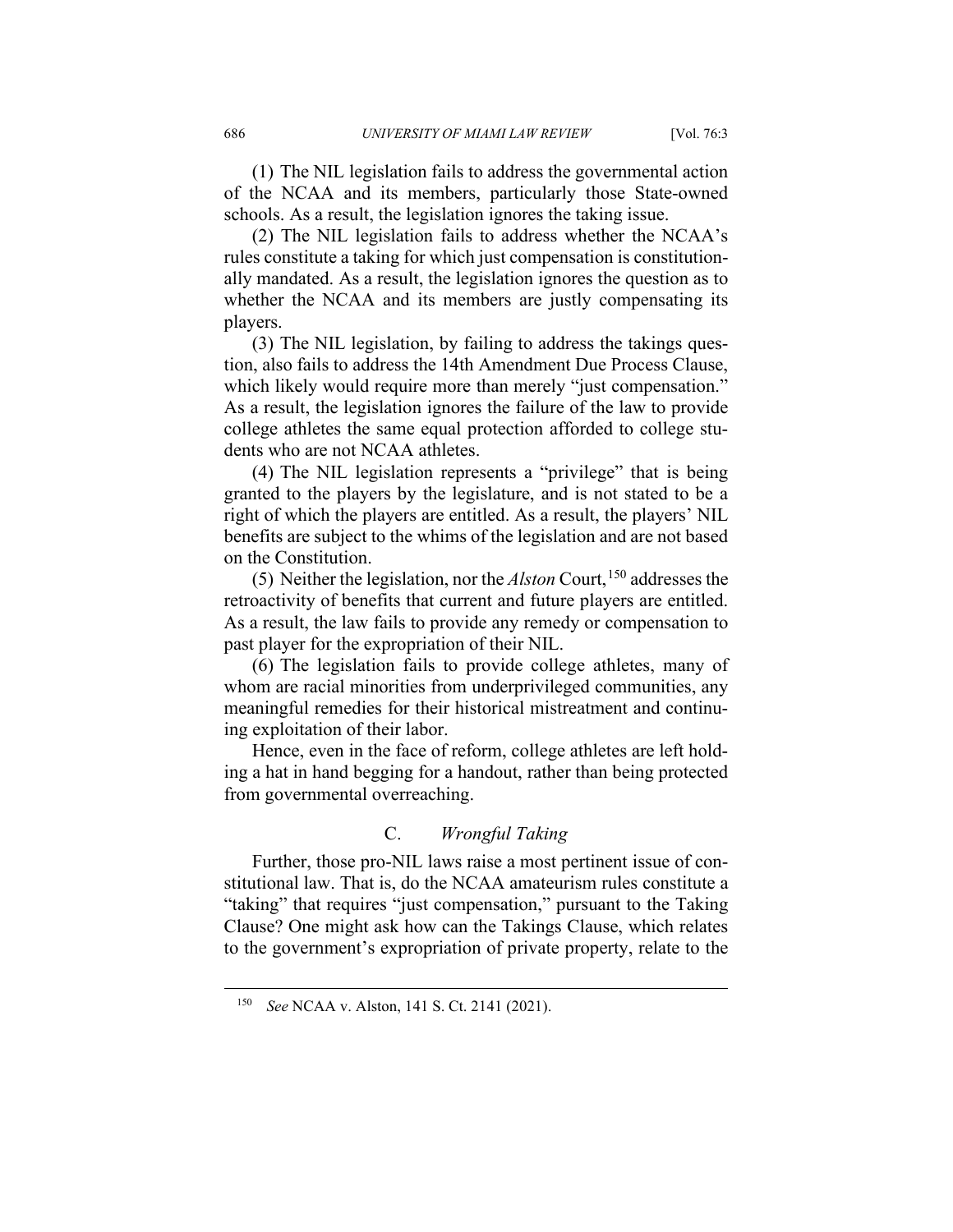NCAA rules? The answer to that question requires three findings: (1) that the NCAA rules are subject to the Takings Clause, (2) that such a taking was not justly compensated, and (3) that the Takings Clause applies to persona rights, namely NIL. While this matter has not been litigated, it appears that the facts support the finding that the NCAA rules might constitute a "taking" within the laws interpreting the Takings Clause of the Fifth Amendment. The following argues that (1) the NCAA rules constitute a governmental taking and (2) they are a wrongful taking because they arguably fail to provide just compensation. That will leave open the question whether NIL is subject to eminent domain, which is discussed in Part II.

## 1. "RIGHTFUL TAKING"

As this section discusses the Fifth Amendment's Takings Clause, a brief presentation of the elements of "rightful" taking under that Clause is appropriate.[151](#page-35-0) In a nutshell, for there to be a "rightful" taking,  $152$  the following doctrinal elements must be met: (1) Any level of government, federal, state, or local government<sup>[153](#page-35-2)</sup> can exercise a taking for a public purpose, although a private party may receive the benefit of a taking.<sup>[154](#page-35-3)</sup> (2) The Government must

<span id="page-35-0"></span><sup>151</sup> *See Takings, supra* note 34 (defining a "taking" as "when the government seizes private property for public use").

<span id="page-35-1"></span> $152$  "Rightful taking," for the purpose of this Article, means where a governmental expropriation complies with the constitutional requirements of a taking under such Fifth Amendment jurisprudence.

<span id="page-35-2"></span><sup>&</sup>lt;sup>153</sup> The Takings Clause of the Fifth Amendment originally applied only to the federal government. However, the Supreme Court in *Chicago, Burlington & Quincy R.R. Co. v. Chicago* decided that the Fourteenth Amendment incidentally extended the effects of that provision to the State and local governments. 166 U.S. 226, 235 (1897). Justice Harlan argued that the concept of due process of law required fair compensation to be given for any private property seized by the state. "In determining what is due process of law, regard must be had to substance, not to form." *Id*.

<span id="page-35-3"></span><sup>154</sup> *See Takings*, *supra* note 34 (indicating that the government is required to provide just compensation to the individual subject to the taking and that the government is permitted seize private property "if doing so will increase the general public welfare" even in the form of economic developments)*.*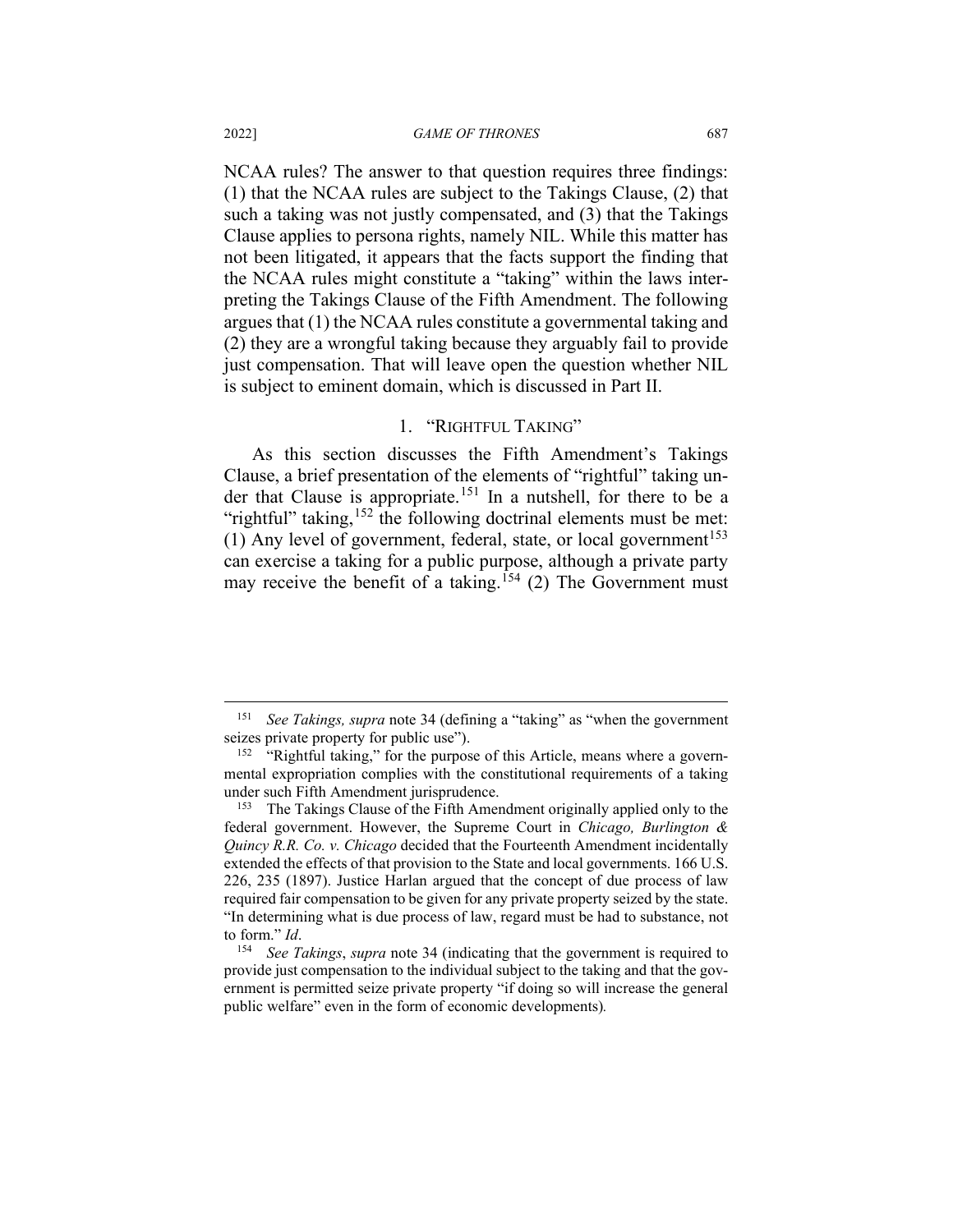"take"<sup>[155](#page-36-0)</sup> private property,<sup>[156](#page-36-1)</sup> but not as a criminal penalty<sup>[157](#page-36-2)</sup> or civil penalty.[158](#page-36-3) (3) The property subject to a taking can include "tangible" property, such as land and houses, as well as intangible prop-erty, such as contract rights.<sup>[159](#page-36-4)</sup> (4) A taking may be "physical," where the government takes title to property, such as land, from its owner, or may be "constructive" or "regulatory taking," when the government restricts the owner's rights so much that the governmental action becomes the functional equivalent of a physical sei-zure.<sup>[160](#page-36-5)</sup> (5) A taking must be for "public use" or "public purpose,"

<span id="page-36-2"></span><sup>157</sup> *See generally Types of Federal Forfeiture*, U.S. DEP'T OF JUST., https://www.justice.gov/afms/types-federal-forfeiture (last updated Feb. 17, 2022) (describing civil forfeiture as an action against property where no criminal conviction is required); *see also* FED. R. CRIM. P. 32.2.

<sup>158</sup> *See Takings, supra* note 34.

<span id="page-36-4"></span><span id="page-36-3"></span>See id. ("In United States v. Dickinson, 331 U.S. 745 (1947), the Supreme Court held that even if the government does not physically seize private property, the action is still a taking 'when inroads are made upon an owner's use of it to an extent that, as between private parties, a servitude has been acquired either by agreement or in course of time.'"). This includes both tangible and intangible property, such as franchises and contracts. For example, the City of Oakland notoriously tried to claim the Raiders National League Football team through eminent domain. *See* City of Oakland v. Oakland Raiders, 32 Cal. 3d 60, 63 (Cal. 1982). In *Lynch v. United States*, the Supreme Court held that valid contracts of the United States are property, and the rights of private individuals arising out of them are protected by the Fifth Amendment, noting that "[t]he Fifth Amendment commands that property be not taken without making just compensation. Valid contracts are property, whether the obligor be a private individual, a municipality, a state or the United States. Rights against the United States arising out of a contract with it are protected by the Fifth Amendment. When the United States enters into contract relations, its rights and duties therein are governed generally by the law applicable to contracts between private individuals." 292 U.S. 571, 579 (1934) (internal citations omitted).

<span id="page-36-5"></span><sup>160</sup> *See Takings, supra* note 34 ("Many regulatory takings disputes arise in the context of land use regulation. The Supreme Court held that it there is not a requirement for government compensation where such regulations 'substantially

<span id="page-36-0"></span><sup>155</sup> *See id.* (describing that a taking can either be a physical taking where "the government literally takes the property from its owner" or a constructive taking where "the government restricts the owner's rights" so much as to be "the functional equivalent of a physical seizure")*.*

<span id="page-36-1"></span><sup>156</sup> *See* Legal Info. Inst., *Private Property*, CORNELL L. SCH., https://www.law.cornell.edu/wex/private\_property (last visited Mar. 5, 2022) (defining private property as "property owned by private parties—essentially anyone or anything other than the government).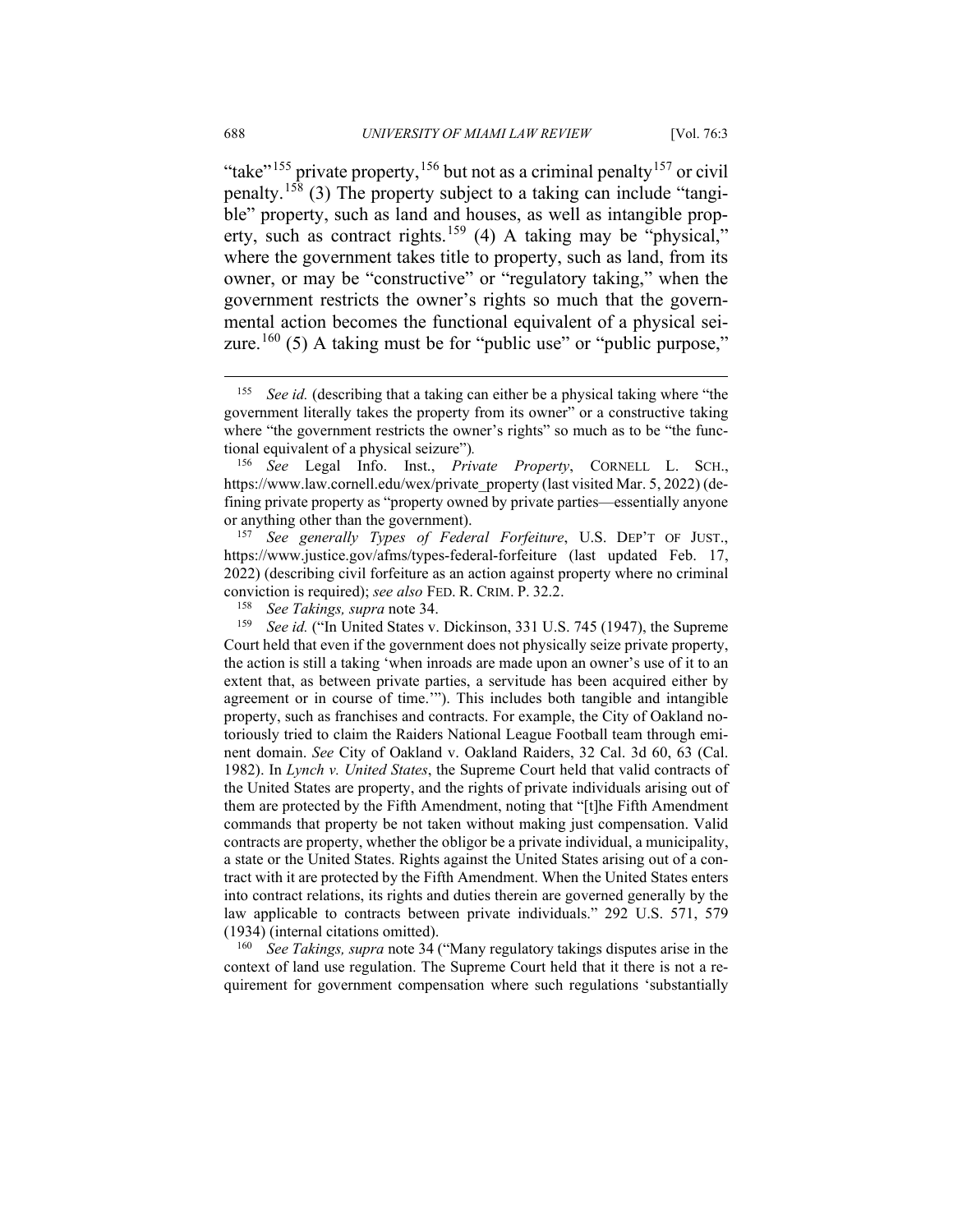which the U.S. Supreme Court in *Kelo v. City of New London* broadly interpreted to mean "rationally related to a conceivable pub-lic purpose,<sup>"[161](#page-37-0)</sup> although many states responded by enacting more restrictive laws.<sup>[162](#page-37-1)</sup> (6) The Fifth Amendment mandates that if the government takes private property for public use, the government must provide "just compensation," which is typically compensatory as determined by an appraisal of the property's fair market value.<sup>[163](#page-37-2)</sup>

<span id="page-37-1"></span><sup>162</sup> *See Takings, supra* note 34 ("The Kelo decision significantly broadened the government's takings power. This caused significant controversy, and states were quick to act to quell concerns about this expansion of power. In response to Kelo, many states have passed laws which have restricted governments' takings abilities (such as implementing a stricter definition of what constitutes a 'public use,' requiring heightened levels of scrutiny to justify an action categorized as a taking, etc.).").<br> $\frac{163}{2}$  See id (

advance legitimate governmental interests,' and as long as the regulations do not prevent a property owner from making 'economically viable use of his land.'") (internal citation omitted).

<span id="page-37-0"></span><sup>161</sup> *See id.* ("In *Kelo v. City of New London*, 545 U.S. 469 (2005), the Supreme Court allowed a taking when the government used eminent domain to seize private property to facilitate a private development. The Court considered the taking to be a public use because the community would enjoy the furthering of economic development. Further, the Kelo court determined that a governmental claim of eminent domain is justified if the seizure is rationally related to a conceivable public purpose.") In the dissent, Justice Sandra Day O'Connor argued that the majority opinion eliminates "any distinction between private and public use of property—and thereby effectively delete[s] the words 'for public use' from the Takings Clause of the Fifth Amendment" and benefits the rich at the expense of the poor. *Kelo*, at 494 (O'Connor, J., dissenting). In *Berman v. Parker*, a landmark decision that laid the foundation for *Kelo*, Justice Douglas expanded the definition of "public use" to include "public purpose" based on physical, aesthetic, and monetary benefits, such as urban blight. 348 U.S. 26, 33 (1954).

<span id="page-37-2"></span>See id. (explaining that "the appropriate remedy for a taking will typically consist of compensatory damages.") (internal citations omitted). If the property is taken before the payment is made, "interest" accrues (although the courts have refrained from using the term "interest"). *See* United States v. Fifty Acres of Land, 469 U.S. 24, 26 (1985). The Court held the Fifth Amendment does not require consequential damages when the market value of the condemned property is ascertainable and when there is no showing of manifest injustice. *Id.* at 33. The Court declined to award consequential damages for the costs of the substitute facility, where there was a duty to replace the condemned facility. *Id*. at 26.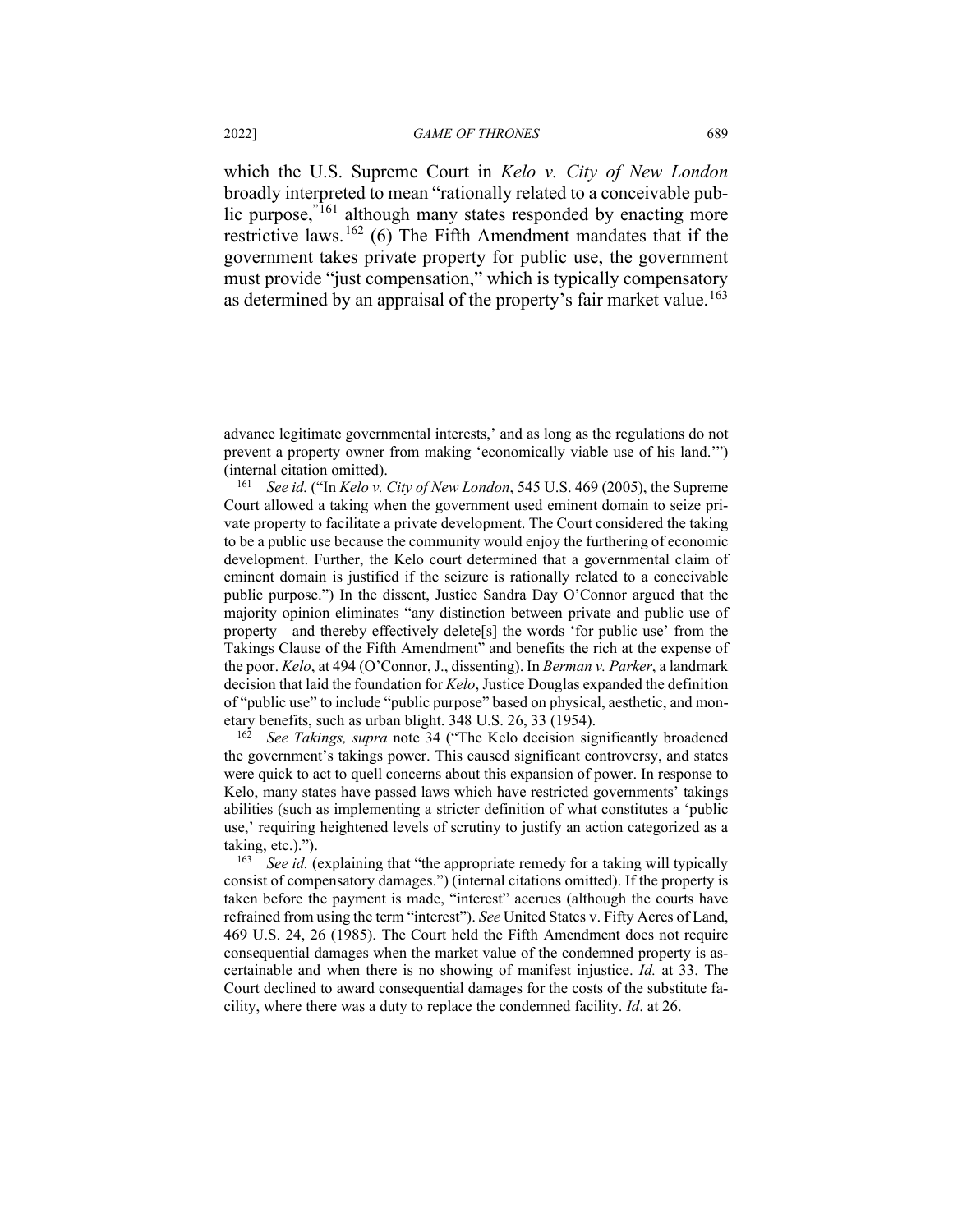Hence, if a taking fails to comply with any of those six elements, then I deem such a taking to be a "wrongful" taking.<sup>[164](#page-38-0)</sup>

## 2. NCAA RULES ARE GOVERNMENTAL

For there to be a taking, such an action must result from a governmental expropriation, although such action can benefit private enterprises. Here, I argue that the NCAA rules are governmental. (1) The NCAA is in "agency" and/or "partnership" with all levels of government, which makes their actions governmental. This is evidenced by the fact that many of the NCAA member schools are State-owned educational institutions that operate with the approval and consensus of the citizens of those States.<sup>[165](#page-38-1)</sup> (2) The NCAA benefits from non-profit tax status, which means that their tax-free prof-its are being subsidized by other taxpayers.<sup>[166](#page-38-2)</sup> (3) The NCAA, and particularly its state-owned member schools, utilize publicly-owned and financed state-owned university stadiums, and other assets and staff, to produce its sports product.<sup>[167](#page-38-3)</sup> (4) The NCAA has sought an

<span id="page-38-0"></span><sup>&</sup>lt;sup>164</sup> Takings that are not "for public use" are not directly covered by Takings Clause doctrine; however, such a taking might violate due process rights under the Fourteenth amendment, or other applicable law. *See* Chicago, Burlington. & Quincy R.R. Co. v. Chicago, 166 U.S. 226, 239 (1897). Arguably, a due process claim might allow for remedies beyond merely just compensation. There are also the questions of whether state constitutions protect against the state government's taking of property without just compensation, and whether the granting of nonprofit status to the NCAA and special tax exemptions makes the NCAA an agent of the federal government for purposes of taking analysis.

<span id="page-38-1"></span><sup>&</sup>lt;sup>165</sup> This highlights the question that if persona, particularly NIL, is the property of the student athletes, then the State where the athlete is enrolled is taking that property, and without just compensation, in violation of the Fifth and Fourteenth Amendments to the U.S. Constitution, as well likely in violation of various State Constitutions. *See, e.g.*, LA. CONST. art I, § 4 ("Property shall not be taken or damaged by the state or its political subdivisions except for public purposes and with just compensation paid to the owner or into court for his benefit.").

<span id="page-38-2"></span><sup>166</sup> *See generally* John D. Colombo, *The NCAA, Tax Exemption, and College Athletics*, 2010 U. ILL. L. REV. 109 (2010), http://www.illinoislawreview.org/wpcontent/ilr-content/articles/2010/1/Colombo.pdf?msclkid=e861bb62cbfb11ec8a 17d68c8c285cea. 167 *See, e.g*., Drew Nantais, *LSU Showcases Insane New Football Facility af-*

<span id="page-38-3"></span>*ter \$28 Million Renovation*, SPORTING NEWS (July 22, 2019), https://www.sportingnews.com/us/ncaa-football/news/lsu-showcases-insane-new-football-facilityafter-28-million-renovation/1m9r8ntste1s713dge0mq80nat?msclkid=c5b9b007c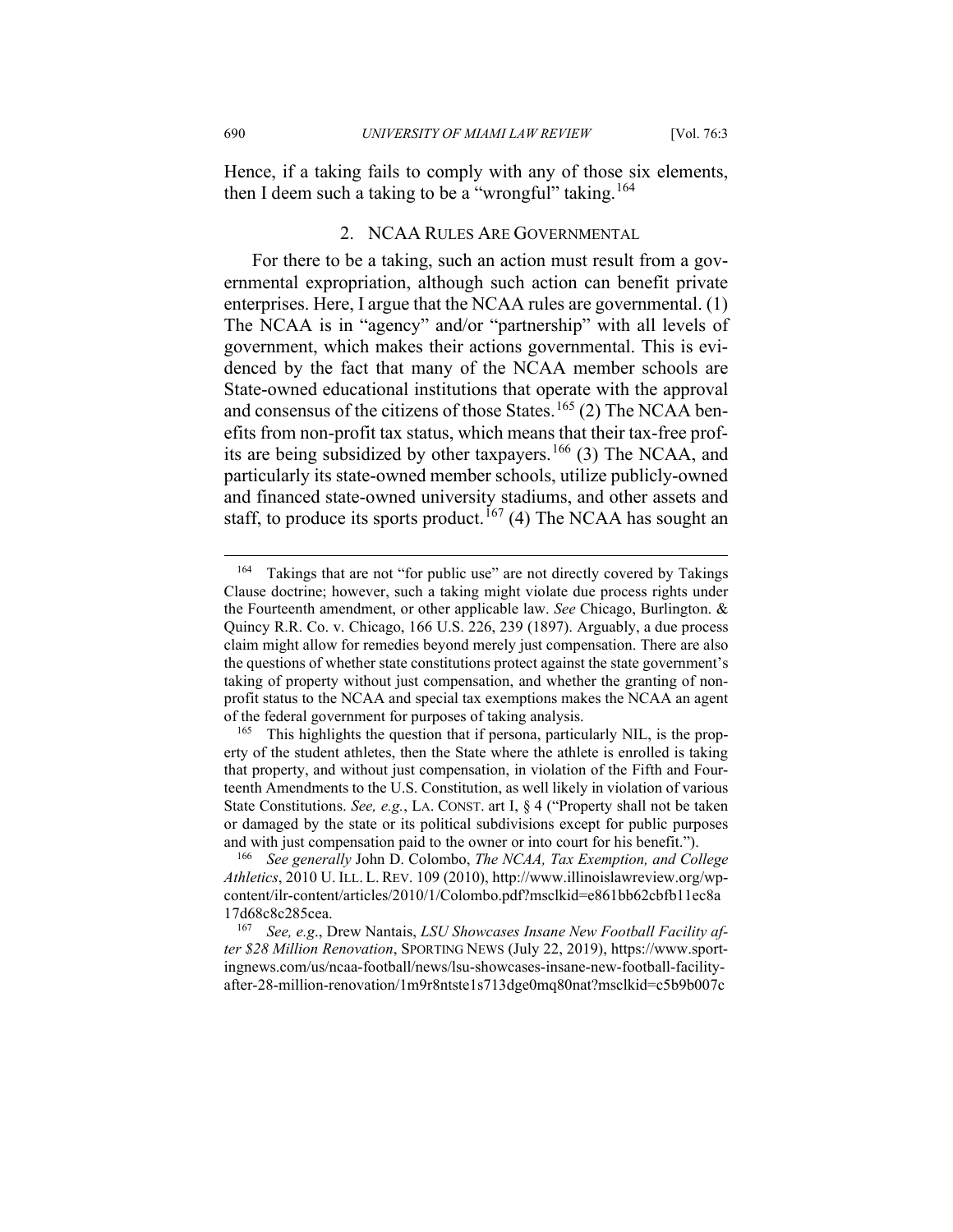exemption from the federal antitrust laws to avoid the player compensation issue.[168](#page-39-0) And (5) the NCAA and its members have employed its eligibility rules to expropriate the private property of its student-athletes, namely their NIL.

Hence, one might conclude that the NCAA rules constitute governmental action that is subject to the Takings Clause. That leads the discussion to the question, of whether those takings are wrongful, that is, whether the players have been justly compensated.

### 3. UNJUST COMPENSATION

Although the *Alston* Court relied on neither a Fifth Amendment Takings analysis, nor Fourteenth Amendment Due Process principles,[169](#page-39-1) it nevertheless highlighted the inequity in the players' compensation. That inequity is clear evidence that the players are not being justly compensation for the expropriation of their labor and/or for their NIL, as is provided in the dicta of the majority decision in *Alston* and in the concurring opinion of Justice Brett Kavanaugh, as described next. [170](#page-39-2)

In Justice Gorsuch's majority opinion, he pointed out that the historical rationale for the NCAA amateurism rules have become questionable in today's economic environment.<sup>[171](#page-39-3)</sup> While recognizing the benefits that the NCAA and its members bestow on its athletes, Justice Gorsuch noted that the NCAA has become a "sprawling enterprise" and "a massive business."[172](#page-39-4) The Court documented the obvious inequities in compensation between what the leadership of the NCAA receives, what some members schools receive, and what some coaches receive, as compared to what the athletes receive:[173](#page-39-5)

bfd11ecab254b43a829d55b. Arguably, state-owned, member schools have a marked disadvantage over NCAA schools that are privately funded.

<span id="page-39-0"></span><sup>168</sup> *See* Marc Edelman, *Why Congress Would Be Crazy to Grant the NCAA an Antitrust Exemption*, FORBES (May 6, 2020), https://www.forbes.com/sites/marcedelman/2020/05/06/why-congress-would-be-crazy-to-grant-the-ncaa-an-antitr ust-exemption/?msclkid=a7a9983acbfe11ec946155d4ddeeddc2&sh=4ec25aff70 a9.<br><sup>169</sup> *See* NCAA v. Alston, 141 S. Ct. 2141, 2154 (2021).<br><sup>170</sup> *Id* at 2168 (Kayanaugh J. concurring).

<span id="page-39-2"></span><span id="page-39-1"></span>

<sup>&</sup>lt;sup>170</sup> *Id.* at 2168 (Kavanaugh, J., concurring).<br><sup>171</sup> *Id.* at 2150

<span id="page-39-5"></span><span id="page-39-4"></span><span id="page-39-3"></span><sup>171</sup> *Id.* at 2150.<br><sup>172</sup> *Id.*<br><sup>173</sup> *Id.* at 2151

*Id.* at 2151.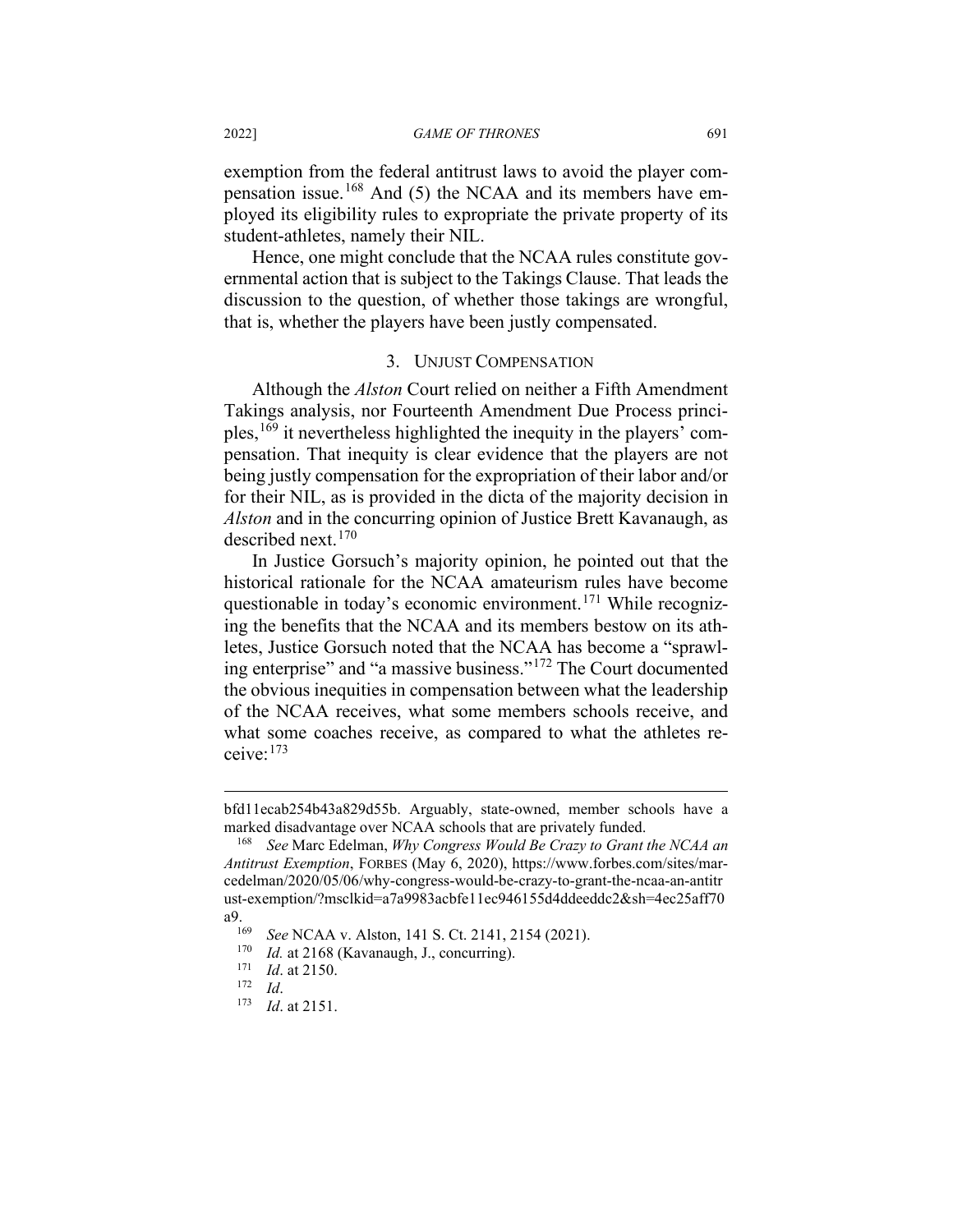The president of the NCAA earns nearly \$4 million per year. Commissioners of the top conferences take home between \$2 to \$5 million. College athletic directors average more than \$1 million annually. And annual salaries for top Division I college football coaches approach \$11 million, with some of their as-sistants making more than \$2.5 million.<sup>[174](#page-40-0)</sup>

On the other end of the spectrum, college athletes of NCAA member colleges are severely limited to what they are compensated, usually to the cost of tuition, room, board, and fees.<sup>[175](#page-40-1)</sup> In the recent *Alston* case, these former college athletes argued that their compensation was grossly unfair, and that the NCAA is a monopoly with an unfair competitive advantage. $176$ 

Less subdued than Justice Gorsuch's majority opinion,<sup>[177](#page-40-3)</sup> Justice Kavanaugh, stated that "Today… the Court holds that the NCAA has violated the antitrust laws."[178](#page-40-4) He "adds [his] concurring opinion to underscore that the NCAA's remaining compensation rules also raise serious questions under the antitrust laws."<sup>[179](#page-40-5)</sup>

What follows, in his opinion, is Justice Kavanaugh's scathing attack on the inequities in the NCAA's compensation of the players. He points out the following: (1) The NCAA has a monopoly on the

<span id="page-40-1"></span><span id="page-40-0"></span><sup>174</sup> *Id*. 175 *See generally* David J. Berri, *Paying NCAA Athletes*, 26 MARQ. SPORTS L. REV. 479, 479 (2016); Comment, *Ending the Amateurism Façade—Pay College Athletes*, 9 HOUS. L. REV. 158, 167 (2019).

<span id="page-40-2"></span><sup>176</sup> Joel Mitnick & Ngoc Pham Hulbig, *Supreme Court to Weigh in College Sports: The Intersection of Antitrust and "Amateurism,"* 12 NAT'L L. REV., no. 99, 2020, https://www.natlawreview.com/article/supreme-court-to-weigh-college-sports-intersection-antitrust-and-amateurism (explaining that plaintiffs in *Alston* argued "that the top athletic teams are operating a system that acts as a classic restraint of trade in violation of Section 1 of the Sherman Act" and that, absent those restraints "student-athletes would be compensated at a level more commensurate with their value to their universities, conferences, and the NCAA.").

<sup>&</sup>lt;sup>177</sup> *See id.* at 2147–66.<br><sup>178</sup> *Id.* at 2166 (Kayana

<sup>&</sup>lt;sup>178</sup> *Id.* at 2166 (Kavanaugh, J., concurring).<br><sup>179</sup> *Id.* at 2166–67 ("There are serious qu

<span id="page-40-5"></span><span id="page-40-4"></span><span id="page-40-3"></span>*Id.* at 2166–67 ("[T]here are serious questions whether the NCAA's remaining compensation rules can pass muster under ordinary rule of reason scrutiny.").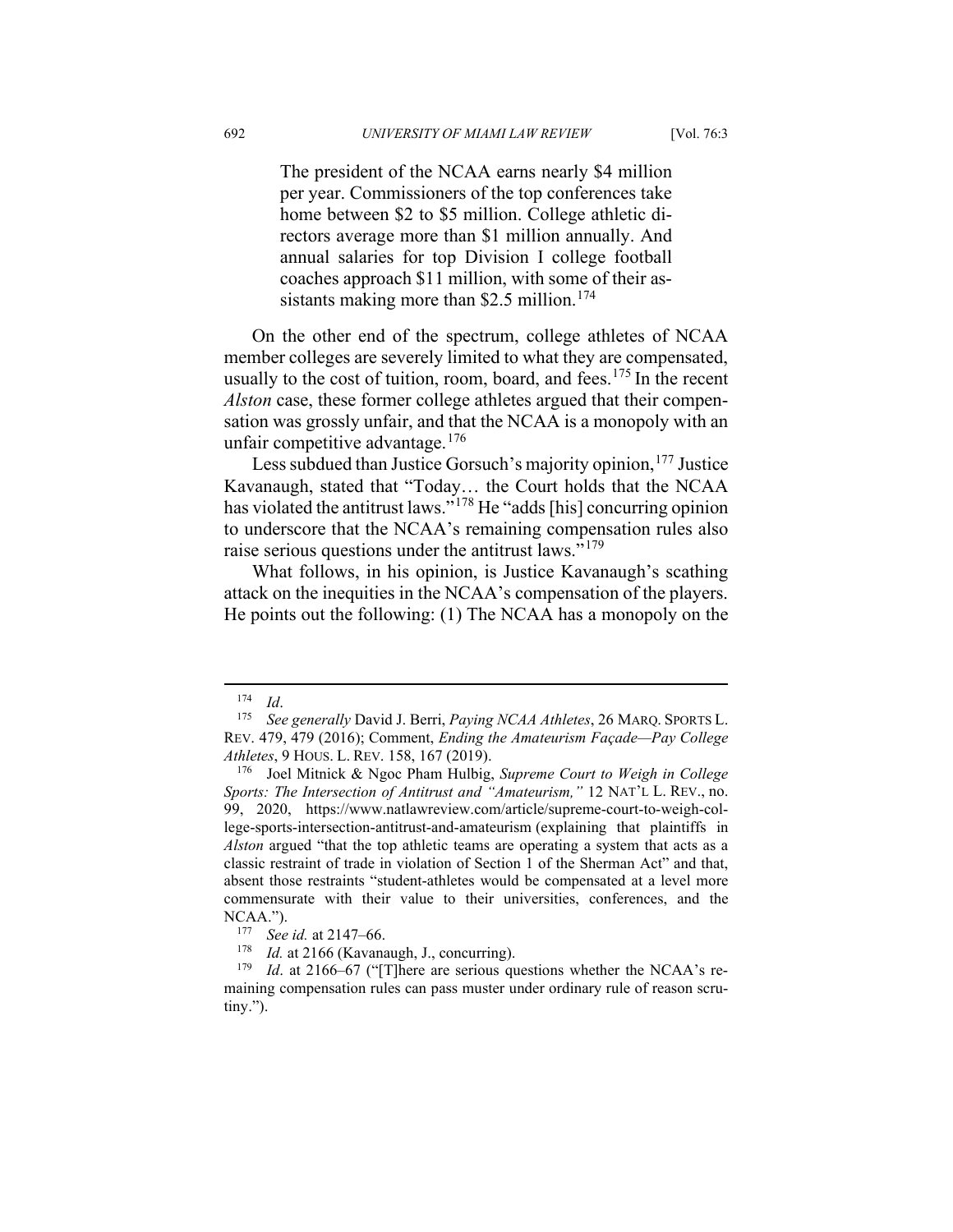college sport market, which suppresses players' compensation;<sup>[180](#page-41-0)</sup> (2) "The NCAA's business model would be flatly illegal in almost any other industry in America";<sup>[181](#page-41-1)</sup> and (3) "Price-fixing labor is price-fixing labor."[182](#page-41-2)

In reference to the inequity in what the NCAA top executives, coaches, and university administrators are paid compared to what the players receive, Justice Kavanaugh stated: "It is highly questionable whether the NCAA and its member colleges can justify not paying students athletes a fair share of the revenues on the circular theory that the defining characteristic of college sports is that the col-leges do not pay student athletes."<sup>[183](#page-41-3)</sup> This observation was very explicit when he observed:

> The bottom line is that the NCAA and its member colleges are suppressing the pay of student athletes who collectively generate *billions* of dollars in revenues for colleges every year. Those enormous sums of money flow to seemingly everyone except the student athletes. College presidents, athletic directors, coaches, conference commissioners, and NCAA executives take in six- and seven-figure salaries. Colleges build lavish new facilities. But the student athletes who generate the revenues, many of whom are African American and from lower-income back-grounds, end up with little or nothing.<sup>[184](#page-41-4)</sup>

Justice Kavanaugh's critique of the gross wealth inequities in college athletics is evidence of unjust compensation in takings analysis or unjust enrichment under equitable principles.

The concurring opinion ends on a warning message to the NCAA and its members:

<span id="page-41-0"></span><sup>&</sup>lt;sup>180</sup> *Id.* at 2168 ("The NCAA acknowledges that it controls the market... set the price for student athlete labor… that the student athletes currently have no meaningful ability to negotiate with the NCAA over the compensation rules.").

<span id="page-41-1"></span><sup>181</sup> *Id*. at 2167 ("Law firms cannot conspire to cabin lawyers salaries in the name of providing legal services out of a 'love of the law.'").

<span id="page-41-4"></span><span id="page-41-3"></span><span id="page-41-2"></span><sup>&</sup>lt;sup>182</sup> *Id.* at 2168 ("Or to put it in more doctrinal terms, a monopoly cannot launder its price-fixing of labor by calling it product definition.").

<sup>183</sup> *Id*. at 2168.

<sup>184</sup> *See id.*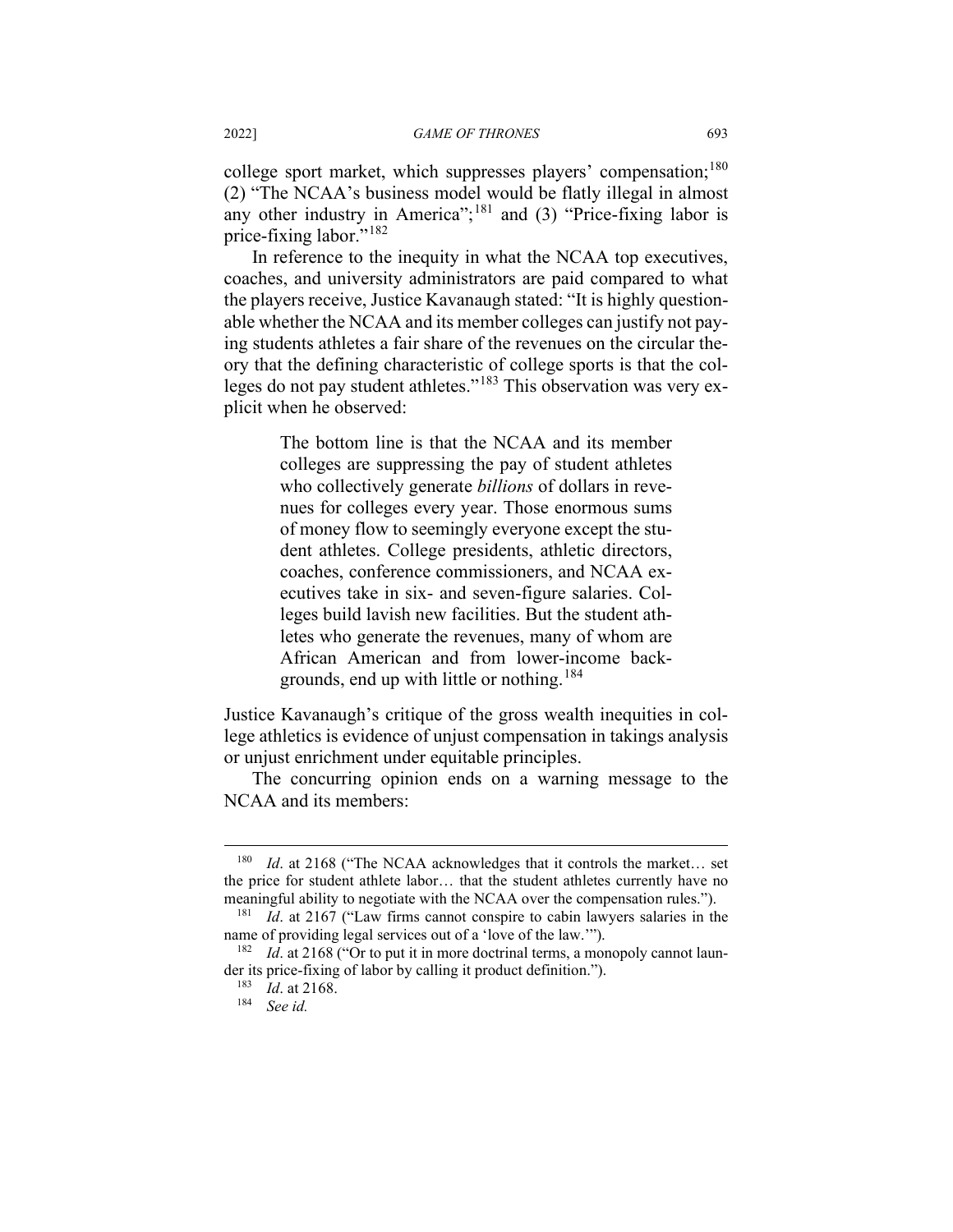[T]raditions alone cannot justify the NCAA's decision to build a massive money-raising enterprise on the backs of student-athletes who are not fairly compensated. Nowhere else in America can businesses get away with agreeing not to pay their workers a fair market rate on the theory that their product is defined by not paying their workers a fair market rate. And under ordinary principles of antitrust law, it is not evident why college sports should be any different. The NCAA is not above the law."<sup>[185](#page-42-0)</sup>

What follows is my elaboration of what the *Alston* Court's view of the unjust compensation that the NCAA players receive, compared to the that of the NCAA executive, coaches, and the school leadership. In its fiscal year that ended August 31, 2019, the NCAA, a private, nonprofit enterprise, reported revenues of over \$1.1 billion, with a positive increase in net assets of \$70 million, and net assets of just under a half of a billion dollars.<sup>[186](#page-42-1)</sup> It receives most of its annual revenue from two sources: television and marketing rights for the Division I Men's Basketball Championship and ticket sales for all championships.<sup>[187](#page-42-2)</sup> It proudly reported that about sixty percent of its annual revenue—around \$600 million—is annually distributed directly to Division I member schools and conferences, while more than \$150 million funds Division I championships.<sup>[188](#page-42-3)</sup> At the same time, close to \$170 million, or about fifteen percent of its annual revenue, went to student athlete services and championship support, including costs for insurance, drug testing and additional support (nearly \$65 million), general and administrative expenses (nearly \$45 million), and association-wide expenses, including legal services (nearly \$60 million).[189](#page-42-4) NCAA President Mark Emmert's base salary for the calendar year 2019 was \$2.5 million and his total

 $\frac{185}{186}$  *Id.* at 2169.

<span id="page-42-1"></span><span id="page-42-0"></span>NAT'L COLLEGIATE ATHLETICS ASS'N, NCAA CONSOLIDATED FINANCIAL STATEMENTS: AUGUST 31, 2020 & 2019 (2020), https://ncaaorg.s3.amazon aws.com/ncaa/finance/2019-20NCAAFIN\_FinancialStatement.pdf.

<span id="page-42-4"></span><span id="page-42-3"></span><span id="page-42-2"></span><sup>187</sup> *Finances*, NCAA, https://www.ncaa.org/finances (last visited Feb. 14, 2022).

<sup>188</sup> *Id.*

<sup>189</sup> *Id.*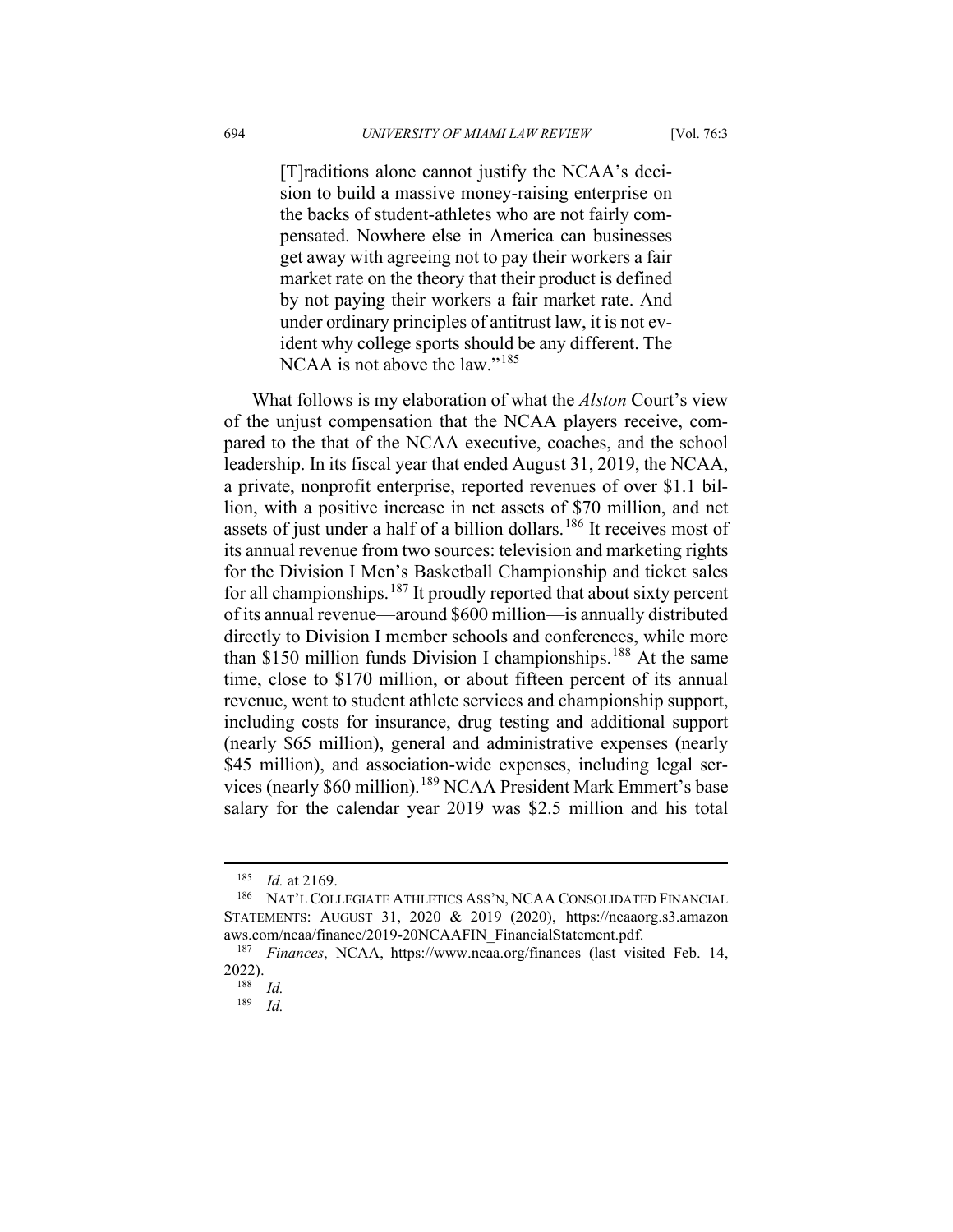compensation was \$2.9 million, according to the association's latest federal tax return.<sup>[190](#page-43-0)</sup>

Similarly, states and their college-level educational institutions reap substantial financial benefits from their membership with the NCAA. For example, a state like California receives millions every year from the NCAA, through its state-owned member colleges.<sup>[191](#page-43-1)</sup> California's Governor Gavin Newson, in supporting college athletes' rights, noted that the Fair Pay to Play Act would rebalance a power structure in which NCAA universities receive more than \$14 billion annually, and the nonprofit NCAA receives more than \$1 billion, "while the actual product, the folks that are putting their lives on the line  $\dots$  are getting nothing."<sup>[192](#page-43-2)</sup>

Then there are the incredible salaries<sup>[193](#page-43-3)</sup> paid to some NCAA coaches of *state-owned* schools, [194](#page-43-4) which rival the highest paid

<span id="page-43-0"></span><sup>190</sup> *See* Steve Berkowitz, *NCAA President Mark Emmert Credited with \$2.9 Million in Total Pay for 2019 Calendar Year*, USA TODAY (July 19, 2021, 8:04 PM), https://www.usatoday.com/story/sports/college/2021/07/19/ncaa-mark-em mert-total-pay-2019/8015855002/.

<sup>191</sup> *See* Murphy, *supra* note 15; Goldman, *supra* note 15.

*See* McLaughlin, *supra* note 15.

<span id="page-43-3"></span><span id="page-43-2"></span><span id="page-43-1"></span><sup>&</sup>lt;sup>193</sup> Salaries are only one form of financial benefit that these coaches receive. For instance, they have major endorsement contracts, consulting contracts, shoe contracts, as well as directors on corporate board, which come close to or exceed their contracts with their schools. As a result, many of the top coaches have tremendous net worth. *See, e.g*., *Nick Saban Net Worth*, CELEBRITY NET WORTH, https://www.celebritynetworth.com/richest-athletes/richest-coaches/nick-sabannet-worth/ (last visited Feb. 14, 2022); *see also* Anthony Riccobono, *Nick Saban Net Worth: Salary, Contract Extension Put Alabama HC Among Highest-Paid Coaches*, INT'L BUS. TIMES (June 7, 2021, 3:38 PM), https://www.ibtimes.com/ nick-saban-net-worth-salary-contract-extension-put-alabama-hc-among-highestpaid-3219602 (reporting that Saban signed an eight-year deal worth at least \$74.4 million in the summer of 2018 and that, with his \$9.1 million salary and \$950,000 in bonuses, Saban became the first college football coach to make over \$10 million in a season last year).

<span id="page-43-4"></span> $194$  These salaries highlight State-owned schools to emphasize the governmental takings of players' persona. Nevertheless, the coaches private school members of the NCAA make comparably, incredibly high salaries. For example, Duke University's basketball coach Mike Krzyzewski received total annual pay of \$7,044,221. *See 2021 NCAA Basketball Coach Pay*, USA TODAY (Mar. 9, 2021), https://sports.usatoday.com/ncaa/salaries/mens-basketball/coach. Texas Christian University's football coach Gary Patterson received total annual pay of \$6.1 million. *See NCAAF Coaches Salaries*, USA TODAY (Nov. 17, 2021), https://sports.usatoday.com/ncaa/salaries.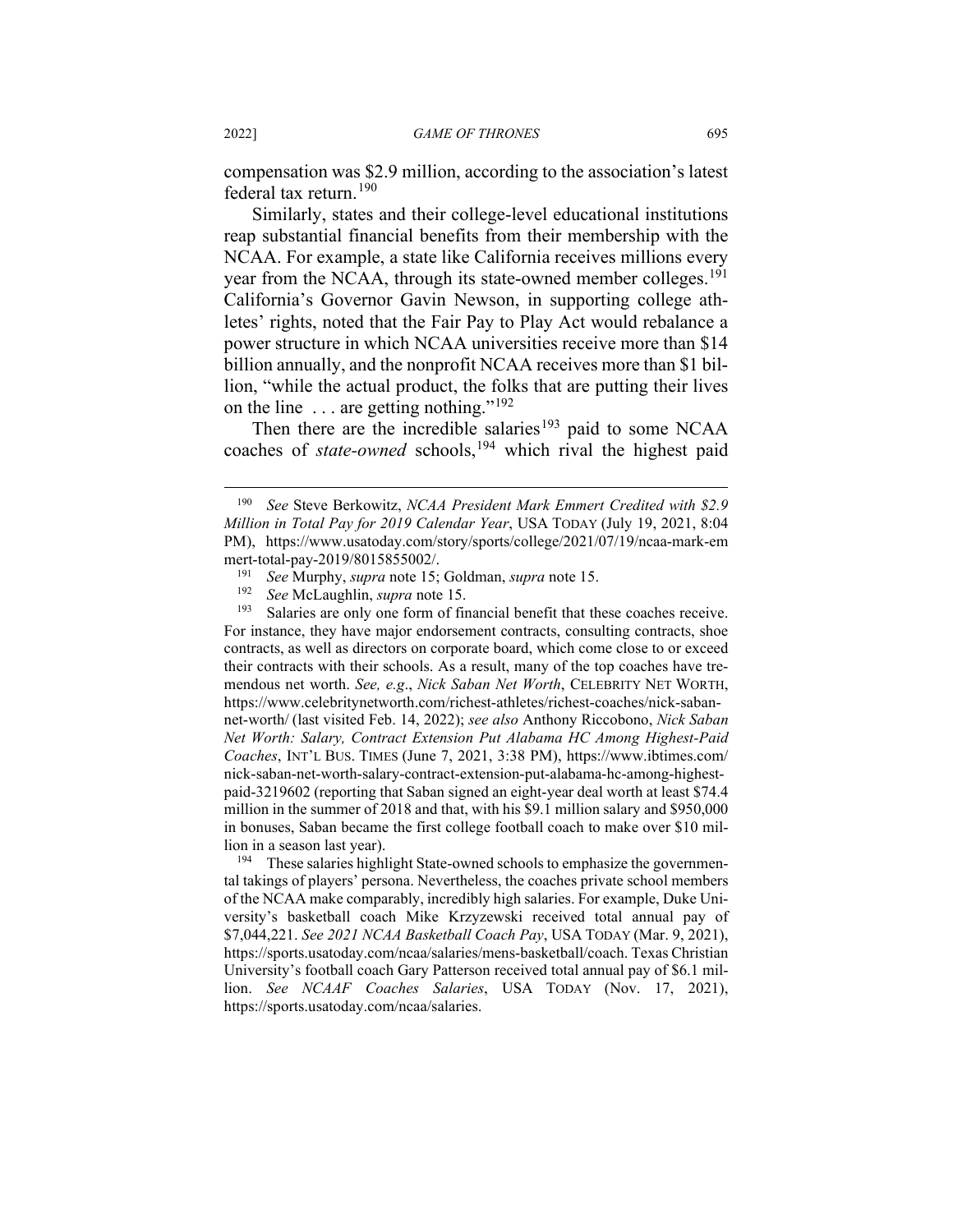salaries of professional coaches.<sup>[195](#page-44-0)</sup> For example, in 2020, the top ten highest paid football coaches for *state-owned* NCAA institutions ranged from \$6 million to \$9.3 million.<sup>[196](#page-44-1)</sup> Moreover, the 2020 NCAA men's basketball coach salaries for *state* schools in the top ten are equally shocking, ranging from \$4 million to \$8 million.<sup>[197](#page-44-2)</sup> With these salaries, it is hard to argue that college sports have not become highly commercialized and extremely profitable for some.

In the *Alston* case,<sup>[198](#page-44-3)</sup> some former college athletes argued that their compensation was grossly unfair, and that the NCAA is a mo-nopoly with an unfair competitive advantage.<sup>[199](#page-44-4)</sup> As previously noted, Justice Kavanaugh agreed with their contention. One scholarly analysis found that while players are valued or worth millions to these Universities and the NCAA, eighty-six percent of college athletes live below the poverty line, with many qualifying and receiving government Pell Grants.[200](#page-44-5) In addition to devaluing their labor, the players claimed they were negatively impacted by the NCAA's former prohibition on their receiving funds from their NIL.<sup>[201](#page-44-6)</sup> These claims were advanced in litigation in which the players sought to enhance their compensation for their play, through a demand that they are permitted to benefit financially from their NIL.[202](#page-44-7)

In conclusion, both the *Alston* decision, as well as the subsequent laws granting players some NIL privileges, miss the big picture, which is the constitutionality of the NCAA amateurism rules. Further, it is clear that while the NCAA rules are subject to the Takings

<span id="page-44-1"></span><span id="page-44-0"></span><sup>195</sup> *Id*. 196 *Id.* (reporting salaries for Nick Saban of Alabama (\$9.3 million), Ed Orgeron of LSU (\$8.9 million), Dabo Swinney of Clemson (\$8.3 million), Jim Harbaugh of Michigan (\$8 million), Jimbo Fisher of Texas A&M (\$7.5 million), Kirby Smart of Georgia (\$6.9 million), Lincoln Riley of Oklahoma (\$6.5 million), and Dan Mullen of Florida (\$6 million)).<br> $197$  2021 NCAA Basketball Coach Pa

<span id="page-44-2"></span><sup>197</sup> *2021 NCAA Basketball Coach Pay*, *supra* note 194 (reporting salaries for John Calipari of Kentucky State (\$8 million), Chris Beard of Texas Tech (\$5 million), Rick Barnes of Tennessee (\$4.9 million), Roy Williams of North Carolina (\$2.5 million), Tom Izzo of Michigan State (\$4 million), and Fred Hoiberg of Nebraska (\$4 million)).<br><sup>198</sup> See NCAA v. Al

<sup>198</sup> *See* NCAA v. Alston, 141 S. Ct. 2141, 2155 (2021).

<span id="page-44-5"></span><span id="page-44-4"></span><span id="page-44-3"></span><sup>199</sup> *See* Mitnick & Hulbig, *supra* note 176. 200 *See* Williams, *supra* note 19. 201 Mitnick & Hulbig, *supra* note 176. 202 *Id*.

<span id="page-44-7"></span><span id="page-44-6"></span>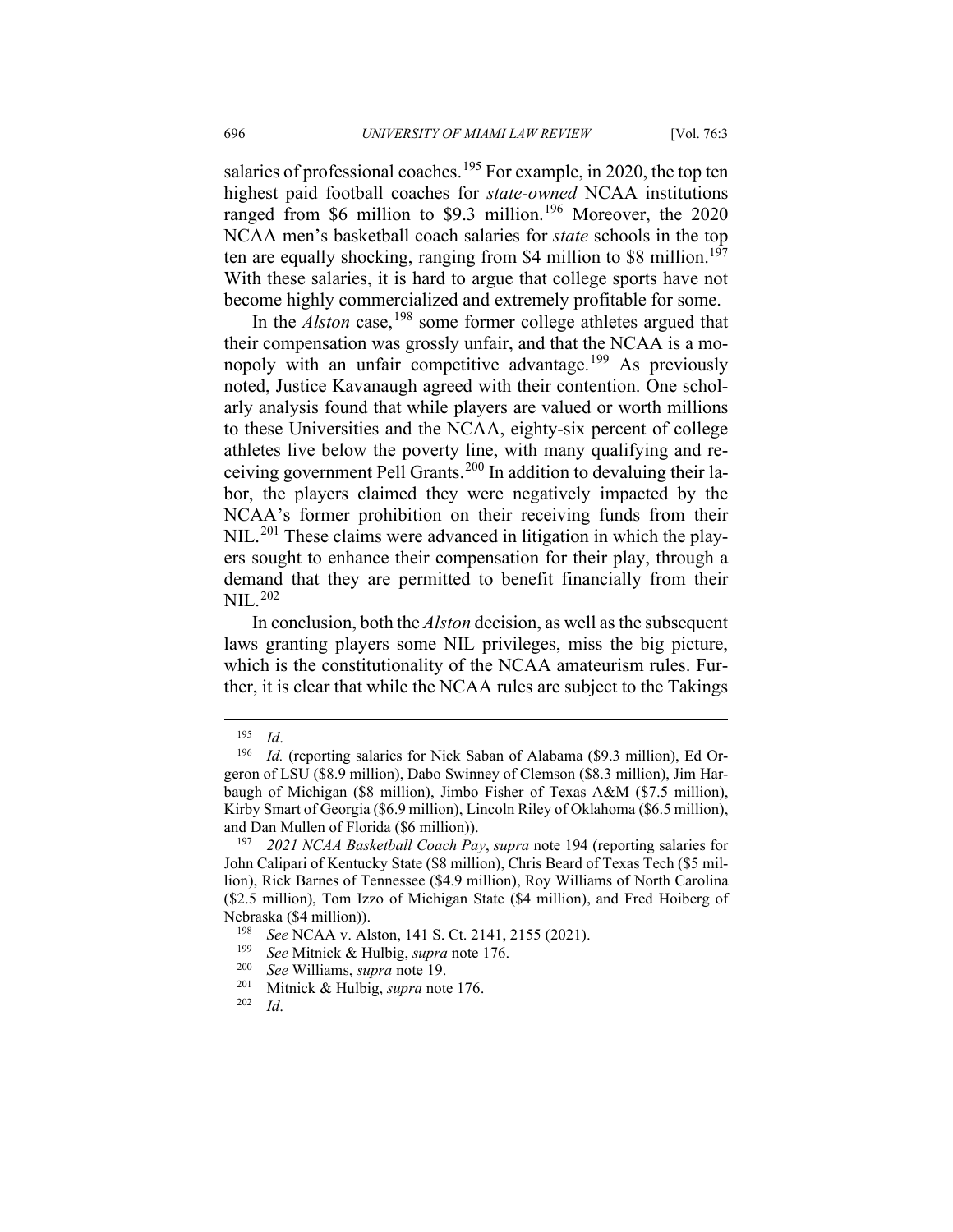Clause, that those rules violate the Takings Clause, because the players are not being justly compensated for the taking of their NIL and/or their labor. Additionally, the *Alston* decision, as well as the subsequent laws granting players some NIL privileges, fail to recognize the property rights of the athletes. That raises the remaining, important question: Do NCAA players possess a property right in their NIL, and is that right protected against the reach of eminent domain?

## II. RIGHT OF PROPERTY

*[E]very man has a property in his own person: this no Body has any Right but to himself.*

 $\sim$  John Locke<sup>[203](#page-45-0)</sup>

That the individual shall have full protection in person and in property is a principle as old as the common law; but it has been found necessary from time to time to define anew the exact nature and extent of such protection. Political, social, and economic changes entail the recognition of new rights, and the common law, in its eternal youth, grows to meet the new demands of society.[204](#page-45-1)

Part I identified how both the *Alston* decision and the pro-NIL state laws fail to address whether college athletes possess a property right to their NIL that is protected from governmental exploitation. I explore that thesis through the lens of a libertarian "rights'

<span id="page-45-0"></span><sup>203</sup> LOCKE,*supra* note 71 ("For this Labour being the unquestionable Property of the Labourer, no Man but he can have a right to what that is one joyned to, at least where there is enough and as good left in common for others."); *cf.* JEREMY BENTHAM, THEORY OF LEGISLATION 111 (Richard Hildreth trans., 1840) (1802) (providing the most influential utilitarian justification for private property: "Property is nothing but a basis of expectation; the expectation of deriving certain advantages from a thing which we are said to possess, in consequence of the relation in which we stand towards it").

<span id="page-45-1"></span><sup>204</sup> Samuel D. Warren & Louis D. Brandeis, *The Right to Privacy*, 4 HARV. L. REV. 193, 193 (1890).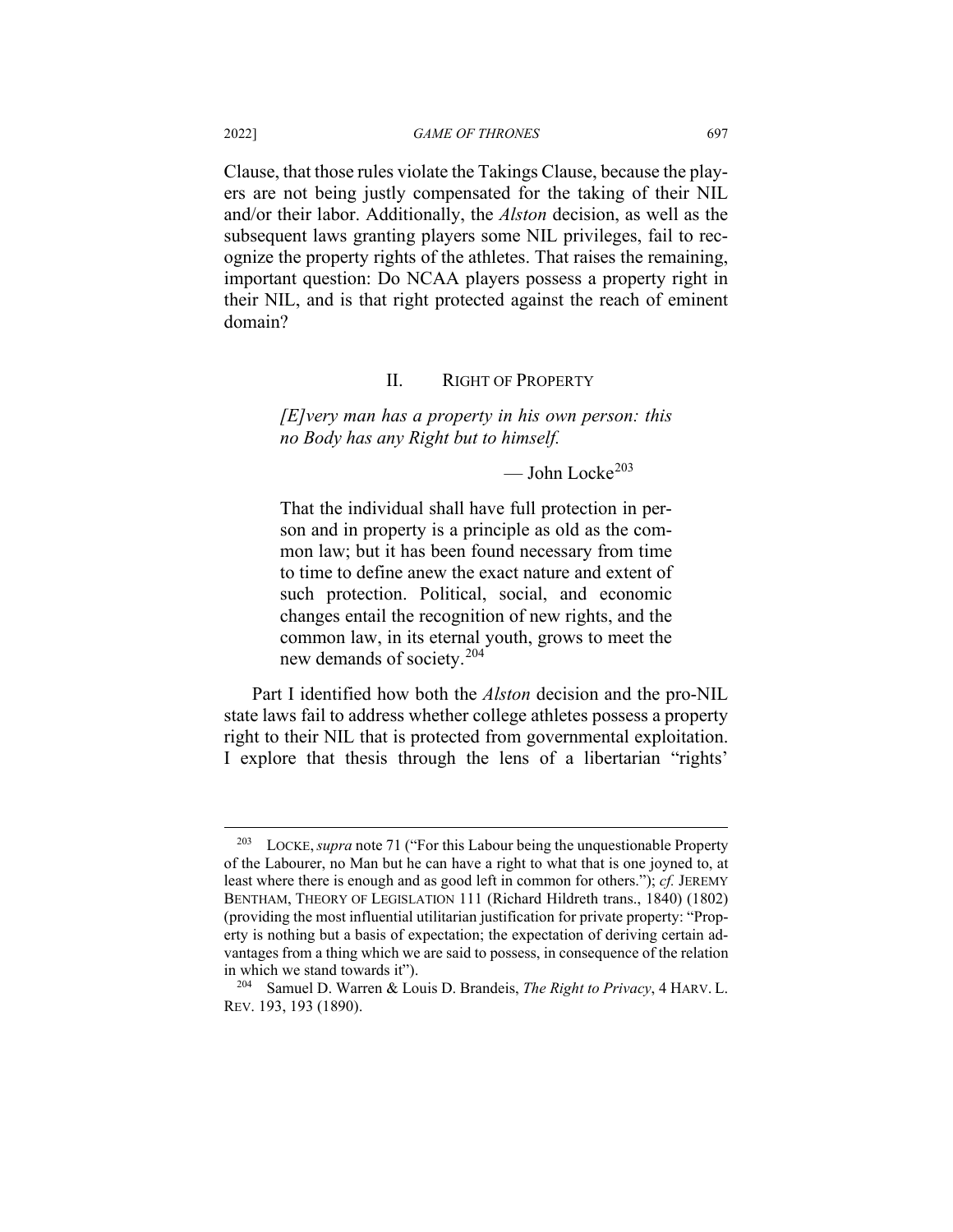paradigm,"[205](#page-46-0) as a counterbalance to the law as a vehicle of social oppression<sup>[206](#page-46-1)</sup> or "privilege paradigm."<sup>[207](#page-46-2)</sup> This Part supports the thesis that both (1) NCAA players' NIL and (2) everyone's persona is outside the scope of the government's eminent domain powers, and thereby warrant protection from governmental expropriation. That thesis serves to answer two relevant questions: (1) Do the NCAA's eligibility rules that regulate its players' use of their NIL constitute a wrongful exercise of eminent domain, even if there is just compensation for the taking? (2) Are NCAA players' NIL in particular, and everyone's persona in general, beyond the reach of eminent domain?

This Part supports my "persona is outside of eminent domain" thesis by arguing for three suppositions: (1) Libertarian principles as embodied in the Constitution reserve to the people rights not expressly granted to the government by the Constitution; (2) NIL in particular, and persona in general, are not the kind of property the Founders envisioned as the subject of a taking and should never be the subject of the "public purpose" requirement of the Takings Clause; and (3) Governmental expropriation of persona, including NIL, is a violation of the Due Process Clause of the Fourteenth

<span id="page-46-0"></span><sup>&</sup>lt;sup>205</sup> "Rights' paradigm," for purposes of this Article, means a view of the legal system as one which identifies and embraces the idea that people are entitled to control their own destiny, through the ownership and control of their own selves, free from the indiscretions of the powerful and protected against unfair infringements. This rights-based approach to private property reflects former U.S. Supreme Court Justice Sandra Day O'Connor's vision of federalism, as a means to protect individuals from undue federal governmental intrusion. *See* Bradley W. Joondeph, *The Deregulatory Valence of Justice O'Connor's Federalism*, 44 HOUS. L. REV. 507, 541 (2007).

<span id="page-46-1"></span> $206$  Law has been a tool of oppression, combined with force, claims of Godgiven rights, title, tradition, culture, religion, and government. *See generally* Elanor Taylor, *Groups and Oppression*, 31 HYPATIA 520, 520–21 (2016) ("Oppression is a form of injustice that occurs when one social group is subordinated while another is privileged, and oppression is maintained by a variety of different mechanisms including social norms, stereotypes and institutional rules."); Lynn Weber, *A Conceptual Framework for Understanding Race, Class, Gender, and Sexuality*, 22 PSYCH. OF WOMEN Q. 13, 20 (1998).

<span id="page-46-2"></span><sup>&</sup>lt;sup>207</sup> "Privilege paradigm," for purposes of this Article, means a view of the legal system that artificially uses apparent majoritarian authority as a veil to protect and enforce the social and financial interest of the powerful, compared to a legal system wherein rights are guaranteed against exploitation regardless of age, class, race, gender, or other socioeconomic status.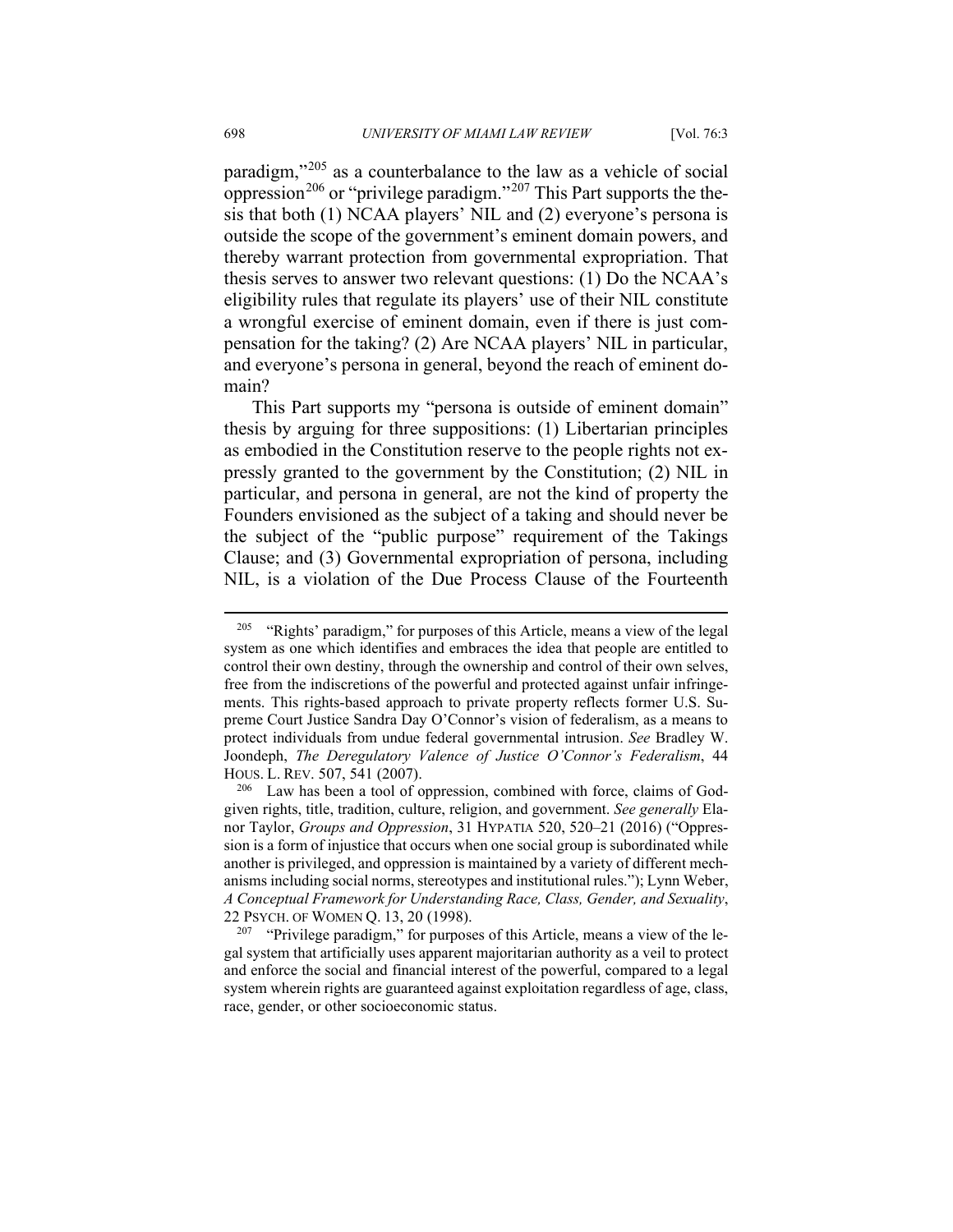Amendment and should be judged under the "strict scrutiny" lens of Supreme Court jurisprudence.

# A. *Foundational Libertarian Principles*

When it comes to protecting private property from governmental expropriation, our Constitution is conflicted. On the one hand, as explained below, the right to private property is a foundational prin-ciple that defines the American spirit, our history, and our culture.<sup>[208](#page-47-0)</sup> Yet, on the other hand, the Founders adopted the government's superior authority over private property—that is, eminent domain—as long as it uses that property for a public purpose and provides the property's owner with just compensation, via the Takings Clause of the Fifth Amendment.<sup>[209](#page-47-1)</sup> Hence, when it comes to the boundaries of eminent domain, the Constitution presents us with a conundrum. Does the government have an absolute right to take private property or are there some property rights that the government should be prohibited from taking for public purpose?

Let's start with an exploration of the fundamental right to private property.<sup>[210](#page-47-2)</sup> I contend that the Right of Property lies at the intersection of personal and property rights, and that every person is fundamentally and constitutionally entitled to this right. Most importantly for purposes of this Article, Right of Property includes a natural property right in one's "self"—encompassing a person's attributes or identities, such as labor, name, image, likeness, and other unequivocal identifiers.[211](#page-47-3)

The Right of Property is not new; it defines our constitutional history and culture.<sup>[212](#page-47-4)</sup> Since the establishment of the Republic, the

<span id="page-47-4"></span>See supra Part I. The observation does not ignore the ongoing political and constitutional law tensions that historically and currently surround issues relating to self. For example, the rights to "body autonomy" or "body integrity," which

 $\frac{208}{209}$  *See infra*, Part II, A.

<sup>&</sup>lt;sup>209</sup> *See* U.S. CONST. amend. V.

<sup>&</sup>lt;sup>210</sup> *See supra* note 41 and accompanying text.<br><sup>211</sup> **"Attributes"** of a person include things like

<span id="page-47-3"></span><span id="page-47-2"></span><span id="page-47-1"></span><span id="page-47-0"></span><sup>&</sup>quot;Attributes" of a person include things like the fruits of their labor, their brand, or any other quality or feature regarded as a characteristic or inherent part of someone (both tangible and intangible). But rights that protect the attributes of a person are not limited to the right of privacy, the right of publicity, and the right to not be enslaved. These rights extend to all mediums such as print, online, fantasy, cyberspace, and the virtual universe. *See Right of Self*, *supra* note \*.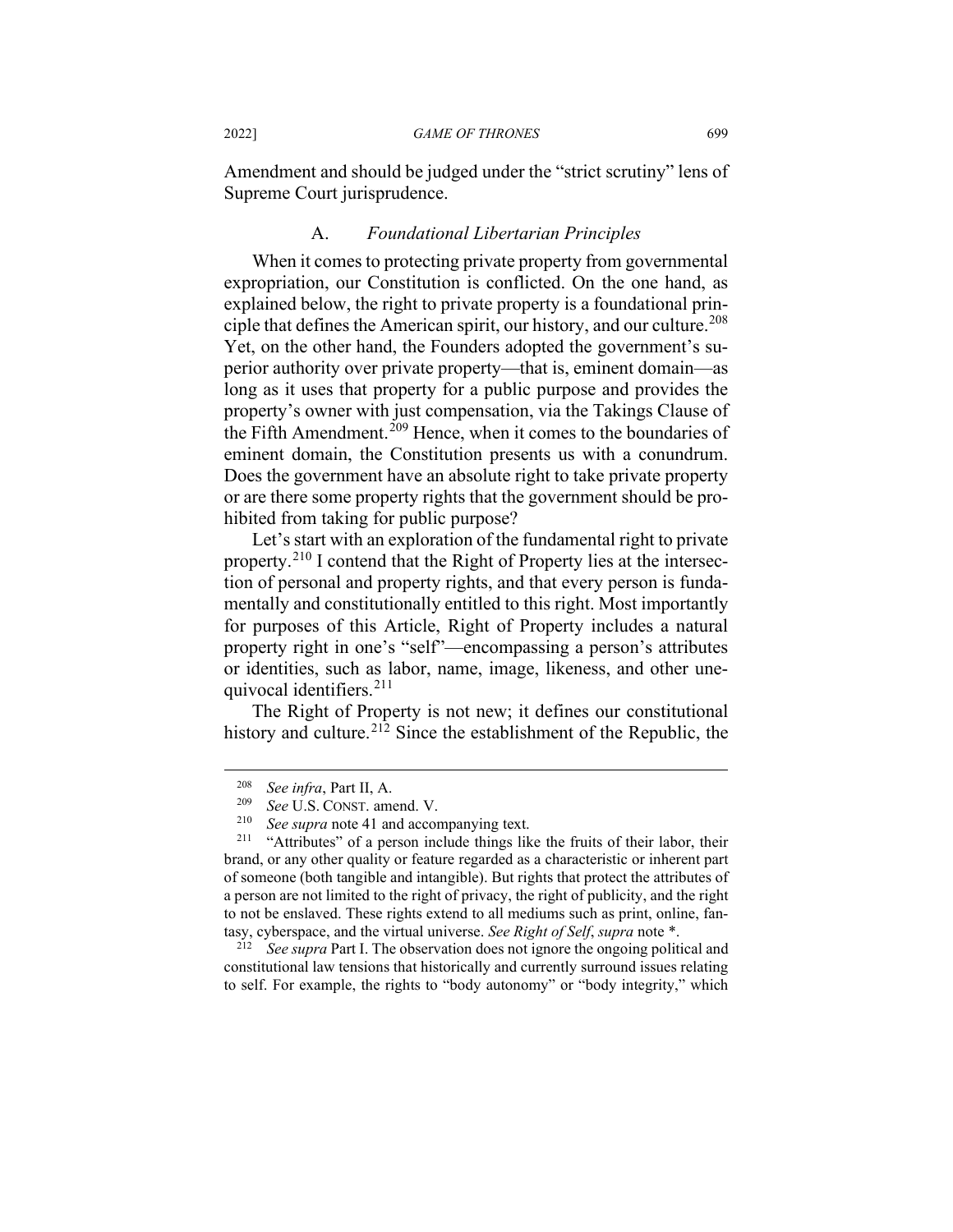United States Constitution has slowly, yet continuously, moved towards realizing a libertarian vision of the Right of Property, protected from governmental takings.[213](#page-48-0) Constitutional restrictions on eminent domain are arguably based on jurisprudential principles, including principles espoused in groundbreaking Supreme Court decisions, as well as constitutional principles found in the Fourth, Fifth, Ninth, Thirteenth, and the Fourteenth Amendments.<sup>[214](#page-48-1)</sup>

<span id="page-48-1"></span><sup>214</sup> U.S. CONST. amend. IV ("The right of the people to be secure in their persons, houses, papers, and effects, against unreasonable searches and seizures, shall not be violated, and no Warrants shall issue, but upon probable cause, supported by Oath or affirmation, and particularly describing the place to be searched, and the persons or things to be seized."); U.S. CONST. amend. V ("No person shall . . . be deprived of life, liberty, or property, without due process of law; *nor shall private property be taken for public use, without just compensation*." (emphasis added)); U.S. CONST. amend. IX ("The enumeration in the Constitution, of certain rights, shall not be construed to deny or disparage others retained by the people."); U.S. CONST. amend. XIII, § 1 ("Neither slavery nor involuntary servitude, except as a punishment for crime whereof the party shall have been duly convicted, shall exist within the United States, or any place subject to their jurisdiction."); U.S. CONST. amend. XIV, § 1 ("All persons born or naturalized in the United States, and subject to the jurisdiction thereof, are citizens of the United States and of the State wherein they reside. No State shall make or enforce any law which shall abridge the privileges or immunities of citizens of the United

relate to a woman's freedom of choice, to a person's right to deny medical treatment, such as vaccination against COVID-19, and the right of privacy. *See generally* RICHARD C. TURKINGTON & ANITA L. ALLEN, PRIVACY LAW: CASES AND MATERIALS (2d ed. 2002).

<span id="page-48-0"></span><sup>213</sup> The issue of who "controls" or "owns" one's property is as old as the founding of the Republic. Relative to the exploitation of labor, there was a historic battle over who controls the property in oneself, particularly the self of enslaved people of African descent. While the concept of liberty was a fundamental principle of the new Republic, it was not "universal". *See* Elizabeth C. Tucker, Comment, *Has the Supreme Court Taken a Wrong Turn? An Analysis of the Supreme Court's Decision in* Atwater v. City of Lago Vista, 107 DICK. L. REV. 675, 695 (2003) ("Racial concerns were not an issue at common law; thus, the Framers of the United State Constitution did not explicitly provide for protection of minorities in the Bill of Rights."); *see also Blackness as State Property, supra* note \*. As we know, it took a Civil War and the adoption of the Thirteenth Amendment to constitutionally guarantee Right of Property, relative to the expropriation of a person's liberty, labor, and property, against the state-sponsored oppression called "slavery." The term "slavery" has been aptly replaced with the term "enslavement" to better describe the horrific abuses that the victims or enslaved had to ensure by their enslavers, who were backed by the government.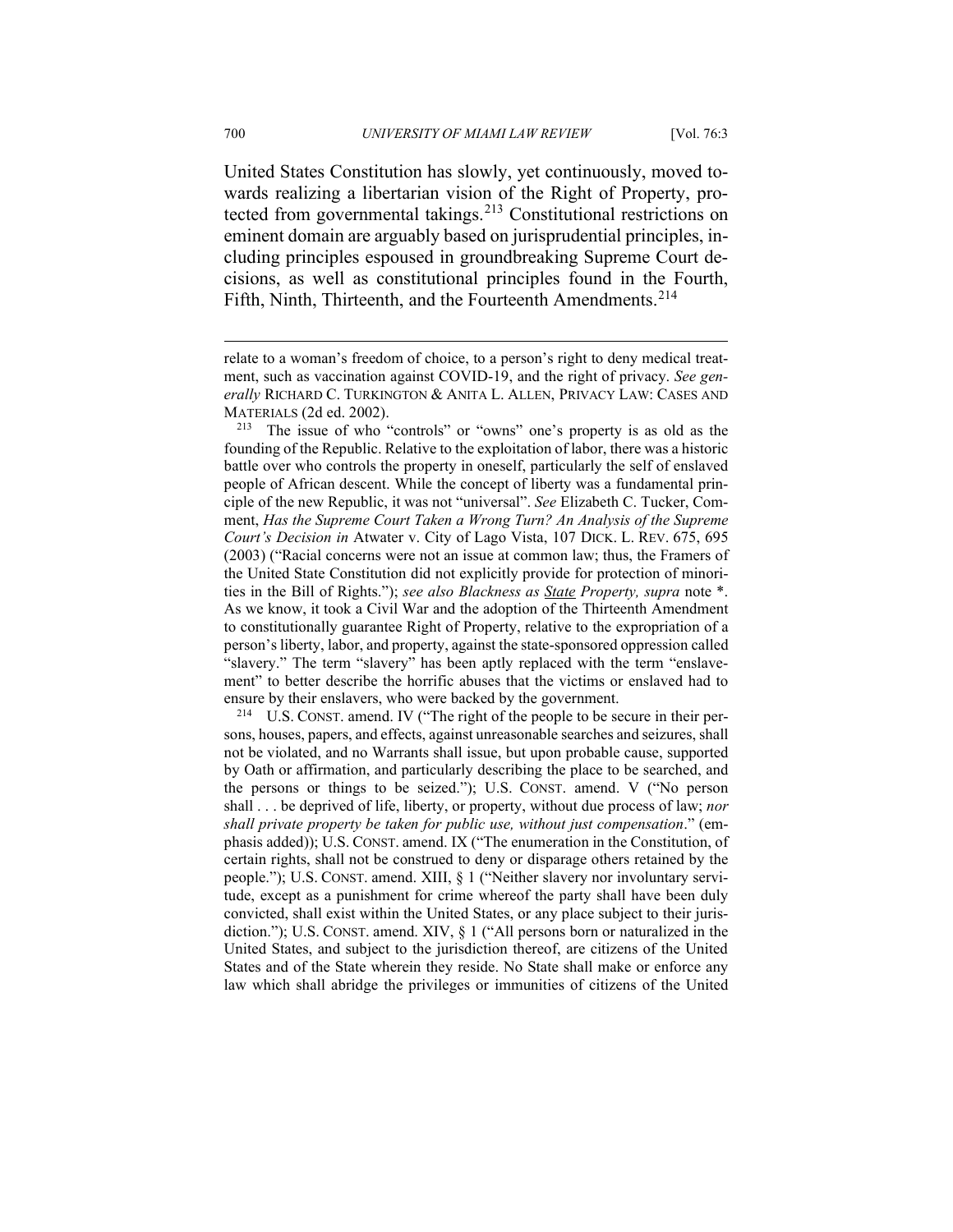### 2022] *GAME OF THRONES* 701

The rights protected by these amendments suggest the Founders favored the protection of private property over the government's right to eminent domain. Therefore, I contend that Right of Property is a libertarian vision which entitles the property of the powerless to legal protections against governmental expropriation. [215](#page-49-0) Without a strong libertarian view of Right of Property, the powerful will continue to use the legal system to exploit the powerless, widening the wealth gap and destroying the middle class.

When one closely studies the historical and philosophical development of the Constitution, one would conclude that protecting persona from eminent domain takings embraces the Founder's belief and adoption of libertarian principles. The closest historical reference to persona rights is embodied in the concept of "liberty." A brief legal history of the American Revolution, the establishment of the Republic, and development of the U.S. Constitution and the Bill of Rights shows that the Founders believed in Right of Property in the form of persona.[216](#page-49-1) On July 7, 1776, the Continental Congress voted to adopt the Declaration of Independence, written mainly by Thomas Jefferson.[217](#page-49-2) On July 4, 1776, the Declaration, which was unanimously adopted by all the thirteen colonies, proclaimed that *life, liberty, and the pursuit of happiness* is a fundamental right: self-evident, inalienable, and endowed by the Creator.<sup>[218](#page-49-3)</sup> A movement

States; nor shall any state deprive any person of life, liberty, or property, without due process of law; nor deny to any person within its jurisdiction the equal protection of the laws.").

<sup>215</sup> *See infra* INTRODUCTION.

<span id="page-49-1"></span><span id="page-49-0"></span><sup>216</sup> *See generally* GORDON S. WOOD, THE RADICALISM OF THE AMERICAN REVOLUTION 189–212 (1993).; Alan Freeman & Elizabeth Mensch, *Property*, *in* A COMPANION TO THE AMERICAN REVOLUTION 638, 642–43 (Jack P. Greene & J. R. Pole eds., 2000) (noting the Constitution of 1787 and Alexander Hamilton's *The Federalist no*. 78 "provided the basis for an inviolable right of property"); GORDON S. WOOD, REVOLUTIONARY CHARACTERS: WHAT MADE THE FOUNDERS DIFFERENT (2006); GARRY WILLIS, INVENTING AMERICA: JEFFERSON'S DECLA-RATION OF INDEPENDENCE  $207-17$  (1978).<br><sup>217</sup> See Continental Congress HISTORY

<span id="page-49-2"></span><sup>217</sup> *See Continental Congress*, HISTORY (Jan. 14, 2020), https://www.history. com/topics/american-revolution/the-continental-congress ("The committee consisted of five men, including John Adams and Benjamin Franklin . . . of Pennsylvania. But the declaration was primarily the work of one man, Thomas Jefferson  $\dots$ .").

<span id="page-49-3"></span><sup>218</sup> *See* THE DECLARATION OF INDEPENDENCE para. 2 (U.S. 1776) (emphasis added).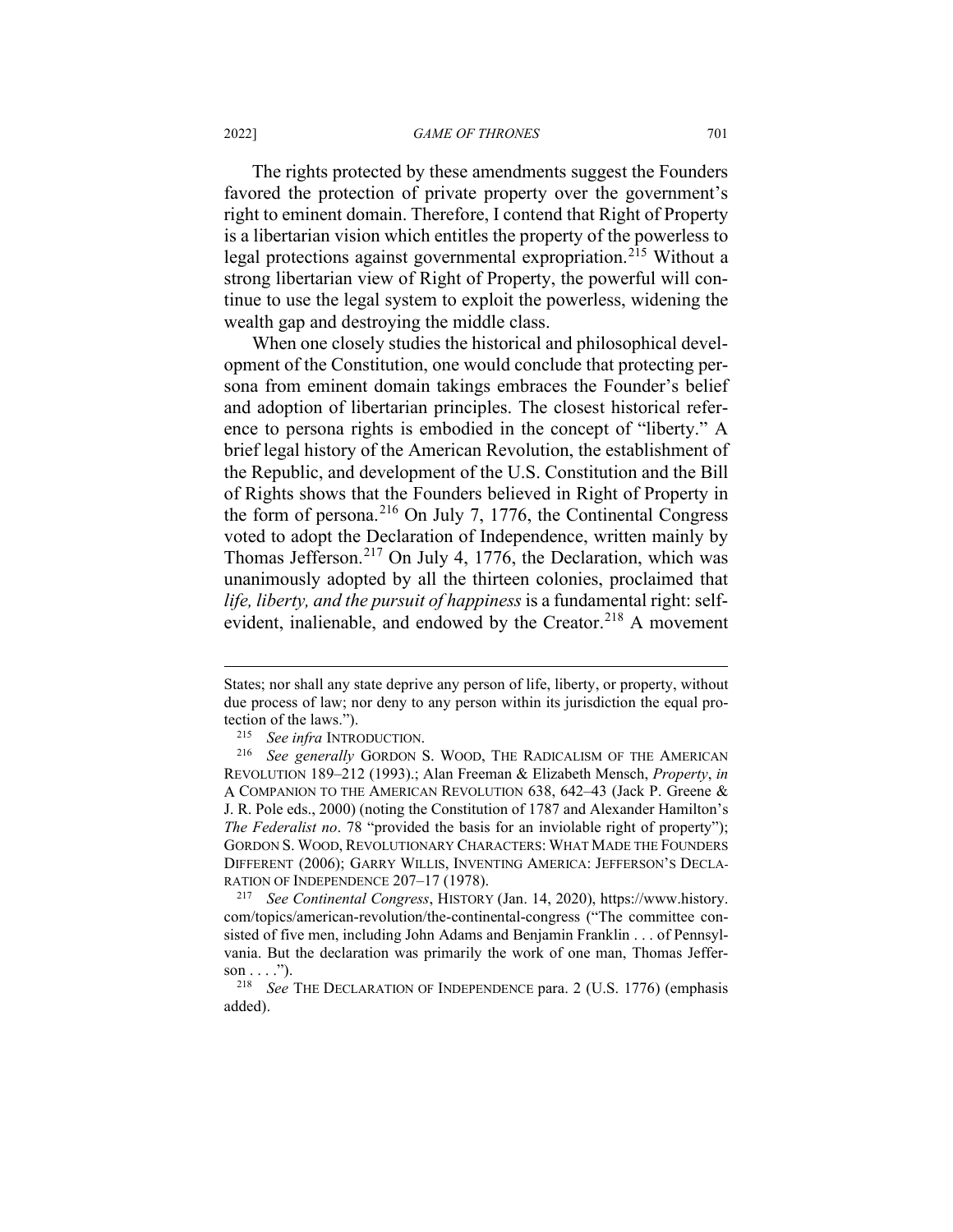subsequently developed for constitutional reform, culminating in the Philadelphia Convention of 1787 where delegates decided to create a new system of government. [219](#page-50-0) This government recognized a Right of Property.<sup>[220](#page-50-1)</sup>

The Founders clearly adopted the libertarian principles of John Locke,<sup>[221](#page-50-2)</sup> David Hume,<sup>[222](#page-50-3)</sup> Adam Smith,<sup>[223](#page-50-4)</sup> and Immanuel Kant.<sup>[224](#page-50-5)</sup> The hallmark of libertarianism is self-autonomy or the sovereignty of the individual as right-holders, including the right in themselves and a right in their property.[225](#page-50-6)

<span id="page-50-2"></span><sup>221</sup> *See* LOCKE, *supra* note 71, at 116 ("[E]very Man has a *Property* in his own *Person*. This no Body has any Right to but himself.").

<span id="page-50-3"></span><sup>222</sup> *See* DAVID HUME, A TREATISE OF HUMAN NATURE: BEING AN ATTEMPT TO INTRODUCE THE EXPERIMENTAL METHOD OF REASONING INTO MORAL SUB-JECTS 394 (The Floating Press 2009) (1740) ("[S]elf or person is not any one impression, but that to which our several impressions and ideas are supposed to have a reference.").

<span id="page-50-4"></span><sup>223</sup> Samuel Fleishacker, *Adam Smith's Moral and Political Philosophy*, STAN. ENCYCLOPEDIA OF PHIL. ARCHIVE, https://plato.stanford.edu/archives/win2020/ entries/smith-moral-political/ (last updated Nov. 11, 2020) ("A central thread running through [Smith's] work is an unusually strong commitment to the soundness of the ordinary human being's judgments, and a concern to fend off attempts, by philosophers and policy-makers, to replace those judgments with the supposedly better 'systems' invented by intellectuals.").

<span id="page-50-5"></span><sup>224</sup> *See Libertarianism*, *supra* note 58 ("[L]ibertarian theory is closely related to . . . Immanuel Kant."); *see also* Daniel Russell, *Self-Ownership as a Form of Ownership*, *in* THE OXFORD HANDBOOK OF FREEDOM 21–39 (David Schmidtz & Carmen Pavel eds., 2018).

<span id="page-50-6"></span><sup>225</sup> *See Libertarianism*, *supra* note 58 (noting "the idea of self-ownership" is the focus of most libertarians). Right of Property captures this key feature of libertarianism: "[T]he key libertarian starting point is that people have a very stringent (perhaps the most stringent possible) set of rights over their persons, giving them the kind of control over themselves that one might have over possessions they own. This includes (1) rights to control the use of the entity: including a liberty-right to use it as well as a claim-right that others not use it without one's consent, (2) rights to transfer these rights to others (by sale, rental, gift, or loan), (3) immunities to the non-consensual loss of these rights, (4) compensation rights in case others use the entity without one's consent, and (5) enforcement rights

<span id="page-50-0"></span><sup>219</sup> *Continental Congress*, *supra* note 217 ("The delegates at the convention decided to scrap the Articles of Confederation completely and create a new system of government.").

<span id="page-50-1"></span><sup>220</sup> *Cf.* Freeman & Mensch, *supra* note 216, at 642 ("The new conception of property as private right reached its fruition through the Constitution of  $1787...$ ").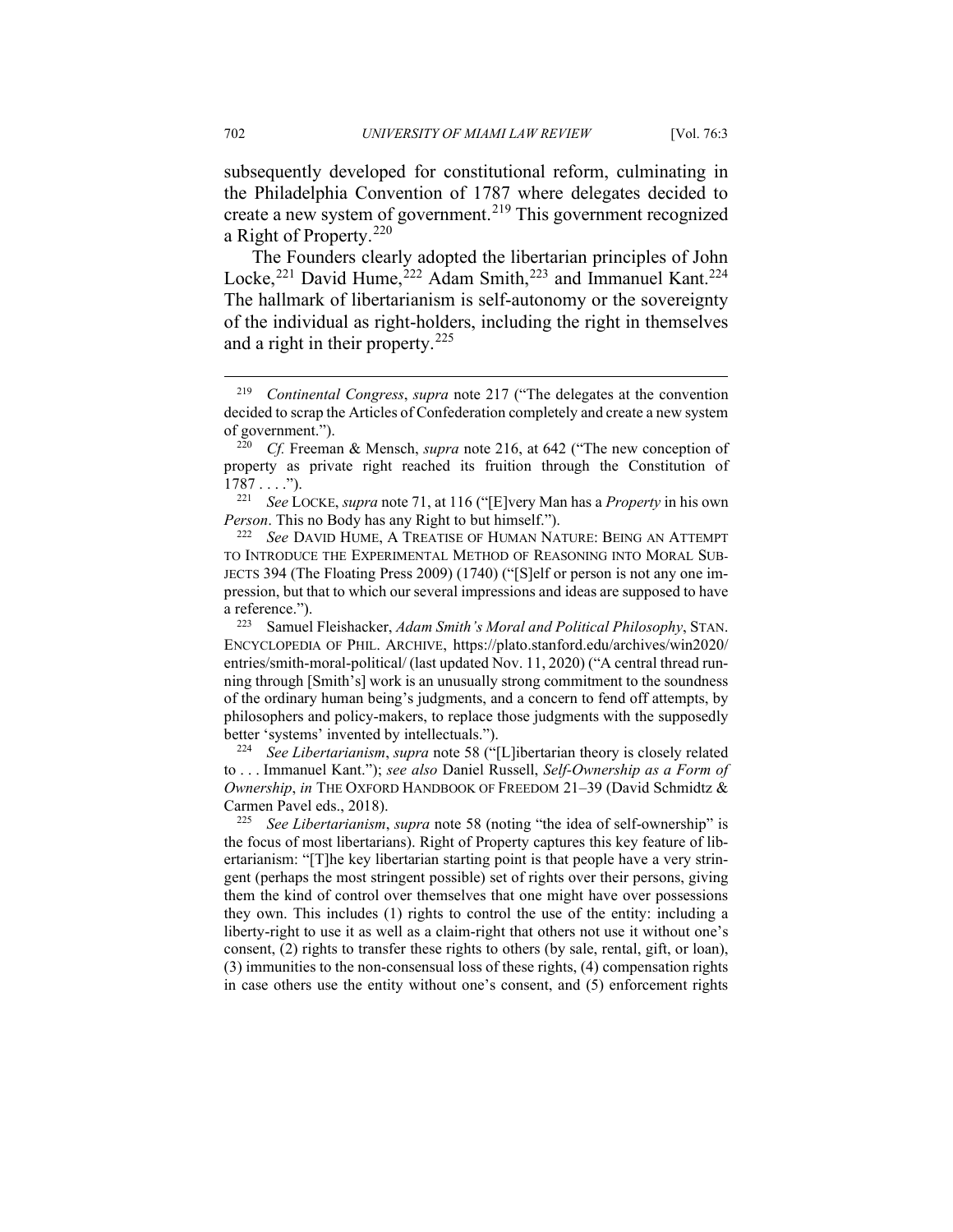The Founders used libertarianism to challenge the traditional sources of control over individual rights by establishing the central role of "natural" or God-given individual rights,  $226$  including "the rights to life, liberty, private property, freedom of speech and association, freedom of worship, government by consent, equality under the law, and moral autonomy  $\ldots$ ."<sup>[227](#page-51-1)</sup> The purpose of government, according to liberals, is to protect these and other individual rights, and in general, liberals have contended that government power should be limited to that which is necessary to accomplish this  $task.<sup>228</sup>$  $task.<sup>228</sup>$  $task.<sup>228</sup>$ 

The Founders who wrote the Virginia Declaration of Rights, including George Mason and Thomas Jefferson, the latter of which was the primary author of the Declaration of Independence, were

<span id="page-51-1"></span><sup>227</sup> Boaz*, supra* note 226 ("The first well-developed statement of libertarianism, *An Agreement of the People* (1647), was produced by the radical republican Leveler movement during the English Civil Wars (1642–51). . . . [It] included the ideas of self-ownership, private property, legal equality, religious toleration, and limited, representative government.").

<sup>(</sup>e.g. rights to restrain persons about to violate these rights)." *Id.* (discussing Robert Nozick's theory of self-ownership and its relation to libertarianism).

<span id="page-51-0"></span><sup>226</sup> *See* David Boaz, *Libertarianism*, ENCYCLOPEDIA BRITANNICA, https://www.britannica.com/topic/libertarianism-politics (last visited Mar. 05, 2022). Some of the sources of control the Founders sought to challenge included monarchic government, an overbearing and overtaxing King George III, state-established religion, the Church of England, and government-sponsored monopolies such as the East Indian Tea Company. *See infra* note 239 (discussing the "real life, pragmatic" reasons the Founders revolted from English rule).<br><sup>227</sup> Boaz, *supra* note 226 ("The first well-developed statement

<span id="page-51-2"></span> $228$  There were real life, pragmatic, and not purely philosophical reasons why the American colonists revolted from English rule; for example, colonists felt they should not be taxed since they did not take part in voting for members of Parliament in England. *See Continental Congress*, *supra* note 217. These taxes led to the infamous Boston Tea Party, where "a group of frustrated colonists protested taxation without representation by dumping 342 chests of tea into Boston Harbor." *Id*. On September 5, 1774, the First Continental Congress issued a Declaration of Rights which "affirm[ed] its loyalty to the British crown but disput[ed] the British Parliament's right to tax it." *Id.* On October 14, 1774, in response to British Parliament's enacting the Intolerable Acts, the First Continental Congress declared that citizens were "entitled to life, liberty, and property." Declaration and Resolves of the First Continental Congress, YALE L. SCH.: THE AVALON PROJECT, https://avalon.law.yale.edu/18th\_century/resolves.asp (last visited Feb. 25, 2022) ("That they are entitled to life, liberty, and property: and they have never ceded to any foreign power whatever, a right to dispose of either without their consent.").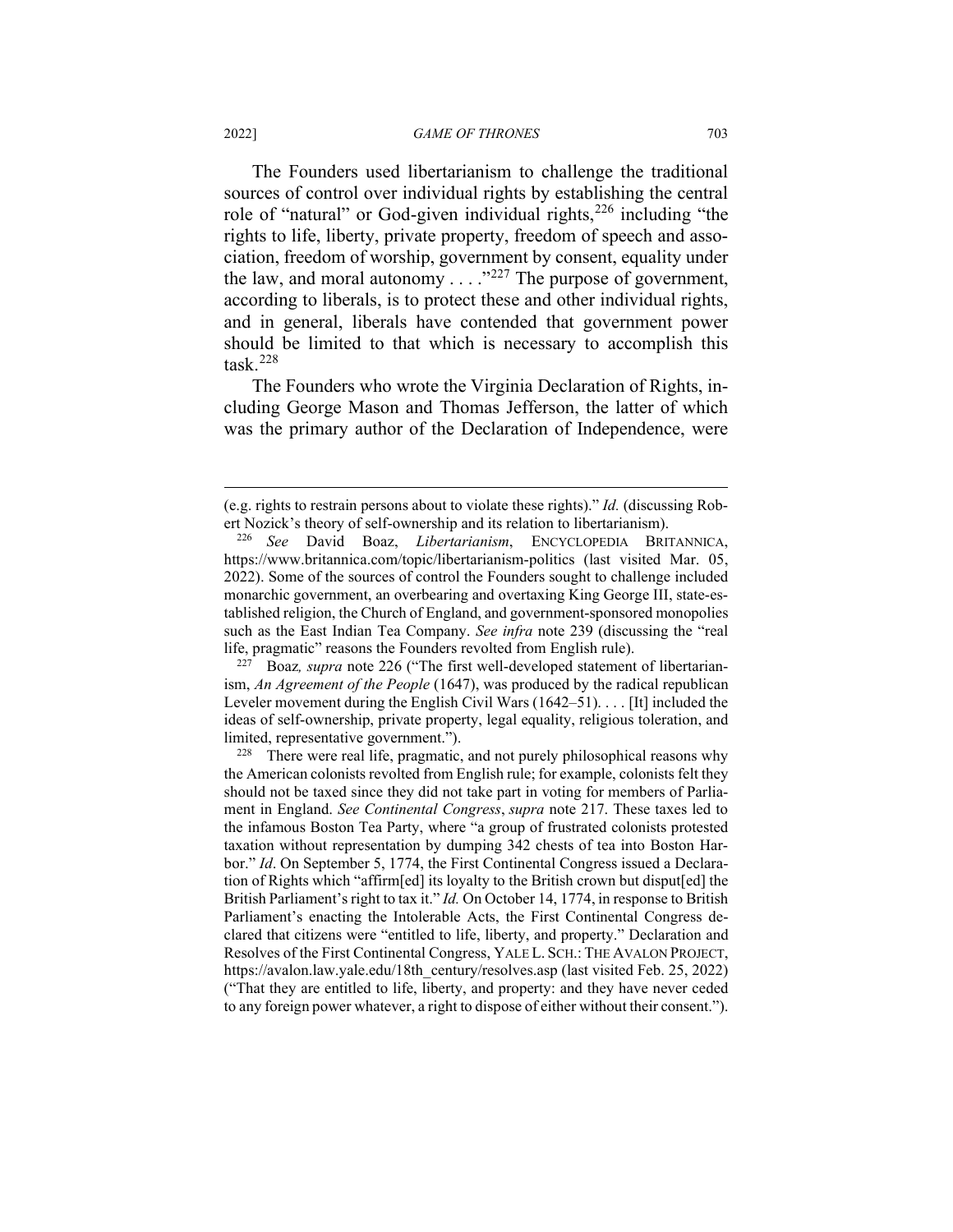clearly influenced by the philosophies of John Locke.<sup>[229](#page-52-0)</sup> In 1689, Locke argued in his Two Treatises of Government that political society existed for the sake of protecting "property," which he defined as a person's "life, liberty, and estate  $\ldots$  ..."<sup>[230](#page-52-1)</sup> In "A Letter Concerning Toleration," Locke elaborated on the relationship between libertarianism and the limitations of government when he wrote that the magistrate's power was limited to preserving a person's "civil interest," which he described as "life, liberty, health, and indolency of body; and the possession of outward things  $\dots$  ."<sup>[231](#page-52-2)</sup> Hence, the Founders' adoption of their belief in the enjoyment of life, liberty, and the pursuit of happiness as a property right<sup>[232](#page-52-3)</sup> echoes Locke's view of the universality of natural law and its relationship to property rights. $^{233}$  $^{233}$  $^{233}$ 

<span id="page-52-1"></span><sup>230</sup> LOCKE, *supra note* 71, at 141 ("[N]o political society can be, nor subsist, without having the power to preserve the property . . . .").

<span id="page-52-0"></span><sup>229</sup> *See*BERNARD BAILYN, THE IDEOLOGICAL ORIGINS OF THE AMERICAN REV-OLUTION 22–54 (1967) (concluding major themes of eighteenth-century libertarianism were brought to realization in written constitutions, bills of rights, and limits on executive and legislative powers). These ideas and beliefs inspired both the American Revolution and the French Revolution. These were not superfluous words on paper, but, rather, reflected the Founders' personal beliefs that the right to the enjoyment of attributes of self was fundamental. For example, Samuel Adams stated that "[a]mong the Natural Rights of the Colonists [were] . . . a right to life . . . liberty . . . [and] property . . . ." *Rights of the Colonists: November 20, 1772*, REVOLUTIONARY WAR AND BEYOND, https://www.revolutionary-war-andbeyond.com/rights-of-the-colonists-november-20-1772.html (last visited Feb. 22, 2022). George Mason also expressed his belief in libertarianism: "[A]ll men . . . when they enter into a state of society, they cannot, by any compact, deprive or divest their posterity; namely, the enjoyment of life . . . ." *The Virginia Declaration of Rights*, NAT'L ARCHIVES (Sept. 29, 2016), https://www.archives.gov/founding-docs/virginia-declaration-of-rights.

<span id="page-52-2"></span><sup>&</sup>lt;sup>231</sup> JOHN LOCKE, A LETTER CONCERNING TOLERATION  $6-7$  (1689) ("It is the duty of the civil magistrate, by the impartial execution of equal laws, to secure unto all the people . . . the just possession of these things belonging to this life.").

<span id="page-52-3"></span><sup>232</sup> *See* THE DECLARATION OF INDEPENDENCE para. 2 (U.S. 1776) ("We hold these truths to be self-evident, that all men are created equal, that they are endowed by their Creator with certain unalienable Rights, that among these are Life, Liberty and the pursuit of Happiness.").

<span id="page-52-4"></span><sup>233</sup> *See Libertarianism*, *supra* note 58 ("The most famous account of how unilateral original acquisition is possible remains Locke's labor theory. . . . The precise nature of Locke's argument . . . seeks to ground property in the (prior) rights of self-ownership.").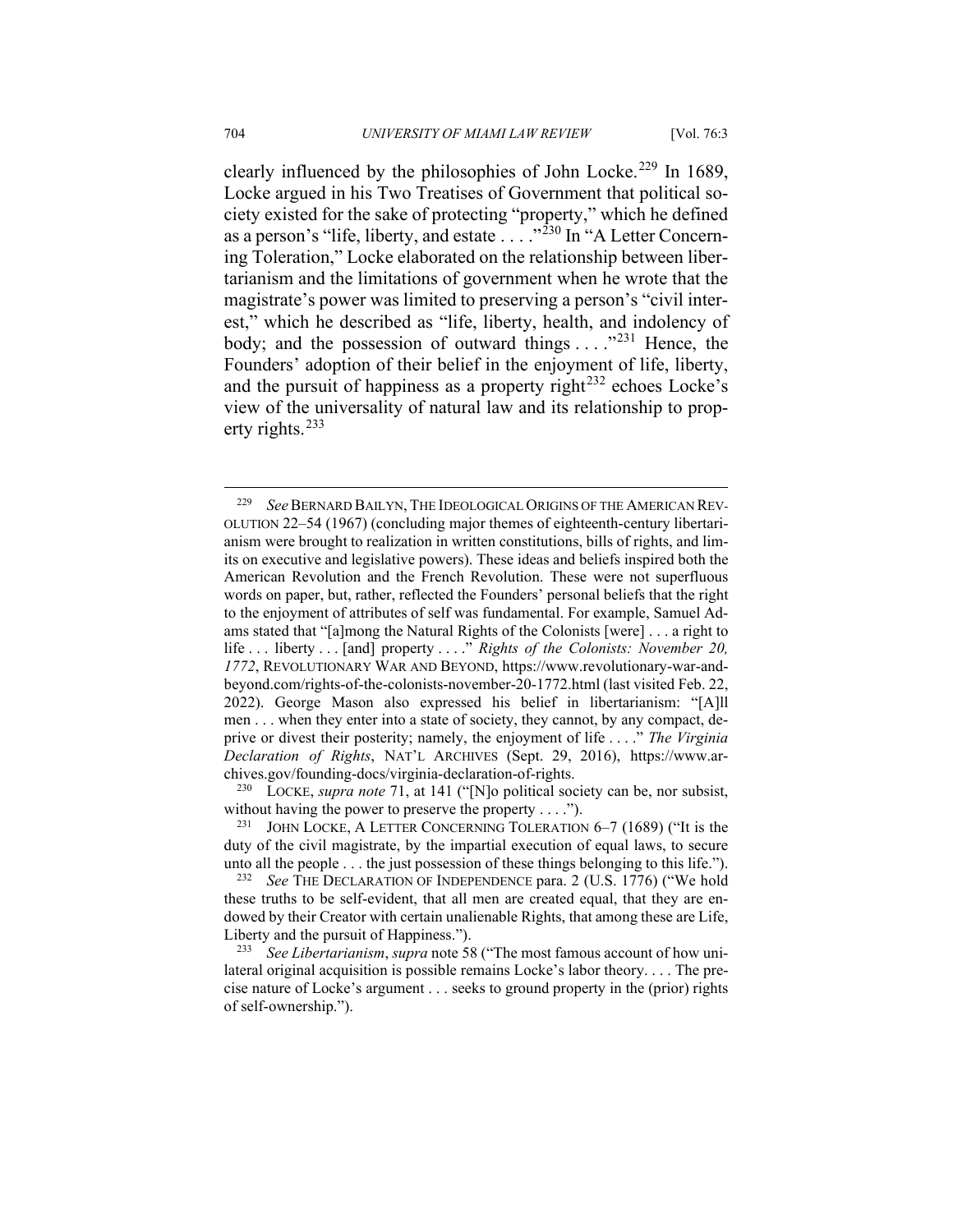After the U.S. Constitution went into effect in 1789, the Continental Congress adjourned and was replaced by the U.S. Con-gress.<sup>[234](#page-53-0)</sup> Shortly thereafter, Congress ratified a Bill of Rights consisting of the first ten amendments to the Constitution, guaranteeing the fundamental rights which were used as justifications for the Revolution.[235](#page-53-1) Additionally, as evidenced by their drafting the Declaration of Independence and the Constitution, the Founders were aware the English common law identified a right to the natural attributes of self as an inherent natural right, entitled to protection from wrongful governmental infringement—as digested in Blackstone's Com-mentaries.<sup>[236](#page-53-2)</sup> Blackstone noted that the "right of personal security" included "enjoyment of life" and that "[l]ife is an immediate gift of God, a right inherent by nature in every individual."<sup>[237](#page-53-3)</sup> He also emphasized that the government could not take a person's life, liberty, or property arbitrarily or without the express warrant of law.<sup>[238](#page-53-4)</sup>

<span id="page-53-2"></span>See 1 WILLIAM BLACKSTONE, COMMENTARIES ON THE LAWS OF ENGLAND 118–20 (1765–1769), ("[T]he rights of persons that are commanded to be observed by the municipal law . . . are due *from* every citizen . . . and . . . belong *to*  $\lim \ldots$ ").

<span id="page-53-4"></span><sup>238</sup> *Id*. at 129–30 ([I]t is enacted by the statute 5 Edw. III. c. 9. that no man shall be forejudged of life or limb, contrary to the great charter and the law of the

<sup>234</sup> *Continental Congress*, *supra* note 217.

<span id="page-53-1"></span><span id="page-53-0"></span><sup>235</sup> *See Bill of Rights (1791)*, BILL OF RIGHTS INST., https://www.billofrights institute.org/primary-sources/bill-of-rights (last visited Mar. 5, 2022) ("[T]he Bill of Rights . . . list[s] specific prohibitions on governmental power, in response to calls from several states for greater constitutional protection for individual liberties."). The concepts codified in these amendments are built upon those in earlier documents. *Id. See* THE VIRGINIA DECLARATION OF RIGHTS § 1 (1776) ("[T]hey cannot, by any compact, deprive or divest their posterity; namely, the enjoyment of life and liberty, with the means of acquiring and possessing property  $\dots$ ."); NORTHWEST ORDINANCE art. 2 (1787) ("No man shall be deprived of his liberty or property, but by the judgment of his peers or the law of the land . . . ."); ENG-LISH BILL OF RIGHTS (1689) (listing the rights of the subjects of the seventeenth century English monarchy); MAGNA CARTA (1215) ("We furthermore grant and give to all the freemen of our realm for ourselves and our heirs in perpetuity the liberties written below . . . .").<br> $^{236}$  See 1 WILLIAM BLACKS

<span id="page-53-3"></span><sup>237</sup> *Id*. at 125–29 ("The right of personal security consists in a person's legal and uninterrupted enjoyment of his life, his limbs, his body, his health, and his reputation. Life is the immediate gift of God, a right inherent by nature in every individual . . . . This natural life being, as was before observed, the immediate donation of the great creator, cannot legally be disposed of or destroyed by any individual  $\dots$ ").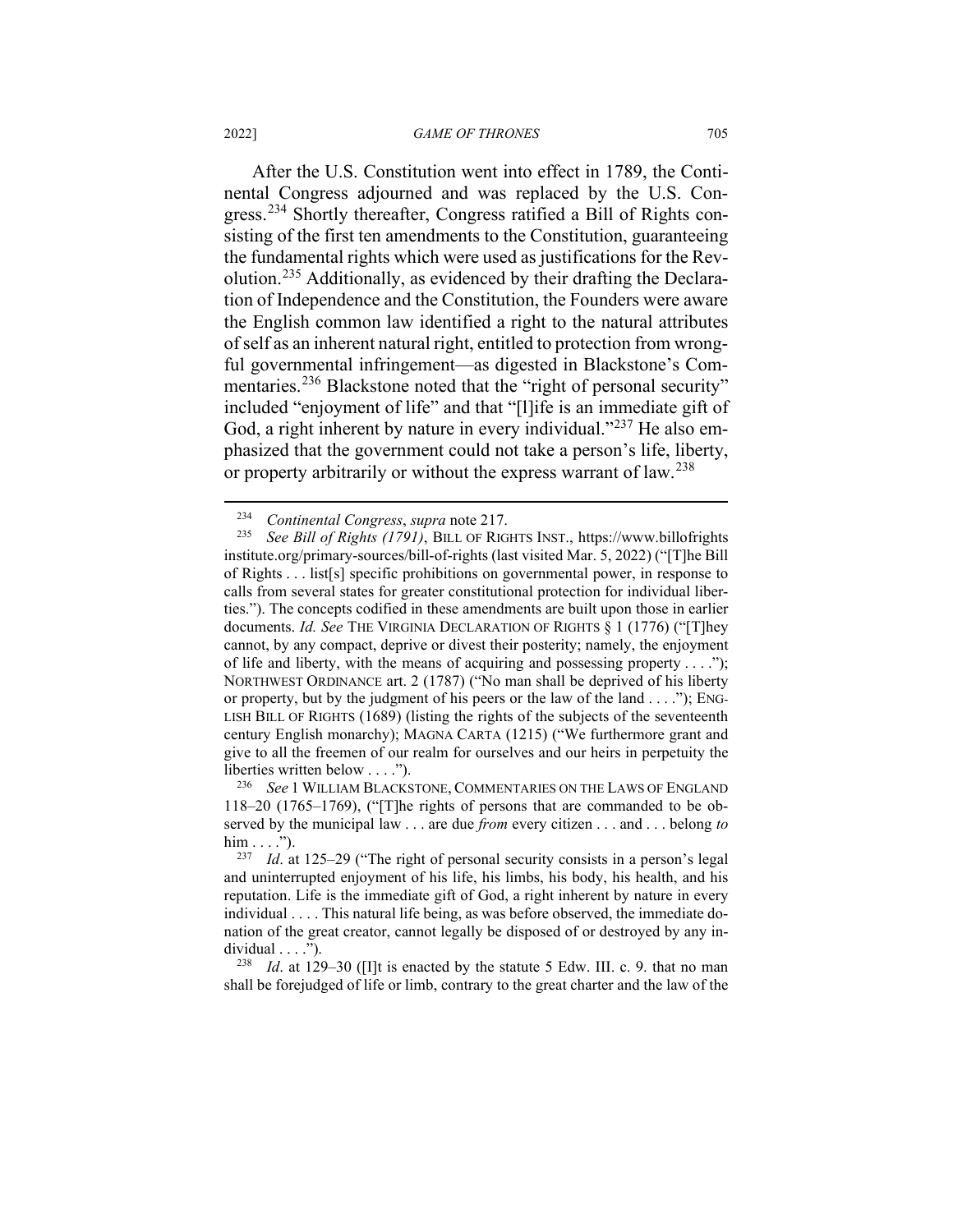Furthermore, when drafting the Constitution, the Founders borrowed from various previously established state constitutions that expressly provided that the right to one's enjoyment of attributes of self was a fundamental right.<sup>[239](#page-54-0)</sup> The Founders deemed this right so fundamental that they thought it unnecessary to repeat it in the U.S. Constitution itself; nonetheless, the Anti-Federalists insisted in the protection of self, leading to the adoption of the Bill of Rights. Moreover, many state constitutions have such a provision today.<sup>[240](#page-54-1)</sup>

While the Constitution did not expressly provide for Right of Property, the Fifth Amendment comes close by stating that "[n]o person shall . . . be deprived of life, liberty, or property . . . nor shall private property be taken for public use, without just compensation."[241](#page-54-2) Later, the Fourteenth Amendment expressly provides that States cannot deprive a person of "life, liberty, or property . . . nor deny any person  $\dots$  the equal protection of the laws."<sup>[242](#page-54-3)</sup>

Taken together, these Due Process Clauses provide two different types of protection against actions by the state and federal governments: (1) procedural due process, which requires that before depriving a person of life, liberty, or property, the government must follow certain procedures; and (2) substantive due process, which requires that if depriving a person of life, liberty, or property, the

land: and again, by statute 28 Ed. III. c. 3. that no man shall be put to death, without being brought to answer by due process of law.").

<span id="page-54-0"></span><sup>&</sup>lt;sup>239</sup> For example, the Pennsylvania Declaration of Rights adopted in 1776 proclaimed "[t]hat all men . . . have certain natural, inherent and inalienable rights, amongst which are, the enjoying and defending life and liberty." PA. CONSTITU-TION OF 1776, art. I ("That all men are born equally free and independent, and have certain natural, inherent and inalienable rights, amongst which are, the enjoying and defending life and liberty, acquiring, possessing and protecting property, and pursuing and obtaining happiness and safety.").

<span id="page-54-1"></span><sup>240</sup> *See, e.g*., VA. CONST. art. I, § 1 ("[A]ll men . . . have certain inherent rights . . . namely, the enjoyment of life and liberty, with the means of acquiring and possessing property . . . ."); VA. CONST. art. I, § 11 ("That no person shall be deprived of his life, liberty, or property without due process of law . . . .").

<sup>241</sup> *See infra* Part II.B.1.

<span id="page-54-3"></span><span id="page-54-2"></span><sup>242</sup> U.S. Const. amend. XIV, § 1 ("No State shall make or enforce any law which shall abridge the privileges or immunities of citizens of the United States; nor shall any State deprive any person of life, liberty, or property, without due process of law; nor deny to any person within its jurisdiction the equal protection of the laws.").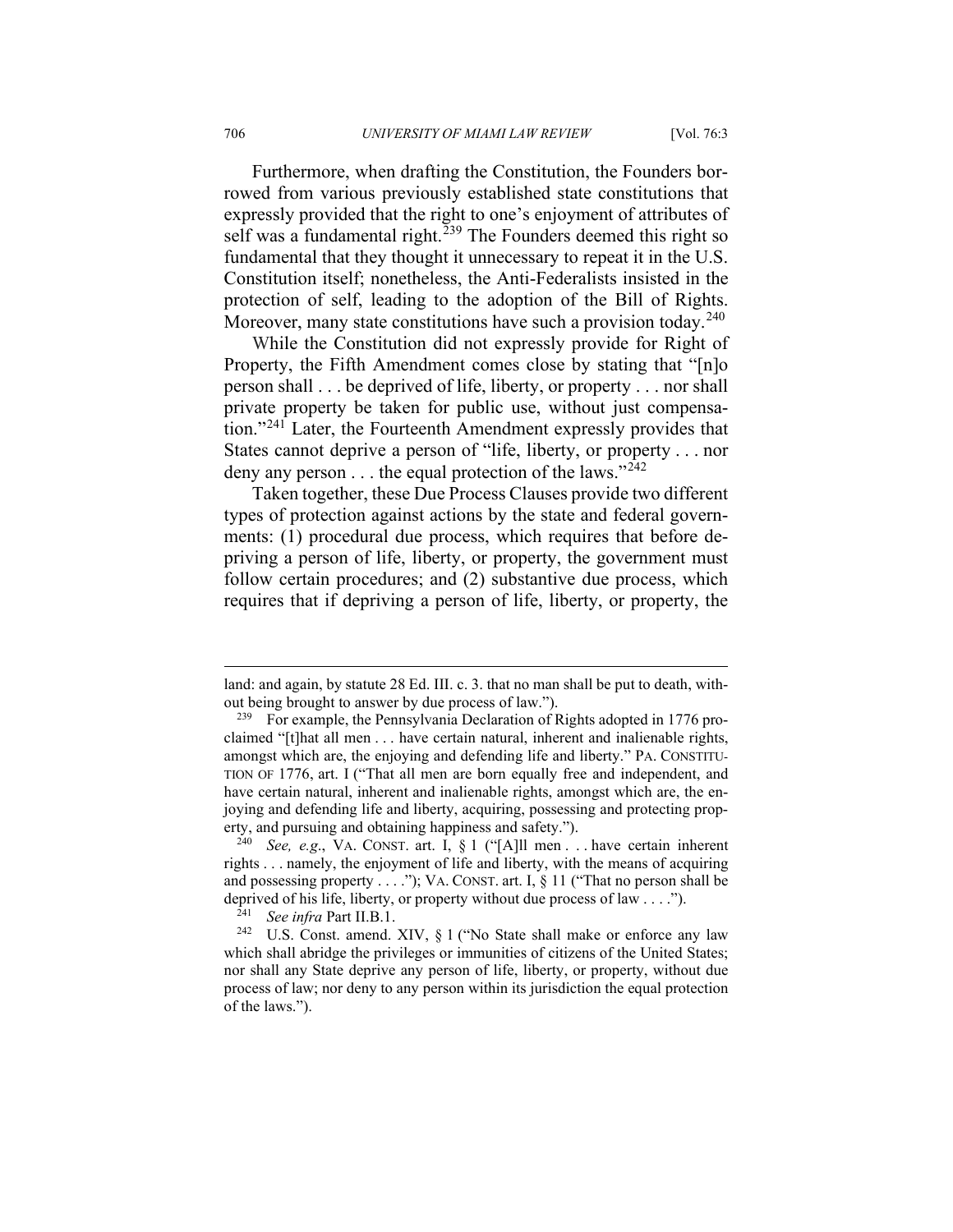government must have sufficient justification.<sup>[243](#page-55-0)</sup> The "enjoyment of life, liberty, and the pursuit of happiness" should include the enjoyment of financial benefits one can generate using their own attributes, including one's labor, NIL, and other real and virtual features of self.

Therefore, Right of Property as embodied in the principles of "life, liberty, and pursuit of happiness"[244](#page-55-1) supports that proposition that persona in general and NIL in particular is fundamental and should supersede the government's eminent domain powers.

## B. *Beyond the Scope of Eminent Domain*

There are two arguments to support the proposition that persona is outside the scope of eminent domain. The first is that persona is "natural property" that by its nature should not be subject to eminent domain. The second is that persona is a corollary to the fundamental right of privacy. Either of these arguments is sufficient to prove up the proposition.

### 1. NATURAL PROPERTY

As the Constitution creates a conundrum relative to the scope of eminent domain, it is necessary to explore the scope of eminent domain to determine its limits. The Fifth Amendment's Takings Clause expressly establishes limitations on eminent domain by restricting the scope of the government's eminent domain powers to "private property [] taken for public use . . . . "<sup>[245](#page-55-2)</sup> Nonetheless, over the years, the Supreme Court has taken an expansive view of what constitutes "public use." This expansion of the meaning of public use has been sharply criticized by constitutional scholars<sup>[246](#page-55-3)</sup> and

<span id="page-55-0"></span><sup>243</sup> Planned Parenthood v. Casey, 505 U.S. 833, 846 (1992) (explaining that although a literal reading of the due process clause might be understood to regulate the "process" by which the state deprives a person of a protected interest, the Court has read the clause to contain a "substantive component" for more than 134 years).

<sup>&</sup>lt;sup>244</sup> THE DECLARATION OF INDEPENDENCE para. 2 (U.S. 1776).<br><sup>245</sup> U.S. CONST. amend. V.

<span id="page-55-3"></span><span id="page-55-2"></span><span id="page-55-1"></span><sup>246</sup> *See, e.g.*, Richard A. Epstein, *Epstein on Kelo*, UNIV. CHI. L. SCH. (June 27, 2005), https://www.law.uchicago.edu/news/epstein-kelo ("Last week's regrettable decision in *Kelo v. City of New London* marks a new low point in the Supreme Court's takings jurisprudence.").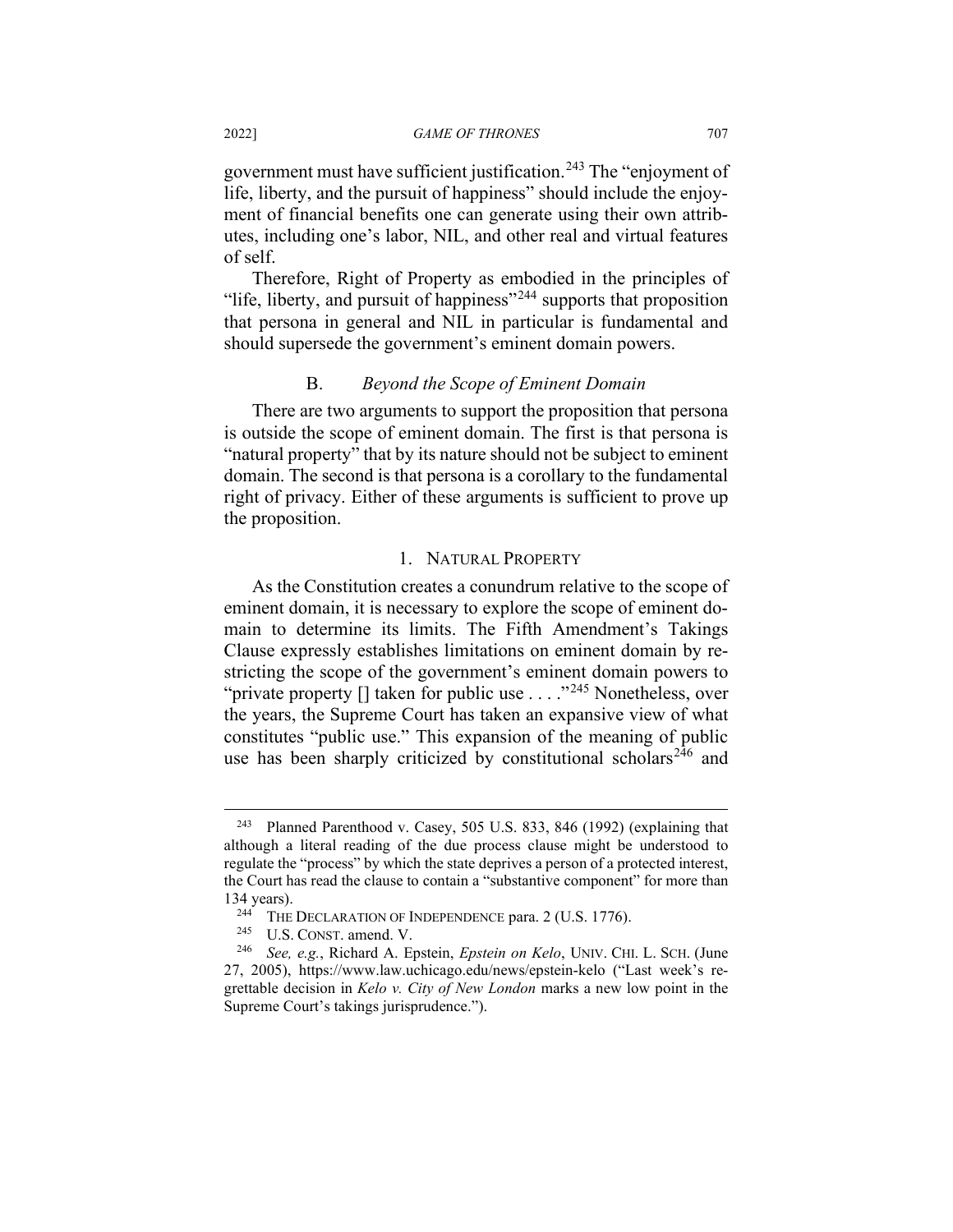rebuked by numerous state governments.<sup>[247](#page-56-0)</sup> However, what is clear from the Court's Takings jurisprudence is that the government's eminent domain power does, in fact, have limits. The question is whether persona, particularly NIL, is outside of the limits of eminent domain. This Article posits that it is.

The question is, as the Founders placed strict limits on eminent domain, is persona outside of those limits? Historically, the Takings Clause was meant to apply to the government's taking of *real* prop-erty.<sup>[248](#page-56-1)</sup> Subsequently, most of the takings cases involve the expropriation of the private ownership of real property for a public purpose.[249](#page-56-2) For example, following Hurricane Katrina in 2005,[250](#page-56-3) the government took several acres of private property in New Orleans, including homes and businesses in a Mid-City neighborhood, to fa-cilitate the construction of two hospitals.<sup>[251](#page-56-4)</sup> Nonetheless, the

<span id="page-56-2"></span>See History of the Federal Use of Eminent Domain, DEP'T OF JUST., https://www.justice.gov/enrd/history-federal-use-eminent-domain (last updated Jan. 24, 2022) ("Properties acquired . . . touch the daily lives of Americans by housing government services, facilitating transportation infrastructure and national defense and national security installations, and providing recreational opportunities and environmental management areas.").

<span id="page-56-3"></span><sup>250</sup> *See generally Hurricane Katrina*, BRITTANICA, https://www.britannica. com/event/Hurricane-Katrina (last visited Mar. 5, 2022) (discussing Hurricane Katrina and its aftermath).

<span id="page-56-0"></span><sup>247</sup> *See, e.g.*, Brief of Oklahoma, Arizona, Arkansas, Kentucky, Missouri, Nebraska, and Texas as *Amici Curiae* in Support of Petitioners at 1, Cedar Point Nursery v. Hassid, No. 20–107 (U.S. Nov. 13, 2020) ("The *Amici* States also want to protect their own property rights against the federal government. The increasing power of the federal government will harm state property interests directly if the federal Takings Clause is unmoored from its traditional roots.").

<span id="page-56-1"></span><sup>248</sup> *See* William Michael Treanor, *The Original Understanding of the Takings Clause and the Political Process*, 95 COLUM. L. REV. 782 (1995) ("The original understanding of the Takings Clause was, very simply, that the federal government had to compensate the property owner when it physically took property such as when it took land to build a fort. The clause did not require compensation for regulations under any circumstances.").

<span id="page-56-4"></span><sup>251</sup> *See* Dough Maccash, *In Hospital Footprint, Sculptures Recall Lost Neighborhood Demolished after Hurricane Katrina*, NOLA (Jan. 14, 2020, 08:30 AM), https://www.nola.com/entertainment\_life/arts/article\_4e006e80-2dae-11ea-9afca711259c4d30.html ("The stretch of Mid-City was flooded by the levee failures following Hurricane Katrina in 2005. Blocks of homes were demolished to make room for the medical complex[es] . . . . Homeowners were bought out . . . ."). One of these hospitals was dedicated to serving veterans. *See id.* (noting the New Orleans Veterans Affairs Medical Center opened in 2016).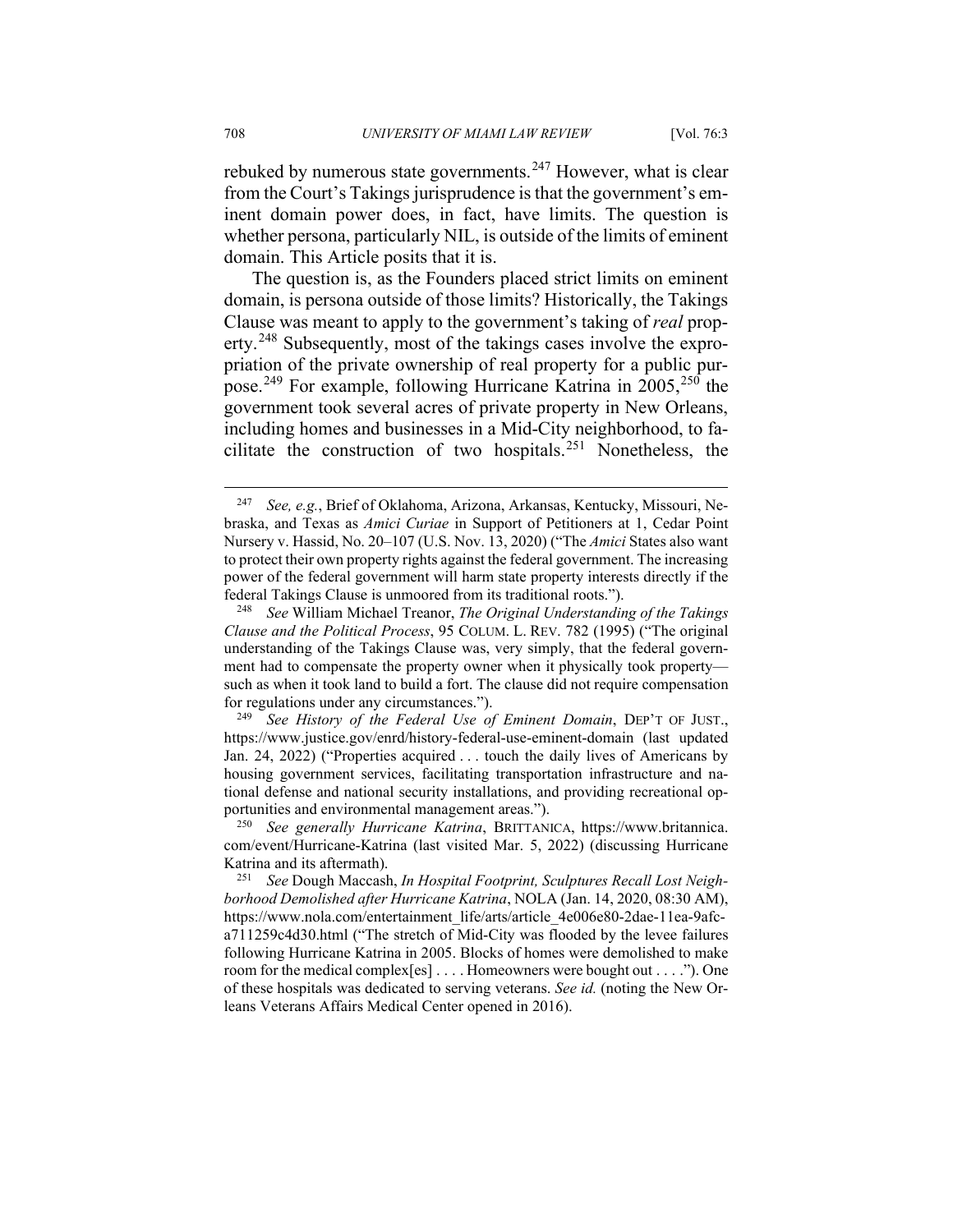Supreme Court has expanded the understanding of what constitutes a "taking" over the years to include instances where governmental regulations negatively impact property rights.<sup>[252](#page-57-0)</sup>

Even with this expanded definition of what constitutes a "taking," some might argue that persona should not be subject to takings law because it is neither real property, nor a regulatory taking of an interest in real property. Similarly, others might argue that persona, particularly NIL, is a type of intellectual property and, therefore, should not be the subject of a taking; however, there is precedent for holding that some forms of intellectual property—intangibles including franchises and contracts—can be the subject of a taking. For example, the City of Oakland, California, claimed that the Oakland Raiders National League Football team through eminent domain.<sup>[253](#page-57-1)</sup> Additionally, in *Lynch v. United States*, [254](#page-57-2) the U.S. Supreme Court held that valid contracts of the United States are property, and the rights of private individuals arising out of these valid contracts are protected by the Fifth Amendment.[255](#page-57-3) Thus, persona is not automatically outside of the government's eminent domain powers simply because it is intellectual property.

If governmental restrictions on a person's persona and intellectual property, such as NCAA eligibility rules, are subject to the Takings Clause, is persona an exception to eminent domain? Consistent with the foundational principles of our democracy, the strongest argument prohibiting the government from "taking" persona rests on the fact that persona rights are a peculiar type of property. Unlike the definition of "property" under the Fifth Amendment envisioned by the Founders, persona rights are not *real* property; instead, persona is an intrinsic attribute of a human being. As previously discussed, the American Revolution, the Constitution, and the

<span id="page-57-0"></span><sup>252</sup> *See generally* Pennsylvania Coal Co. v. Mahon*,* 260 U.S. 393, 415–16 (1922) (establishing regulatory taking doctrine).

<span id="page-57-1"></span>See City of Oakland v. Oakland Raiders, 32 Cal.3d 60 (1982) (ruled that summary judgment was not appropriate and remanded the case for a trial on the merits).

<sup>254</sup> Lynch v. United States, 292 U.S. 571 (1934).

<span id="page-57-3"></span><span id="page-57-2"></span><sup>&</sup>lt;sup>255</sup> *Id.* at 579 ("Valid contracts are property .... Rights against the United States arising out of a contract with it are protected by the Fifth Amendment . . . . When the United States enters into contract relations, its rights and duties therein are governed generally by the law applicable to contracts between private individuals." (citations omitted)).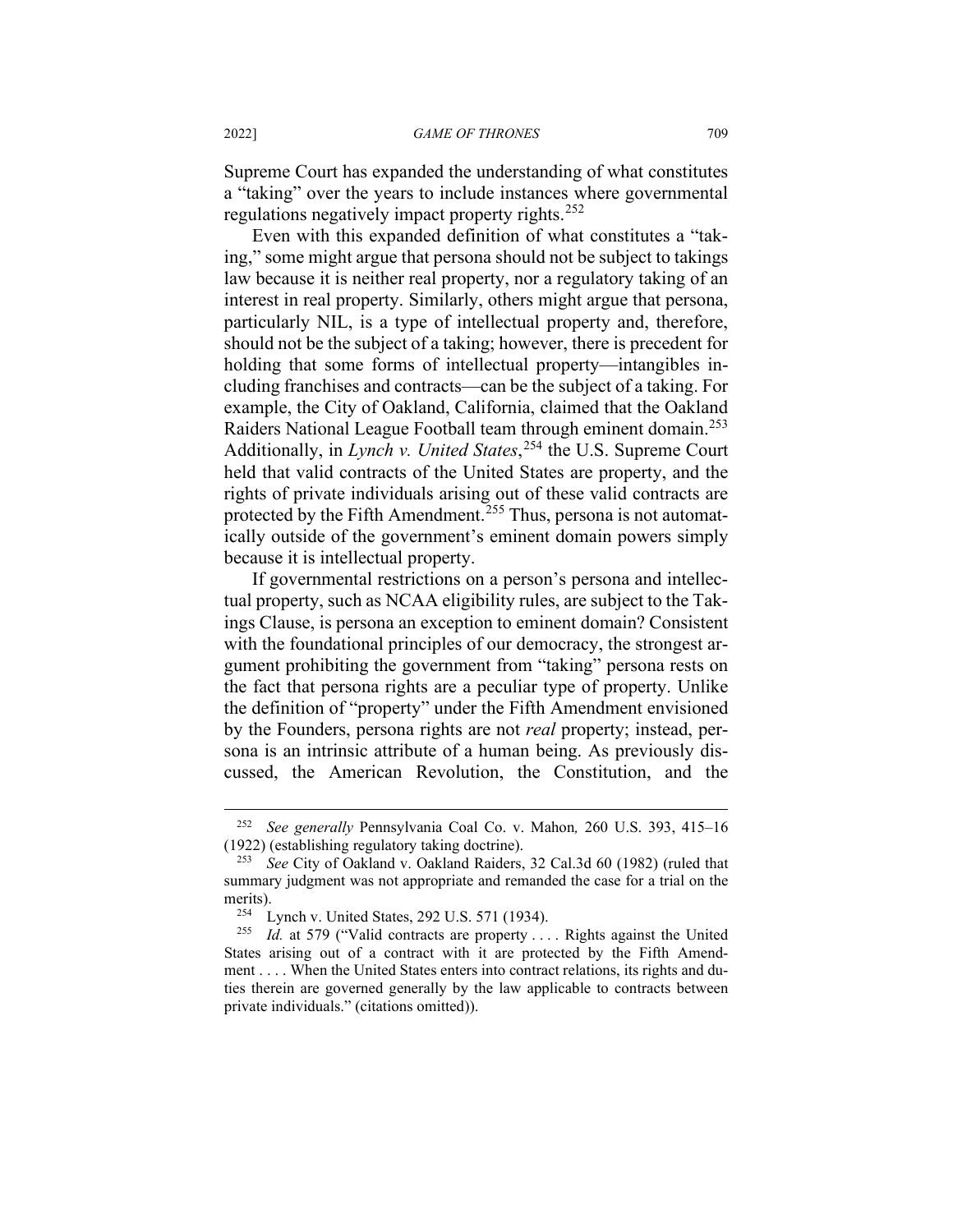development of constitutional law evidence the primacy of the pro-tection of human rights from governmental intrusion.<sup>[256](#page-58-0)</sup> The Founders and our jurisprudence also believed in the importance of natural law and the nature of natural property.

As they reflect the attributes of a person, persona rights are uniquely "natural property,"<sup>[257](#page-58-1)</sup> which is not "property" in a traditional sense.[258](#page-58-2) Throughout our history, natural law has continued to serve as a guiding, foundational principle that continues as a major tenet of our belief system.[259](#page-58-3) This distinction, between a "natural property" right and a "positive"<sup>[260](#page-58-4)</sup> or "manmade"<sup>[261](#page-58-5)</sup> property right, is critical to appreciating the essential nature of a person's rights to the attributes of themselves. [262](#page-58-6) By adopting Locke's "natural law" approach over Bentham's utilitarian approach,  $263$  it is clear the Founders did not envision persona as the kind of property subjected to eminent domain.

Right of Property posits that the "enjoyment of life, liberty, and property" is a property right—and thus recognizes that the

<span id="page-58-4"></span><sup>260</sup> *See generally Positive Law*, BLACK'S LAW DICTIONARY (11th ed. 2019) (in general, the term "positive law" connotes statutory law that has been enacted by a duly authorized legislature).

<span id="page-58-5"></span><sup>261</sup> *See* Akpotor Eboh, *Natural Law and Man-Made Laws: Criticizing the Latter by Appealing to the Former*, 4 INT'L J. OF INNOVATIVE HUM. ECOLOGY & NA-TURE STUDIES 13, 16 (2019) ("Man-made law is law that is made by humans, usually considered in opposition to concepts like natural or divine law.").

<span id="page-58-6"></span><sup>262</sup> *See, e.g.*, JEREMY BENTHAM, THEORY OF LEGISLATION 111–12 (R. Hildreth trans., 5th ed. 1887) ("Property is nothing but a basis of expectation; the expectation of deriving certain advantages from a thing which we are said to possess, in consequence of the relation in which we stand towards it.").

<span id="page-58-7"></span><sup>263</sup> *See* BENTHAM *supra* note 262 (providing the most influential utilitarian justification for private property). Unlike Bentham's utilitarian justification for property, Locke's natural law approach protects the self. *See* Eboh, *supra* note 261, at 17 (discussing the "natural right of self-preservation in the natural right of property.").

<sup>&</sup>lt;sup>256</sup> *See supra* note 249 and accompanying text.

<sup>257</sup> *See* "Natural Law," *supra* note 59.

<sup>&</sup>lt;sup>258</sup> *See* "Property," *supra* note 69.<br><sup>259</sup> This is evidenced by the Sup-

<span id="page-58-3"></span><span id="page-58-2"></span><span id="page-58-1"></span><span id="page-58-0"></span>This is evidenced by the Supreme Court's 1988 recognition of the importance of natural law's influence in early U.S. law. Powell v. Pennsylvania, 127 U.S. 678, 692 (1888) (stating that the "right to pursue one's happiness is placed to the Declaration of Independence among the inalienable rights of man . . . not by the grace of emperors or kings, or by the force of legislative or constitutional enactments, but by their Creator . . . .").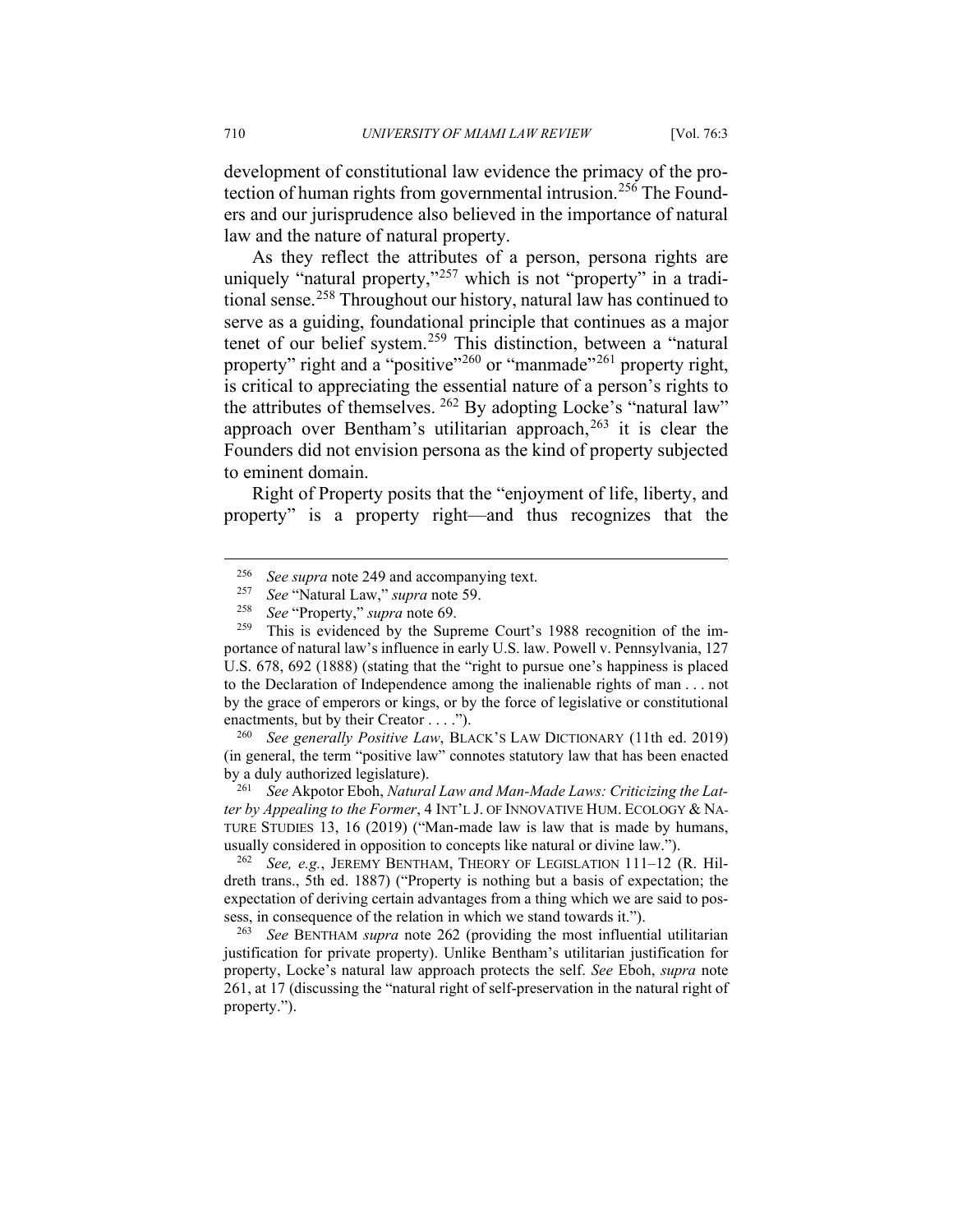#### 2022] *GAME OF THRONES* 711

enjoyment of persona and protection of property are fundamental. The relationship between the enjoyment of liberty as a property right and persona requires some explanation. For example, while the Bill of Rights focuses primarily on rights that protect individual liberties during criminal investigations and prosecutions, its underlying principles also protect against the government's abuse of a person's *civil rights or liberties*.

Furthermore, specific provisions in the Constitution seek to protect citizens' persona as a property right from state deprivation, via the use of criminal law and the due process of  $law.<sup>264</sup>$  $law.<sup>264</sup>$  $law.<sup>264</sup>$  The third clause of Article I, Section 9 prohibits the federal government from passing bills of attainder or *ex post facto* laws.[265](#page-59-1) Similarly, the first clause of Article I, Section 1 prohibits the state governments from passing bills of attainder or *ex post facto* laws.<sup>[266](#page-59-2)</sup>

Moreover, an analysis of the Bill of Rights shows a very strong conviction to Right of Property. The First Amendment prohibits the establishment of religion,  $267$  and protects against restraints of the free exercise of religion, abridgment of the freedom of speech, infringement on the freedom of the press, interference with the right to peaceably assemble, or prohibition of petitioning for a govern-mental redress of grievances.<sup>[268](#page-59-4)</sup> The Second Amendment provided citizens the right to personally protect their Right of Property through the right to keep and bear arms.<sup>[269](#page-59-5)</sup> The Fourth Amendment guards people's privacy against wrongful governmental

<span id="page-59-0"></span><sup>264</sup> *See* Paul Pauker, *The Constitution, Deprivation of Life, and Personhood,*  AM. THINKER (May 12, 2012), http://www.americanthinker.com/articles/2012/ 05/the constitution deprivation of life and personhood (" $[T]$ he Constitution contains two provisions that provide absolute protections of life.").

<span id="page-59-1"></span><sup>&</sup>lt;sup>265</sup> U.S. CONST. art. I, § 9, cl. 3 ("No Bill of Attainder or ex post facto Law shall be passed.").

<span id="page-59-2"></span><sup>266</sup> U.S. CONST. art. I, § 10, cl. 1 ("No State shall . . . pass any Bill of Attainder [or] ex post facto Law . . . .").

U.S. CONST. amend. I.

<span id="page-59-4"></span><span id="page-59-3"></span><sup>&</sup>lt;sup>268</sup> *Id.* ("Congress shall make no law respecting an establishment of religion, or prohibiting the free exercise thereof; or abridging the freedom of speech, or of the press; or the right of the people peaceably to assemble, and to petition the Government for a redress of grievances.").

<span id="page-59-5"></span><sup>&</sup>lt;sup>269</sup> U.S. CONST. amend. II ("A well regulated Militia, being necessary to the security of a free State, the right of the people to keep and bear Arms, shall not be infringed.").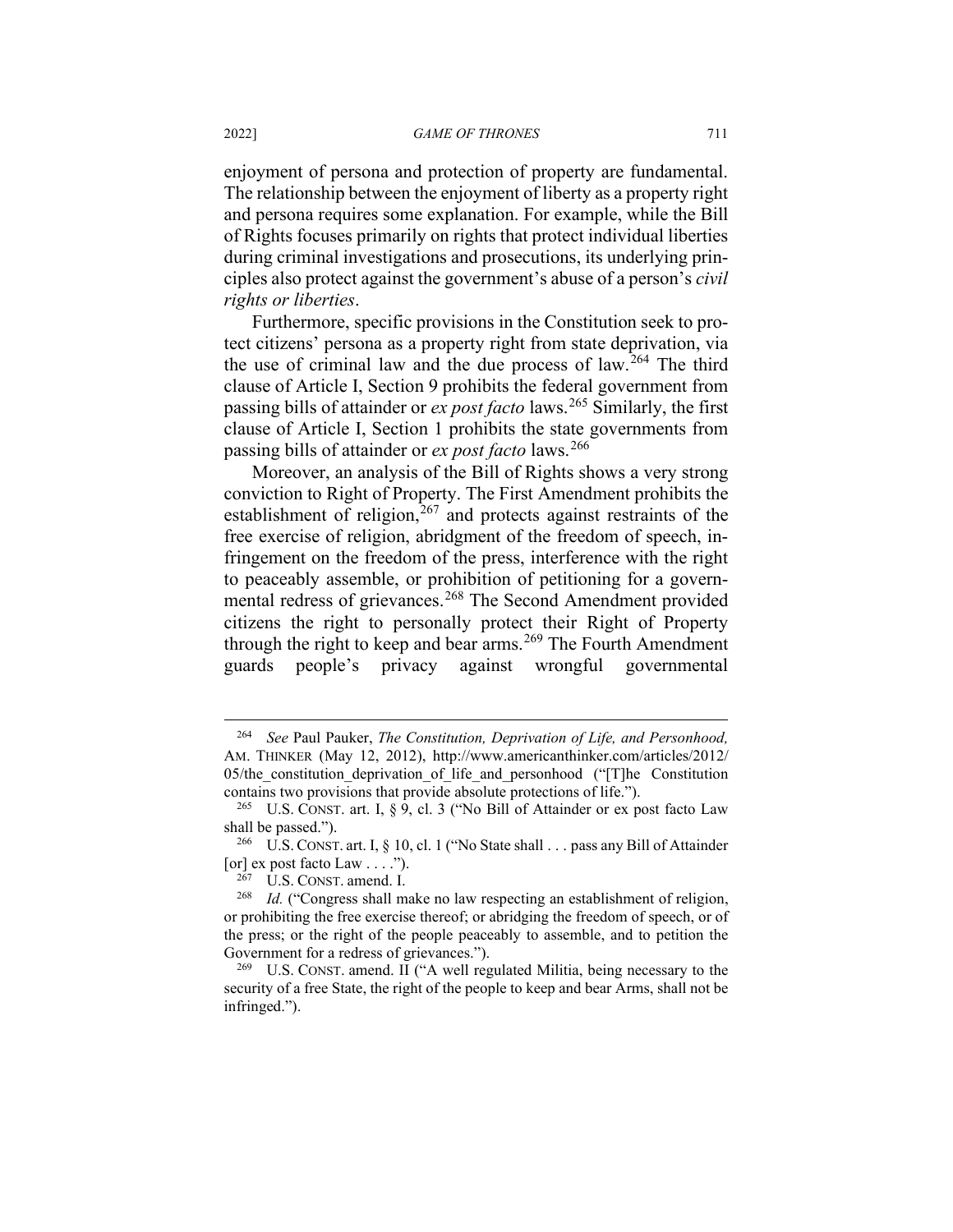infringement.<sup>[270](#page-60-0)</sup> The Fifth Amendment has two protections of Right of Property that are strong, definitive statements of libertarian principles: the Due Process Clause and the Takings Clause.[271](#page-60-1) Most importantly, the Ninth Amendment expressly provides that the enumeration of any rights in the Constitution does not deny or negate other rights reserved in the people.[272](#page-60-2) The Tenth Amendment reserves any powers not delegated to the United States by the Consti-tution, as reserved to the states, or respectively to the people.<sup>[273](#page-60-3)</sup> Over the years, the Supreme Court has found that there are some fundamental, "unenumerated" rights, some of them within the penumbras of the Constitution, as implied by the Ninth Amendment.[274](#page-60-4) Hence, the Ninth and Tenth Amendments, combined with Supreme Court precedents, support the proposition that the Founders believed in

<span id="page-60-0"></span><sup>&</sup>lt;sup>270</sup> U.S. CONST. amend. IV ("The right of the people to be secure in their persons, houses, papers, and effects, against unreasonable searches and seizures, shall not be violated, and no Warrants shall issue, but upon probable cause, supported by Oath or affirmation, and particularly describing the place to be searched, and the persons or things to be seized.").

<span id="page-60-1"></span>U.S. CONST. amend. V. ("No person shall be held to answer for a capital, or otherwise infamous crime, unless on a presentment or indictment of a Grand Jury, except in cases arising in the land or naval forces, or in the Militia, when in actual service in time of War or public danger; nor shall any person be subject for the same offence to be twice put in jeopardy of life or limb; nor shall be compelled in any criminal case to be a witness against himself . . . . ."). The Due Process clause prohibits the federal government from depriving a person of "life, liberty, or property, without due process of law." *Id.* The Takings Clause prohibits the federal government from taking private property "for public use, without just compensation." *Id.*

<span id="page-60-2"></span><sup>&</sup>lt;sup>272</sup> U.S. CONST. amend. IX ("The enumeration in the Constitution, of certain rights, shall not be construed to deny or disparage others retained by the people."). James Madison proposed the Ninth Amendment to ensure that the enumerated rights in the Bill of Rights would not be read to preclude the existence of other rights reserved to the people of the United States. LEGAL INFO. INST., *Ninth Amendment*, CORNELL L. SCH., https://www.law.cornell.edu/constitution/ ninth amendment (last visited Feb. 14, 2022).

<span id="page-60-3"></span>U.S. CONST. amend. X ("The powers not delegated to the United States by the Constitution, nor prohibited by it to the States, are reserved to the States respectively, or to the people.").

<span id="page-60-4"></span><sup>274</sup> *See, e.g.,* Griswold v. Connecticut, 381 U.S. 479, 488 (1964) ("The language and history of the Ninth Amendment reveal that the Framers of the Constitution believed that there are additional fundamental rights, protected from governmental infringement, which exist alongside those fundamental rights specifically mentioned in the first eight constitutional amendments.").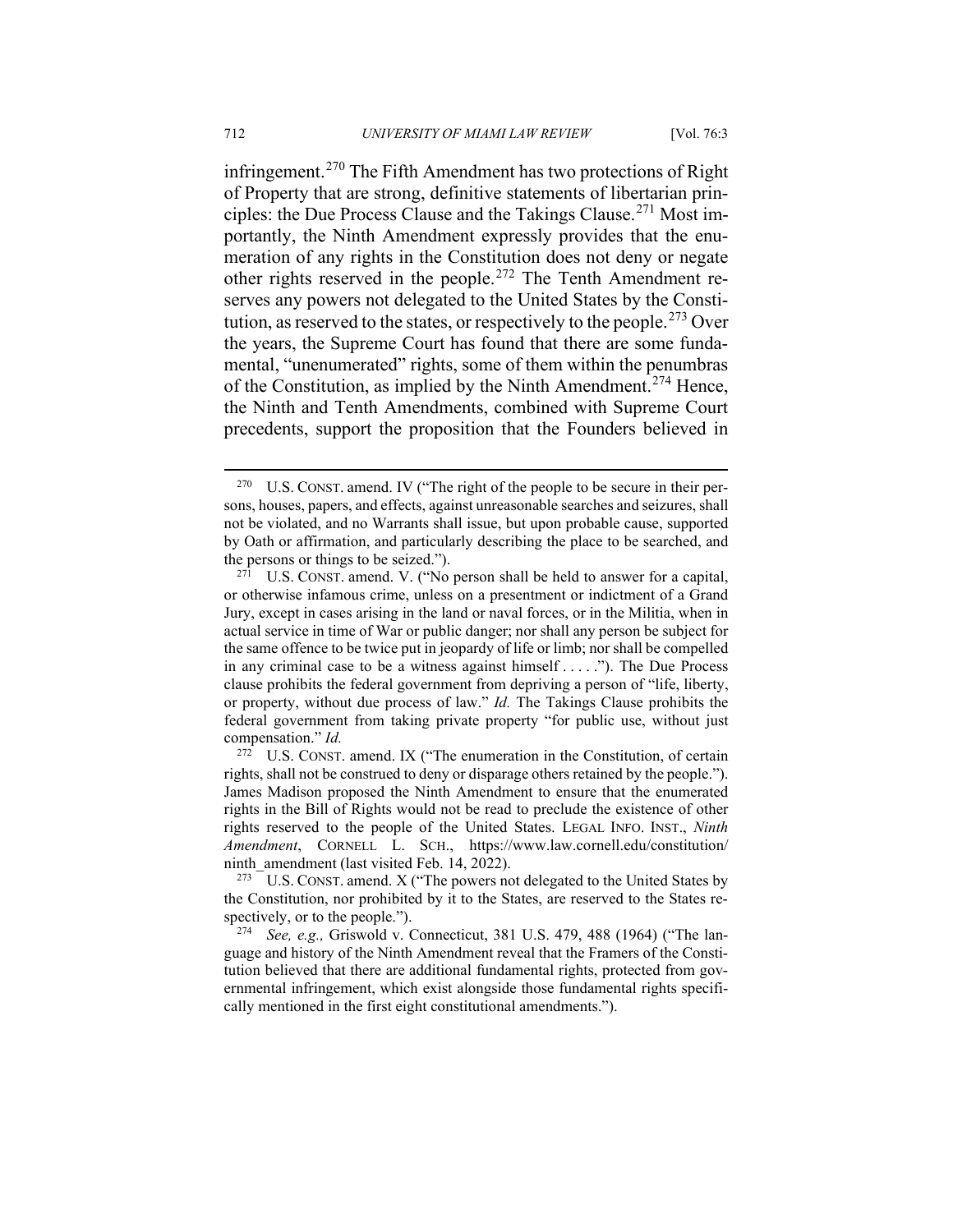three principles of constitutional power: (1) that all rights not transferred to the government, including the right of self, continue to reside in the people; (2) that additional fundamental rights exist outside of the Constitution; and (3) that the rights enumerated in the Constitution are not an explicit and exhaustive list of individual rights.[275](#page-61-0)

The Founders' belief in these three principles is evidenced by the Takings Clause of the Fifth Amendment, which protects a person's property from wrongful governmental takings. The Takings Clause is reinforced by the Thirteenth Amendment's prohibition against the taking of a person's liberty and labor by way of enslavement and by the Fourteenth Amendment's securing of citizenship rights against all wrongful governmental infringements.

However, the Takings Clause requires the government take private property for "public use" in order to effectuate a "taking" under the Fifth Amendment. While not impossible to imagine, it is extremely unlikely that the government would have a public need to take a person's NIL, with or without just compensation. After a consideration of NIL in the context of the Takings Clause, the case for prohibiting the government's taking of other attributes of a person, such as their labor, brand, or personal identifier, is compelling. Therefore, because persona is a natural attribute of a person, constitutional principles demand its total protection from governmental expropriation under the Fifth Amendment.

# 2. COROLLARY TO PRIVACY AND PERSONALITY RIGHTS

Contrary to the Takings Clause, governmental expropriation of persona, including NIL, is a violation of the Due Process Clause of the Fourteenth Amendment and should be judged under the "strict scrutiny" lens of Supreme Court jurisprudence. This conclusion is based on the Supreme Court's jurisprudence on privacy and personality rights.

<span id="page-61-0"></span> $275$  U.S. CONST. amend. IX ("The enumeration in the Constitution, of certain rights, shall not be construed to deny or disparage others retained by the people."); U.S. CONST. amend. X ("The powers not delegated to the United States by the Constitution, nor prohibited by it to the States, are reserved to the States respectively, or to the people.").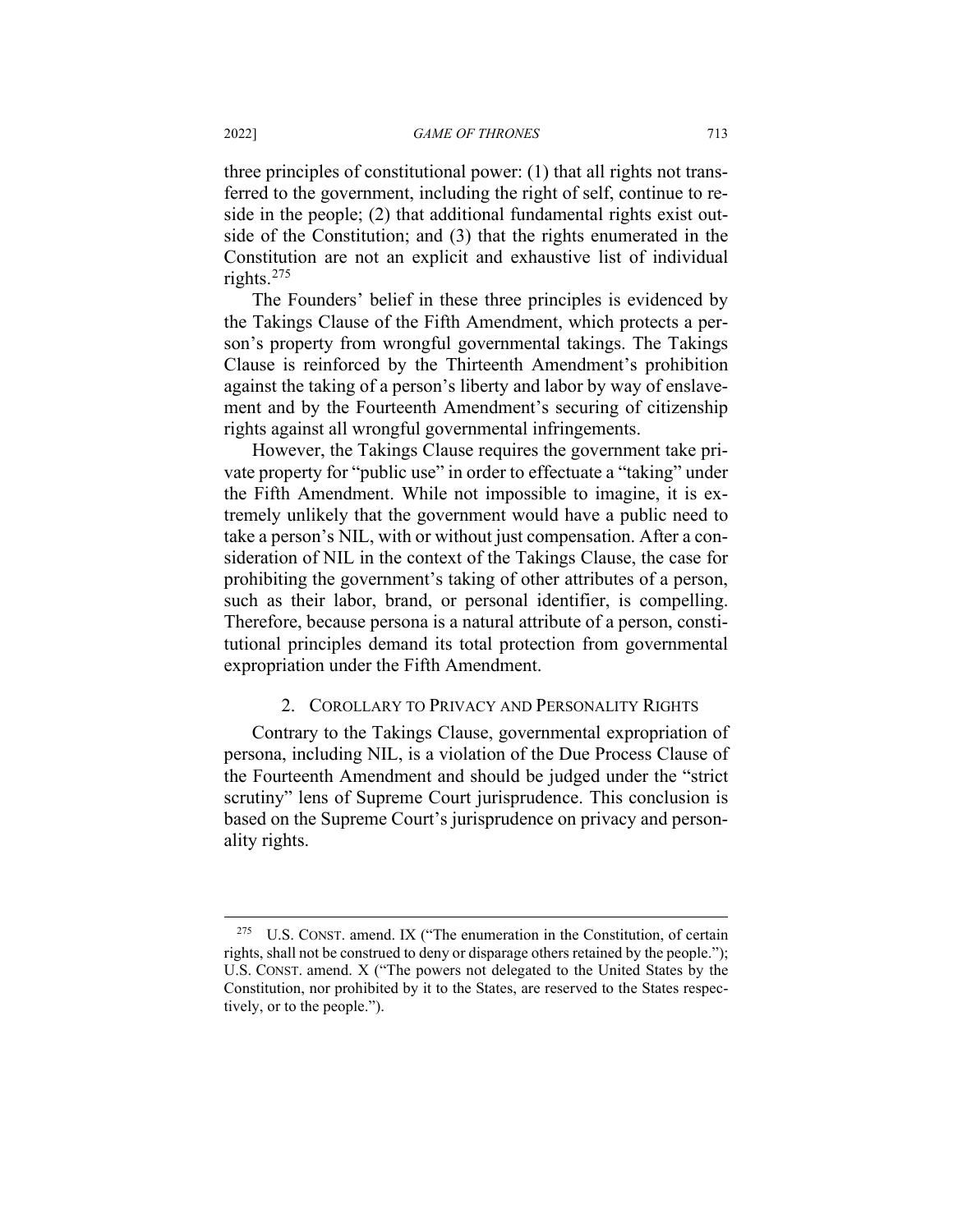### *i. Liberty, Dignity, and Privacy*

While the Court has not expressly recognized persona rights, it has recognized the existence of several rights within the penumbras of the Constitution that arguably support a right to one's persona. For example, the Fourteenth Amendment of the Constitution recog-nizes several unenumerated fundamental rights,<sup>[276](#page-62-0)</sup> all of which are "deeply rooted in this Nation's history and tradition."<sup>[277](#page-62-1)</sup> Further, while the Court has not yet expressly recognized persona, including NIL, it is arguably encapsulated in previously recognized rights to personal autonomy,<sup>[278](#page-62-2)</sup> privacy,<sup>[279](#page-62-3)</sup> and informational privacy.<sup>[280](#page-62-4)</sup>

The "right to privacy" is often traced to an 1890 article in the Harvard Law Review authored by Samuel D. Warren and Louis D. Brandeis.<sup>[281](#page-62-5)</sup> There, Warren and Brandeis recognize the right to

<span id="page-62-2"></span><sup>278</sup> *See* Allgeyer v. Louisiana, 165 U.S. 578, 589 (1897). In *Allgeyer,* the Court described due process liberty guarantees in terms of personal autonomy, including the right "to be free in the enjoyment of all . . . faculties [and] to be free to use them in all lawful ways . . . .". *Id.*

<sup>&</sup>lt;sup>276</sup> *See infra* Part II.C.<br><sup>277</sup> Moore y City of

<span id="page-62-1"></span><span id="page-62-0"></span><sup>277</sup> Moore v. City of East Cleveland, 431 U.S. 494, 503 (1977) (discussing "the sanctity of the family"); There are many other theories regarding what makes a right "fundamental. *See* JOHN HART ELY, DEMOCRACY AND DISTRUST 59 (1980) (arguing the Court should only recognize non-textual rights that ensure adequate representation and the effective operation of the political process); Harry H. Wellington, *Common Law Rules and Constitutional Double Standards: Some Notes on Adjudication*, 83 YALE L.J. 221, 284 (1973) ("The Court's task is to ascertain the weight of the principle in conventional morality and to convert the moral principle into a legal one by connecting it with the body of constitutional law."). *See generally* HARRY V.JAFFA, ORIGINAL INTENT AND THE FRAMERS OF THE CONSTI-TUTION (1994) (arguing the Court should use natural law principles to decide whether a right is fundamental).

<span id="page-62-3"></span><sup>279</sup> *See* Griswold v. Connecticut, 381 U.S. 479, 484 (1965) (concluding rights guaranteed by the First, Third, Fourth, Fifth, and Ninth Amendments create 'zones of privacy").

<span id="page-62-4"></span><sup>280</sup> *But see* Whalen v. Roe, 429 U.S. 589, 605 (1977) ("We are not unaware of the threat to privacy implicit in the accumulation of vast amount of personal information . . . nevertheless New York's statutory scheme . . . evidence[s] a proper concern with, and protection of, the individual's interest in privacy.").

<span id="page-62-5"></span><sup>281</sup> *See* Warren & Brandeis, *supra* note 204, at 193 ("That the individual shall have full protection in person and in property is a principle as old as the common law; but it has been found necessary from time to time to define anew the exact nature and extent of such protection.").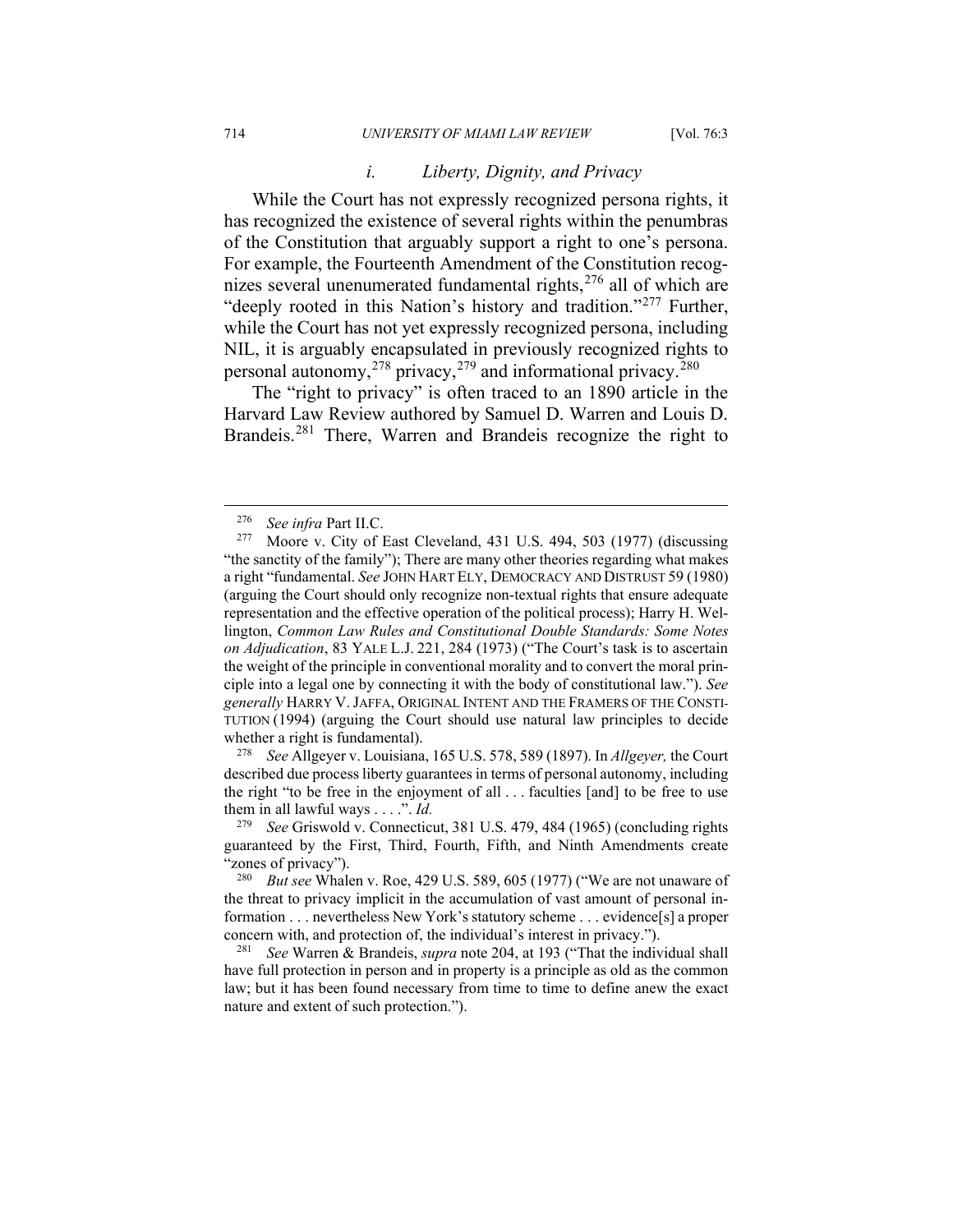privacy as "'a right to be let alone.'"[282](#page-63-0) In addition, Supreme Court cases have found the right of privacy to be fundamental. For example, in *Meyer v. Nebraska,*[283](#page-63-1) the Court applied the Due Process Clause and defined the liberty interest.<sup>[284](#page-63-2)</sup> One commentator has identified eight broad categories of constitutional analyses where the Supreme Court has invoked the concept of dignity rather consistently.[285](#page-63-3)

More to the point, the Court has found that the Constitution safeguards the right of privacy and personal autonomy.[286](#page-63-4) The Supreme Court has interpreted the Constitution to protect these rights, specifically in the areas of (1) marriage, (2) procreation,  $287$  (3) abortion,  $288$ (4) private consensual homosexual activity,  $289(5)$  $289(5)$  some types of

<span id="page-63-3"></span><sup>285</sup> *See* Maxine D. Goodman, *Human Dignity in Supreme Court Constitutional Jurisprudence*, 84 NEB. L. REV. 740, 789 (2006) (advocating that the Supreme Court should expressly recognize human dignity as underlying certain constitutional rights).<br> $^{286}$  See id

<span id="page-63-0"></span><sup>282</sup> *Id*. at 195 ("Recent inventions and business methods call attention to the next step which must be taken for the protection of the person, and for securing to the individual . . . the right 'to be let alone.'" (quoting THOMAS M. COOLEY, A TREATISE ON THE LAW OF TORTS OR THE WRONGS WHICH ARISE INDEPENDENT OF CONTRACT 29 (2d ed. 1879))).

<sup>&</sup>lt;sup>283</sup> Meyer v. Nebraska, 262 U.S. 390, 399 (1923).<sup>284</sup> *Id* (stating that the "liberty" protected by the D

<span id="page-63-2"></span><span id="page-63-1"></span>*Id.* (stating that the "liberty" protected by the Due Process Clause "[w]ithout doubt . . . .denotes not merely freedom from bodily restraint but also the right of the individual to contract, to engage in any of the common occupations of life, to acquire useful knowledge, to marry, establish a home and bring up children, to worship God according to the dictates of his own conscience, and generally to enjoy those privileges long recognized at common law as essential to the orderly pursuit of happiness by free men.").

See *id.* 

<span id="page-63-5"></span><span id="page-63-4"></span><sup>287</sup> *See* Eisenstadt v. Baird, 405 U.S. 438, 464−65 (1965) (expanding the scope of sexual privacy rights to include all procreative sexual intercourse, not just sex between married partners).<br> $\frac{288}{266}$  Roe v Wade 4

<span id="page-63-6"></span>*See* Roe v. Wade, 410 U.S. 113, 164–65 (1973) (holding that there is a fundamental right to privacy under the Due Process Clause of the Fourteenth Amendment protecting women who wish to terminate their pregnancies, but only before a fetus is viable outside the womb).

<span id="page-63-7"></span><sup>289</sup> *See* Lawrence v. Texas, 539 U.S. 558, 586 (2003) (striking down the criminal prohibition of homosexual sodomy in Texas and holding that substantive due process protects adults' freedom to engage in consensual sexual acts).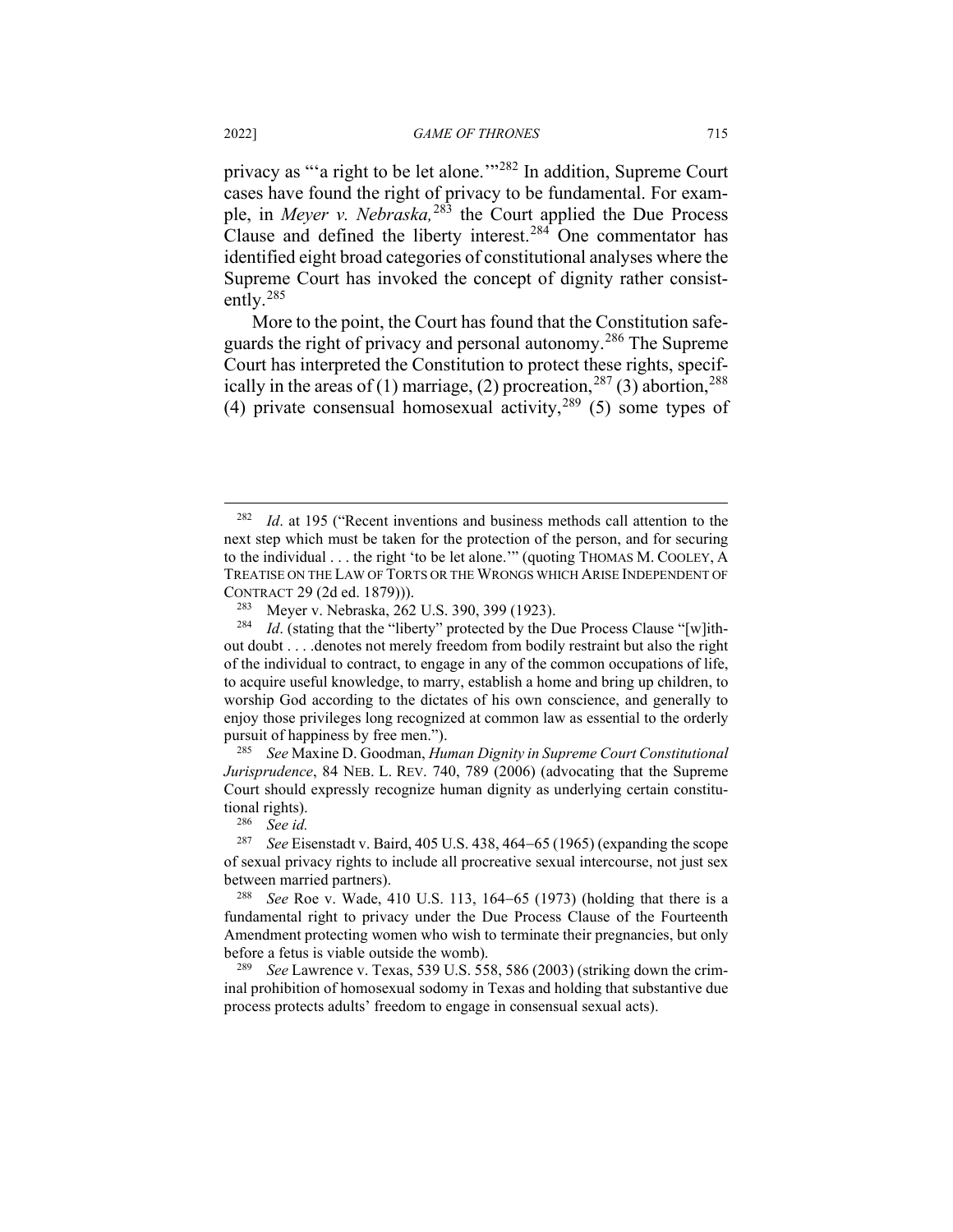pornography,[290](#page-64-0) and (6) medical treatment.[291](#page-64-1) For example, in *Gris-*wold v. Connecticut,<sup>[292](#page-64-2)</sup> the state of Connecticut convicted two persons as accessories for giving a married couple information about birth control and a prescription for a birth control device.<sup>[293](#page-64-3)</sup> There, the Supreme Court overturned the convictions and found the Connecticut law to be unconstitutional because it violated the right to privacy in the marital relation, noting that a line of Supreme Court cases suggests that specific guarantees in the Bill of Rights have pe-numbras, which cover the marital relationship.<sup>[294](#page-64-4)</sup> The right to privacy has justified decisions involving a wide range of civil liberties cases, including *Pierce v. Society of Sisters*, [295](#page-64-5) which invalidated a successful 1922 Oregon initiative requiring compulsory public education.[296](#page-64-6)

As the basis of private tort action, the right to privacy includes (1) the right of persons to be free from unwarranted publicity, (2) the right to be free from the unwarranted appropriation of one's personality, (3) the right to publicize one's private affairs without a legitimate public concern, and (4) the right to be free from the wrong-ful intrusion into one's private activities.<sup>[297](#page-64-7)</sup> For example, in 2018, California enacted the California Consumer Privacy Act ("CCPA").[298](#page-64-8) The CCPA is a privacy law protecting the residents of California and their personal identifying information.<sup>[299](#page-64-9)</sup> The law enacts regulation over all companies regardless of operational geogra-phy protecting the six "intentional acts" included in the law.<sup>[300](#page-64-10)</sup>

<span id="page-64-0"></span>See Stanley v. Georgia, 394 U.S. 557, 568 (2003) (invalidating state laws that prohibit the private possession of obscene materials depicting adults over age 18, based on rights granted by the First and Fourteenth Amendments).

<span id="page-64-1"></span><sup>291</sup> *See* Cruzan v. Mo. Dep't of Health, 497 U.S. 261, 284 (1990) (holding that adults have the right to personal autonomy in matters relating to their own medical care, have the right to refuse medical treatment, which includes life-saving medical treatment, but holding that a state may require clear and convincing evidence that a person wanted treatment ended before it allows termination).<br> $^{292}$  281 U S 470 (1065)

<span id="page-64-2"></span> $\frac{292}{293}$  381 U.S 479 (1965).<br> $\frac{293}{64}$  at 480

<span id="page-64-4"></span><span id="page-64-3"></span> $\frac{293}{294}$  *Id.* at 480.

*Id.* at 484–85.

<span id="page-64-6"></span><span id="page-64-5"></span> $\frac{295}{296}$  268 U.S. 510, 510 (1925).

<span id="page-64-7"></span><sup>&</sup>lt;sup>296</sup> *Id.* at 510.<br><sup>297</sup> Restateme

Restatement (Second) of Torts § 652 (Am. Law Inst. 1977).

<span id="page-64-8"></span><sup>&</sup>lt;sup>298</sup> S.B. 1121, 2018 Legis. Serv., Ch. 735 (Cal. 2018).

<span id="page-64-10"></span><span id="page-64-9"></span> $\frac{^{299}}{^{300}}$  *Id.* 

*Id.*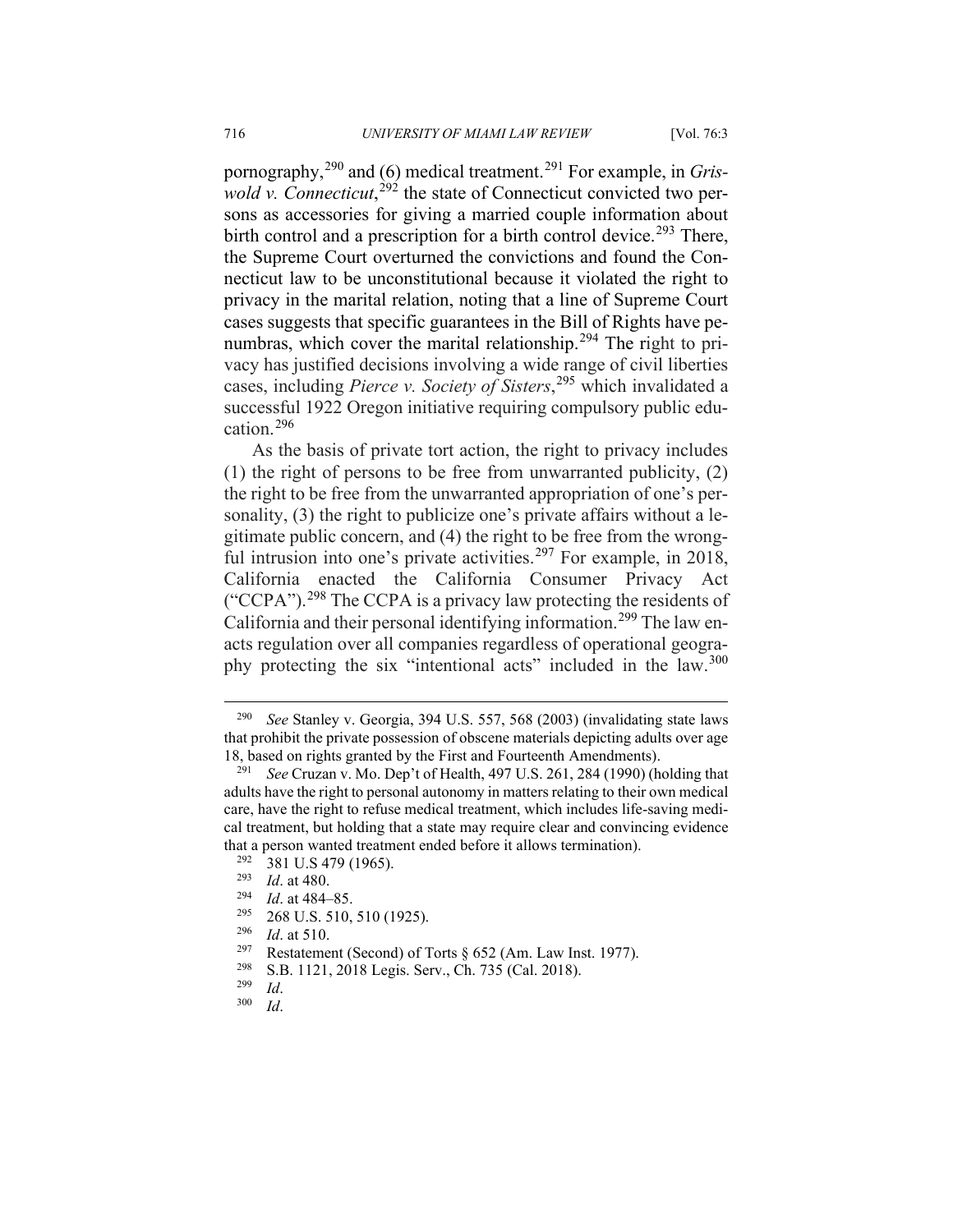Further, some State constitutions afford greater privacy protections than does the Federal Constitution.<sup>[301](#page-65-0)</sup>

Hence, based on numerous Supreme Court decisions and recent statutory developments relating to privacy rights, one may argue that persona should be protected from governmental intrusion as a corollary to privacy, liberty, and human dignity.

## *ii. Personality Rights*

While this Article focuses on the limitation on the government's use of eminent domain, it is useful to note that the private law has developed persona protections against private exploitation. Similar to the law on privacy rights, the law has developed a private right of action based on the protection of one's "personality rights."[302](#page-65-1) Per-sonality rights are nearly identical to persona rights.<sup>[303](#page-65-2)</sup>

"Personality rights" consist of two types of rights: the right to privacy and the right of publicity. The right to privacy, which includes protection against misappropriation, is designed to guard in-dividuals' personal rights against emotional distress.<sup>[304](#page-65-3)</sup>

By comparison, the "right of publicity"<sup>[305](#page-65-4)</sup> is a right to legal action designed to protect the names and likenesses of celebrities

<span id="page-65-4"></span><sup>305</sup> Federal appeals court Judge Jerome N. Frank coined the. term "the right of publicity" in the case of Haelan Laboratories, Inc. v. Topps Chewing Gum, Inc.,

<span id="page-65-0"></span><sup>301</sup> Ten states have explicit privacy clauses in their constitutions. *See, e.g*., ALASKA CONST. art. I, § 22 (amended 1972) ("The right of the people to privacy is recognized and shall not be infringed."); ARIZ. CONST. art. II, § 8 ("No person shall be disturbed in his private affairs, or his home invaded, without due process of law."); CAL. CONST. art. I,  $\S$  1 (listing privacy as an inalienable right granted to "all people"); FLA. CONST. art. I, § 23 ("Every natural person has the right to be let alone and free from government intrusion into the person's private life except as otherwise provided herein."); HAW. CONST. art. I, § 6 (recognizing a right to privacy that cannot be infringed "without the showing of a compelling state interest"); ILL. CONST. art. I, § 12 ("Every person shall find a certain remedy in the laws for all injuries and wrongs which he receives to his  $\dots$  privacy  $\dots$ ."); LA. CONST. art. I, § 5 ("Every person shall be secure ... against unreasonable . . . invasions of privacy.").

<span id="page-65-1"></span><sup>302</sup> *See generally Right of Publicity*, INT'L TRADEMARK ASS'N, https://www.inta.org/topics/right-of-publicity/ (discussing the right against misappropriation of a person's name and likeness).

<sup>303</sup> *See id.*

<span id="page-65-3"></span><span id="page-65-2"></span>Publicity, LEGAL INFO. INST., https://www.law.cornell.edu/wex/publicity (last visited Mar. 5, 2022).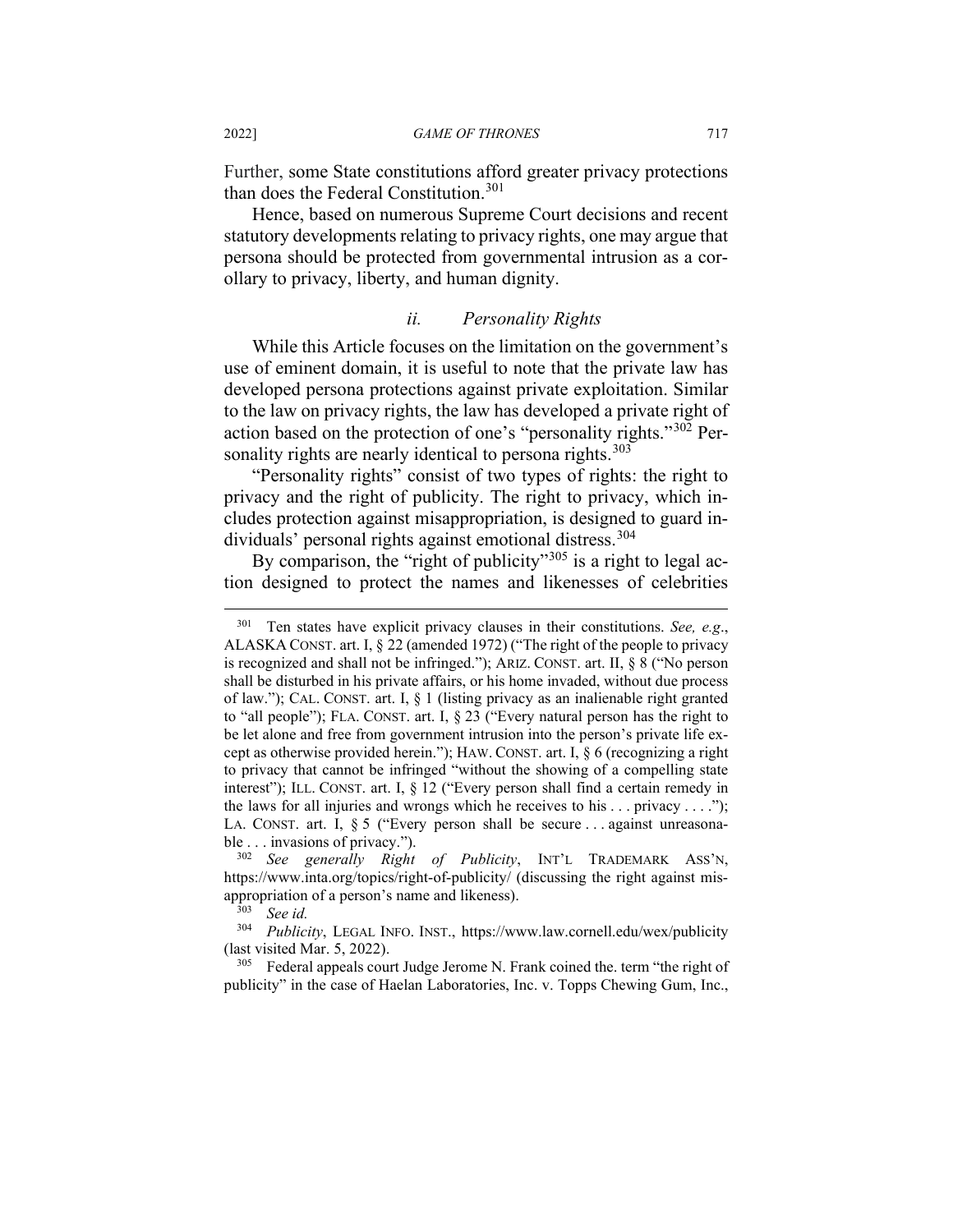against unauthorized exploitation for commercial purposes.<sup>[306](#page-66-0)</sup> Critics of the right of publicity argue that the concept has been unevenly applied.[307](#page-66-1) Alex Wyman argues that variations in state laws and the wide variation in their application and interpretation call for a com-mon national standard.<sup>[308](#page-66-2)</sup> On the other hand, Eric E. Johnson argues that the current doctrine actually embraces at least three different concepts, "the endorsement right, the merchandizing entitlement, and the right against virtual impressment."<sup>[309](#page-66-3)</sup>

In the United States, the right of publicity is based on state law rather than federal law.<sup>[310](#page-66-4)</sup> As such, recognition of the right can vary from state to state.<sup>[311](#page-66-5)</sup> The rationale underlying the right of publicity in the United States is rooted in both privacy and economic exploitation.[312](#page-66-6) A commonly-cited justification for this doctrine from a policy standpoint, is the notion of natural rights and the idea that every individual should have a right to control how their right of publicity is commercialized by a third party.<sup>[313](#page-66-7)</sup> The right of publicity

- *Id.*
- $\frac{309}{310}$  *Id.*
- $rac{310}{311}$  *Id.*

<span id="page-66-5"></span><span id="page-66-4"></span><span id="page-66-3"></span><span id="page-66-2"></span><sup>311</sup> *See Statutes & Interactive Map*, RIGHT OF PUBLICITY, http://rightofpublicity.com/statutes (last visited Feb. 9, 2022). Indiana has one of the strongest right of publicity statutes in the U.S., providing recognition of the right for 100 years after death, and protecting not only a person's "name, image and likeness," but also signatures, photographs, gestures, distinctive appearances, and mannerisms. *See id*.

<span id="page-66-6"></span><sup>312</sup> Mark Roesler & Garrett Hutchinson, *What's in a Name, Likeness, and Image? The Case for a Federal Right of Publicity Law*, A.B.A. (Sept. 16, 2020), https://www.americanbar.org/groups/intellectual\_property\_law/publications/lan dslide/2020-21/september-october/what-s-in-a-name-likeness-image-case-forfederal-right-of-publicity-law/.

<span id="page-66-7"></span><sup>313</sup> Often, although certainly not always, the motivation to engage in such commercialization is to help propel sales or visibility for a product or service, which usually amounts to some form of commercial speech, which in turn receives the lowest level of judicial scrutiny. *See* Zacchini v. Scripps-Howard

<sup>202</sup> F.2d 866 (2d Cir. 1953), which recognized a baseball player's interest in his photograph on a baseball card. *Id*. at 868–69. To date, the right of publicity has been recognized either in state common (judge-made) law or in state statutes, with more than half the states recognizing the right in one form or another.

<span id="page-66-1"></span><span id="page-66-0"></span>John. Vile, *Right of Publicity*, THE FIRST AMENDMENT ENCYCLOPEDIA, https://www.mtsu.edu/first-amendment/article/1011/right-of-publicity (last visited March 5, 2022).<br> $^{307}$  *Id* 

 $\frac{307}{308}$  *Id.*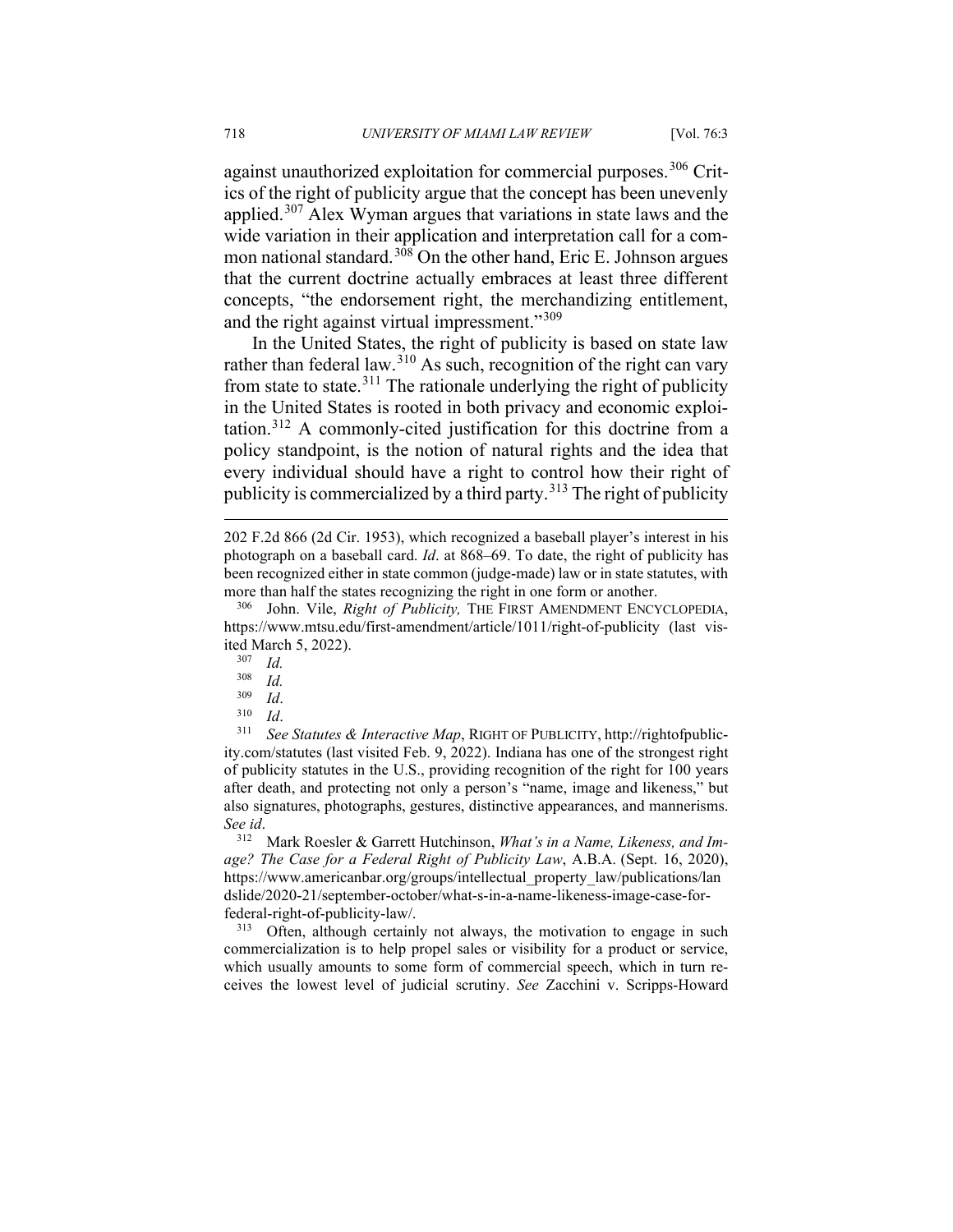is defined as the right of all individuals to control commercial use of their NIL, or other identifying aspects of their identities.<sup>[314](#page-67-0)</sup> In certain contexts, the right of publicity is limited by the First Amendment. The right of publicity can be referred to as publicity rights or even personality rights.<sup>[315](#page-67-1)</sup>

Therefore, persona rights, particularly NIL, are a peculiar type of property that should place them beyond that reach of eminent domain. They are akin to the concept of liberty in that they are "natural rights," and are protected by the Court's privacy jurisprudence. This raises the follow-up question: If the government's expropriation of persona, such as a person's NIL, is outside the scope of the Takings Clause, does the Constitution protect a person's persona from governmental expropriation in other ways?

# C. *Due Process*

Four score and seven years ago our fathers brought forth upon this continent, a new nation, conceived in Liberty . . . that we here highly resolve that these dead shall not have died in vain—that this nation, under God, shall have a new birth of freedom—and that government of the people, by the people, for the peo-ple, shall not perish from the earth.<sup>[316](#page-67-2)</sup>

Assuming that the expropriation of persona rights is outside of the protection of the Takings Clause, does that mean that the government can freely exploit a person's NIL without compensation?

Broad. Co., 433 U.S. 562, 578–79 (1977) (holding that the First and Fourteenth Amendments do not immunize the news media from civil liability when they broadcast a performer's entire act without his consent, and the Constitution does not prevent a state from requiring broadcasters to compensate performers).

<sup>&</sup>lt;sup>314</sup> Roesler & Hutchinson, *supra* note 312.<br><sup>315</sup> *See generally* Melville B Nimmer *The* 

<span id="page-67-1"></span><span id="page-67-0"></span><sup>315</sup> *See generally* Melville B. Nimmer, *The Right of Publicity*, 19 LAW & CON-TEMP. PROBS. 203 (1954).

<span id="page-67-2"></span><sup>&</sup>lt;sup>316</sup> The "Gettysburg Address" was delivered during the Civil War at the dedication of the Soldiers' National Cemetery in Gettysburg, Pennsylvania, on the afternoon of November 19, 1863, four and a half months after the Union armies defeated those of the Confederacy at the Battle of Gettysburg. *See an Online Exhibition of The Gettysburg Address*, SMITHSONIAN NAT'L MUSEUM OF AM. HIST., https://americanhistory.si.edu/documentsgallery/exhibitions/gettysburg\_address 2.html (last visited Feb. 9, 2022).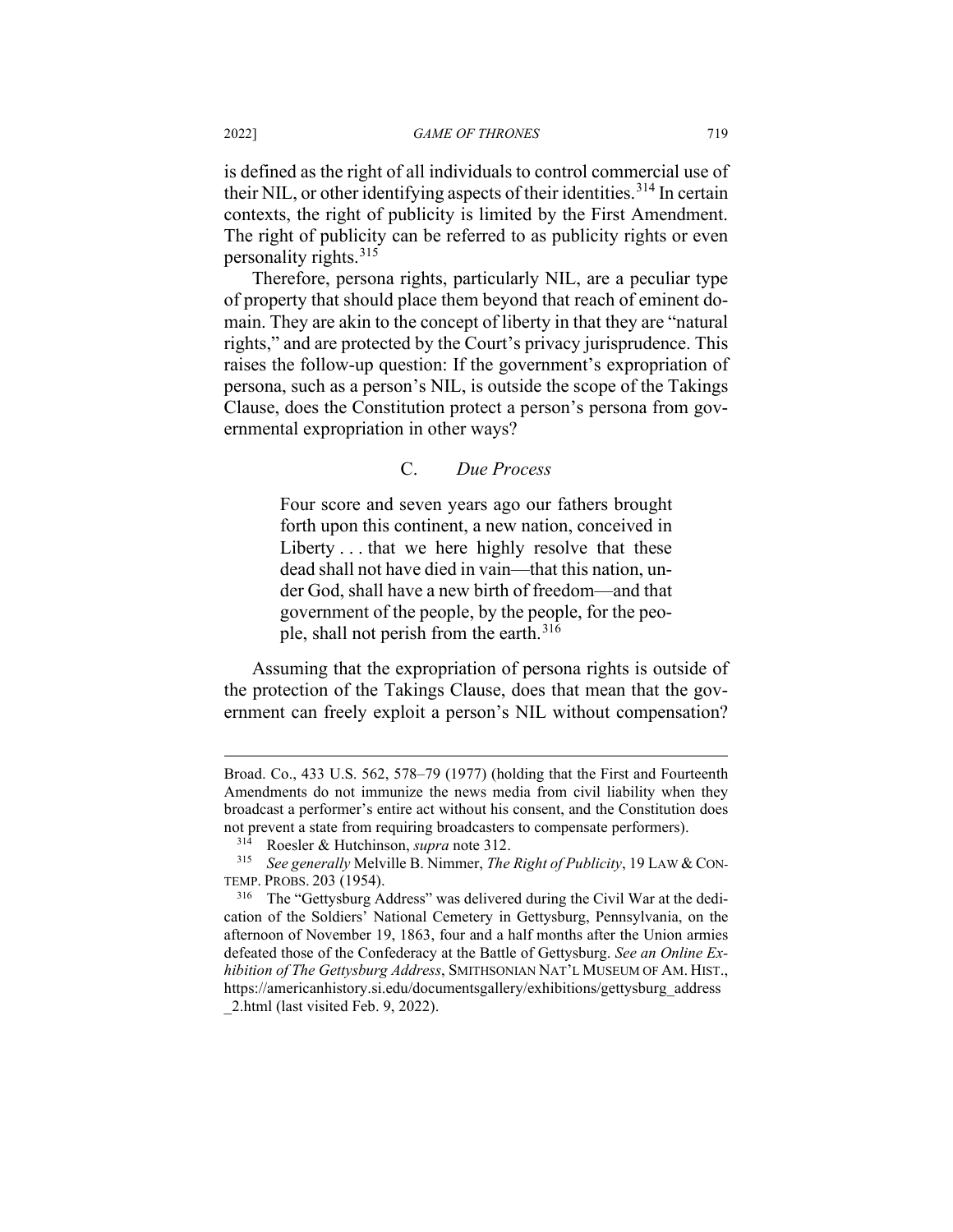The answer is "no," because the protection of fundamental rights is not limited to the Takings Clause.<sup>[317](#page-68-0)</sup> That protection includes both textual and non-textual sources.[318](#page-68-1) One textual source is the Due Process Clause of the Fourteenth Amendment and its subsequent ju-risprudence.<sup>[319](#page-68-2)</sup>

### 1. THE FOURTEENTH AMENDMENT

Throughout United States history, we have grappled with when to apply positive law property rules to exploit people as property.<sup>[320](#page-68-3)</sup> Beginning in 1619, even before the formal creation of the United

U.S. CONST. amend. XIV,  $\S$  5.

<span id="page-68-3"></span><span id="page-68-2"></span><sup>320</sup> *See, e.g.,* THE DECLARATION OF INDEPENDENCE (U.S. 1776)*; see also* Powell v. Pennsylvania, 127 U.S. 678, 692 (1888) (recognizing the importance of natural law's influence in early U.S. law stating that the "right to pursue happiness is placed by the Declaration of Independence among the inalienable rights of man, not by the grace of emperors or kings, or by the force of legislative or constitutional enactments, but by the Creator.").

<span id="page-68-0"></span><sup>317</sup> *See* Antonin Scalia, *Is There an Unwritten Constitution?*, 12 HARV. J.L. & PUB. POL'Y 1, 2 (1989).

<span id="page-68-1"></span><sup>318</sup> *See id.* (discussing three alternative sources of nontextual constitutional rights: history, natural rights, and the evolving consensus of society); Washington v. Glucksberg, 521 U.S. 702, 721 (1997) (stating that "the Due Process Clause specially protects those fundamental rights and liberties which are, objectively, 'deeply rooted in this Nation's history and tradition,' and 'implicit in the concept of ordered liberty,' such that 'neither liberty nor justice would exist if they were sacrificed.'"); *see also* NORMAN REDLICH, ET AL*.*, UNDERSTANDING CONSTITU-TIONAL LAW 322–341, 487–492 (3d ed. 2005) (noting that the Supreme Court has extended fundamental rights to include the right to interstate travel, the right to parent one's own children, protection on the high seas from pirates, the right to privacy, and the right to marriage); *see also How Do the Courts Really Discover Unenumerated Fundamental Rights? Cataloguing the Methods of Judicial Alchemy*, 19 HARV. J.L. & PUB. POL'Y 795, 813 (1996). Right of Property in one's persona as a fundamental right is also evidenced in international human rights principles and treaties adopted and ratified by the United States. *See generally* International Covenant on Civil and Political Rights, *opened for signature* Dec. 16, 1966, S. TREATY DOC NO. 95-20 (1978), 999 U.N.T.S. 171; S. Exec. Doc. E, 95-2 (1978); S. Treaty Doc. 95-20; 6 I.L.M. 368 (1967); International Convention on the Elimination of All Forms of Racial Discrimination, *opened for signature*  Dec. 21, 1965, S. TREATY DOC NO. 95-18 (1978), 660 U.N.T.S. 195, 212; S. Treaty Doc. 95-18; 660 U.N.T.S. 195, 212.<br> $^{319}$  II S. CONST smand XIV 8.5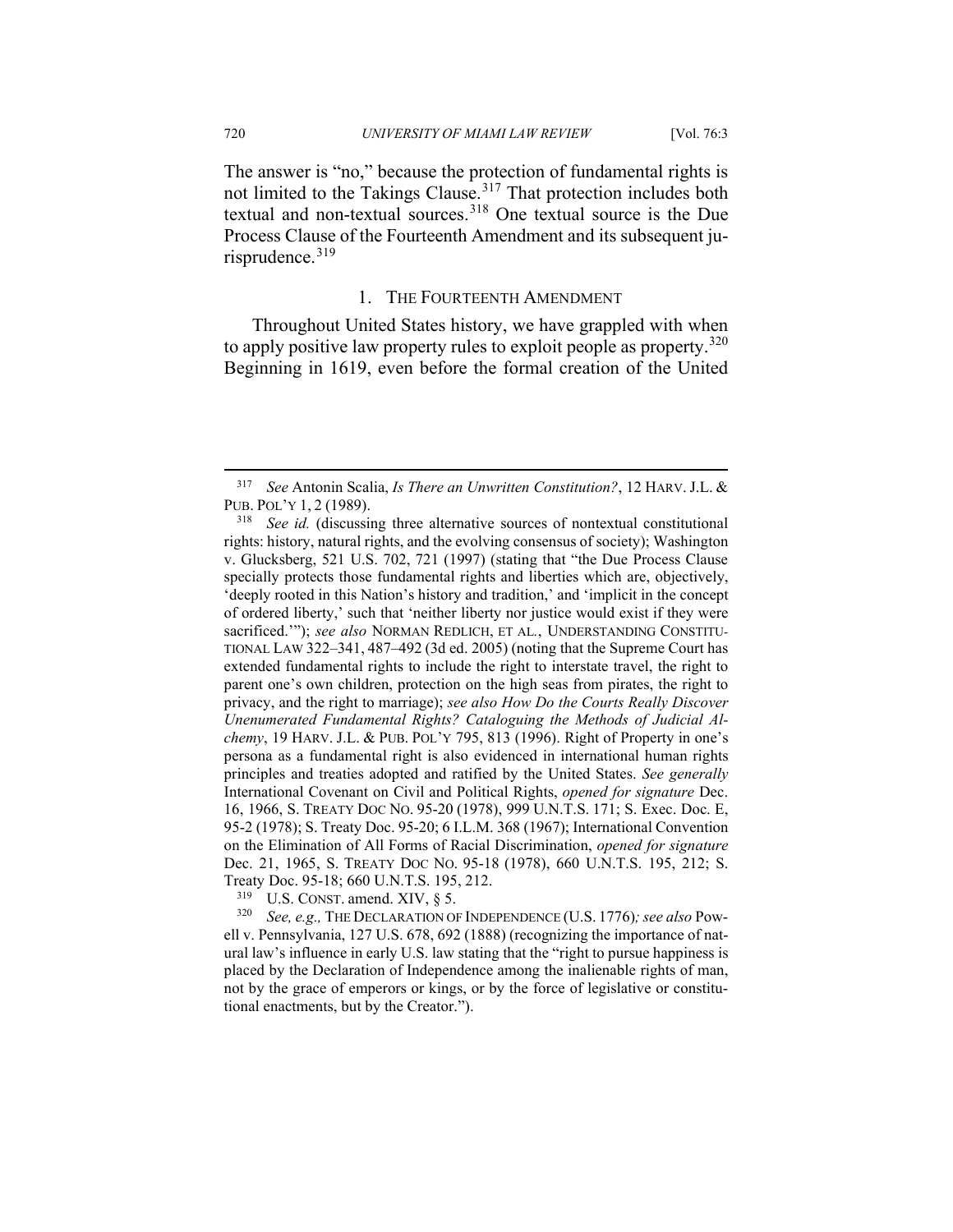States, $321$  until post-Civil War Reconstruction,  $322$  the law wrongfully applied the property advantages that derived from a "thing" to include those derived from the enslavement of human beings,  $323$ based on race. [324](#page-69-3)

From the inception of the Republic, the Founders were aware of the inherent contradiction between their belief in libertarianism and their ownership of people of African descent. [325](#page-69-4) For centuries, the people of the United States benefited from the European, legallysanctioned and religiously-sanctioned enslavement of African people as property.[326](#page-69-5) Rather than extend liberty to enslaved people, the Founders chose to use the Constitution to *support* the enslavement of Black people.[327](#page-69-6) Developing a prosperous economy built on the

<span id="page-69-0"></span><sup>321</sup> Meilan Solly, *158 Resources to Understand Racism in America*, SMITH-SONIAN MAG. (June 4, 2020), https://www.smithsonianmag.com/history/158-resources-understanding-systemic-racism-america-180975029/.

<span id="page-69-1"></span><sup>322</sup> *See* KENNETH M. STAMPP, THE PECULIAR INSTITUTION: SLAVERY IN THE ANTE-BELLUM SOUTH  $125-30$  (1956).<br><sup>323</sup> Paul Finkelman *Slavery in the I* 

<span id="page-69-2"></span><sup>323</sup> Paul Finkelman, *Slavery in the United States: Persons or Property? in* THE LEGAL UNDERSTANDING OF SLAVERY: FROM THE HISTORICAL TO THE CONTEM-PORARY 105−34 (Jean Allain ed., 2012).

<span id="page-69-3"></span><sup>&</sup>lt;sup>324</sup> An ongoing initiative from The New York Times Magazine that began in August 2019—the 400th anniversary of the beginning of American enslavement—aims to reframe the country's history by placing the consequences of enslavement and the contributions of Black Americans at the very center of our national narrative). *The 1619 Project*, N.Y. TIMES MAG., https://www.nytimes.com/interactive/2019/08/14/magazine/1619-america-slavery.htmlerica-sla very.html (last visited Feb. 12, 2022); *see also* Mitchell F. Crusto, *Blackness as Property*, *supra* note \*.

<sup>&</sup>lt;sup>325</sup> Finkelman, *supra* note 323, at 103–06.<br><sup>326</sup> *Id* 

 $rac{326}{327}$  *Id.* 

<span id="page-69-6"></span><span id="page-69-5"></span><span id="page-69-4"></span>Prior to the Civil War, the Constitution protected the institution of enslavement and did not consider Black people as U.S. citizens. *See* U.S. CONST. art I, § 2, cl. 3. U.S. CONST. art I, § 9 protected the legalization of the trade and the importation of enslaved persons of African descent (stating that "The Migration and Importation of such Persons as any of the States now existing shall think proper to admit, shall not be prohibited by the Congress prior to the Year one thousand eight hundred and eight, but a Tax or duty may be imposed on such Importation, not exceeding ten dollars for each Person."). U.S. CONST. art IV, § 2, cl. 3, or the Fugitive Slave Clause, stated: "No Person held to Service or Labour in one State, under the Laws thereof, escaping into another, shall, in Consequence of any Law or Regulation therein, be discharged from such Service or Labour, but shall be delivered up on Claim of the Party to whom Service or Labour may be due."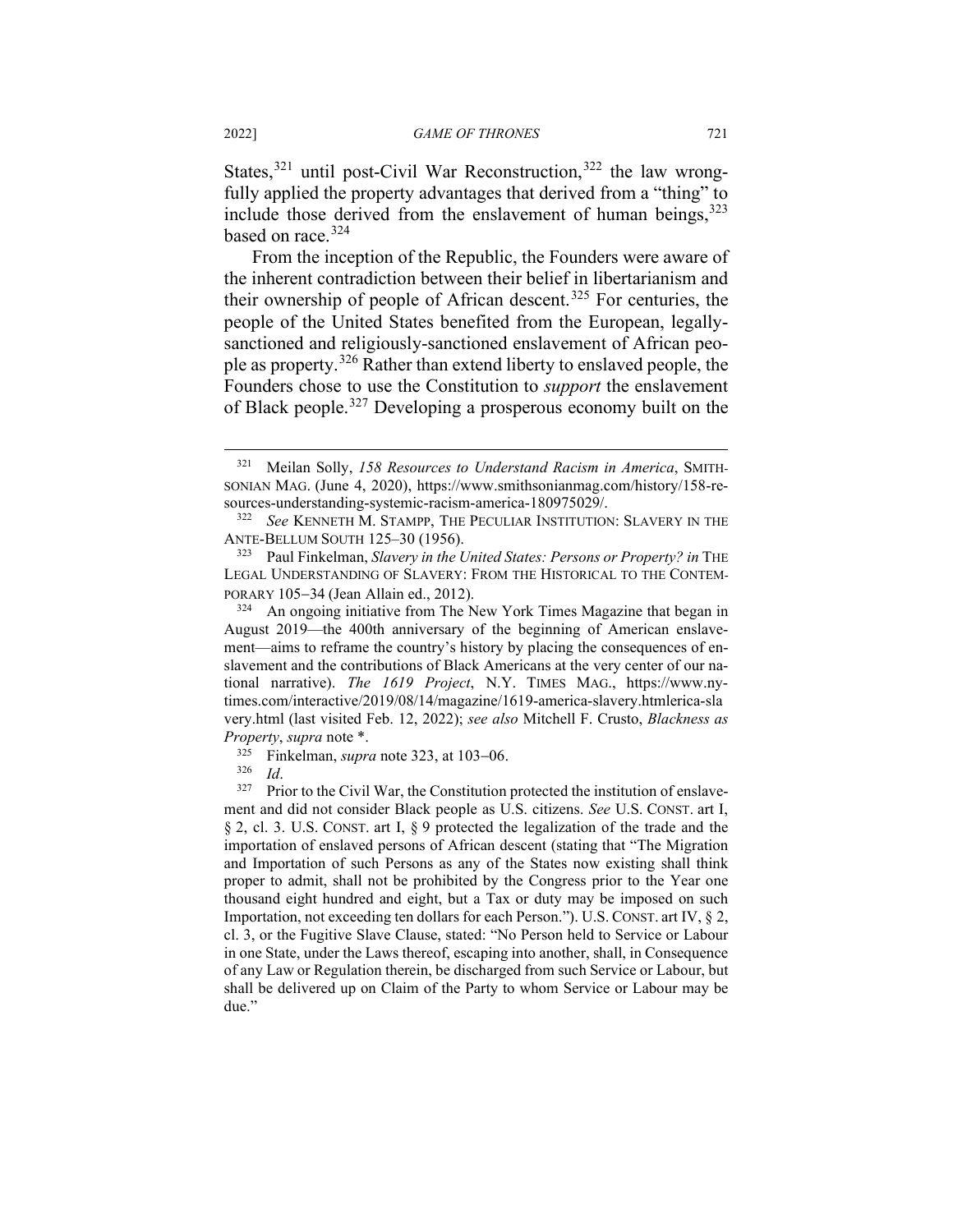backs and brains of enslaved labor, the Nation found it nearly impossible to reconcile its libertarian principles with its mistreatment of Black people.[328](#page-70-0) Hence, Black people were deemed to be the property of white enslavers and were not considered U.S. citizens.<sup>[329](#page-70-1)</sup>

However, the foundational libertarian principles of liberty and the natural rights of all people would ultimately win over the nation's addiction to the power and wealth derived from the enslavement of people of African descent. This formal structure of enslave-ment, the failure to provide citizenship rights to Black people, [330](#page-70-2) and the battle over the expansion of enslavement into territories<sup>[331](#page-70-3)</sup> resulted in a bloody Civil War between the Confederate insurrection-ists and the United States in 1861.<sup>[332](#page-70-4)</sup>

Following the United States' victory over the Confederacy, the "Reconstruction Amendments" to the Constitution were eventually enacted, which restated the broad application of the libertarian principles at the core of the American ethos.[333](#page-70-5) In 1865, the Thirteenth Amendment sought to guarantee that the persona rights—particularly the right of self-determination and the right to labor—of every American would be protected from most, although not all, forms of private and public exploitation.[334](#page-70-6) It formally abolished the *de jure* institution of slavery.<sup>[335](#page-70-7)</sup> However, through the criminal due process

<sup>328</sup> Finkelman, *supra* note 323, at 180−82.

<span id="page-70-1"></span><span id="page-70-0"></span><sup>329</sup> *See* Scott v. Sandford, 60 U.S. 393, 590 (1857) (holding that the Constitution was not meant to include American citizenship for people of African descent, regardless of whether they were enslaved or free, and thus, the rights and privileges that the Constitution confers upon American citizens could not apply to people of African descent).<br> $\frac{330}{1}$ 

<sup>330</sup> *Id*.

<span id="page-70-3"></span><span id="page-70-2"></span><sup>331</sup> *Civil War*, HIST., https://www.history.com/topics/american-civil-war/ american-civil-war-history#:~:text=The%20Civil%20War%20in%20the%20Uni ted%20States%20began,of%20America%3B%20four%20more%20states%20so on%20joined%20them (last visited Feb. 12, 2022).<br> $\frac{332 \text{ Ld}}{100}$ 

 $\frac{332}{333}$  *Id.* 

<span id="page-70-5"></span><span id="page-70-4"></span>See U.S. CONST. amend. XIII; U.S. CONST. amend. XIV, § 5; U.S. CONST. amend. XV.

<span id="page-70-7"></span><span id="page-70-6"></span>U.S. CONST. amend. XIII (stating "Neither slavery nor involuntary servitude, except as a punishment for crime whereof the party shall have been duly convicted, shall exist within the United States, or any place subject to their jurisdiction.").

<sup>335</sup> *Id.*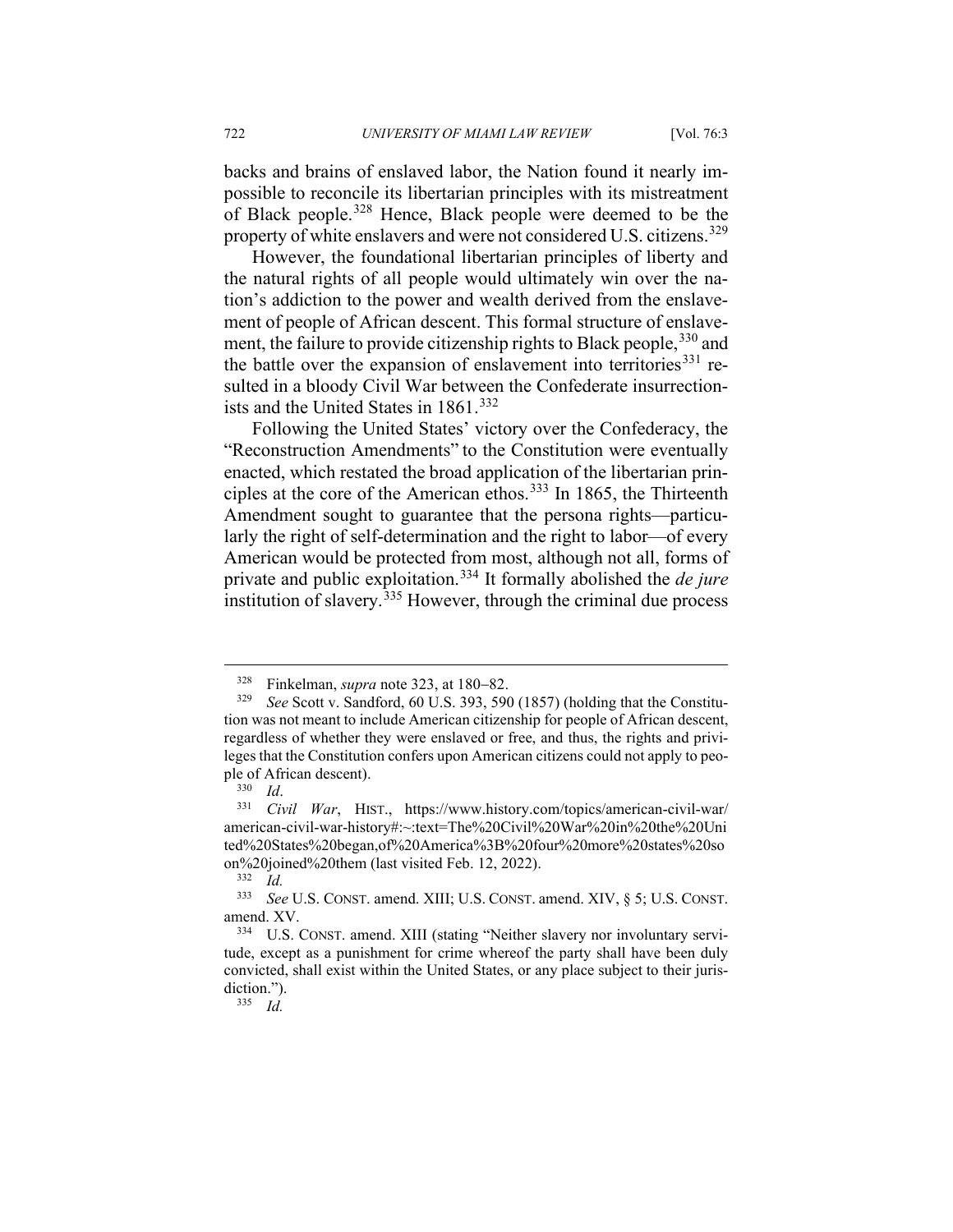exception in the Thirteenth Amendment,<sup>[336](#page-71-0)</sup> the government permitted private and public mistreatment of people as *state property*. [337](#page-71-1)

As the Confederate leadership regained power in the South, southern legislatures enacted "black codes"—state-sanctioned, racially-based rules and restrictions on the lives, liberty, and property rights of Black people.<sup>[338](#page-71-2)</sup> In direct response to the black codes, the nation adopted two additional constitutional amendments granting citizenship rights<sup>[339](#page-71-3)</sup> to newly-freed Black people and voting rights to Black males, respectively.<sup>[340](#page-71-4)</sup> The federal government's protec-tion of Black people and their rights was short lived.<sup>[341](#page-71-5)</sup> Following Reconstruction and the restoration of southern white supremacy,  $342$ the Supreme Court diminished the protective impact of the Four-teenth Amendment,<sup>[343](#page-71-7)</sup> again exposing Black lives to renewed exploitation, oppression, and abuses.

After nearly another century of racial abuse and inequality, in 1954, the Supreme Court issued the landmark decision of *Brown v.* 

 $\frac{336}{337}$  *Id.* 

<span id="page-71-1"></span><span id="page-71-0"></span>See generally MICHELLE ALEXANDER, THE NEW JIM CROW: MASS INCAR-CERATION IN THE AGE OF COLORBLINDNESS (2010); *see also* 13TH (Kandoo Films 2016).

<span id="page-71-2"></span><sup>338</sup> *See generally* DOUGLAS BLACKMON, SLAVERY BY ANOTHER NAME: THE RE-ENSLAVEMENT OF BLACK AMERICANS FROM THE CIVIL WAR TO WORLD WAR II (2008).

 $\frac{339}{340}$  *Id.* at 52.

<span id="page-71-5"></span><span id="page-71-4"></span><span id="page-71-3"></span><sup>340</sup> *Id*. 341 *See generally* JUAN WILLIAMS, EYES ON THE PRIZE: AMERICA'S CIVIL RIGHTS YEARS, 1954–1965 (1987) (documenting the Black struggle for civil rights).

 $\frac{342}{343}$  *Id.* 

<span id="page-71-7"></span><span id="page-71-6"></span><sup>343</sup> *See, e.g.*, the Slaughter-House Cases, 83 U.S. 36, 81–82 (1872) (limiting Fourteenth Amendment's application Fourteenth Amendment to the Constitution to federal rights, such as the right to interstate travel, but not "state rights" such as intra-state travel); United States v. Cruikshank, 92 U.S. 542, 552−53 (1875) (limiting Fourteenth Amendment's applicability to state governments when white mob killed one hundred Black people but nevertheless evaded criminal punishment). However, in the 1920s, the Supreme Court began a series of decisions that interpreted the Fourteenth Amendment to "incorporate" most portions of the Bill of Rights, making these portions, for the first time, enforceable against the State governments. *See, e.g.,* Gitlow v. New York, 268 U.S. 652, 666 (1925) (expressly holding that States were bound to protect freedom of speech).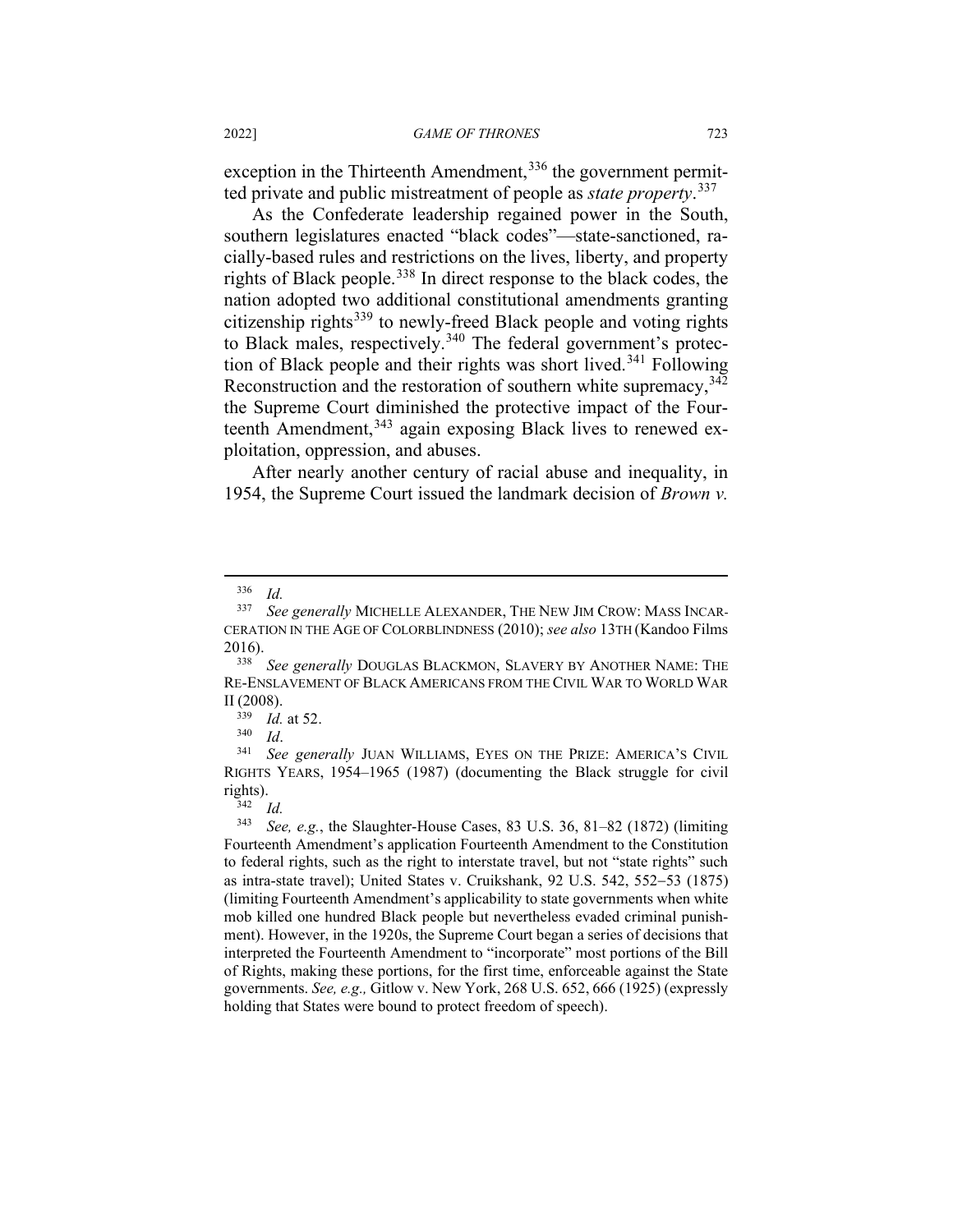*Board of Education*. [344](#page-72-0) That case held that racially segregated public schools were unconstitutional.<sup>[345](#page-72-1)</sup> This decision restored the nation's commitment to applying our founding libertarian principles to Black people. Consequently, Black people believed that the federal government and the courts would once again be allies in their struggle for equal justice.<sup>[346](#page-72-2)</sup>

In the 1960s, Black people advocated for their constitutional rights through peaceful civil rights protests, marches, and sit-ins,  $347$ resulting in President Lyndon B. Johnson signing into law the Civil Rights Act of 1964.[348](#page-72-4) Hence, the federal government has both a constitutional and a statutory duty to protect Black people's right to be free from expropriation. The law provides federal courts with the jurisdiction to protect Black lives, recognizing that throughout our history, Black people have been particularly vulnerable to govern-mental abuse and should be afforded special, federal protection.<sup>[349](#page-72-5)</sup> Yet, even today, there is no federal statute that expressly prohibits the expropriation of Right of Property for Black people. This is particularly troublesome for those student athletes who play for NCAA teams and yet fail to see the fruits of their labor, as many of them struggle to afford basic necessities.

As reflected in the Black struggle for equality in America, constitutional law continues to develop in a manner that seeks to ensure the fulfillment of our libertarian vision of individual rights under the law. Today, the Constitution expressly provides this protection in the Thirteenth Amendment's prohibition of enslavement of people,

<span id="page-72-0"></span><sup>344</sup> 347 U.S. 483, 495 (1954), *supplemented sub nom. Brown v. Bd. of Educ.*, 349 U.S. 294 (1955) (ruling that state laws establishing racial segregation in public schools are unconstitutional, even if the segregated schools are otherwise equal in quality). This was followed by decades of the battle of the desegregation of public schools, including universities. *See generally* JACK BASS, UNLIKELY HE-ROES 17 (1990) (documenting the role federal circuit court judges played in the implementation of the *Brown* decision).

<sup>&</sup>lt;sup>345</sup> *Brown*, 347 U.S. at 495.<br><sup>346</sup> BASS *supra* note 344 at

<sup>&</sup>lt;sup>346</sup> BASS, *supra* note 344, at 17.<br><sup>347</sup> See generally Civil Rights 40

<span id="page-72-3"></span><span id="page-72-2"></span><span id="page-72-1"></span><sup>347</sup> *See generally Civil Rights Act of 1964*, HIST., http://www.history.com/topics/black-history/civil-rights-act (last updated Jan. 20, 2022).

<span id="page-72-5"></span><span id="page-72-4"></span><sup>348</sup> U.S. federal anti-discrimination law protects groups of people with common characteristics from discrimination on the basis of those characteristics, which include race, color, religion, national origin, and other such categories. *See generally* Civil Rights Act of 1964, P.L. 88-352, 78 Stat. 241 (1964).

<sup>349</sup> *See* WILLIAMS, *supra* note 341, at 17.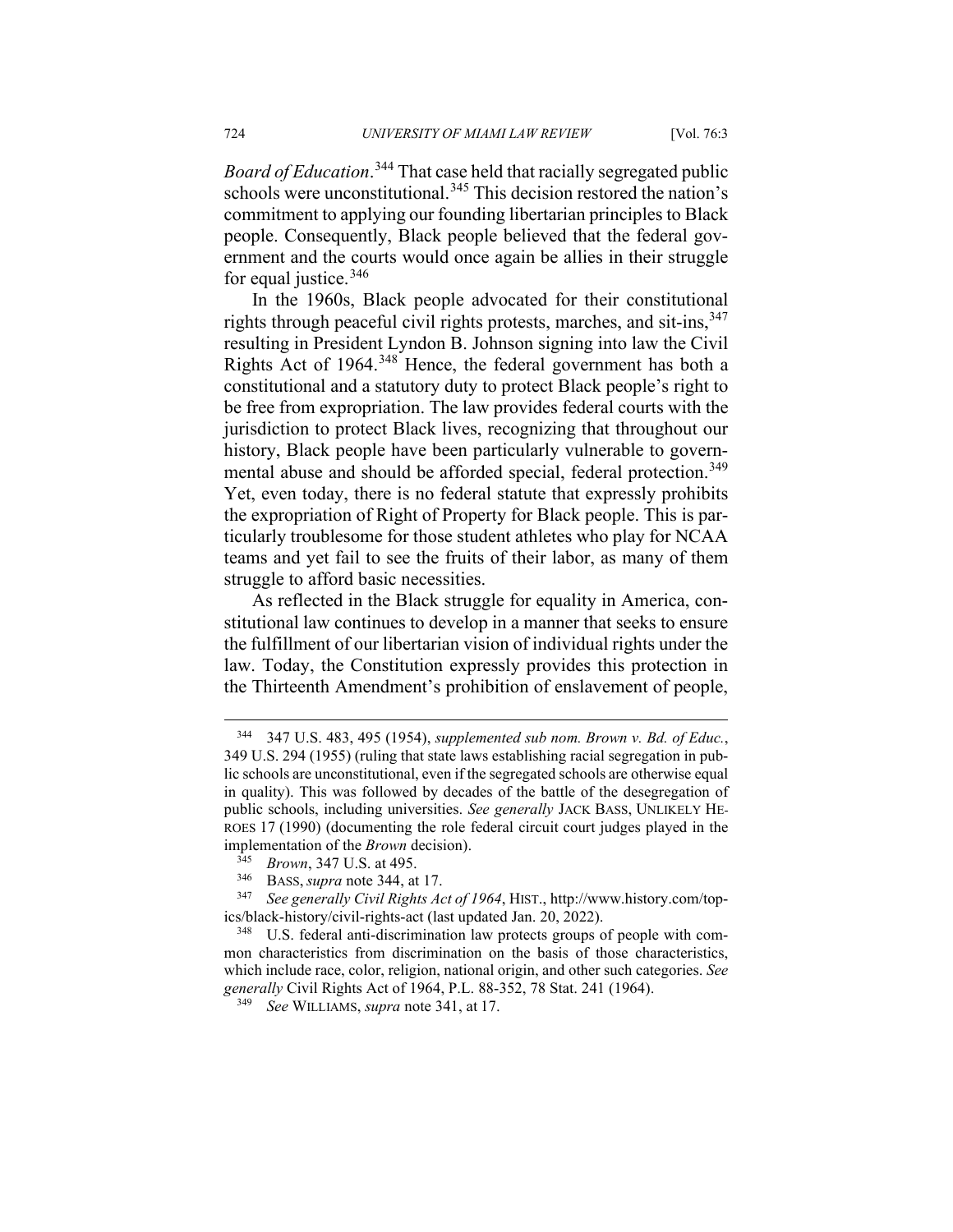protecting the person and their labor,  $350$  and the citizenship rights expressly provided for in the Fourteenth Amendment.<sup>[351](#page-73-1)</sup> Moreover, the Constitution provides additional protections in the Takings Clause of the Fifth Amendment,  $352$  and in the reservation of rights to the individual pursuant to the Ninth Amendment.<sup>[353](#page-73-3)</sup> Hence, there are strong constitutional provisions that functionally recognize and protect the persona rights of individuals, which includes those of Black people.

As the Fourteenth Amendment expressly grants Congress the authority to guarantee the effectiveness of that Amendment, Con-gress is authorized to enact protections for persona rights.<sup>[354](#page-73-4)</sup> Therefore, Congress has a constitutional mandate to enact laws that protect personal liberties from governmental and private exploitation.

### 2. FUNDAMENTAL RIGHTS

Another argument supporting the proposition that persona is protected against government exploitation is the Supreme Court's expansion of the rights it deems to be fundamental. Since 1925, the Court has expanded the number of unenumerated or fundamental rights and civil liberties that protect individuals against federal and state infringements.[355](#page-73-5) To determine whether an unenumerated right is fundamental, the Court looks to "history, legal traditions, and practices [to] provide the crucial guideposts for responsible decision making."[356](#page-73-6) As previously discussed, persona embodies the

 $350$  U.S. CONST. amend. XIII.<br> $351$  IIS CONST amend XIV

 $^{351}$  U.S. CONST. amend. XIV.<br> $^{352}$  U.S. CONST amend V.

<span id="page-73-2"></span><span id="page-73-1"></span><span id="page-73-0"></span>U.S. CONST. amend. V ("No person shall . . . be deprived of life, liberty, or property, without due process of law; *nor shall private property be taken for public use, without just compensation*." (emphasis added)).

 $353$  U.S. CONST. amend. XIV.<br> $354$  See U.S. CONST amend. U.

<sup>&</sup>lt;sup>354</sup> *See* U.S. CONST. amend. IX.<br><sup>355</sup> See Gitlow y. People 268 U

<span id="page-73-5"></span><span id="page-73-4"></span><span id="page-73-3"></span><sup>355</sup> *See* Gitlow v. People, 268 U.S. 652, 652 (1925) (internal quotation marks omitted) (holding the Fourteenth Amendment extended the First Amendment's provisions protecting freedom of speech and freedom of the press to apply to the governments of U.S. states).

<span id="page-73-6"></span><sup>356</sup> *See* Washington v. Glucksberg, 521 U.S. 702, 721 (1997) ("[W]e 'ha[ve] always been reluctant to expand the concept of substantive due process because guideposts for responsible decisionmaking in this unchartered area are scarce and open-ended.'") (quoting Collins v. City of Harker Heights, 503 U.S. 115, 125 (1992)).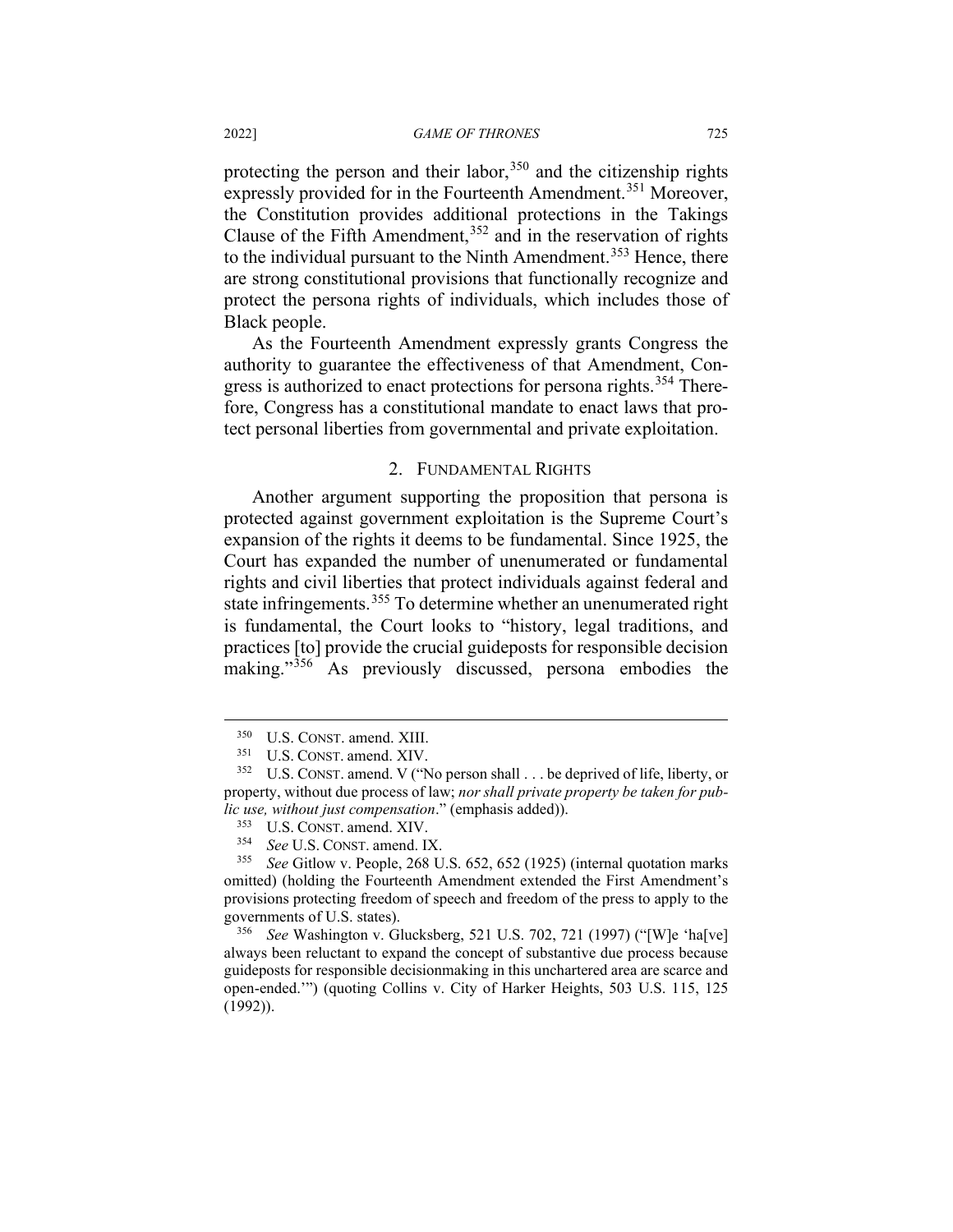foundational, libertarian principles found in the Bill of Rights and in the Reconstruction Amendments.<sup>[357](#page-74-0)</sup>

Under the Due Process Clause of the Fourteenth Amendment, no State shall "deprive any person of life, liberty, or property, without due process of law."[358](#page-74-1) The fundamental liberties protected by this Clause include most of the rights enumerated in the Bill of Rights.[359](#page-74-2) In addition, these liberties extend to certain personal choices central to individual dignity and autonomy, including inti-mate choices that define personal identity and beliefs.<sup>[360](#page-74-3)</sup> The identification and protection of fundamental rights is an enduring part of the judicial duty to interpret the Constitution. That responsibility, however, "has not been reduced to any formula."<sup>[361](#page-74-4)</sup> Rather, it requires courts to exercise reasoned judgment in identifying interests of the person so fundamental that the State must accord them their respect.<sup>[362](#page-74-5)</sup> That process is guided by many of the same considerations relevant to analyses of other constitutional provisions that set forth broad principles rather than specific requirements. History and tradition guide and discipline this inquiry but do not set its outer boundaries.<sup>[363](#page-74-6)</sup> That method respects our history, and learns from it, without allowing the past alone to rule the present.

In 2015, in the landmark case of *Obergefell v. Hodges*, [364](#page-74-7) the Supreme Court formulated a test for determining whether a right is fundamental.<sup>[365](#page-74-8)</sup> In that case, the Court identified "four principles

<span id="page-74-7"></span><span id="page-74-6"></span><span id="page-74-5"></span>Obergefell v. Hodges, 576 U.S. 644, 665 (2015) (holding that fundamental right to marry applies "with equal force to same-sex couples").<br> $\frac{365}{100}$  See id Tinder the Due Process Clause of the Fourteentl

<span id="page-74-8"></span>See id. Under the Due Process Clause of the Fourteenth Amendment, no State shall "deprive any person of life, liberty, or property, without due process of law." U.S. CONST. amend. XIV, § 1. The fundamental liberties protected by this Clause include most of the rights enumerated in the Bill of Rights. *See* Duncan v. Louisiana, 391 U.S. 145, 148 (1968). In addition, these liberties extend to certain personal choices central to individual dignity and autonomy, including intimate choices that define personal identity and beliefs. *See, e.g*., Eisenstadt v. Baird, 405

<sup>357</sup> *See supra* Section III.A. 358 U.S. Const. amend. XIV, § 1. 359 *See* Duncan v. Louisiana, 391 U.S. 145, 148 (1968).

<span id="page-74-4"></span><span id="page-74-3"></span><span id="page-74-2"></span><span id="page-74-1"></span><span id="page-74-0"></span><sup>360</sup> *See, e.g*., Eisenstadt v. Baird, 405 U.S. 438, 453 (1965); *see also* Griswold v. Connecticut, 381 U.S. 479, 484–86 (1965).<br> $^{361}$  Poe v Hilman 367 H S 497 542 (196

 $^{361}$  Poe v. Ullman, 367 U.S. 497, 542 (1961) (Harlan, J., dissenting).<br> $^{362}$  See id

 $362$  See *id*.<br> $363$  See Lay

<sup>363</sup> *See* Lawrence v. Texas, 539 U.S. 558, 572 (2003).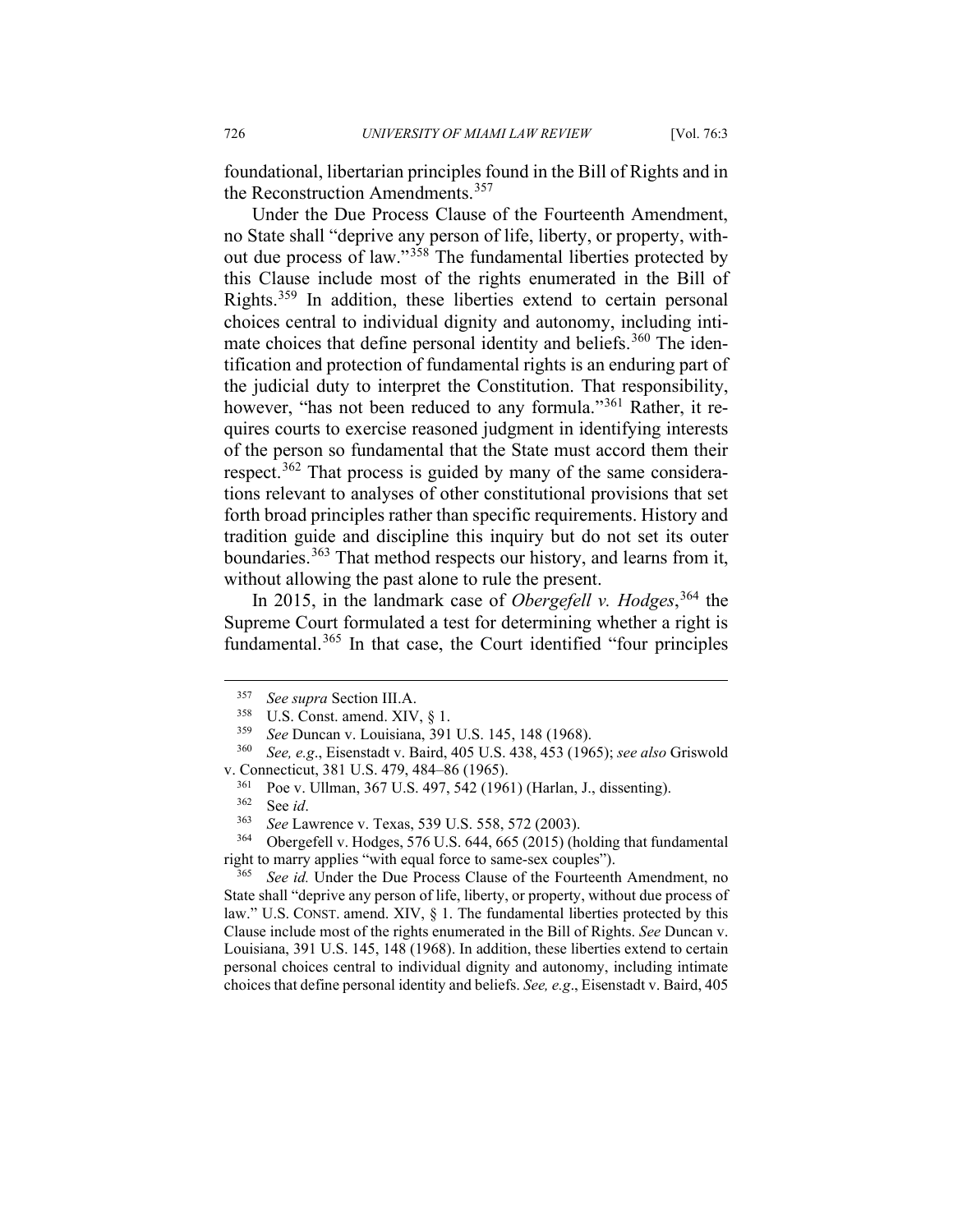and traditions [that] demonstrate that the reasons marriage is fundamental under the Constitution apply with equal force to same-sex couples."[366](#page-75-0) While two of these principles are specific to marriage, two are not. The Court provided a two-prong test to determine whether persona rights are fundamental: (1) are persona rights inherent in the concept of individual autonomy; and (2) are persona rights a keystone of our social order?<sup>[367](#page-75-1)</sup> The answer to both questions is "yes."

As noted previously in Section II.A, persona is synonymous with personal liberty, which is *the* cornerstone of our social order, is inherent to our concept of individual autonomy, and underlies our culture and traditions. In addition to the express provisions in the Constitution protecting Right to Property, the Supreme Court has also recognized personal liberty in several key cases. Thus, the Court reiterated a substantive due process aspect of persona inherent in the Fourteenth Amendment, explaining that its prior cases held that the amendment guarantees "more than fair process," to include a "substantive sphere" which bars "certain government actions regardless of the fairness of the procedures used to implement them." $368$ 

As presented above, the protection of persona against state infringement meets the Supreme Court's criteria for what constitutes a fundamental right, as established in *Obergefell* and other key fundamental rights decisions.

U.S. 438, 453 (1965); *see also* Griswold v. Connecticut, 381 U.S. 479, 484–86 (1965). The identification and protection of fundamental rights is an enduring part of the judicial duty to interpret the Constitution. That responsibility, however, "has not been reduced to any formula." Poe v. Ullman, 367 U.S. 497, 542 (1961) (Harlan, J., dissenting). Rather, it requires courts to exercise reasoned judgment in identifying interests of the person so fundamental that the State must accord them their respect. *See id.* That process is guided by many of the same considerations relevant to analyses of other constitutional provisions that set forth broad principles rather than specific requirements. History and tradition guide and discipline this inquiry but do not set its outer boundaries. *See* Lawrence v. Texas, 539 U.S. 558, 572 (2003). That method respects our history and learns from it without allowing the past alone to rule the present.<br> $\frac{366}{266}$  Obergefell 576 U.S. at 665,660

<span id="page-75-0"></span><sup>&</sup>lt;sup>366</sup> *Obergefell*, 576 U.S. at 665, 669.<br><sup>367</sup> *Id* 

<span id="page-75-2"></span><span id="page-75-1"></span> $rac{367}{368}$  *Id.* 

*Id.* at 438-429.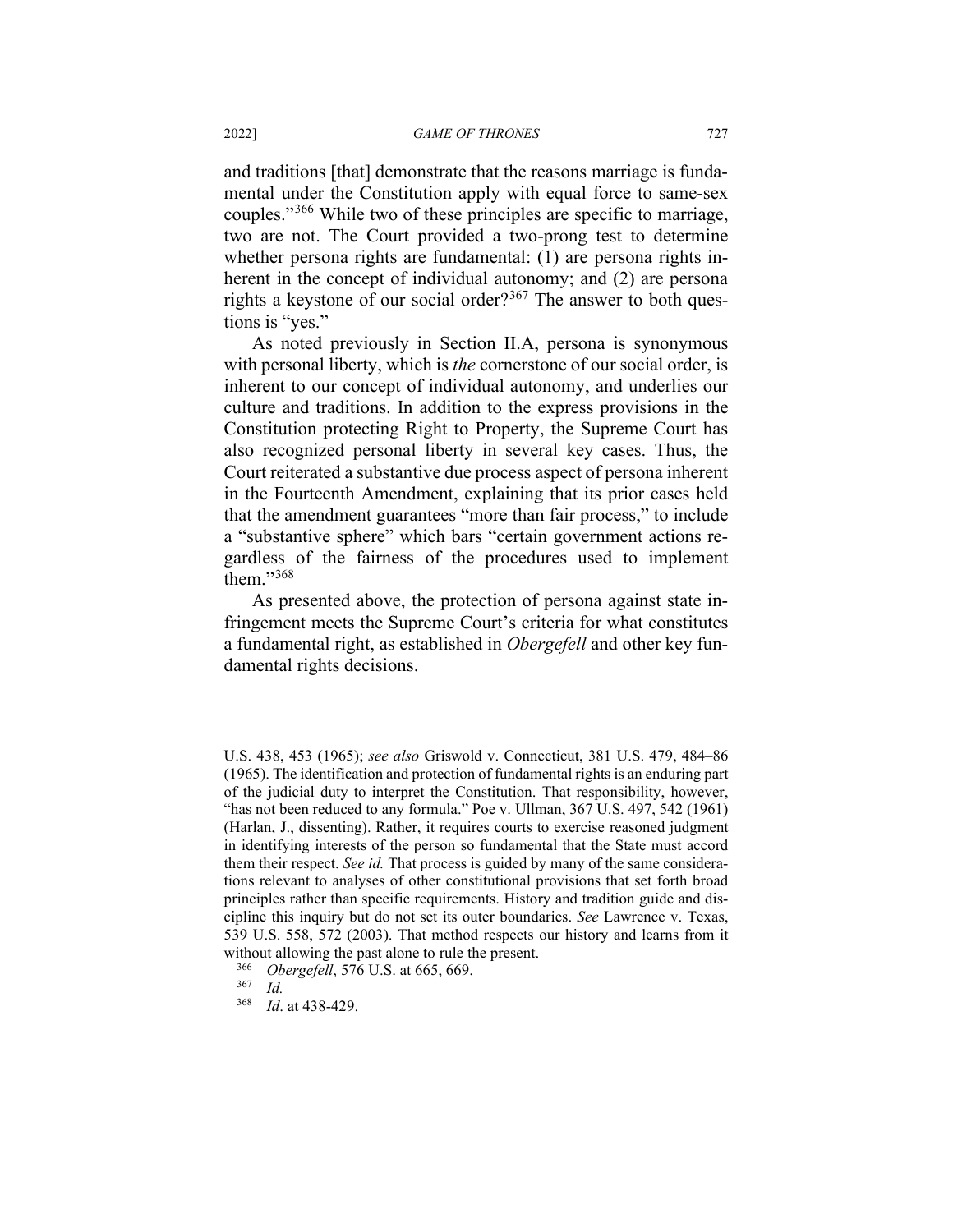### 3. STRICT SCRUTINY

Furthermore, because the Court has adopted strict scrutiny analysis in cases where governmental action wrongfully infringes on persona in the name of liberty, any governmental action that wrong-fully infringes on a persona right is suspect.<sup>[369](#page-76-0)</sup> Hence, any governmental expropriation of personal rights must be viewed from a strict scrutiny standard of review, due to its status as a fundamental right.

In *Washington v. Glucksberg*, [370](#page-76-1) the Court articulated a two-step test on how to protect fundamental rights: (1) the Due Process Clause "specially" protects rights and liberties deeply rooted in tradition and implicit in the concept of ordered liberty; and (2) a 'careful description' of the asserted fundamental liberty interest is required."[371](#page-76-2) The *Glucksberg* Court also acknowledged a line of cases which applied heightened scrutiny while invoking either fundamen-tal rights or liberty interests.<sup>[372](#page-76-3)</sup> It concluded "[t]he 'liberty' guaranteed by the due process clause of the fourteenth amendment . . . may not be interfered with [by] legislative action which is arbitrary or without reasonable relation to some purpose within the competency of the state to affect . . . the individual has certain fundamental rights which must be respected.  $373$ 

Hence, the Fourteenth Amendment's Due Process Clause provides a meaningful alternative to the Takings Clause when it comes to analyzing the limitations on the government's power of eminent domain. It also provides both a judicial basis for assessing the exploitation of individual rights outside the Takings Clause, and arguably provides for more remedies, and more comprehensive compensation, than does the "just compensation" provision of the Fifth Amendment.<sup>[374](#page-76-5)</sup>

<sup>&</sup>lt;sup>369</sup> Washington v. Glucksberg, 521 U.S. 702, 703, 721 (1997).

 $\frac{370}{371}$  *Id.* at 703.

*Id.* at 721.

<span id="page-76-3"></span><span id="page-76-2"></span><span id="page-76-1"></span><span id="page-76-0"></span><sup>372</sup> *See id.* (citing Planned Parenthood v. Casey, 505 U.S. 833, 851 (1992); Eisenstadt v. Baird, 405 U.S. 438, 464-65 (1965); Loving v. Virginia, 388 U.S. 1, 11 (1967)); Griswold v. Connecticut, 381 U.S 479, 503−04, 511 (1965); Skinner v. Okla. *ex rel.* Williamson, 316 U.S. 535, 541 (1942); Pierce v. Soc'y of the Sisters, 268 U.S. 510, 534−36 (1925); Meyer v. Nebraska, 262 US. 390, 399−400, 403 (1923)).

<span id="page-76-5"></span><span id="page-76-4"></span> $373$  Meyer v. Nebraska, 262 US. 390, 400, 401 (1923).

See U.S. CONST. amend. V.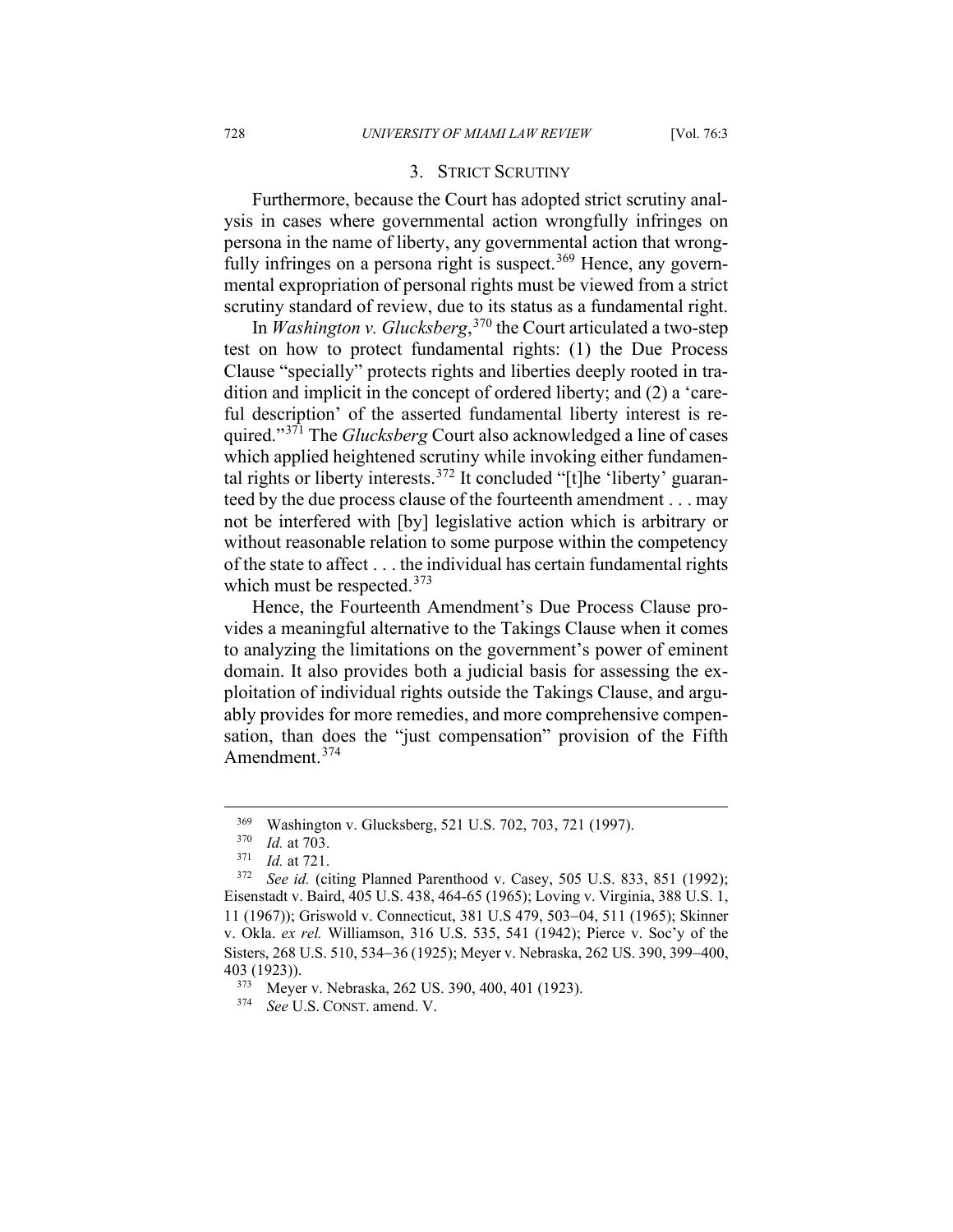In summary, there are three reasons why the government should not be permitted to expropriate persona. First, persona embraces foundational, libertarian principles that place the right of the indi-vidual over the whims of the government.<sup>[375](#page-77-0)</sup> Second, persona, particularly NIL, is a peculiar type of property—"natural property" that should never be the subject of "public purpose." Third, the governmental exploitation of persona is a violation of the Due Process Clause of the Fourteenth Amendment. This violation should be judged under the "strict scrutiny" lens and should be *adequately* not "justly"—compensated.

Relative to the particular case of the NCAA and its government partners' expropriation of college athletes' persona, including their NIL, such wrongful behavior must be stopped and the harm redressed. The reasons are clear: (1) NCAA students' NIL rights, and other persona rights, should not be subject to eminent domain; (2) the students' rights should never be taken for public purpose; and (3) such expropriation stifles the development of a billion-dollar in-dustry and denies these players the opportunity to acquire wealth.<sup>[376](#page-77-1)</sup> Failing to take action means that collegiate athletes will continue to be uncompensated for the expropriation of their NIL, some of them will continue to live on college campuses in poverty, and the Nation will continue to face the moral disgrace of the compensation inequity between players and the NCAA executives and coaches.

# III. THE PERSONA PROTECTION ACT<sup>[377](#page-77-2)</sup>

Recognizing a dire need to protect persona, including NIL, from governmental overreach, Part III provides a proposed code in the

<sup>375</sup> *See* Nimmer, *supra* note 315, at 215–16.

<span id="page-77-1"></span><span id="page-77-0"></span><sup>376</sup> *Paying College Athletes—Top 3 Pros and Cons,* PROCON.ORG (Jan., 21, 2022), https://www.procon.org/headlines/paying-college-athletes-top-3-prosand-cons/ (finding that "[t]he player-level analysis reveals that the existing limits on player compensation effectively transfers resources away from students who are more likely to be black and more likely to come from poor neighborhoods towards students who are more likely to be white and come from higher-income neighborhoods.").

<span id="page-77-2"></span>This Act benefited from the Senate bill, Players Bill of Rights, and ABA proposal, the right of publicity, right of personality, personality. *See generally Booker, Senators Announce College Athletes Bill of Rights*, CORY BOOKER (Aug.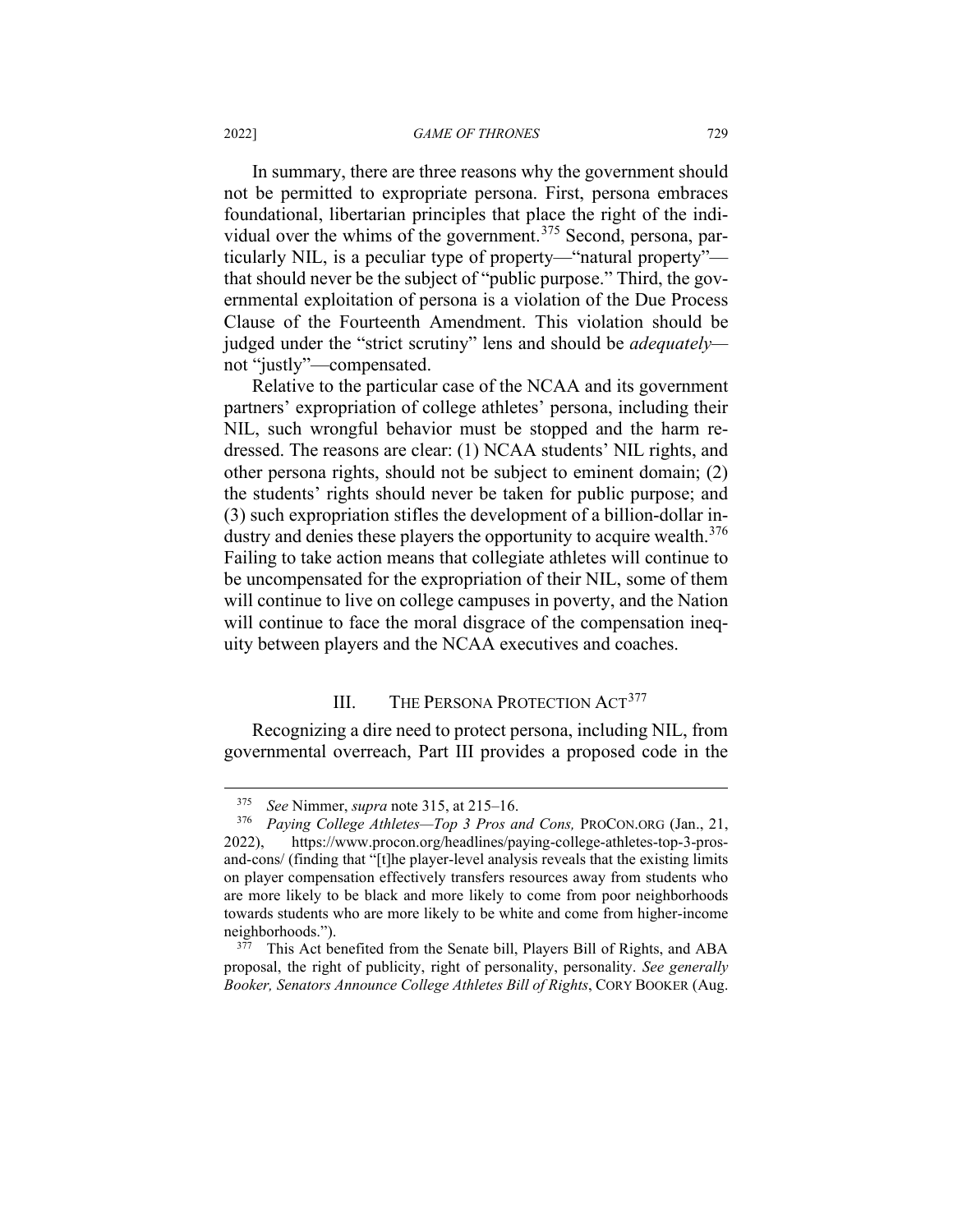form of a federal legislative solution. The following shows how such federal legislation would apply to the NCAA players controversy, responds to critiques of the proposed legislation, and proposes reparations as the equitable remedy.

# A. *Solution*

In response to the problem of the private property-eminent domain conundrum, it is imperative to protect the expectation of the natural property rights of persona from governmental expropriation. The "Persona Protection Act ("PPA") is the proposed solution to the questions remaining after the *Alston* decision and numerous state laws dealing with protecting NIL from governmental takings. This legislation reflects the normative claim that every person in this country has the constitutional right to be free from government control over one's persona.[378](#page-78-0) Additionally, the Act provides legal and equitable remedies if the government does, in fact, expropriate one's persona.[379](#page-78-1) These remedies are broader and more equitable than the "just compensation" that is provided by the Takings Clause.<sup>[380](#page-78-2)</sup> The specific provisions of PPA follow the main text of this Article as an Appendix. Three tenets reflected in the provisions of the PPA are as follows:

First, PPA recognizes that by enacting the Takings Clause in the Fifth Amendment, the Founders indirectly adopted the principle of eminent domain by which the government has the power to take private property for public purposes. Additionally, PPA recognizes the Takings Clause expressly restricts the government's eminent domain powers to takings for public purposes and subject to just compensation.

<sup>13, 2020),</sup> https://www.booker.senate.gov/news/press/booker-senators-announ ce-college-athletes-bill-of-rights; Kevin L. Vick & Jean-Paul Jassy, *Why a Federal Right of Publicity Statute Is Necessary*, ABA (Aug. 1, 2021), https://www.americanbar.org/content/dam/aba/publications/communications\_la wyer/august2011/why federal right publicity statute is necessary comm law \_28\_2.pdf.

 $378$  *See* Joondeph, *supra* note 205, at 541.<br> $379$  As both the Fifth Amendment and the

<span id="page-78-2"></span><span id="page-78-1"></span><span id="page-78-0"></span>As both the Fifth Amendment and the Fourteenth Amendment expressly grant Congress the authority to guarantee their effectiveness is authorized to enact the PPA. *See* U.S. CONST. amend. V, § 2; *see also* U.S. CONST. amend. XIV, § 5.

<sup>380</sup> *See* U.S. CONST. amend. V.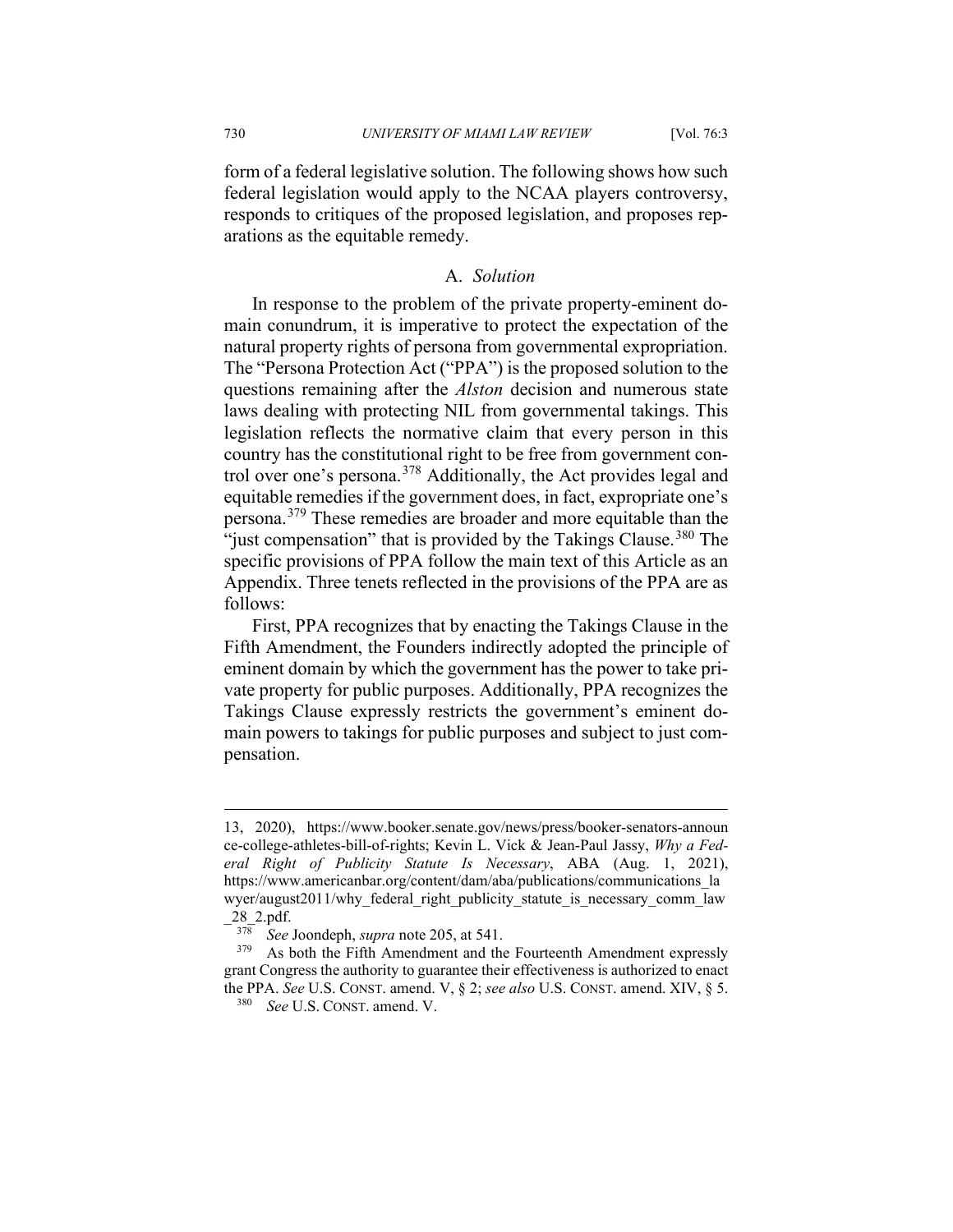Second, notwithstanding the constitutional restrictions on eminent domain, PPA recognizes that the government, both at the state and federal levels, has wrongfully expropriated—and continues to wrongfully expropriate—people's persona, or the virtual attributes of oneself. Particularly, through the use of the NCAA, which the government has granted tax-preferred, non-profit status, state and local governments, especially those that own and operate NCAA member schools, have robbed its member athletes of their persona rights, including the right to capitalize on their NIL. This exploitation has been both direct and indirect. Governments have directly exploited members by exploiting players' labor. Governments have indirectly exploited members through the NCAA's eligibility rules. Following the *Alston* decision, and state laws prohibiting such exploitation, there is an obvious need to address this issue broadly.

Third, PPA seeks to broadly address the need to absolutely prohibit the government's eminent domain powers from applying, directly or indirectly, to the past, present, and future expropriation of persona, particularly, but not limited to NIL. In further response to this situation, PPA seeks to remedy past, present, and future expropriation of persona by providing all legal, equitable, and special (such as punitive damages) remedies, beyond and not limited to "just compensation." These remedies include the use of injunctive relief and constructive trusts (including a Victims' Compensation Fund), as well as the right to pursue claims under the Due Process Clause.

In conclusion, PPA provides a transformative solution: the absolute ban on the application of eminent domain to persona rights. PPA constitutes a win-win, as it protects the privacy of individuals while providing clear guidance to the government which avoids needless litigation. This change will deliver both justice and peace of mind for owners of persona rights.

## B. *Application*

The ultimate goal of PPA is to protect the persona rights of every American, not only NCAA players. However, it is useful to show how PPA would address the current debate over NCAA athletes' right to their NIL. When we apply PPA to the "pay-to-play" issue, the practical challenge is attracting more support for state or federal legislation embracing PPA. A federal PPA would address several of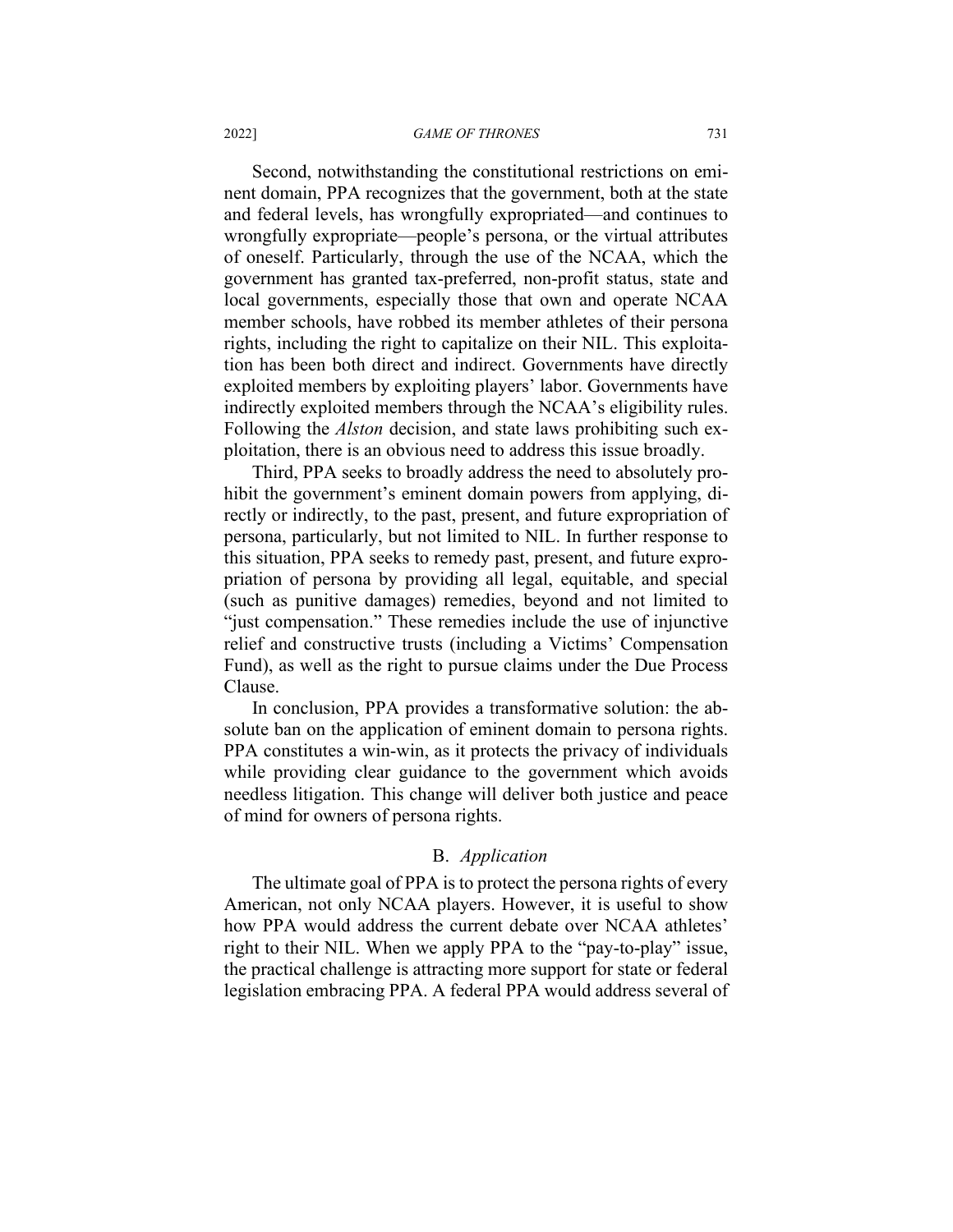the problems that were identified in the case study of the NCAA players' battle over their NIL,<sup>[381](#page-80-0)</sup> including a lack of uniformity, an unequal playing field, and the obstacles of developing a national media market for NIL. While a federal solution might be ideal, it is equally plausible for PPA to be the subject of state referendum, state legislation, or judicial action. However, there are several advantages to enacting a *federal* statute.

First, a federal PPA would add uniformity to the law on players' NIL rights. There is a lack of uniformity in the current laws as sev-eral, but not all,<sup>[382](#page-80-1)</sup> states have passed Fair-Pay-to-Play ("Fair Play") laws.[383](#page-80-2) This raises two sets of problems: those that relate to how each Fair Play law compares to one another, and those that relate to how the law in a Fair Play state compares to and applies in a state that has not yet enacted Fair Play laws. In regard to the first problem, varying State laws interpreted by their respective state courts will likely produce different rules which might create inequities. The second problem, one of comity, raises the difficulties when an athlete enrolled in a Fair Play school plays in a game hosted by and located in a non-Fair Play state. A federal PPA would address these problems by providing a single, superseding body of rules that would make for a better, more predictable operation of college sports.

Second, a federal PPA would level the playing field from state to state. Currently, there are more states that have not enacted Fair Play law than states that have enacted such laws.<sup>[384](#page-80-3)</sup> This causes a problem of fair competition in recruiting players, giving Fair Play schools a competitive edge over non-Fair Play schools. The most sought-after players would gravitate toward a NCAA school in that state that allows that player to compensation for their NIL. As a result, schools in Fair Play States would have a major competitive advantage over schools in non-Fair Play States. Not only would this create powerhouse teams, but it would also weaken the attraction of college sports as the competition would be lopsided. Moreover, as

 $\frac{381}{382}$  *See infra* Part I.

<span id="page-80-3"></span><span id="page-80-2"></span><span id="page-80-1"></span><span id="page-80-0"></span><sup>382</sup> Andrew Smalley, *Student-Athlete 'Pay for Play' Gets Lawmakers' Attention*, NCSL (May 24, 2021), https://www.ncsl.org/research/education/studentathlete-pay-to-play-gets-lawmakers-attention-magazine2021.aspx.<br> $\frac{383}{16}$ 

 $\frac{383}{384}$  *Id.* 

<sup>384</sup> *Id*.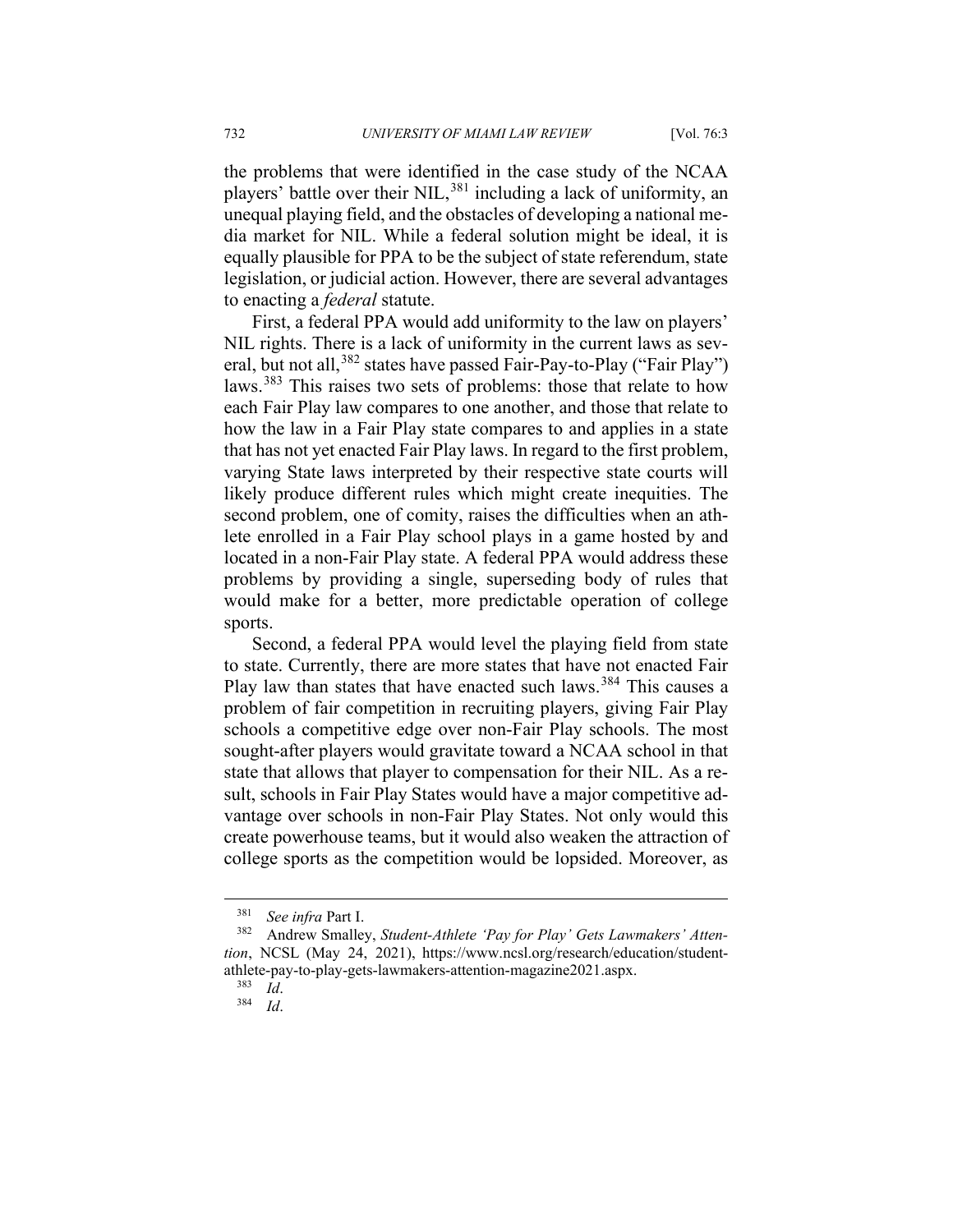successful college sports teams drive revenue in many forms, including media, advertising, ticket sales, and increased student enrollment, Fair Play schools would receive an increase in financial benefits. This problem is aggravated by the NCAA interim rules relating to NIL, which narrowly applies if a student plays for a school that is located in a state that has enacted a Fair Play law.

Third, a federal PPA would facilitate and promote an orderly market for college athletes' NIL because that market is a national one, involving interstate commerce under federal jurisdiction. Because media is interstate, sports are played in various states, and players are required to cross state boundaries, the federal govern-ment has jurisdiction over college sports.<sup>[385](#page-81-0)</sup> Moreover, it is incumbent on the federal government to protect and defend the NIL rights of college athletes. The enactment of a federal PPA would spell out this fact and would clarify issues including enforceability, fines and penalties for noncompliance, retroactivity, defeasibility, and other details. Most importantly, a federal PPA would mean that players would be entitled to their NIL as a matter of right rather than as a privilege granted by the NCAA and certain state governments, which would advance the concept of persona as a universal right, protected against all wrongful exploitation.

Hence, the enactment of a federal PPA, relative to the pay-toplay issue, would address the issues of uniformity, an unequal playing field, and the development of a national media market for NIL. A federal PPA would declare that college athletes have a right to their NIL and would protect that right against wrongful private and public exploitation. In doing so, a federal PPA would preempt both inconsistent state Fair Play laws and NCAA amateurism rules, promote the vitality of college sports by ensuring a level playing field, and enhance the value of NIL by protecting its national marketability. Furthermore, this development would add permanency and stability to such a right and promote a strong, lasting market for all attributes of persona from which every American can enjoy and financially benefit.

<span id="page-81-0"></span>LEGAL INFO. INST., *Sports Law*, CORNELL L. SCH., https://www.law.cornell.edu/wex/sports law (last visited Feb. 14, 2022).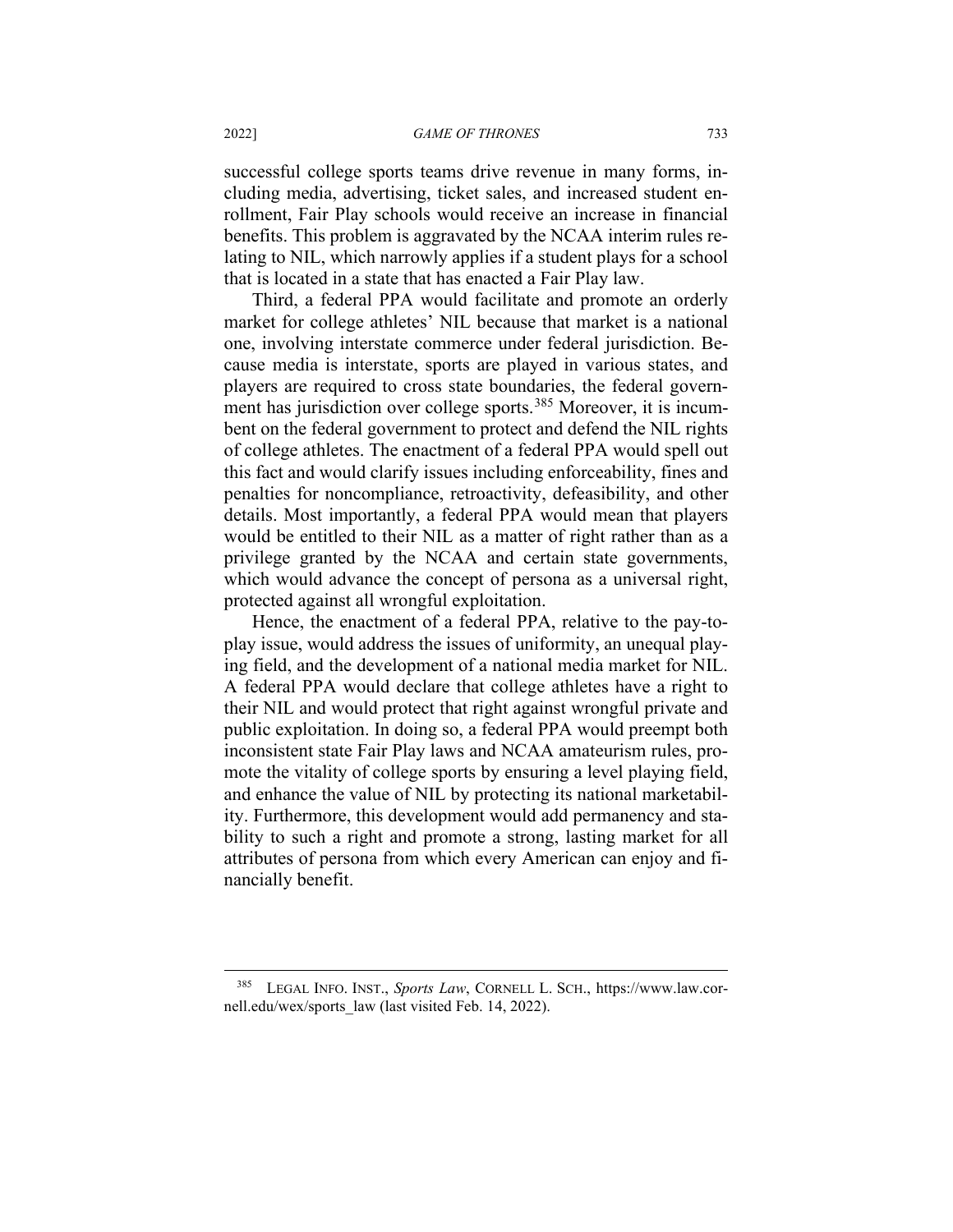## C. *Critiques*

This section briefly responds to several arguments against PPA as a proposed solution to the need to restrict the government's power of eminent domain. Each critique is accompanied by a response, which argues that the benefits of PPA outweigh its possible shortcomings.

First, some critics of PPA might argue that it is flawed because it is based on the premise that if persona is a right, it cannot be voluntarily contracted away or waived, which is what the college ath-letes agree to do when they agree to play for a NCAA team.<sup>[386](#page-82-0)</sup> In response to this critique, this Article posits that as a personal right, persona is alienable by its owner to another person or entity. Moreover, it concedes that a player has a choice to play for a NCAA team and derives a substantial increase in the value of its brand as a result of doing so. However, it contends that the NCAA rules are overbearing and does not allow for fair and open negotiation, and competition for a player's talent; and therefore, is a wrongful expropriation by government.

Second, some critics of PPA might argue that its enactment would destroy college athletics by turning it into a highly competitive, uncongenial activity, which is unbecoming of college life. There is no reason to believe this would be the outcome of the abolition of the amateurism rules. The abandonment of a similar amateurism rule in the Olympic Games shows that this is unlikely to be the case.<sup>[387](#page-82-1)</sup> There, Olympic athletes are reasonably competitive; however, they are still collegial. Moreover, this critique is flawed because the coaches of NCAA member schools are often highly compensated as professionals.<sup>[388](#page-82-2)</sup> That has not resulted in unprofessional behavior. Furthermore, following the enactment of PPA, college athletes would be permitted to hire professional agents, which would result in an increase in the earning opportunities for all athletes.

<span id="page-82-1"></span><span id="page-82-0"></span><sup>386</sup> *See* Victoria L. Jackson, *Opinion: It's Time to End the Notion of NCAA Amateurism*, GLOBAL SPORT MATTERS (Apr. 10, 2018), https://globalsport matters.com/culture/2018/04/10/opinion-its-time-to-end-the-notion-of-ncaa-amateurism/.<br> $\frac{387}{1}$ 

<span id="page-82-2"></span> $rac{387}{388}$  *Id.* <sup>388</sup> *Id*.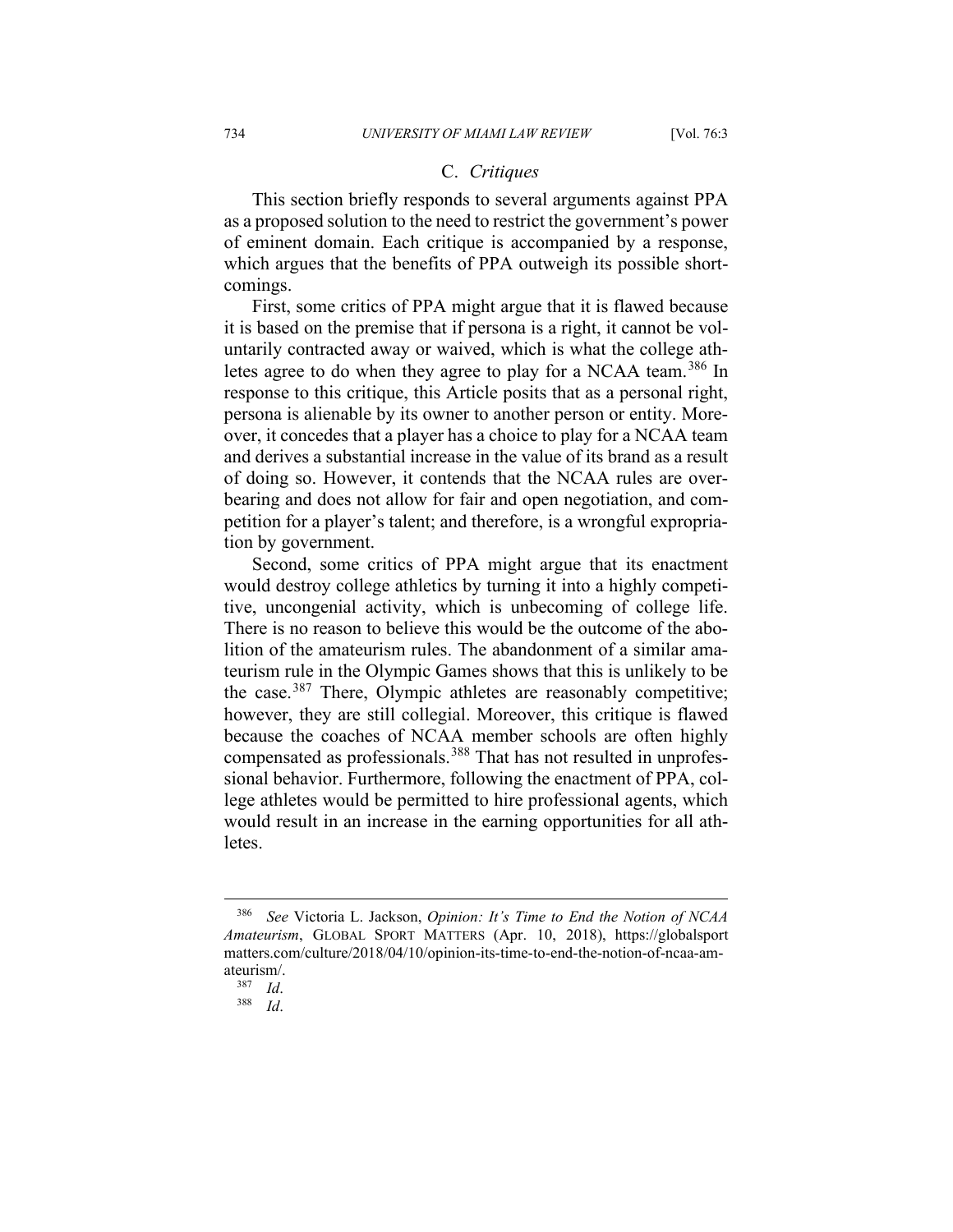Third, some critics might argue that the government's eminent domain powers allow it to take intellectual property for a public purpose with just compensation. In the case of the NCAA, if it was determined to be a governmental entity or that its rule constitute a taking, the players are justly compensated for waiving their NIL rights. This compensation comes in both direct and indirect forms and is invaluable. In addition to a free education and room and board, the players receive the benefit of the status of playing on an NCAA team, including media exposure. Moreover, in the case of the NCAA, critics might argue that there is no taking because the players have consented by waiving their NIL rights. In response, as to the consent issue, it is clear that the NCAA and its players have un-equal bargaining positions.<sup>[389](#page-83-0)</sup> Furthermore, in light of the enormous financial benefits the NCAA and its members receive, the compensation given to the players is anything but fair. Others would argue that PPA wrongfully deprives state legislatures of the power to determine the property rights of college athletes in their states. I argue that these state governments are currently benefiting from the wrongful expropriation of the property rights of college athletes, and therefore, are conflicted from making such a determination.

Therefore, PPA embodies both constitutional principles and good public policy. Contrary to the views of many critics, PPA will not result in a less collegial environment on college campuses. PPA does not mean that persona rights are inalienable; rather, PPA places the value of persona in the hands of the person whose NIL is being commercially used. Neither of those critiques negates the positive impact of PPA in recognizing and protecting the NIL and persona rights of all people who live in the U.S. Furthermore, prohibiting the government from using eminent domain relative to persona will likely promote a greater and richer marketplace for virtual assets, which will enhance the income and wealth of its owners, who may include young people who are socially and economically disadvantaged.

<span id="page-83-0"></span><sup>&</sup>lt;sup>389</sup> Moreover, there is the question of whether NCAA athletes, some of whom are minors, have the legal capacity, let along the emotional maturity, to contract away their rights.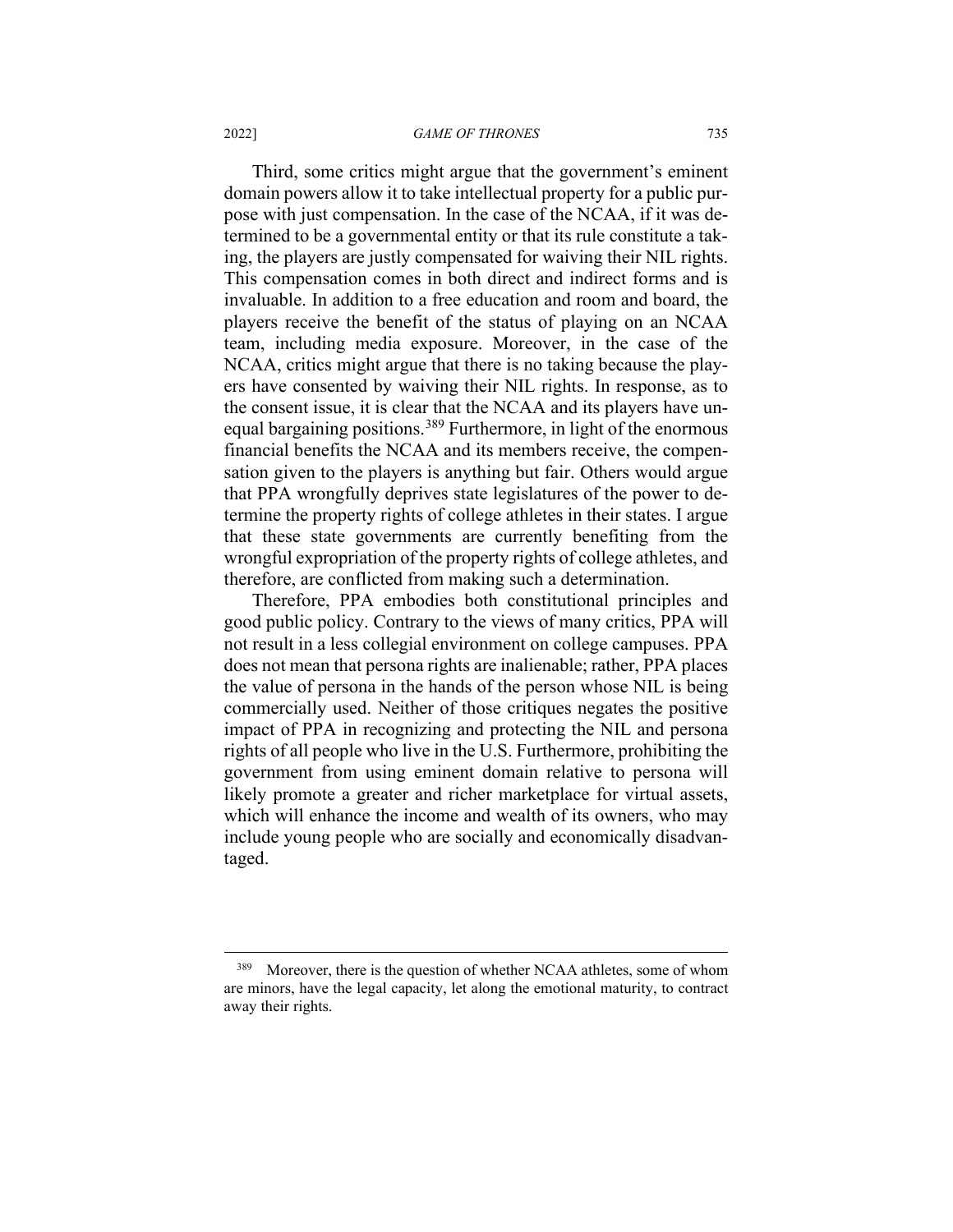### D. *Reparations*

Hence, one might conclude that the government, at all levels, directly and in agency or partnership with the NCAA, has wrongfully exercised its eminent domain power over the property rights of college athletes and without just compensation. If one accepts such an obvious, yet un-litigated, conclusion, what is the appropriate remedy for such infringements on the players' rights? NCAA athletes are at the mercy of the government to provide adequate, meaningful remedial relief to athletes. Moreover, the remedy for a taking is just compensation, which is woefully inadequate and does not address the punitive nature of the exploitation.

Therefore, this Article recommends a more equitable remedy is in the form of reparations—that is, a "Student Athlete Victims' Compensation Fund." Such a fund would compensate present and former players, as well as remediate the negative effects of current and past expropriation of the players' persona. Such remedies should include damages to the players themselves, their families, and their communities. Reparations should aggressively erase the direct and collateral effects of the wrongful expropriations. However, some critics might argue that a victims' reparations fund is too expensive to implement and will destroy college football.

Returning to the libertarian thesis of this Article, the *Alston* case evidences that libertarianism—the recognition and protection of the right of self—is present in the Supreme Court's jurisprudence. However, it is just barely present. While Justice Gorsuch and Justice Kavanaugh are the most libertarian-leaning justices on the Court today, they are far from truly embracing a Right of Property in oneself, as advanced in *Alston.* If those Justices were true libertarians, they would have recognized the players' rights to their persona, including to their NIL, and the fundamental right to its protection against *present and future* private and governmental exploitation. Accordingly, the Justices would have awarded the students remediation for the *past* takings of their property rights. Consequently, we need a robust conversation on the status of our fundamental rights, and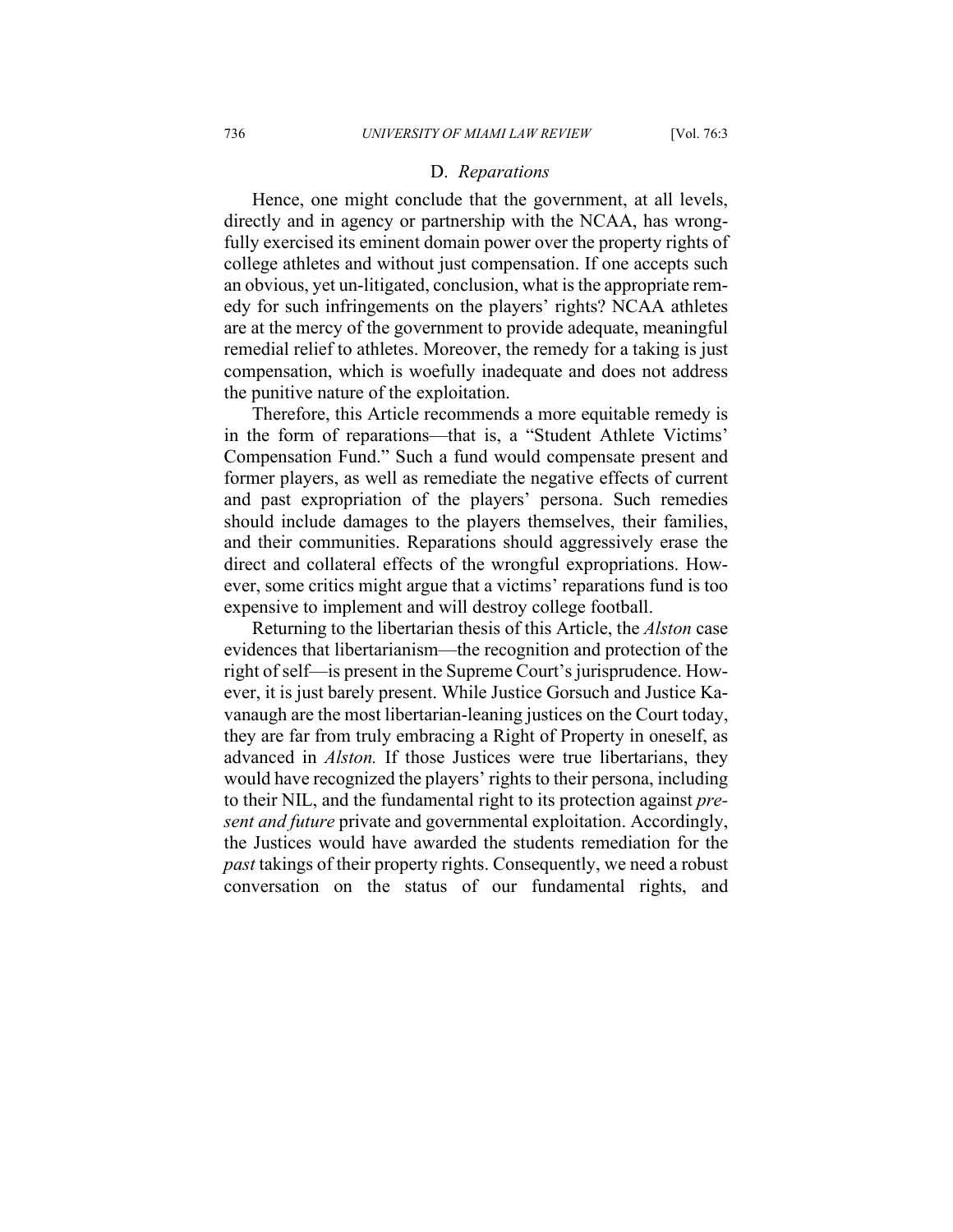particularly the role of the federal courts in protecting those rights against eminent domain within our federalist system of govern-ment.<sup>[390](#page-85-0)</sup>

## **CONCLUSION**

Eminent domain is an anti-libertarian concept that violates the most basic and sacred of our fundamental rights—private property ownership. This Article posits that persona, which includes NIL, is an inherent "natural" property right that every person in the U.S. possesses and which is beyond the reach of the government's eminent domain powers. Further, it concludes that any governmental expropriation of persona is subject to Fourteenth Amendment Due Process protections.

The NCAA college athletes' battle for control of their NIL is on the front lines of this important issue. State laws recognizing NCAA players' NIL rights provide a foundation for protecting those rights for everyone, not just NCAA athletes. To protect those rights from governmental takings, this Article offers a legislative solution which prohibits the government from expropriating persona.

It is time for the next generation of law students and lawyers to revise the words of Oliver Wendell Holmes, to conclude that the life of the law was, and is, the constant pursuit of justice and protection of individual rights from wrongful expropriations by the government.

<span id="page-85-0"></span><sup>390</sup> *See generally* Dombrowski v. Pfister, 227 F. Supp 556, 558 (E.D. La. 1964), *rev'd.* 380 U.S. 479, 559 (1965) (involving a civil rights criminal prosecution regarding segregation activities). Judge John Minor Wisdom, dissenting, argues: "[T]he crowning glory of American federalism . . . is the protection the United States Constitution gives to the private citizen against all wrongful governmental invasion of fundamental rights and freedoms . . . it makes federalism workable." *Id*. at 570–71 (Wisdom, J., dissenting) (footnotes and emphasis omitted).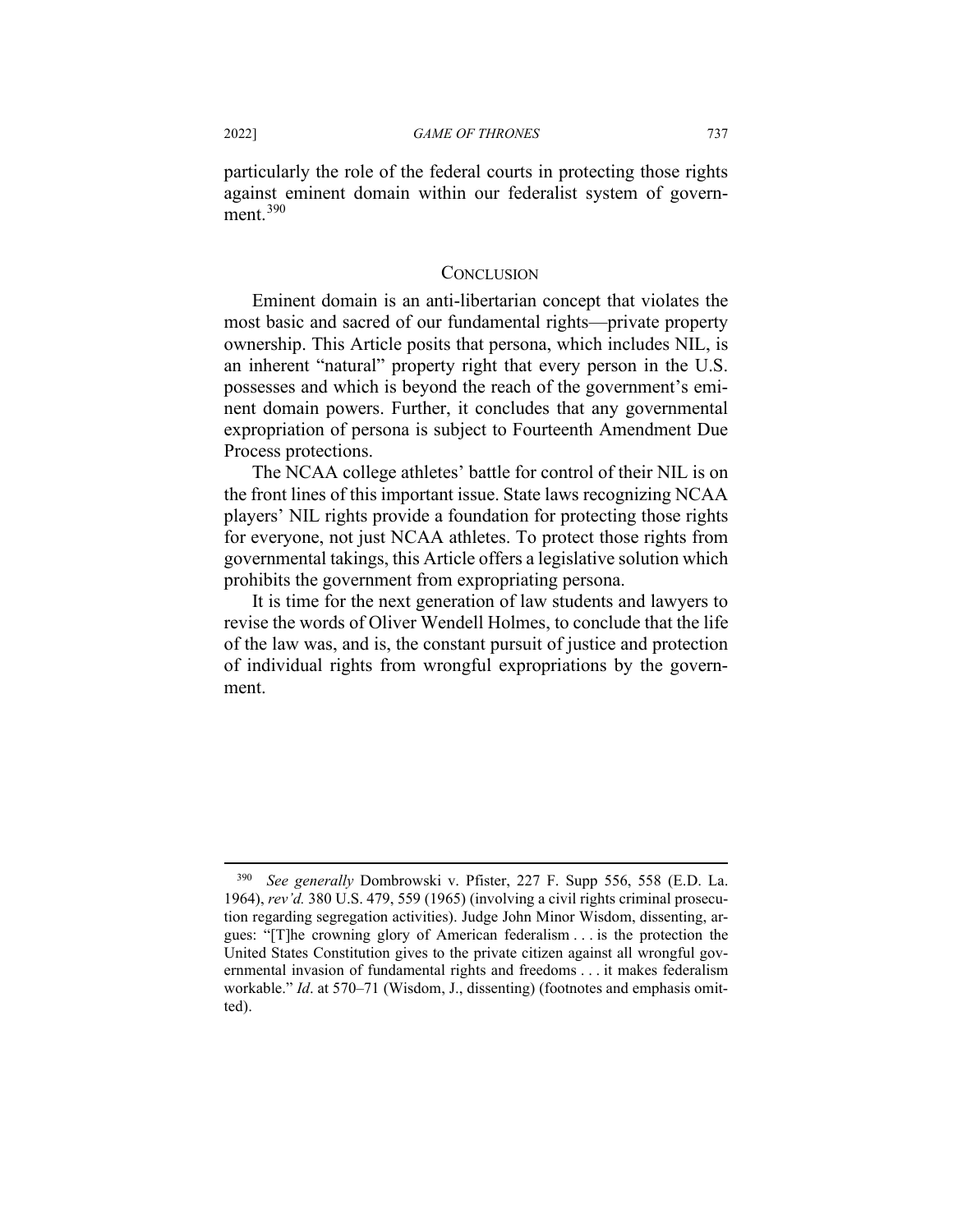### **APPENDIX**

Part III of this Article introduces the three tenets of the Persona Protection Act.<sup>[391](#page-86-0)</sup> The following provides the specific provisions of the Act.

## A. *Preamble*

There is an inherent Right of Property in which every American possesses and controls the attributes of self as a property right. The "Persona Protection Act" ("PPA") is the proposed code that would guide government and policymakers to identify and enforce the prohibition of the government's exercise of eminent domain to exploit virtual aspects of a person's self, particularly their NIL, referred to herein and defined as "persona."<sup>[392](#page-86-1)</sup> Additionally, PPA provides legal and equitable remedies for the wrongful exploitation of per-sona.<sup>[393](#page-86-2)</sup>

This Act recognizes that the right of private property is one of the cornerstones of our democracy. It is a fundamental belief of the Founders and is embodied in both the Declaration of Independence and the Bill of Rights. Despite its abuse in the ownership of people of African descent, the Right of Property was reiterated and expanded in the Reconstruction Amendments. In accordance with the Ninth Amendment to the U.S. Constitution, all rights not expressly superseded by the federal or state governments are reserved to the people.

However, in the Fifth Amendment, the Founders intentionally, or unintentionally, recognized the government's eminent domain over private property, albeit for limited public purpose. This created a conundrum of the extent to which eminent domain applies to private property.

To protect Right of Property, this Act provides that the government be prohibited from exploiting its eminent domain power to expropriate one's persona. Further, any such exploitation shall not be governed by the Fifth Amendment. Instead, any such exploitation is a violation of this Act, and shall be measured by strict scrutiny as a violation of the Due Process Clause of the Fourteenth Amendment.

<span id="page-86-1"></span><span id="page-86-0"></span> $^{391}$  *See supra* Part III.<br> $^{392}$  *See* "Persona" sup

<span id="page-86-2"></span><sup>392</sup> *See* "Persona," *supra* note 32.

<sup>393</sup> *See supra* note 379.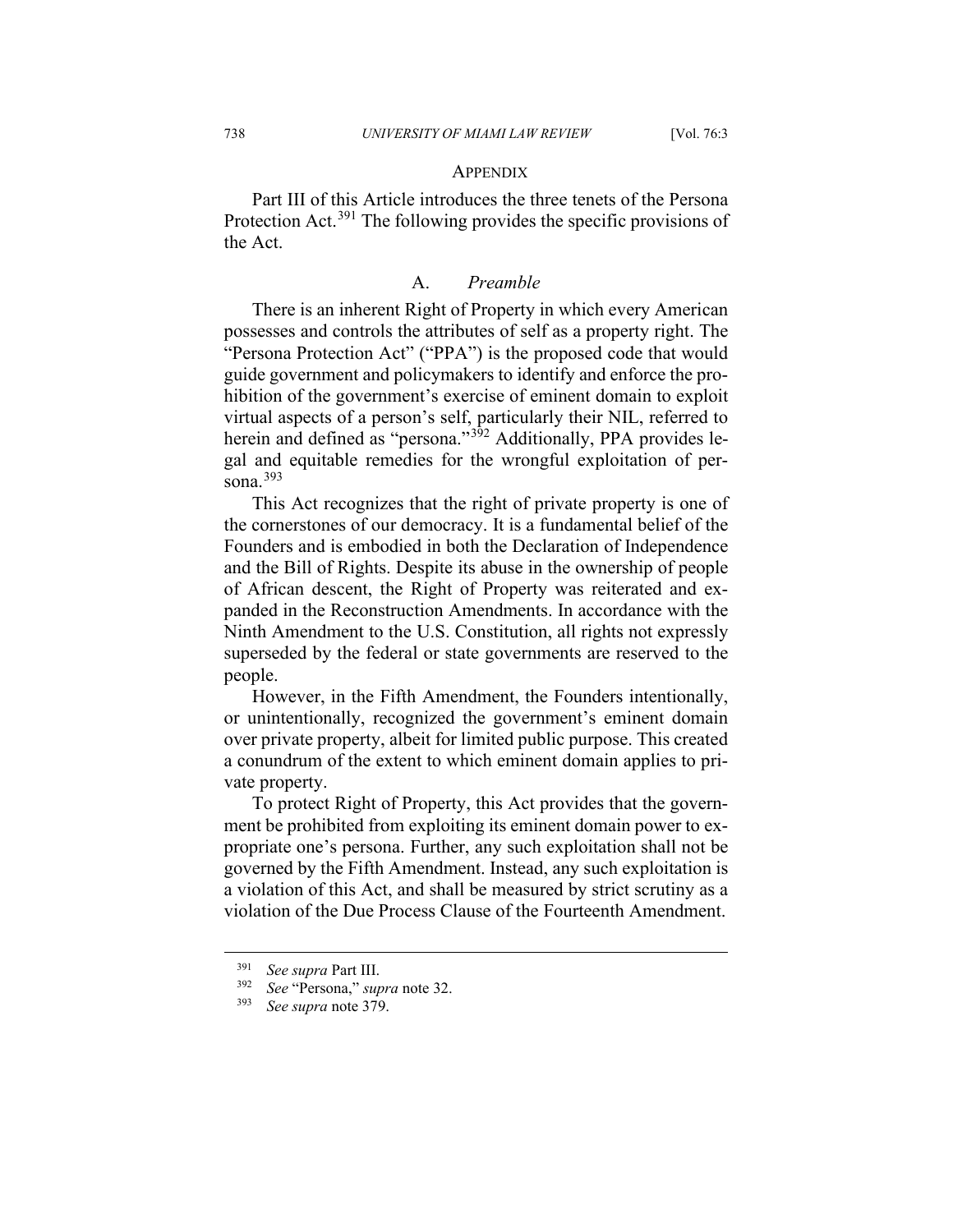Furthermore, this Act recognizes that the natural rights theory of property, as embodied in The Declaration of Independence and in the U.S. Constitution, embraces the fundamental principle that we are all endowed with certain natural or God-given rights that are inalienable. This right encompasses the possession and control of the virtual attributes of self, including one's name, image, and likeness.

Moreover, this Act seeks to protect people, particularly minors of color from disadvantaged communities, from exploitation of their virtual selves, by granting legal and equitable remedies to victims of such exploitation. Those remedies shall include injunctive relief and constructive trusts, as well as compensatory and punitive damages, including private, governmental, and governmental-sponsored expropriation.[394](#page-87-0)

Additionally, this Act seeks to remedy past, present, and future expropriation of Right of Property by providing remedial solutions to the past exploitation and expropriation of the virtual aspects of self, by intentionally providing compensation and reparations for past and current exploitation, such as that of NCAA college athletes, through the establishment of a Victims' Compensation Fund. It is expected that this Act will guide society, corporations, and government to avoid needless, costly litigation. This change will deliver both justice and peace of mind for those who wish and/or need to protect their persona from governmental expropriation.

# B. *The Provisions*

*Whereas*, the right to persona is fundamental and should be constitutionally protected against direct and indirect private, industry, and governmental exploitation of self;

*Whereas*, the federal government, via its non-profit status granted to the National Collegiate Athletic Association ("NCAA"), have taken and continues to expropriate the rights of college athletes without impunity and without just compensation;

*Whereas*, State governments, particularly those NCAA members, have and continue to receive huge direct and indirect revenue and other benefits from their wrongful taking of college athletes' rights;

<span id="page-87-0"></span><sup>394</sup> *See supra* note 390; Ilya Somin, *Libertarianism and Federalism*, 751 CATO INST. POL'Y ANALYSIS 1, 1−2 (2014).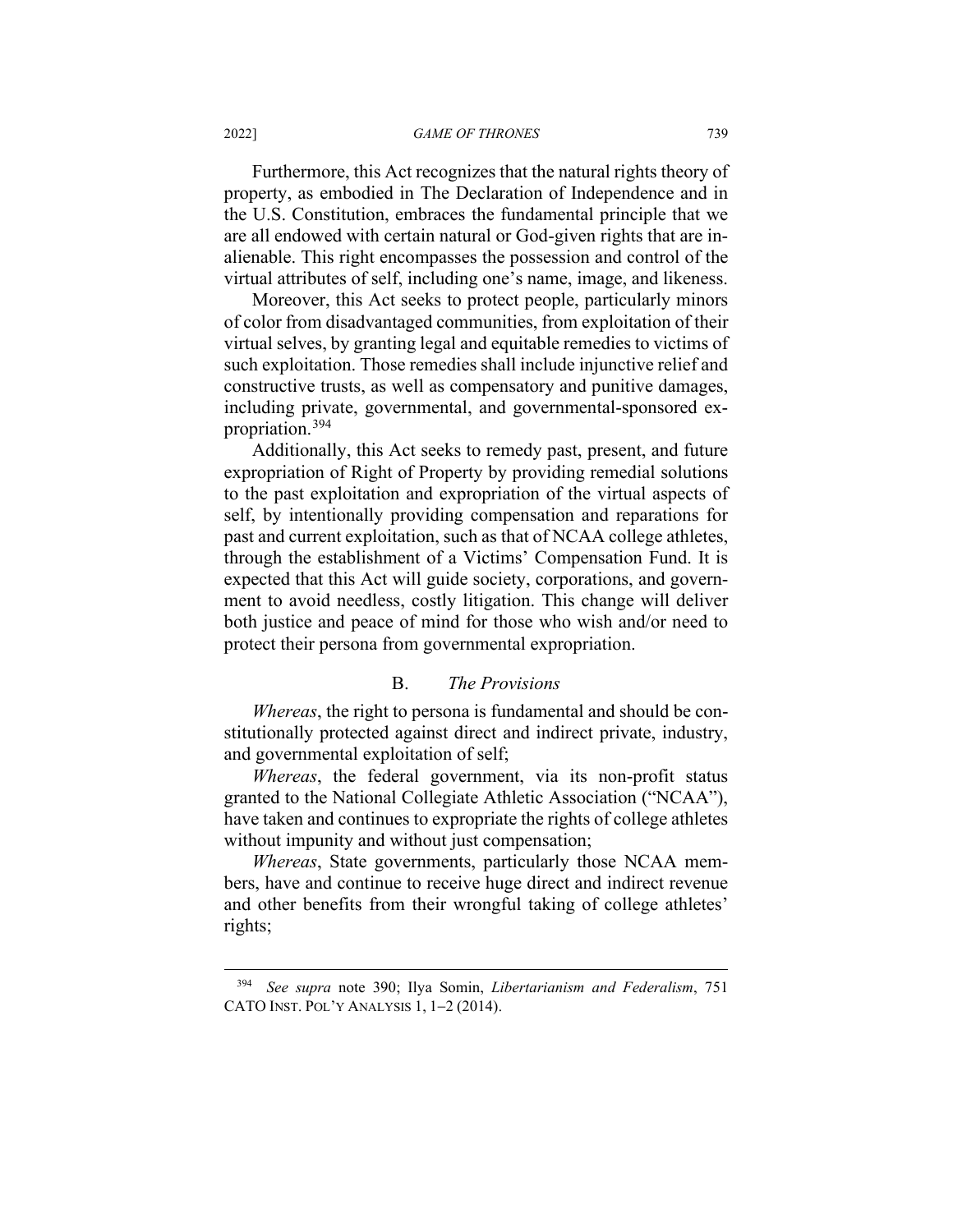*Whereas*, the NCAA's amateurism rule diminishes the value of attributes of college athletes, by monopolizing its development in an anticompetitive environment;

*Whereas,* recently, the U.S. Supreme Court in a unanimous decision, signaled to the NCAA that the growing view that its amateurism rules are unfair;

*Whereas,* several States have passed legislation seeking to protect college athletes' NIL rights;

*Whereas*, while NIL rights represent millions of dollars in potential compensation to a selective few, high profile NCAA college athletes, the NCAA and its members will continue to keep and continue to generate billions of dollars from the labor of its athletes;

*Whereas*, the current discussion about easing the restrictions on NCAA college athletes' NIL fails to ensure the property rights of those athletes, as they represent privileges under the control of the NCAA;

*Whereas*, the legal analysis of the NCAA's amateurism rules focuses on questions of antitrust rules, athlete compensation, and equal treatment compared to non-athlete college students. While these legal lenses are important, they fail to provide college athletes, many of whom are racial minorities from underprivileged communities, any meaningful remedies for their mistreatment and inferior status.

*Whereas*, those analytical lenses fail to create an effective, transformative narrative that would free college athletes, some of whom are legal minors, from economic exploitation and the lack of human dignity they suffer (and have suffered) by being treated as the property of the NCAA and its member schools. Hence, even in the face of reform, college athletes are left seeking a handout from their exploiters, rather than being empowered by a constitutional right to own and control the attributes of their self;

*Whereas,* without a rights-based analysis of relationships between parties, the powerful are consciously or unconsciously allowed to exploit the political, economic underdogs, particularly Black people. The benefits that the underdogs receive are "privileges" granted to them by the powerful, and not rights guaranteed to them by the Constitution;

*Therefore, It Is Hereby Pronounced* that PPA provides the following: